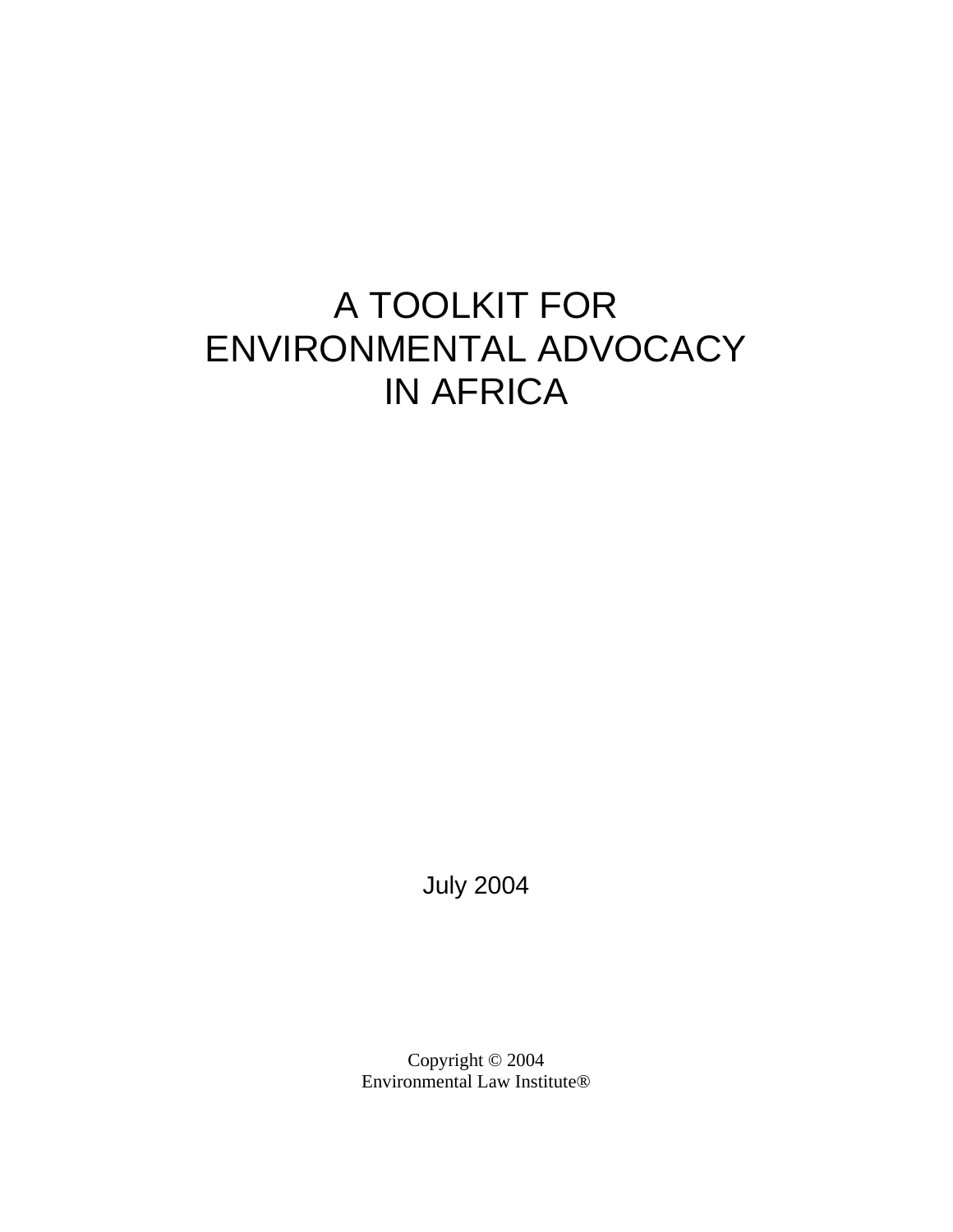*A Toolkit for Environmental Advocacy in Africa (July 2004)* 

Copyright © 2004 Environmental Law Institute®, Washington, D.C. ELI Project No. 0125-03/04.

**Community organizations and other non-profit institutions may make and distribute reproductions of these materials for non-commercial purposes. This notice of copyright must appear on each copy and each copy must be complete. Upon notice to and approval of either ELI Senior Attorney listed on the Acknowledgments page, such institutions may also translate these materials into other languages. All other rights reserved.**

> An electronic retrievable copy (PDF file) of this report may be obtained for no cost from the Environmental Law Institute website <www.eli.org>. [Note: ELI Terms of Use will apply and are available on site.]

(Environmental Law Institute®, The Environmental Forum®, and ELR® – The Environmental Law Reporter® are registered trademarks of the Environmental Law Institute.)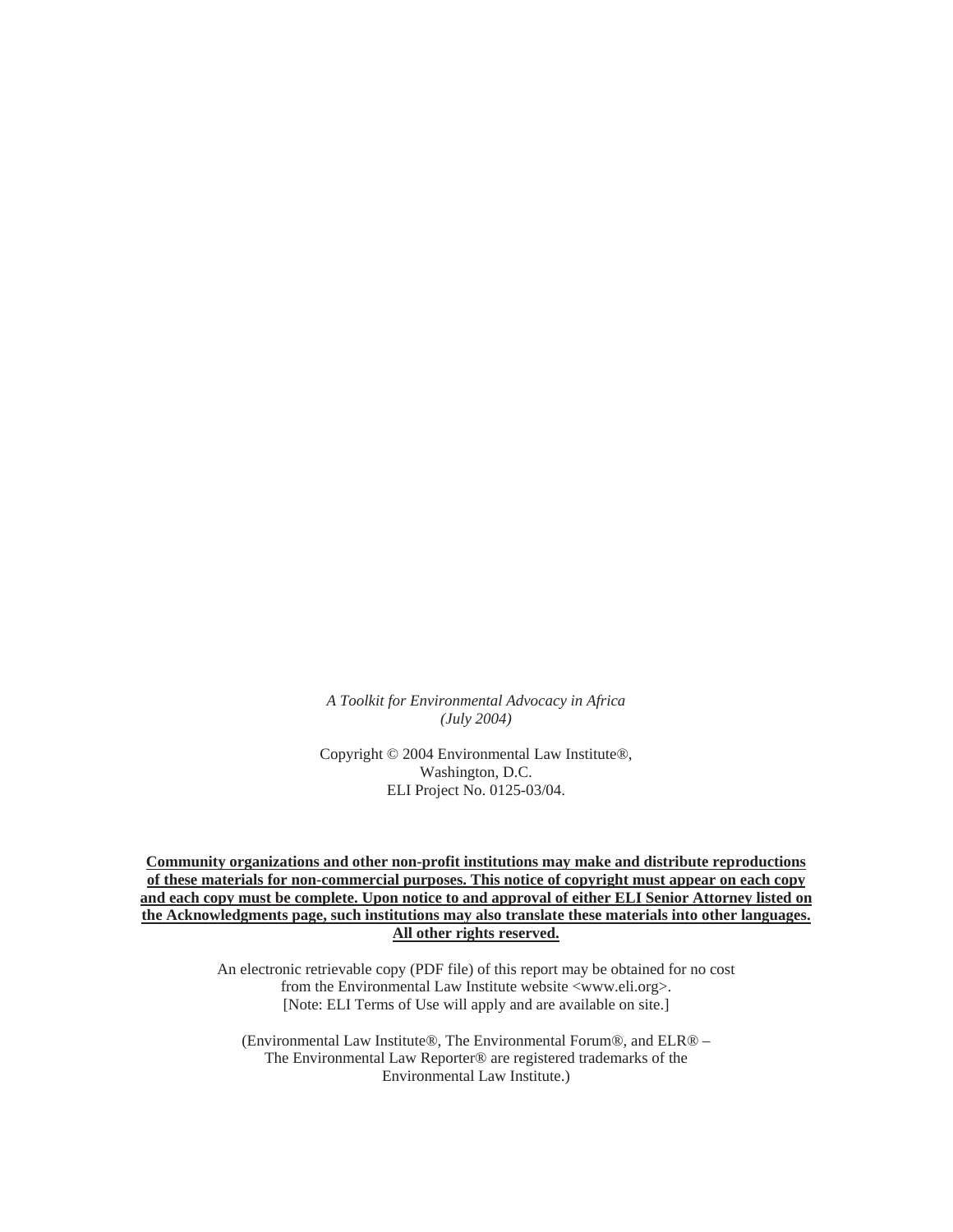## *ACKNOWLEDGMENTS*

This draft handbook was prepared by the Environmental Law Institute ® (ELI). Institute staff contributing to the project included Carl Bruch, Bruce Myers, Sarah King, Roman Czebiniak, Elizabeth Seeger, Zachary Lamb, Scott Schang, and ELI Visiting Scholar Jane Dwasi. ELI staff members Tobie Bernstein, Bradley Bobertz, Steve Dujack, Turner Odell, Elissa Parker, and John Pendergrass provided assistance in shaping the project. ELI interns Meredith Albert, Elah Feder, Michael Lewis, and Lee Muench contributed research and editorial support, and Wendy Sandoz provided production support.

The authors would like to thank the following individuals for preparing case studies on environmental advocacy in Africa, excerpts of which appear in this handbook: Delphine Djiraibe of the Association Tchadienne pour la Promotion et la Defense des Droits de L'Homme; Oronto Douglas of Environmental Rights Action; Brian Jones, environment and development consultant; Kenneth Kakuru of Greenwatch; Tundu Lissu of the Lawyers' Environmental Action Team; Nixon Sifuna, environmental and human rights lawyer, lecturer at Moi University, Eldoret, and ELI Visiting Scholar; and Willemien Du Plessis, Pogiso Monchusi, and Stephen de la Harpe of the Faculty of Law, Potchefstroom University for CHE. The authors would also like to thank Delphine Djiraibe, Willemien Du Plessis, Brian Jones, Kenneth Kakuru, Michael Ochieng Odhiambo of the Resources Conflict Institute, Charles Okidi of the United Nations Environment Programme, and Nixon Sifuna for reviewing and commenting on drafts of the handbook.

Support for this project was provided by the John D. and Catherine T. MacArthur Foundation, among others. However, the views expressed in these materials do not necessarily reflect the views of the MacArthur Foundation.

These materials are in draft form and will continue to evolve. Please send any corrections, suggestions, or other comments in care of:

> Jessica Troell or Lisa Goldman Co-Directors, Africa Program Environmental Law Institute 2000 L Street NW, Suite 620 Washington, DC 20036 Tel: (202) 939-3800 Fax: (202) 939-3868 E-mail: [troell@eli.org](mailto:troell@eli.org) or [goldman@eli.org](mailto:goldman@eli.org)

The Environmental Law Institute ® is on the internet at www.eli.org.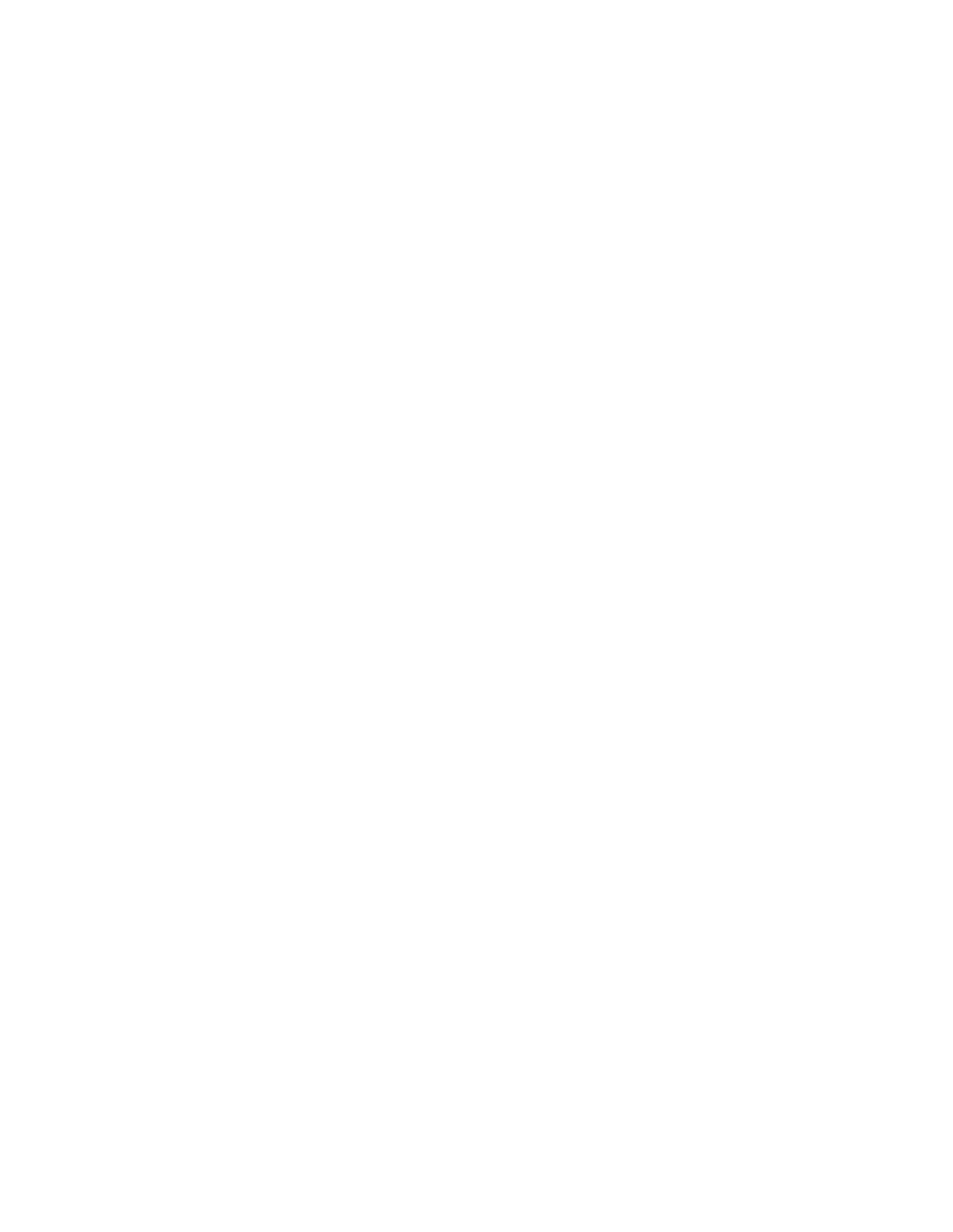## TABLE OF CONTENTS

## $\Large {\bf Acknowledgments}$

| Chapter 1                                                                |  |
|--------------------------------------------------------------------------|--|
|                                                                          |  |
|                                                                          |  |
|                                                                          |  |
|                                                                          |  |
|                                                                          |  |
|                                                                          |  |
|                                                                          |  |
|                                                                          |  |
|                                                                          |  |
|                                                                          |  |
|                                                                          |  |
|                                                                          |  |
|                                                                          |  |
|                                                                          |  |
|                                                                          |  |
| Chapter 2                                                                |  |
| Preparing for Environmental Advocacy: Tools for Collecting Information19 |  |
|                                                                          |  |
|                                                                          |  |
|                                                                          |  |
|                                                                          |  |
|                                                                          |  |
|                                                                          |  |
| 2.5 Right of Access to Information Is Sometimes Accompanied              |  |
|                                                                          |  |
|                                                                          |  |
|                                                                          |  |
|                                                                          |  |
| 2.8                                                                      |  |
| 2.9                                                                      |  |
|                                                                          |  |
|                                                                          |  |
|                                                                          |  |
|                                                                          |  |
|                                                                          |  |
|                                                                          |  |
|                                                                          |  |
|                                                                          |  |
|                                                                          |  |
|                                                                          |  |
| Chapter 3                                                                |  |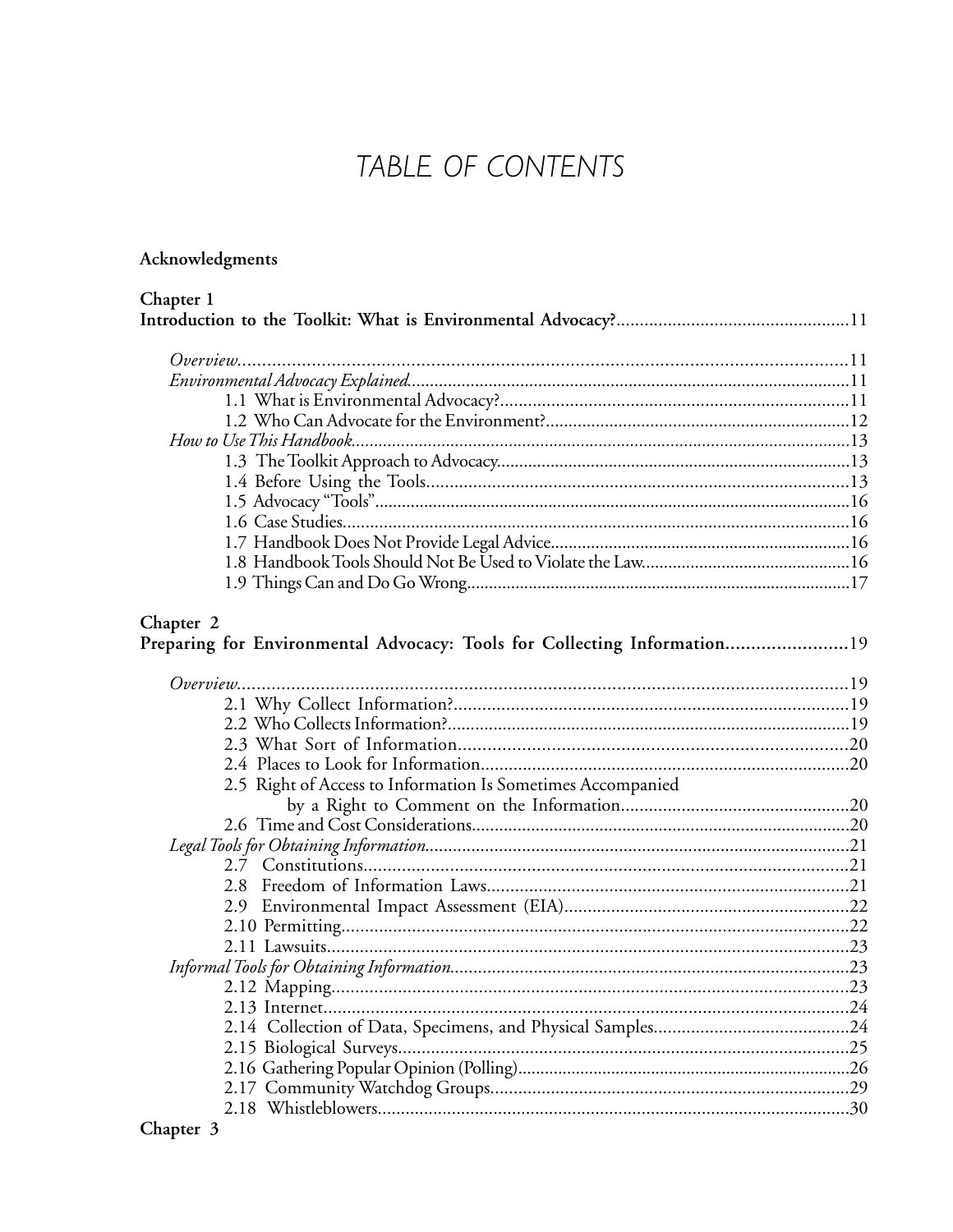| 3.9 How Does the Advocate Sustain a Networking Relationship?37                 |  |
|--------------------------------------------------------------------------------|--|
|                                                                                |  |
|                                                                                |  |
|                                                                                |  |
|                                                                                |  |
|                                                                                |  |
| Chapter 4<br>Taking a Seat at the Table: Tools for Participating in Government |  |
|                                                                                |  |
|                                                                                |  |
|                                                                                |  |
|                                                                                |  |
|                                                                                |  |
|                                                                                |  |
|                                                                                |  |
|                                                                                |  |
|                                                                                |  |
|                                                                                |  |

## Chapter 5

| $Cn$ apter $D$ |  |
|----------------|--|
|                |  |
|                |  |
|                |  |
|                |  |
|                |  |
|                |  |
|                |  |
|                |  |
|                |  |
|                |  |
|                |  |
|                |  |
|                |  |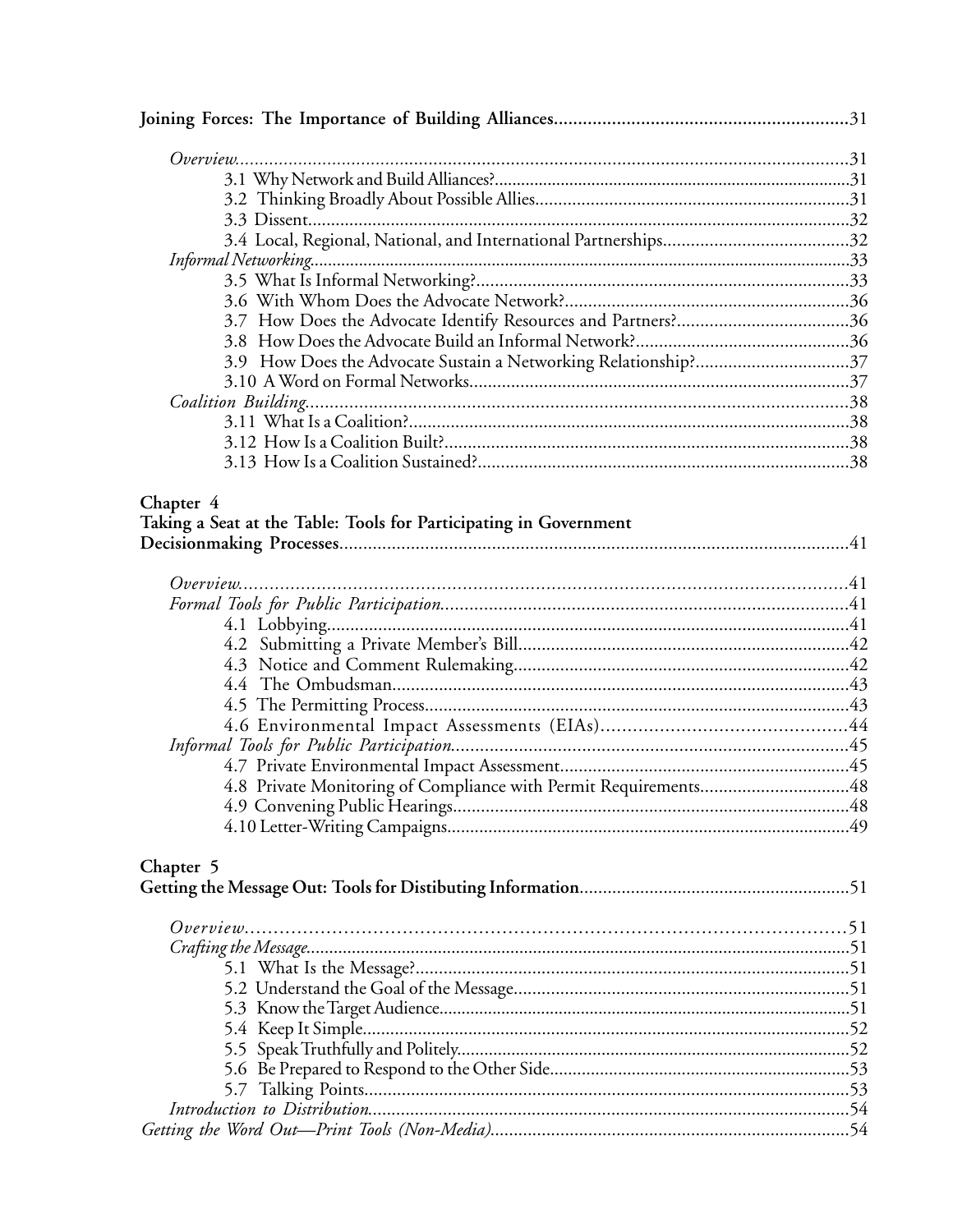| 5.9 Text (Including Flyers, Pamphlets, Newsletters, Position Papers, and |  |
|--------------------------------------------------------------------------|--|
|                                                                          |  |
|                                                                          |  |
|                                                                          |  |
|                                                                          |  |
|                                                                          |  |
|                                                                          |  |
|                                                                          |  |
|                                                                          |  |
|                                                                          |  |
|                                                                          |  |
|                                                                          |  |
|                                                                          |  |
|                                                                          |  |
|                                                                          |  |
| Chapter 6                                                                |  |
|                                                                          |  |
|                                                                          |  |
|                                                                          |  |
|                                                                          |  |
|                                                                          |  |
|                                                                          |  |
|                                                                          |  |
|                                                                          |  |
|                                                                          |  |
|                                                                          |  |
|                                                                          |  |
|                                                                          |  |
|                                                                          |  |
|                                                                          |  |
|                                                                          |  |
|                                                                          |  |
|                                                                          |  |
|                                                                          |  |
|                                                                          |  |
|                                                                          |  |
|                                                                          |  |
|                                                                          |  |
|                                                                          |  |
|                                                                          |  |
| Chapter 7                                                                |  |
|                                                                          |  |
|                                                                          |  |
|                                                                          |  |
|                                                                          |  |
|                                                                          |  |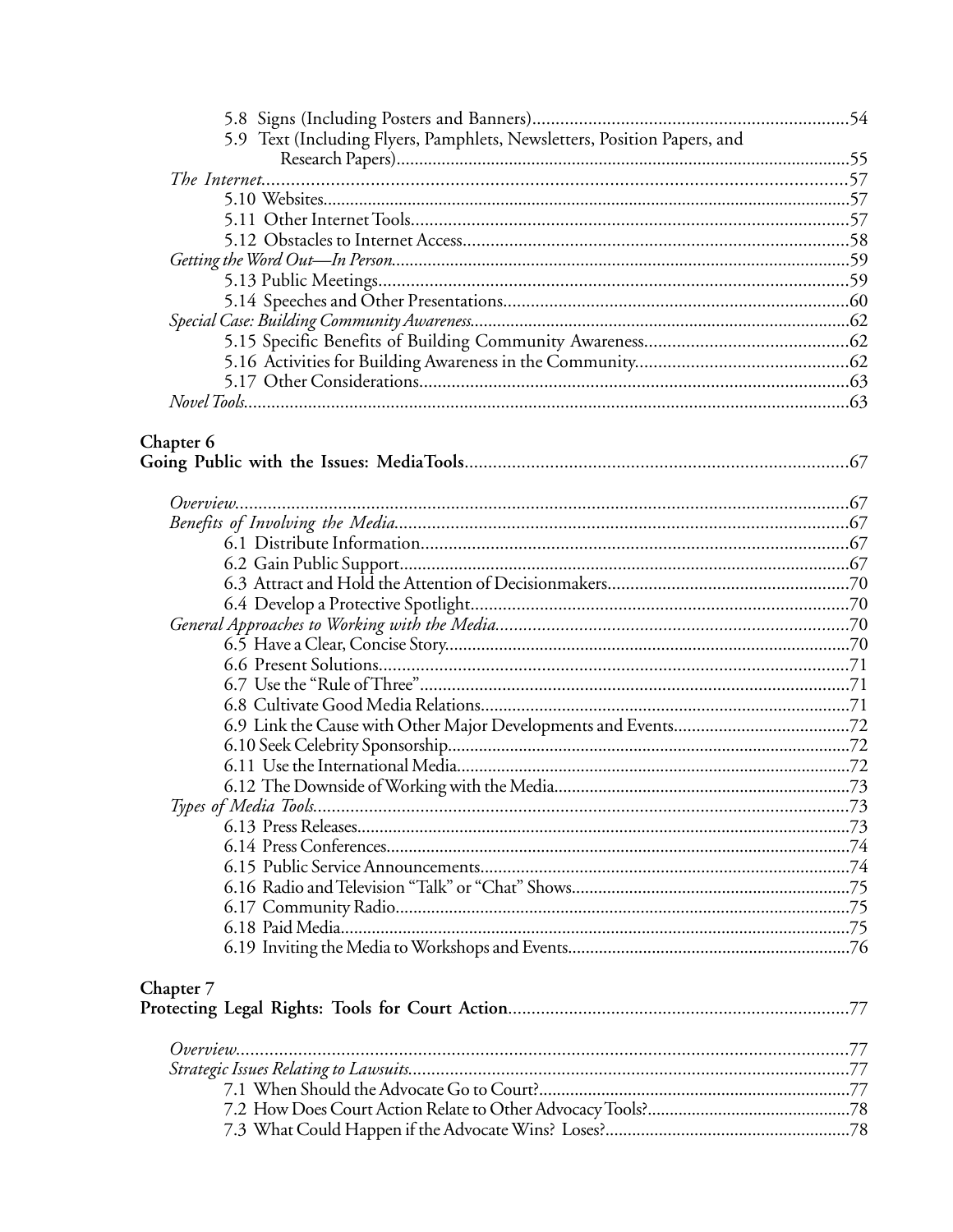| 7.5 Does the Advocate Know the Opponent's Facts and Arguments Thoroughly?79 |  |
|-----------------------------------------------------------------------------|--|
|                                                                             |  |
| 7.7 How Will the Advocate Fund It? What Resources Can the Other Side        |  |
|                                                                             |  |
|                                                                             |  |
|                                                                             |  |
|                                                                             |  |
|                                                                             |  |
| Chapter 8                                                                   |  |
|                                                                             |  |
|                                                                             |  |
|                                                                             |  |
|                                                                             |  |
|                                                                             |  |
|                                                                             |  |
|                                                                             |  |
|                                                                             |  |
|                                                                             |  |
|                                                                             |  |
|                                                                             |  |
|                                                                             |  |
|                                                                             |  |
|                                                                             |  |
|                                                                             |  |
|                                                                             |  |
|                                                                             |  |
|                                                                             |  |
|                                                                             |  |
|                                                                             |  |
|                                                                             |  |
|                                                                             |  |
| Chapter 9                                                                   |  |
|                                                                             |  |
|                                                                             |  |
|                                                                             |  |
|                                                                             |  |
|                                                                             |  |
|                                                                             |  |
|                                                                             |  |
|                                                                             |  |
|                                                                             |  |
|                                                                             |  |
|                                                                             |  |
|                                                                             |  |
|                                                                             |  |
|                                                                             |  |
|                                                                             |  |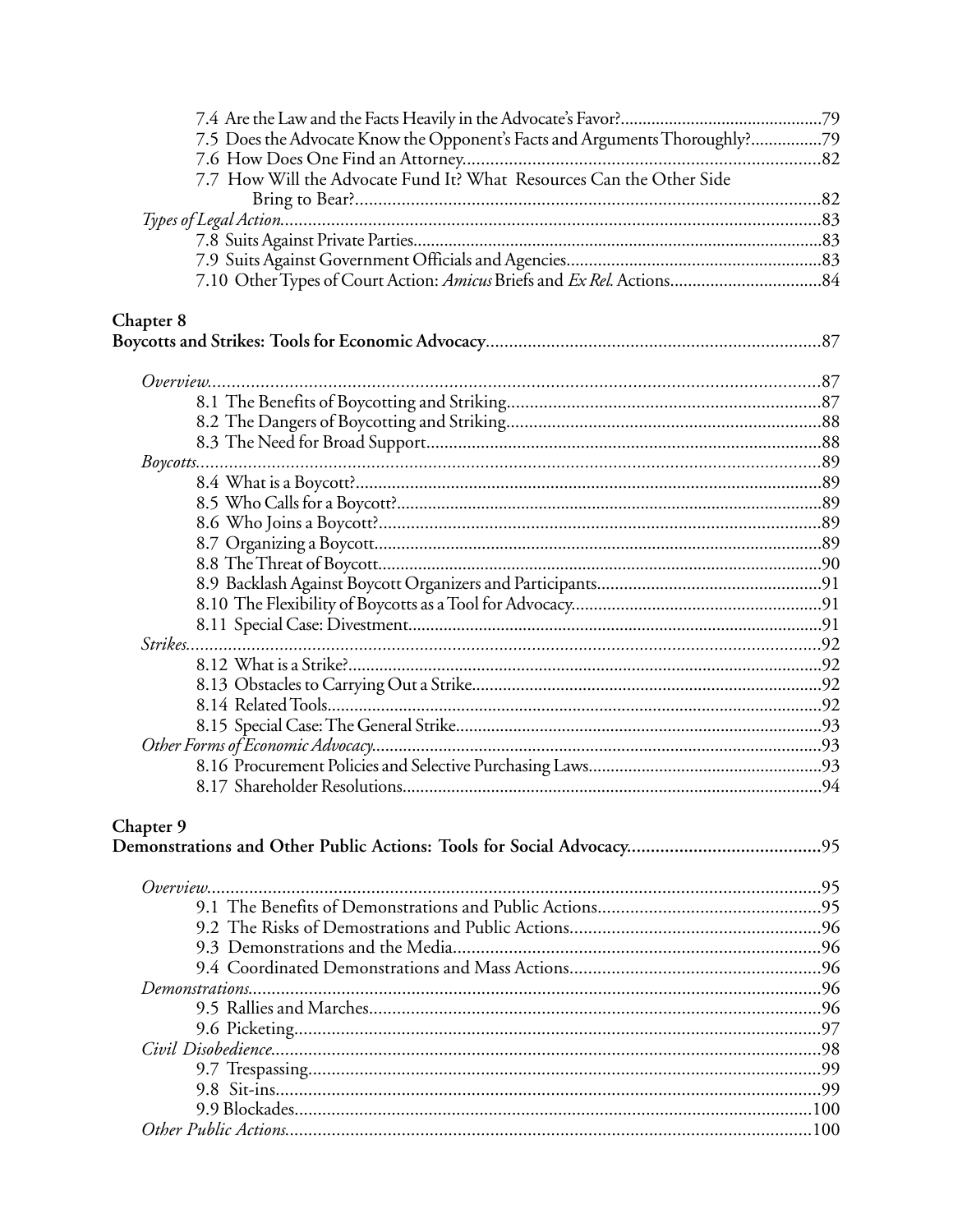| Chapter 10<br>What to Do When Things Go Bad: Tools for Addressing the                                            |  |
|------------------------------------------------------------------------------------------------------------------|--|
|                                                                                                                  |  |
|                                                                                                                  |  |
|                                                                                                                  |  |
| 10.1 Thoroughly Understand the Possible Consequences Before                                                      |  |
|                                                                                                                  |  |
|                                                                                                                  |  |
|                                                                                                                  |  |
|                                                                                                                  |  |
|                                                                                                                  |  |
|                                                                                                                  |  |
|                                                                                                                  |  |
|                                                                                                                  |  |
|                                                                                                                  |  |
|                                                                                                                  |  |
| Appendix<br>List of Organizations and Networks Whose Activities are Referred to in the Toolkit111                |  |
| <b>Excerpts of Case Studies</b><br>Case Study #1, Nigeria: Using a Variety of Advocacy Tools in the Niger Delta, |  |
| Case Study #2, South Africa: Responding to Pollution from a Tannery,                                             |  |
| Case Study #3, South Africa: Protecting the Vredefort Dome from the Effects of Mining,                           |  |
| Case Study #4, Chad: The Chad-Cameroon Pipeline Project, by Delphine Djiraibe34                                  |  |
| Case Study #5, South Africa: Ensuring Community Involvement in the Madikwe Initiative,                           |  |
| Case Study #6, Southern Africa: Advocacy through Theatre,                                                        |  |
| Case Study #7, Uganda: Ensuring Public Involvement in the Bujagali Hydropower Project,                           |  |
| Case Study #8, Kenya: Going to Court to Protect the Forests,                                                     |  |
| Case Study #9, <i>Tanzania: Human Rights Advocacy and the Bulyanhulu Gold Mine</i> ,                             |  |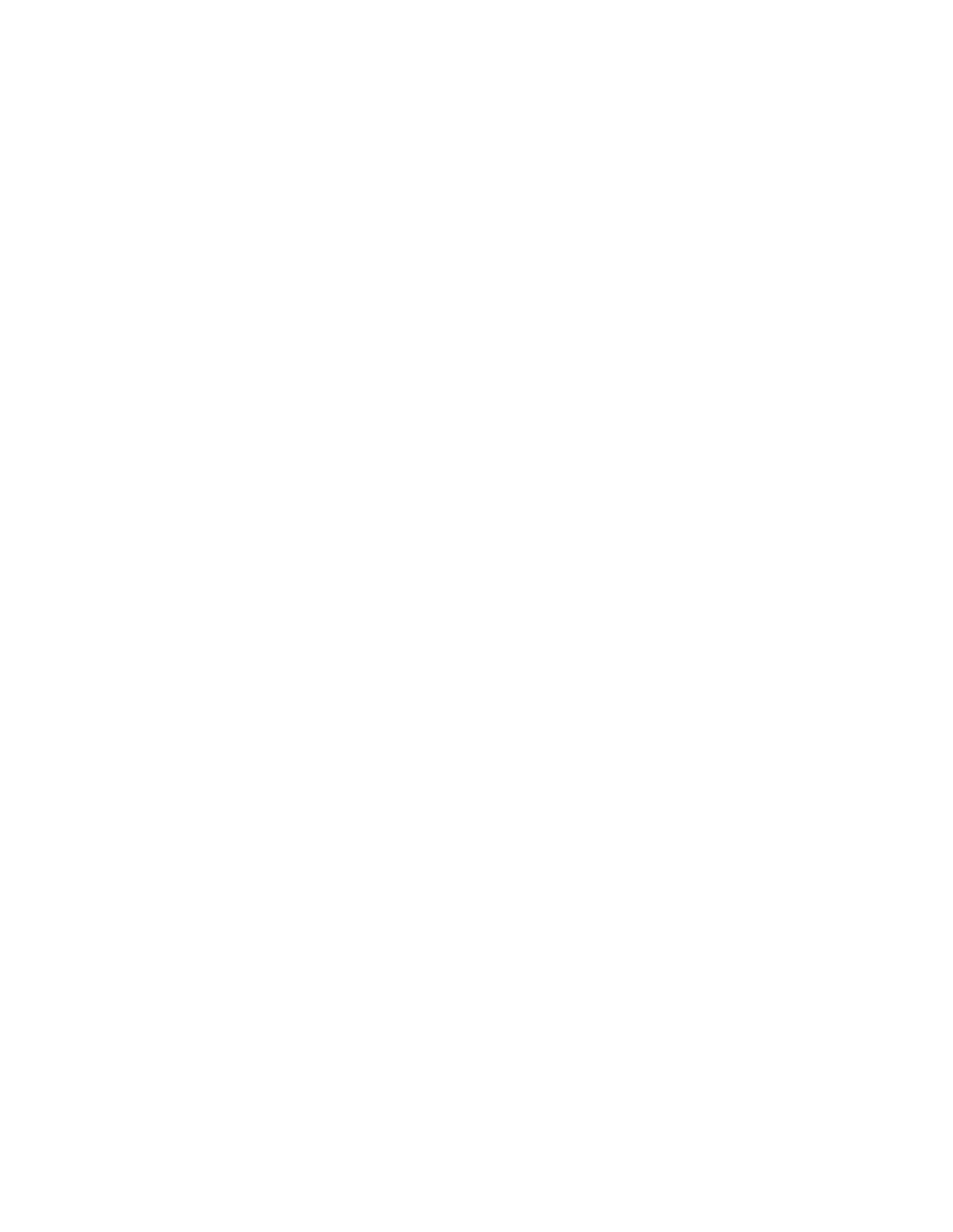## *CHAPTER I INTRODUCTION TO THE TOOLKIT: WHAT IS ENVIRONMENTAL ADVOCACY?*

The Africa Program of the Environmental Law Institute (ELI) is pleased to present an advanced draft of *A Toolkit for Environmental Advocacy in Africa*. This handbook is a key component of the Africa Program's Advocacy Too an advanced draft of *A Toolkit for Environmental Advocacy in Africa*. This handbook is a key component of the Africa Program's Advocacy Tools Initiative, which seeks to help citizens and communities protect their environment and health and influence development decisions that could affect their livelihoods.

## **OVERVIEW**

The handbook describes some of the many tools and approaches that Africans can use to promote public health, defend the natural and human environment, and protect human rights. This Chapter defines "environmental advocacy," discusses the need for advocates to have a clear goal and a strategy, and describes the use of the handbook.

## ENVIRONMENTAL ADVOCACY EXPLAINED

### 1.1 WHAT IS ENVIRONMENTAL ADVOCACY?

*Environmental advocacy* refers to the act of speaking out in favor of, supporting, and defending the environment with a goal of having an impact on a decision or policy. This handbook provides guidance on how an environmental advocate may influence or change a government decision, for example, or corporate behavior. It does not address general public education or building community awareness, except to the extent these are part of an advocacy campaign.

The word *environment* encompasses many things. Water, air, and land resources such as forests, plains, rivers, and lakes—are part of the environment. Plant and animal species, including humans, are also part of the environment. The environment is also understood to include the "man-made" environment, meaning sites and structures that have historical, cultural, and even spiritual significance. Environmental advocates seek to preserve the natural and man-made environment, and to protect the relationships that people have with their environment. Human rights concerns are often closely related to environmental issues.

Cities, towns, villages, and rural communities can experience a wide array of threats to the environment that may require advocacy. Business interests may be moving forward with a development project, such as a dam, without addressing the needs and interests of the communities that will be affected. A factory may be polluting air or water, thereby posing risks to public health. Or the government or other resource users might be proposing an activity, such as cutting down forests, that threatens humans and wildlife alike. Many problems involving the environment can potentially be addressed through advocacy.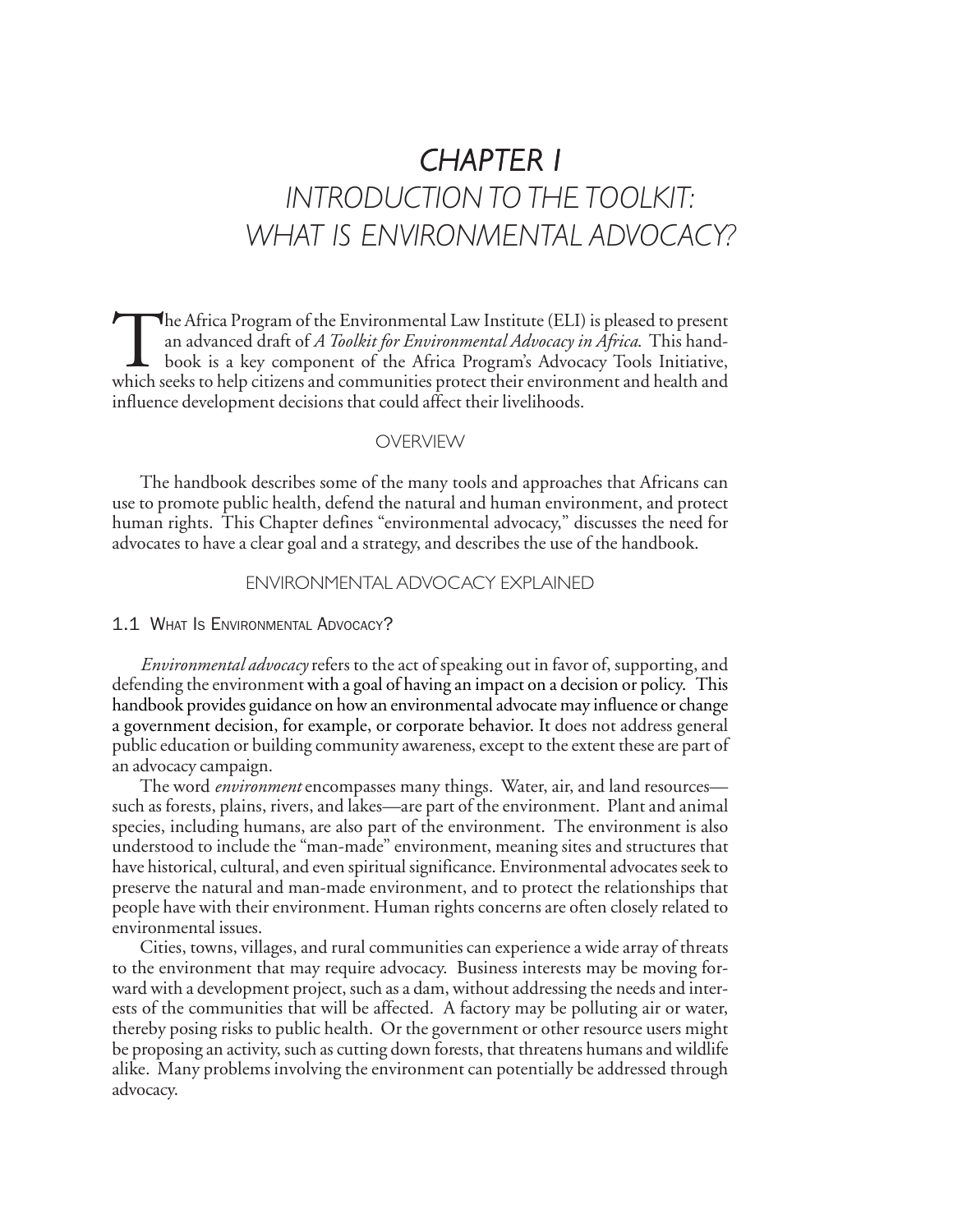## 1.2 WHO CAN ADVOCATE FOR THE ENVIRONMENT?

Anyone can advocate, or speak out, in defense of the environment. Environmental advocates do not need to be lawyers (in some countries the word "advocate" is understood to mean "lawyer") or members of any particular profession. Generally, advocates are part of *civil society*. Civil society is loosely defined as non-profit, philanthropic, and voluntary organizations as well as communities or groups of people that seek to bring about change or social interaction through voluntary means. Often, environmental advocates are activists who work with *non-governmental organizations* (NGOs) or *commu-*

## NGOS AND CBOS

A non-governmental organization, or NGO:

- usually operates at the national or international level;
- focuses on a single issue or a related set of issues;
- is not-for-profit; and
- has a formal structure. Under the law of many countries, an NGO must register with the government.

A community-based organization, or CBO:

- is more likely to emphasize community improvement than one specific topic;
- typically has a low level of bureaucracy or administrative structure; and
- works closely with members at the "grassroots," or community, level to achieve its goals.

*nity-based organizations* (CBOs).

An NGO is a group of people working together for a common purpose, usually at the national or international level. For example, Environmental Rights Action, a Nigerian NGO founded in 1993, "is dedicated to the defence of human ecosystems in terms of human rights, and to the promotion of environmentally responsible governmental, commercial, community and individual practice in Nigeria through the empowerment of local people." The Lawyers' Environmental Action Team (LEAT) is a Tanzanian NGO that was established in 1994 "to ensure sound natural resource management and environmental protection in Tanzania." Some NGOs work at the international level. The World Wildlife Fund (WWF) seeks to "protect the world's wildlife and wildlands." As the name makes clear, an NGO is never part of the government.

A CBO usually operates at the local level and seeks to address the concerns of a specific community. Like NGOs, CBOs are not part of the government. Unlike most NGOs, CBOs work at the "grassroots," or community, level.

Advocates need not work through an NGO or a CBO, of course. Some advocates are university professors; oth-

ers run advocacy organizations from the offices of private businesses, such as law firms; some operate alone. Regardless of the setting, advocacy work is often volunteer work. Advocates in every country must usually earn income from some other source. This is particularly true for advocates in developing countries.

Most advocates, as well as people who want to become involved in advocacy, quickly find that working with others is more effective than working alone. As a result, advocates typically volunteer with or join existing advocacy organizations, or even form their own organizations. Building and managing organizations successfully can be an important part of effective and sustained advocacy. However, this topic is beyond the scope of the handbook. See the *Other Resources* section at the end of this Chapter for a description of Pact, an organization dedicated to strengthening local organizations and their leadership.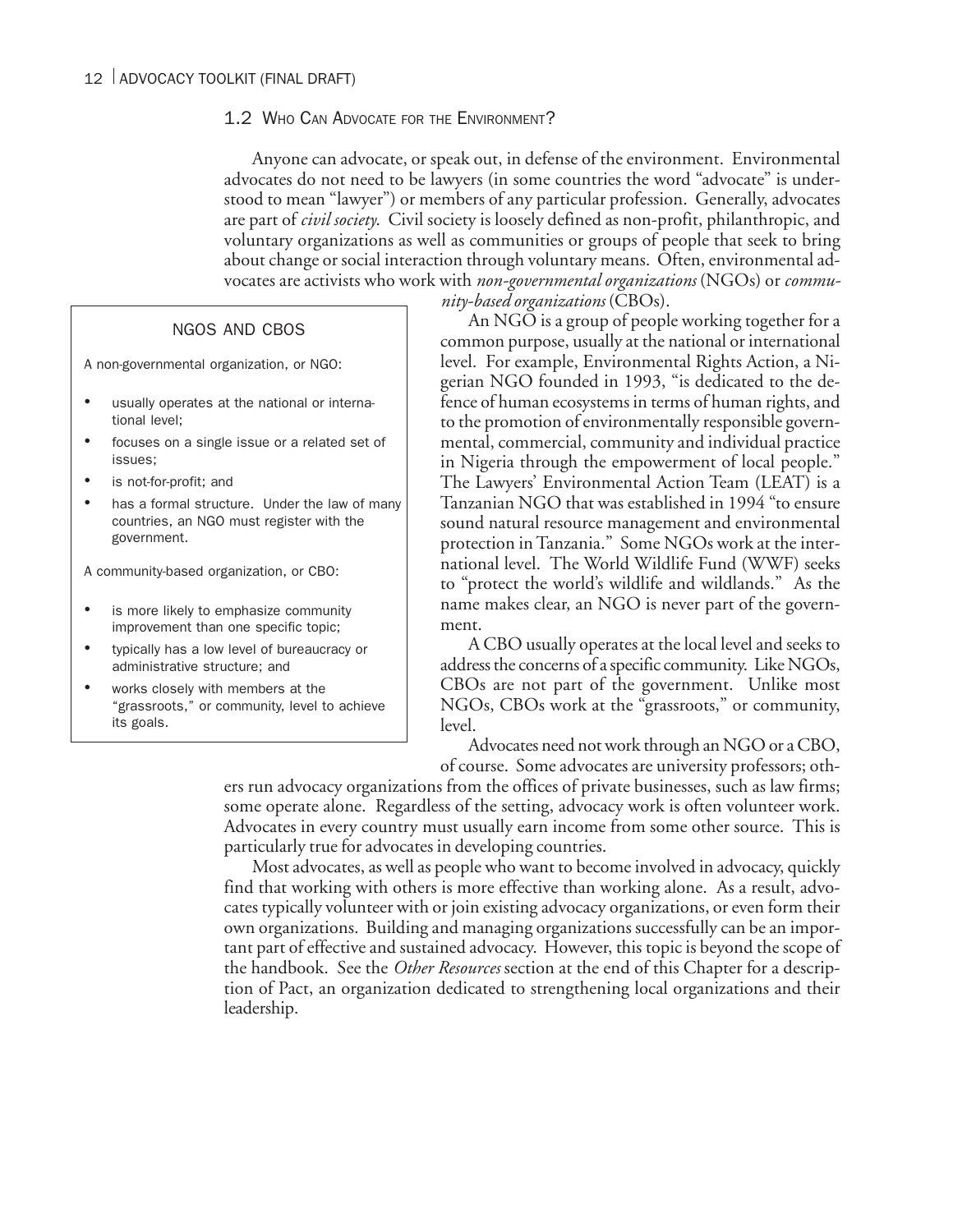## HOW TO USE THIS HANDBOOK

### 1.3 THE TOOLKIT APPROACH TO ADVOCACY

There is no single approach to advocacy that will solve all problems. Rather, a toolkit approach is necessary. *Advocacy tools* are the techniques and approaches that environmen-

tal advocates can use, alone or in combination, to bring about a change or influence a decision or policy. A *toolkit* is all of these various tools brought together in one place.

Tools must be carefully selected for the purpose in mind and used with skill. For a carpenter, a hammer will not work when a screwdriver is needed. And even the correct tool, if used improperly, can do more harm than good. Similarly, for the environmental advocate, a media campaign may be better suited to accomplishing the advocate's goal than a lawsuit. But a poorly operated media campaign may be damaging to the advocacy effort.

## A CHECKLIST FOR ADVOCATES

Before launching an advocacy campaign, the advocate should review the following checklist. If possible, it is best to discuss these issues with friends, colleagues, community members, and people with specialized knowledge (such as scientists, university academics or other personnel, and NGO staff members).

- What is the underlying environmental problem or issue?
- Can the problem be solved?
- If so, how? What result would be acceptable? This is the goal.
- Different approaches may be available for reaching the goal. For each approach, consider:
	- Which resources are available. These include financial resources, technical and legal expertise, political connections, and other sources of information. - Who is likely to support this goal, and how they can be contacted. - Which decisionmakers or influential people can bring about the goal. - Who is likely to oppose the advocate's efforts, and what resources they have. - Which advocacy tools might be used under the circumstances to sup port the approach.
		- How effective the available tools are likely to be.
	- How the tools might be combined.
- Decide on a *strategy* that uses one or more of these approaches.
- Consider the possible consequences of success and of failure. Do the potential benefits of proceeding justify the risks?
- How long will the advocacy campaign take? How can it be sustained?

### 1.4 BEFORE USING THE TOOLS

Tools are of little use unless an advocate has a blueprint or instructions for how they will be used. Thus, the first step before even using tools is to identify the problem or issue and then decide upon the precise goal for addressing this problem or issue. Once the advocate has decided on the goal, the next step is to develop a strategy, or plan, for reaching it. This strategy may call for the use of one, or many, advocacy tools. This plan will probably require various people to use specific tools in a precise way at certain times. Advocacy works the same way.

The checklist in the box on the following page will help the advocate to develop a goal and a strategy for environmental advocacy. Only when the advocate has decided upon a clear, achievable goal, and a strategy for reaching that goal, is it time to think about using the many different types of tools that appear in this handbook.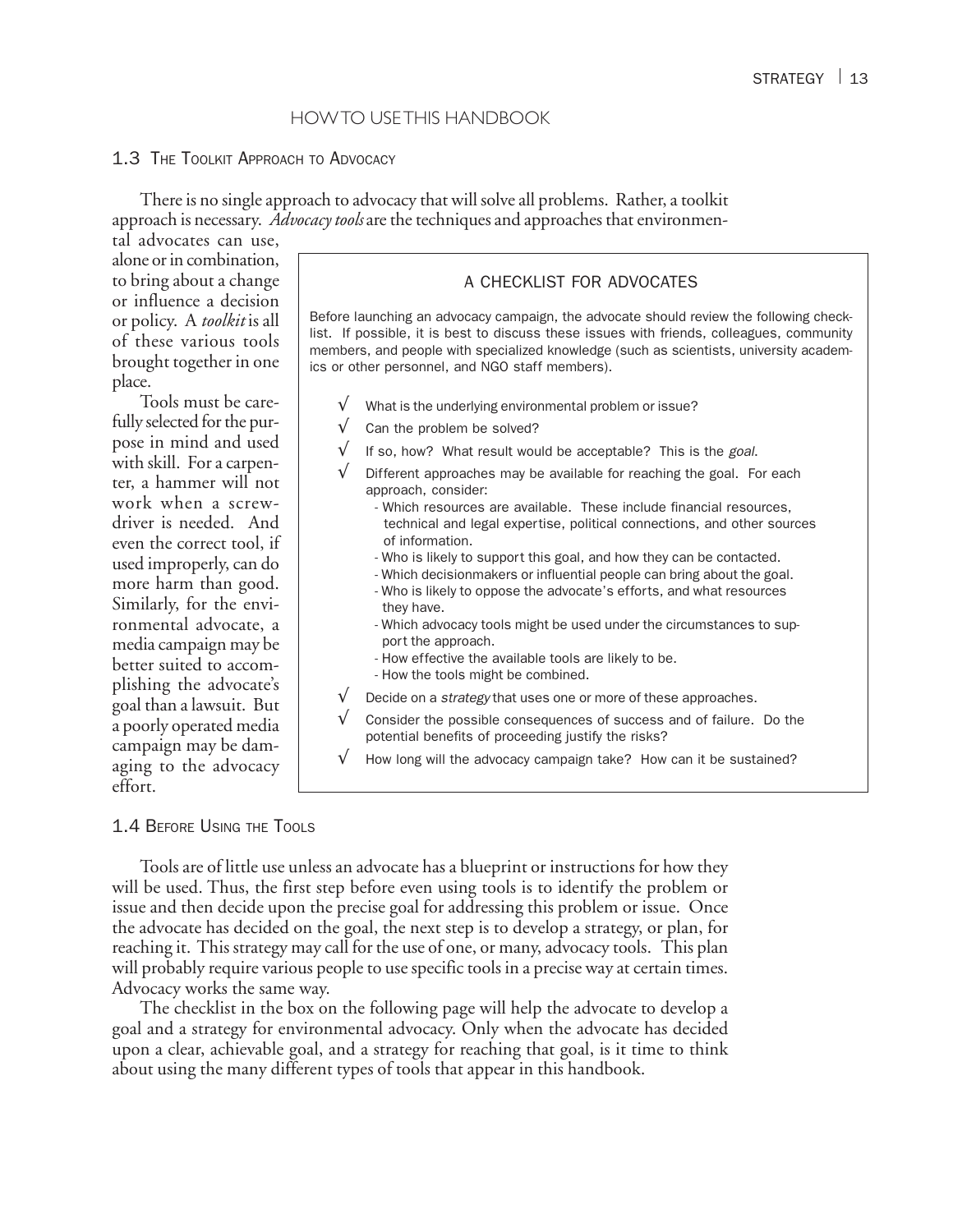## CASE STUDY #1 NIGERIA: USING A VARIETY OF ADVOCACY TOOLS IN THE NIGER DELTA

Excerpts from a Case Study by Oronto Douglas Deputy Director, Environmental Rights Action / Friends of the Earth Nigeria

### INTRODUCTION

The Nigerian advocacy group Environmental Rights Action / Friends of the Earth Nigeria (ERA / FOE Nigeria) conduced a Niger Delta-wide environmental survey of communities in the last quarter of 1993. The central objectives of the survey were to understand the issues of survival; the impact of resources on livelihood of local people; the state of the environment and the interrelationship between the people, their environment, and others, such as corporations, governments, and international agencies.

### FINDINGS FROM THE SURVEY

After six months of traveling from community to community and from one ecozone to the other, the surveyors returned to Benin City, where ERA Headquarters is located, to do an analysis of the findings.

From the surveyors' report, ERA management noted the following as urgent problems needing attention:

- The heavily polluted environment of the region.
- The unacceptable poverty in the communities.
- The role of corporate entities doing business in the region.
- The lack of federal and state government involvement.
- The lack of accurate environmental information on the Niger Delta.
- A frightened populace occasioned by the Niger Deltawide militarisation programme.
- Hopelessness and voicelessness in most parts, and anger and frustration generally.
- Inter- and intra-communal conflicts.

### FAVOURED TOOLS AS VEHICLES FOR CHANGE AND INTERVENTION

Based on ERA's understanding of the situation, the following tools were adopted to facilitate the return of the Niger Delta to ecological health and its people to the path of hope and happiness.

Resistance: In 1999, ERA/FOE Nigeria hosted the Oilwatch Africa Conference and General Assembly in Port Harcourt where a definition of "resistance" was unanimously adopted. To ERA and all the groups who attended, "resistance" in the environmental context means "the right to say no and mean it in defence of our collective environmental and human rights in order to achieve positive change."

Resistance the ERA way is anchored on direct action: peaceful protests; naming and shaming; blockade; and occupation of facilities, offices, and properties belonging to the

agents, actors, or initiators of environmental damage that affects local people and their environment.

Strategic Information Access and Provision (SIAP): Access to information is vital to any serious campaign. For the environmental and human rights struggle in the Niger Delta, access to environmental rights information is therefore imperative. ERA tries to get information from corporate actors, the local environment, the communities, allied organisations abroad, and other potential sources, and makes such information available to all. ERA designed and put into place the Delta Information Services of the Environmental Rights Action (DISERA). Through this vehicle most of the information as it affects the Niger Delta is received and disseminated.

The DISERA publishes the Niger Delta ALERT, a monthly bulletin in hard copy, and distributes it electronically through the Internet to the world. Newspapers and magazines do cull items from it and may follow up on some of the issues depending on interest. DISERA also publishes a quarterly journal called *ERACTION*. The journal targets results from new research, findings, and analysis of environment and development issues in an in-depth way.

Also, our strategic information programme ensures that local people interact with people outside their immediate environment. We have platforms like the environmental testimonies, which ensures that local people have their voice heard nationally and globally. The ERA Field and Monitor Reports ensure that environmental events or actions are noted, celebrated, or condemned as field officers and monitors dispatch the information.

Community Empowerment: ERA works in partnership with the communities to identify local problems through Participatory Rural Appraisal (PRA) and also in setting up community based institutions as agencies for change. Some of the earliest tools in this regard were the Community Resource Centres (CRC) and the Rural Environmental Action Project (REACT).

The CRCs are in the main focuses of self-help. A typical CRC may contain a meeting room, a small library with essential books for local teachers and students, and a micro-credit scheme for the community. The CRC is managed by the CRC Board of Trustees made up of all sectors of society. The Board discusses community problems, including environmental, economic, education, or political, and works to resolve them. . . . The goal of the CRC is to mobilize local action for economic, environmental, and educational security as well as sustainable development and peaceful co-existence.

**Lobbying:** ERA sometimes uses this tool as a vehicle to achieve the objectives it has set for itself. In practical terms, it involves lobbying government agencies like the National and State Assemblies on the need for them to enact laws or review existing laws to protect the people and their environ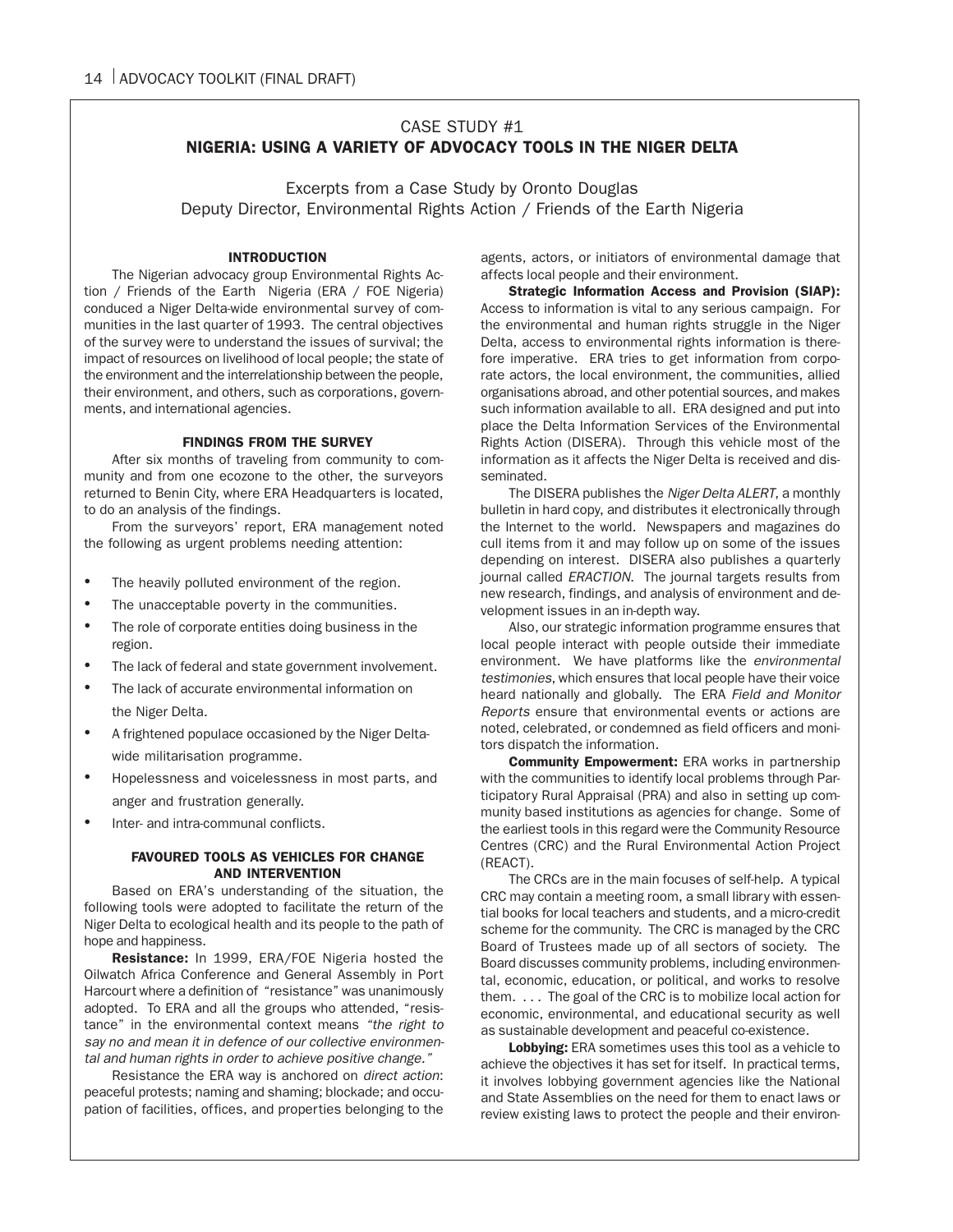ment. ERA also works in collaboration with international agencies to provide local information that may help to bring pressure to end unhealthy practices.

Mass Education: Facilitating workshops, seminars, and conferences is one ERA's means of providing the opportunity for cross-sectoral interaction and education.

Networking and Alliance Building: Noting the interconnectedness of environmental problems and observing that agents of environmental damage may have common ancestry, ERA aligns with existing networks or helps to form one in collaboration with others. Such networks or alliances become avenues for sharing information and strategies (if not tactics), and coordinating joint actions to address environmental problems.

ERA is a member of the Friends of the Earth International, a global environmental movement in over 60 countries. The group also is part of Oilwatch International, an anti-fossil fuel group working to protect local people impacted by oil and gas production. ERA works with groups and institutions such as the Civil Liberties Organisation (CLO); Human Rights Watch; Amnesty International; Institute for Policy Studies (IPS); the Bank Information Center (BIC); the Ecumenical Community for Corporate Responsibility; the International Rivers Network; Project Underground; Rain Forest Action Network; the Swedish Society for Nature Conservation; and a host of others. The goal of such networks and alliances is to work for justice, whether environmental, social, or economic.

Litigation: The threat of legal action and the actual suit itself can be deterrents if litigation is not stalled by technicalities deliberately woven into laws to make them impotent.

There are a number of cases instituted in the name of leading members of ERA on a variety of issues, including environmental impact assessments (EIA), natural resource use and management, and environmental justice.

### ADVOCACY TOOLS IN ACTION

Choosing the Tools: Choosing any of the above listed tools will depend on a variety of factors including:

- The climate and culture of the locality.
- The issue and the actors involved.
- The urgency of the matter needing resolution.
- The history of the instigator of the problems.
- The interplay of forces in contention for change or no change.
- The availability of resources.
- The possibility of a holistic, rather than partial, resolution.
- Justice.

#### **OBSTACLES**

It could be that the stage of our development may have played a role in the high incidence of human rights violations targeted at local people and ERA activists. The social and political structure is therefore an identified obstacle.

Corporate attitudes and the colonial political heritage, which has yet to be restructured to give forth true democracy and accountability, are other obstacles.

Poverty, illiteracy, and inadequate consciousness have also been identified as obstacles working against ERA's dream of a Niger Delta of sustainability. Some local people are susceptible to being influenced by a few dollars so as to create division and infighting. . . .

There are also not enough resources to carry out the advocacy the way we at ERA would want to do it. We are limited by lack of funds, because donor agencies do not want to fund things that resemble "radicalism." Inadequate, and sometimes absent, telecommunication facilities hamper our work as well. How do you send an email to your partner when there is no electricity?

### RECOMMENDATIONS

To groups and individual wanting to use any of the tools described above, the following must be borne in mind.

Human resource asset: No advocacy tool can succeed without a commitment from those who are to use it. The people must believe in the struggle or issue that is the subject of the campaign. It is better to take time and identify the human beings, and train such persons well in the use of the tools, than to rush into a campaign hoping that you will get efficient along the way. The campaign will collapse and many lives will become endangered by such ill-preparedness. Also, there must be new challenges and innovations so that the human resources are at all times motivated.

Use of Tools: Under no circumstance must campaigners depend on only one set of tools. What is best is a combination of several tools at any given time.

Do not worry much over setbacks: That you cannot win all the time is a well-known saying. When you lose, let the loss be a reference point for hard work, not a setback. You will become entrapped in the setback and will not make progress. Always ensure that there are reviews so as to present the opportunity for advocacy reflection. Some tools may disappoint at some point. Do not blame the tools. Look at whether the right tool was used in the right way under the circumstances.

Know when to declare "it is all over": You can continue to advocate until justice is done but you must also know when to make peace with a repentant environmental transgressor. When the horse is dead, do not beat it.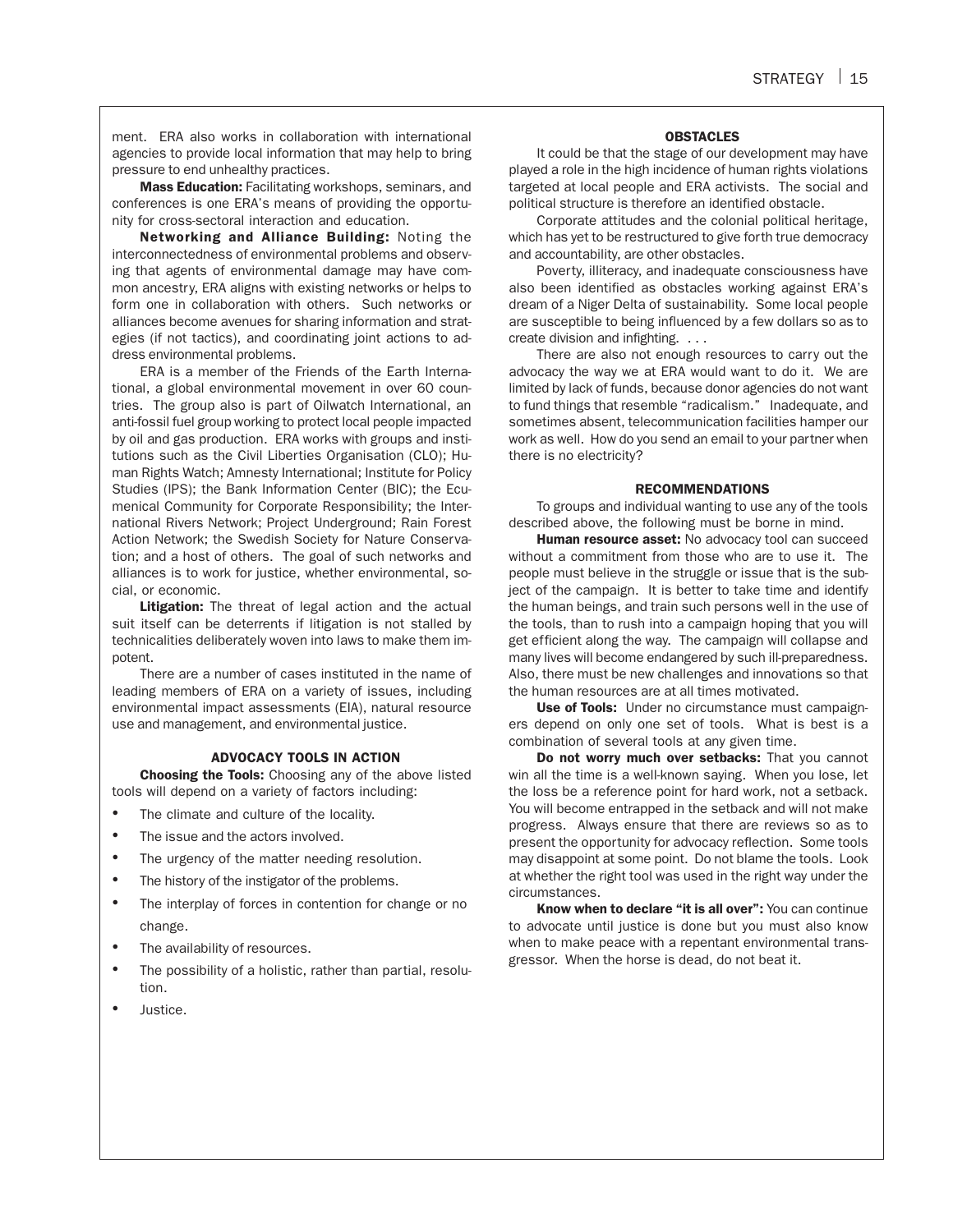## 1.5 ADVOCACY "TOOLS"

The rest of this handbook provides an overview of the tools that may be available to advocates in Africa. It also provides examples describing how advocates have used these tools in Africa and elsewhere. The handbook is intended to explore environmental advocacy broadly, and in so doing, to offer ideas and inspiration to advocates and to people considering advocacy.

The handbook presents a wide array of tools and approaches for advocacy. Case Study #1, on pages ????, describes how a variety of tools were used by advocates seeking to protect the environment and defend human rights in the Niger Delta. As a result, not all of the tools discussed will be available to advocates in all circumstances. In some cases, the law of a country will not permit the use of a tool (for example, not all countries provide for a right to obtain information from government officials). In other cases, the tool may exist but be available in only the rarest of circumstances. Internet access, one of the most powerful tools for networking with other advocates and collecting information, is impractical for many advocates because of its high cost, limited availability, and unreliability in many places. Finally, some of the tools and approaches discussed here are likely to be more accessible to advocates in urban areas than those in rural areas. In particular, the urban advocate is likely to have quicker and cheaper access to communication systems (such as telephones, fax machines, and the Internet) and transportation (by car, train, or airplane) than the rural advocate. However, tools that depend on improved technologies and modern, public-spirited laws have, in recent years, become increasingly available in Africa. The handbook surveys a variety of tools with the hope that these trends continue.

The handbook does not, however, attempt to describe all of the uses of any one tool exhaustively. Entire books can be—and in many instances have been—written to address the use of some of the tools explored here. A detailed treatment of each tool is beyond the scope of this work.

### 1.6 CASE STUDIES

Excerpts from case studies contributed by advocates working in Africa appear throughout the handbook. Each case study excerpt discusses the use of one or more advocacy tools in the context of a specific problem. The full text of these case studies will be posted on the website of the Africa Program of the Environmental Law Institute (www.eli.org/africa/). The views expressed in the case studies do not necessarily reflect the views of the Environmental Law Institute or any other organization.

### 1.7 HANDBOOK DOES NOT PROVIDE LEGAL ADVICE

This handbook is not intended to provide legal advice of any kind. Its authors do not, in producing this volume, intend to establish an attorney-client relationship with anyone who reads or uses the handbook. These materials are for informational purposes only. Any reader uncertain of his or her rights under the law should consult a lawyer.

## 1.8 HANDBOOK TOOLS SHOULD NOT BE USED TO VIOLATE THE LAW

The use of some of the tools discussed in this volume may be illegal in some African countries. Even when they are legal, local conditions, or even common sense, may dictate that certain tools not be used. Nothing in this handbook should be understood to encourage the violation of law or local norms.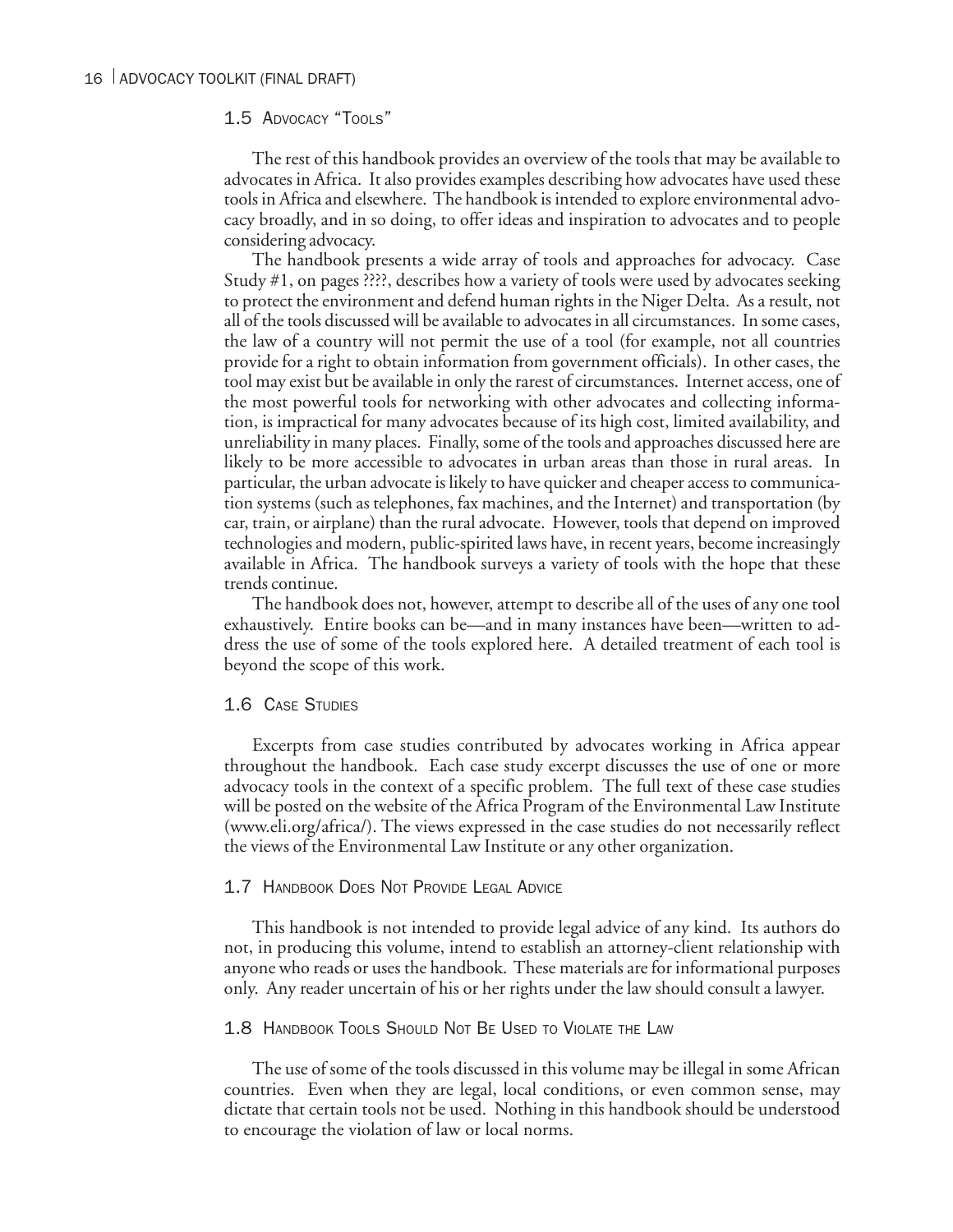1.9 THINGS CAN AND DO GO WRONG

Chapter 10 discusses the potential dangers inherent in any advocacy campaign. It also describes some of the ways that advocates can try to prevent, minimize, and respond to these dangers. Advocates should always work prudently and be alert to the dangers that advocacy can pose to their personal safety and livelihood, as well as to the safety and security of their family and associates.

## OTHER RESOURCES

The Community Tool Box. The Tool Box contains documents written in simple language that explain how to do many different tasks necessary for community health and development. It is designed for an American audience, but African advocates may find many of the tools helpful. The Tool Box is on the Internet at http:/ /ctb.lsi.ukans.edu/. It was created by the University of Kansas Work Group on Health Promotion and Community Development and AHEC/Community Partners.

Pact. Pact's mission is to help build strong communities globally that provide people with an opportunity to earn a dignified living, raise healthy families, and participate in democratic life. Pact achieves this by strengthening the capacity of grassroots organizations, coalitions, and networks and by forging links among government, business, and the citizen sectors to achieve social, economic and environmental justice. Pact works in many countries throughout Africa. Pact is on the Internet at http://www.pactworld.org/text/. The mailing address for Pact headquarters is 1200 18th Street, Suite 350, Washington DC 20036.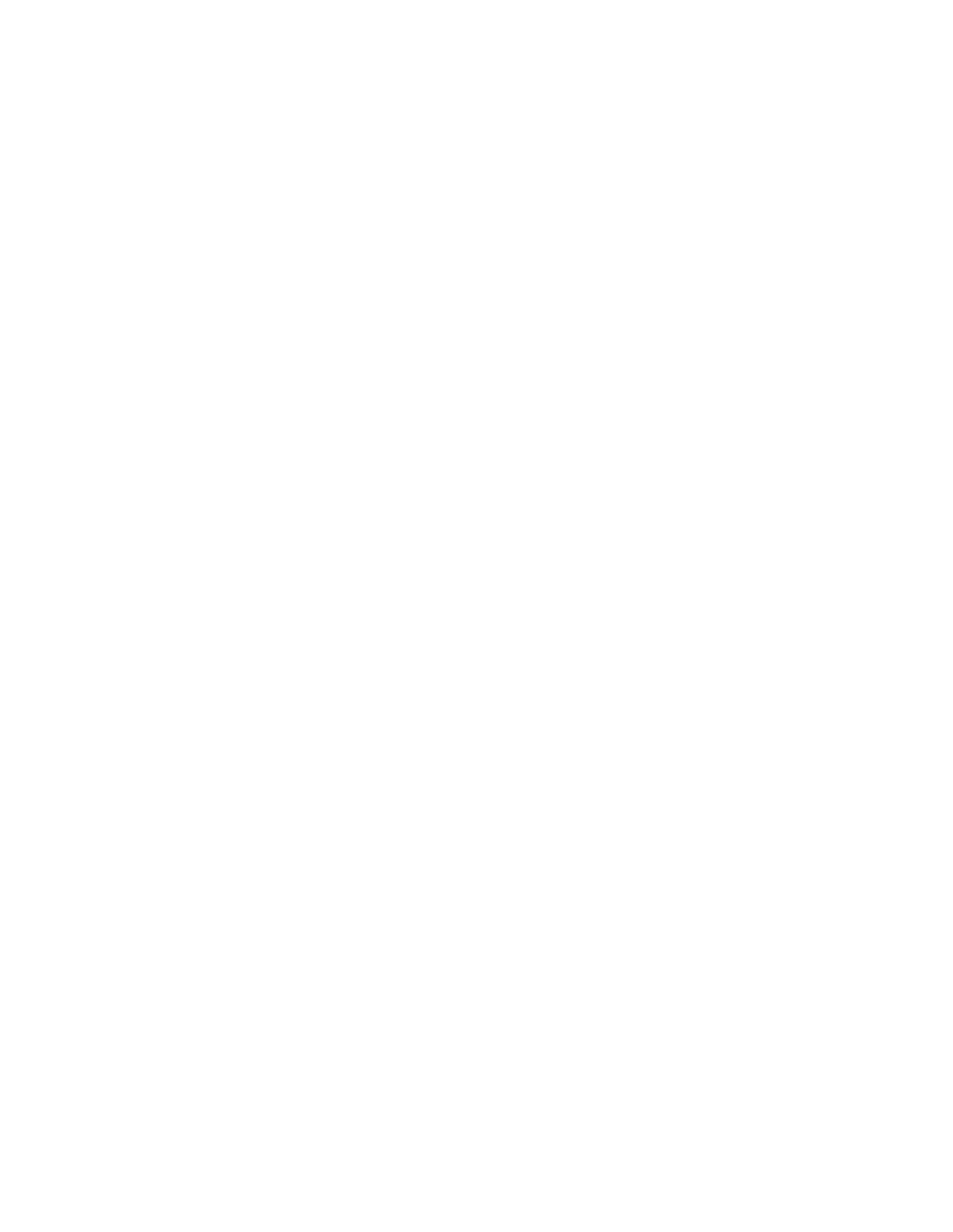## *CHAPTER 2 CHAPTER 2 PREPARING FOR ENVIRONMENTAL ADVOCACY: TOOLS FOR COLLECTING INFORMATION*

Fuery environmental advocacy effort must be based on sound and accurate information. This information may be scientific, legal, economic, or of another nature. Good information provides the advocate with a basis both for i mation. This information may be scientific, legal, economic, or of another nature. Good information provides the advocate with a basis both for informing the public and for participating in decisionmaking processes. This Chapter discusses the need to collect information and describes specific tools that advocates can use to do so.

## **OVERVIEW**

### 2.1 WHY COLLECT INFORMATION?

Collecting information is the most important first step so an advocate thoroughly understands the issue. Information may change an advocate's goal or strategy and may be useful in identifying allies or opponents. If an advocate acts before understanding an issue, he or she may be embarrassed by opponents and deemed unreliable by decisionmakers.

It is important to understand potential opponents' positions and the positions of any decisionmakers as well. This may help an advocate identify areas of common understanding or areas where agreement will not be possible. It will make the advocate more effective by allowing the advocate to understand why opponents act the way they do and, perhaps, to find a solution acceptable to all parties.

## 2.2 WHO COLLECTS INFORMATION?

Unlike taking a case to court, which almost always requires a lawyer, gathering information is something almost anyone can do. For example, in determining whether a particular water body is polluted, community members can count dead fish and identify the potential sources of pollution. There are, of course, established procedures and techniques for collecting many of the types of information discussed in this Chapter. Moreover, the significance of any information gathered—and the weight that a court or the public will give it—often depends on how carefully and comprehensively the gathering has been done.

Collecting some types of data may require expertise. For example, investigating the concentrations of particular pollutants may require the expertise of scientists and experts. If the advocate can pay a scientist or other expert to collect the necessary data or information, this is advisable. In some cases, experts may also be willing to volunteer their time and laboratories. In addition to private consulting firms, both domestic and international NGOs, as well as universities, frequently have scientists on staff who can provide necessary technical expertise.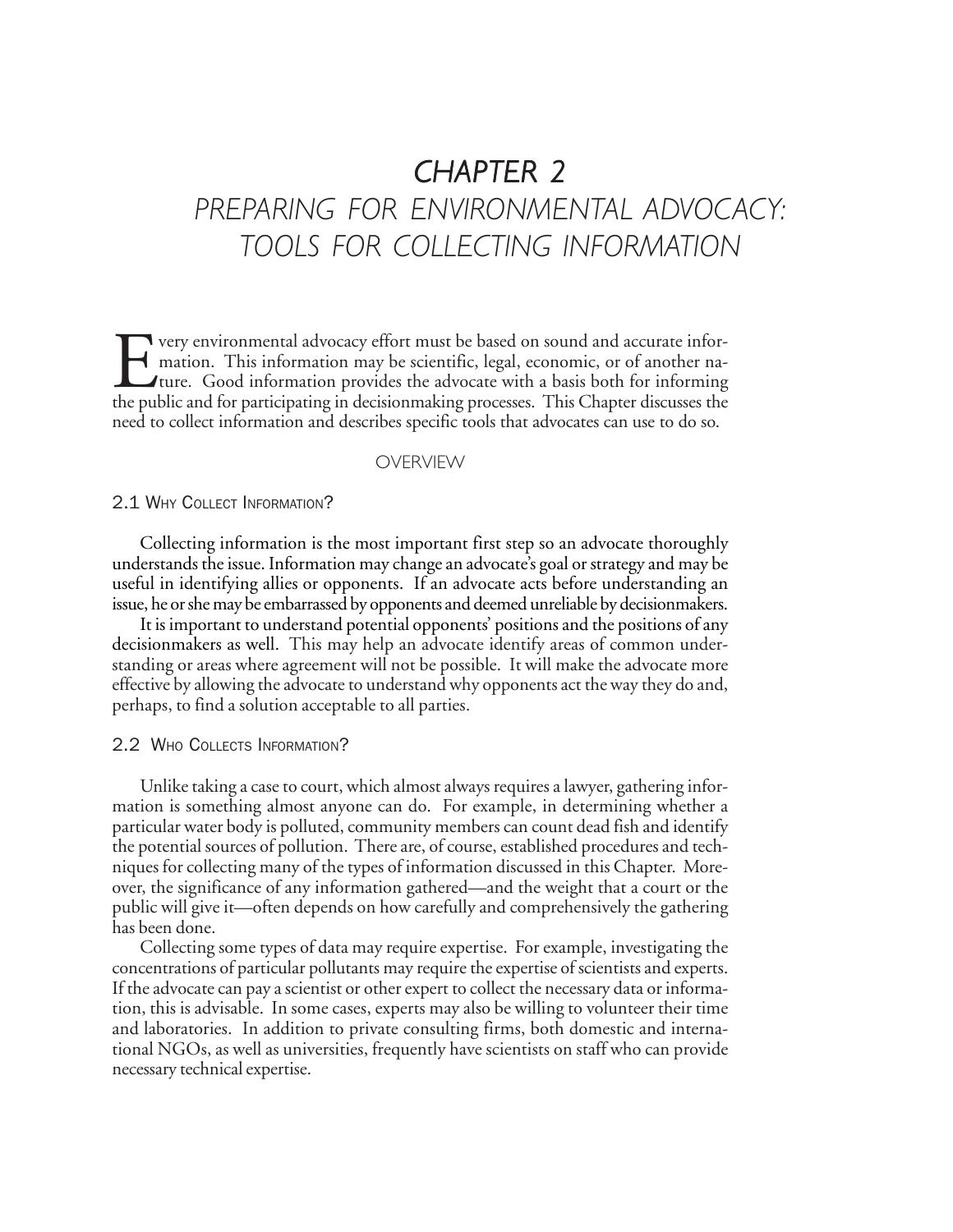## 2.3 WHAT SORT OF INFORMATION?

Helpful information comes in many forms: physical samples, numerical data, legal and policy research, corporate records, public opinion polls, etc. It is important to be

## CATEGORIES OF INFORMATION TO CONSIDER

- Information about the status of the environment, as contained in soil samples, water samples, habitat surveys, wildlife surveys, photographs, research articles, etc.
- Information about past, ongoing, and future activities that may affect the environment, such as a company's plans to begin mining or logging in the near future.
- Information about actual environmental effects, such as data relating to public health, data on toxic chemicals, ecological surveys, and data on fish kills.
- *•* Information about key actors and decisionmakers, such as possible conflicts of interest.

creative in considering the types of information that could be useful in addressing an environmental problem. An advocate also should consider how multiple types of information might fit together to support a broad advocacy campaign.

In deciding what types of information might be helpful in understanding, explaining, and solving an environmental problem, it is useful to follow a journalistic approach and to ask questions beginning with each of the following words: *who*, *what*, *when*, *where*, *why*, and *how*. The answers to these questions will provide guidance in the development of information, as well as the potential sources for that information.

### 2.4 PLACES TO LOOK FOR INFORMATION

Sources of information are as varied as the types of information. Information can be located in the field; in books and on the Internet; in corporate and government files; in public libraries and archives; and in the minds of community members, NGO staff, and scientists. It is important to be open-minded when considering both potential sources of information and possible means of using those sources.

Some of the best information may be available from public resources, such as a library. An advocate can look to newspapers and reference materials for information about a subject. While this chapter discusses more complex ways of gathering information as well, the more simple route of going to a library or interviewing knowledgeable people may be as effective.

## 2.5 RIGHT OF ACCESS TO INFORMATION IS SOMETIMES ACCOMPANIED BY A RIGHT TO COM-MENT ON THE INFORMATION

In some instances where the government makes information available—for example, through a permitting process or an environmental impact assessment (EIA) process the right of access to information is accompanied by the right to comment on that information. These tools are discussed in Chapter 4.

## 2.6 TIME AND COST CONSIDERATIONS

Although the tools discussed in this Chapter provide useful ways of collecting information under different circumstances, the tools vary greatly in terms of the time and money required for their successful use. For example, in many instances the tools used to gather information through a lawsuit may be too expensive to use. On the other hand, gathering samples or specimens in the field by hand is free, although there may be fees for having a laboratory analyze the samples. Similarly, the time required for government information-gathering processes may be an obstacle when information is needed quickly.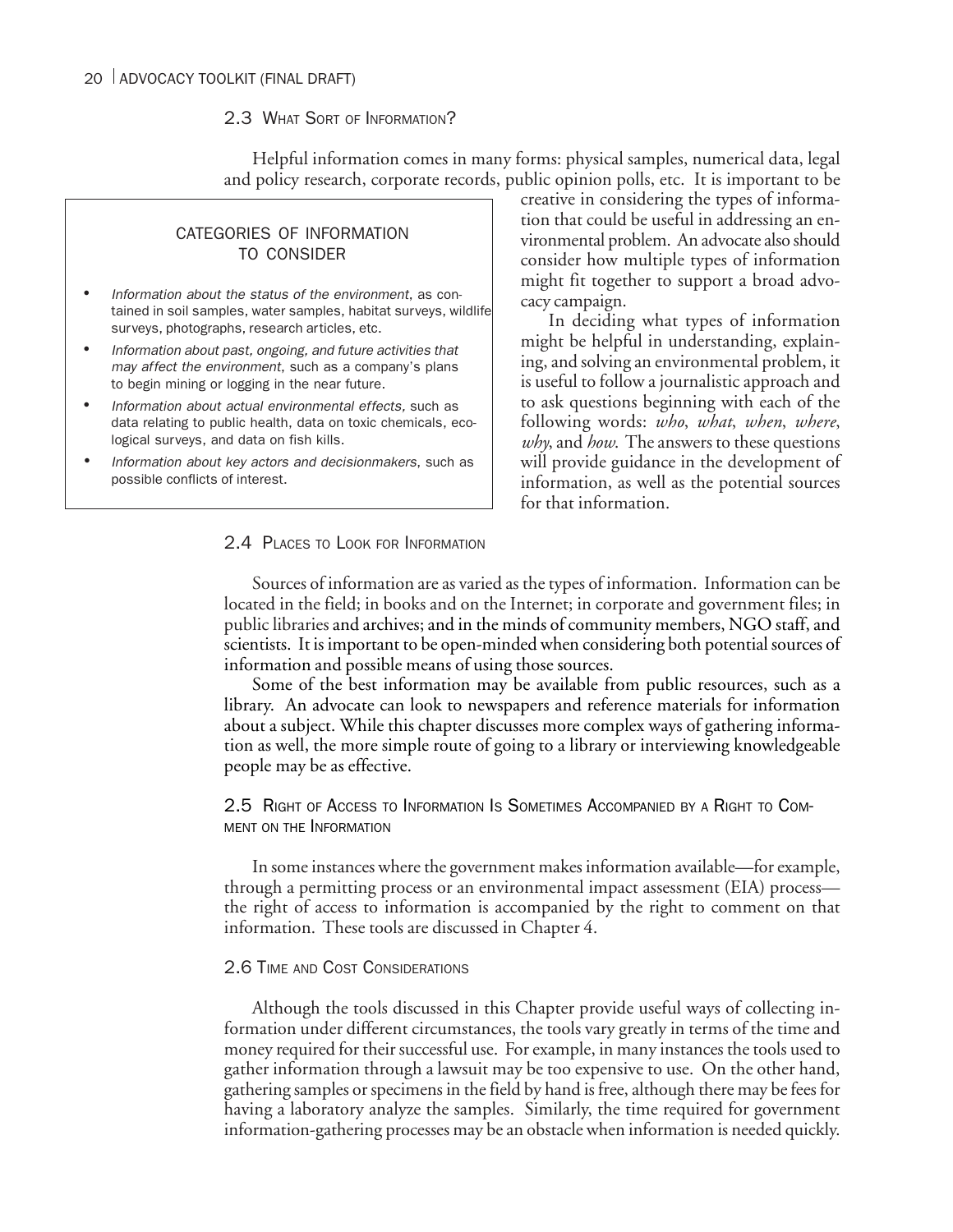Internet research is nearly instantaneous—but remains largely unavailable for many African advocates.

Advance planning is crucial, whether for a public outreach campaign, a lawsuit, or some other form of public participation. If a great deal of time will be needed to gather the necessary information, an early start and a defined strategy will help to ensure that information is fully developed sooner rather than later. Along the same lines, if early planning suggests the need for expensive information-gathering tools, a prompt understanding of this reality can help the advocate weigh the cost of this need against the cost of other needs. As with other tools, considerations of time and expense must be weighed against the likely gains from using information-gathering tools.

## LEGAL TOOLS FOR OBTAINING INFORMATION

Sometimes the laws in a country provide the advocate with tools for obtaining data and information. The existence of these tools varies from one country to the next.

## 2.7 CONSTITUTIONS

In some countries, the *constitution* provides a fundamental right of access to information. Under Tanzania's constitution, for example, every citizen has the right to be informed about events taking place within the country and around the world, especially social issues and events that are important to the life and livelihood of the people. Many African nations have constitutional provisions that guarantee everyone the right to receive or impart information or ideas. This right usually includes the freedom to receive ideas and information without interference.

In South Africa, the constitution guarantees "the right of access to any information held by the state; and . . . by another person . . . that is required for the exercise or protection of any rights." When read together with South Africa's constitutional right to a healthy environment and life, this constitutional provision ensures the public's right to the information necessary for environmental advocacy. In an important legal case, *Van Huyssteen* v*. Minister of Environmental Affairs & Tourism,* South African trustees of a tract of land adjacent to a lagoon filed a case seeking to gain access to government documents about a steel mill that the government planned to build near the lagoon. A South African court, interpreting the right of access to information provisions in South Africa's constitution, ruled that the trustees had a right to obtain the documents.

The Indian Supreme Court also has recognized a broad right of access to information. In the case of *S.P. Gupta* v. *President of India,* that court ruled that a constitutional right of access to information is a necessary part of the constitutional right to free speech and expression, as well as the constitutional right to life. (African judges sometimes look to Indian judicial decisions to help them decide similar cases).

Although constitutional protection of access to information is a powerful tool, use of this tool typically requires the expensive and time-consuming step of filing and pursuing a lawsuit.

## 2.8 FREEDOM OF INFORMATION LAWS

Some countries have laws that specifically provide for citizen access to information. These laws typically take the form of *freedom of information laws* or *community right-toknow laws*. These laws provide a process by which advocates can try to gain access to information held by the government, unless the type of information the advocate needs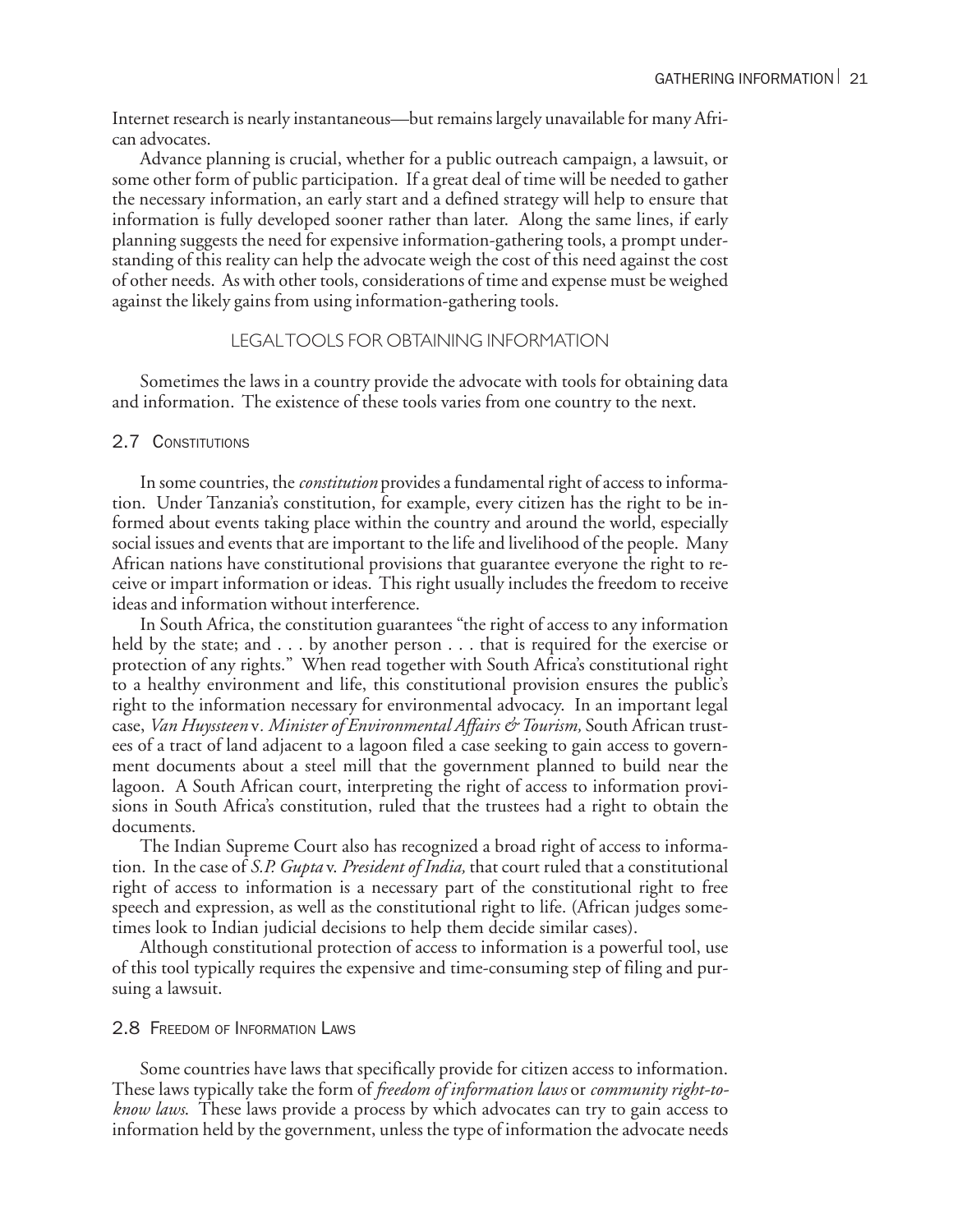is specifically protected from disclosure. Typical exemptions relate to trade secrets, issues of national security, and investigation materials. The Freedom of Information Act (known by its abbreviation, "FOIA") in the United States is one of the oldest of such laws. Community right-to-know laws are also found in a growing number of other countries. These laws give governments an affirmative duty to collect information on matters such as the use or discharge of industrial pollutants and to disseminate the information to the public.

In Africa, freedom of information laws and community right-to-know laws are generally scarce, aside from constitutional interpretations identifying such rights. In fact, one of the impediments to the development of freedom of information laws in Africa is the existence of official secrecy laws, such as Kenya's Official Secrets Act. There are encouraging signs, however. South Africa, for example, has passed the Promotion of Access to Information Act of 2000. This law gives a right to information from government and private bodies and places an obligation on them to disclose information on environmental damage. In addition, South Africa's National Environmental Management Act of 1998 specifically provides for a right of access to environmental information.

### 2.9 ENVIRONMENTAL IMPACT ASSESSMENT (EIA)

Another formal procedure for gathering information on environmental matters comes in the form of an *environmental impact assessment*, or "EIA," which is prepared by a project developer or by the government. Generally, this process allows citizens to gather information on the environmental, social, and economic impacts of proposed projects, as well as on measures to mitigate, or lessen, the adverse effects of such projects. Often, but not always, citizens are allowed access to the underlying data on projects and activities. The topic of EIAs is explored in greater detail in Chapter 4.

### 2.10 PERMITTING

*Permits* are government-issued documents that authorize the undertaking of a specific activity, such as siting a facility or discharging a pollutant. The permit application process, as well as conditions for the issuance of a permit, can serve as an important source of information on the nature of the activity to be carried out. In some countries, such as the United States, information about permits and permit applications is made publicly available.

Permitting and permitting procedures have not been fully incorporated into the law and practice of many African countries. In Kenya, for example, the Environmental Management and Coordination Act requires local authorities and others to obtain an effluent discharge license before discharging pollutants into the environment. The law allows concerned members of the public to comment on license applications, and this could provide an opportunity for citizens to gather information concerning proposed activities and their environmental impacts.

In situations where permitting laws do not exist, or where they exist but may not be fully effective, citizens can sometimes turn to broader constitutional provisions for the right to health, environment, and life, as well as those guaranteeing freedom of information. For example, as discussed above, in *Van Huysteen* v. *Minister of Environmental Affairs & Tourism*, a South African court ruled that trustees of a tract of land adjacent to a lagoon that would be polluted by a proposed steel mill had a right to governmentheld documents relating to the proposed mill.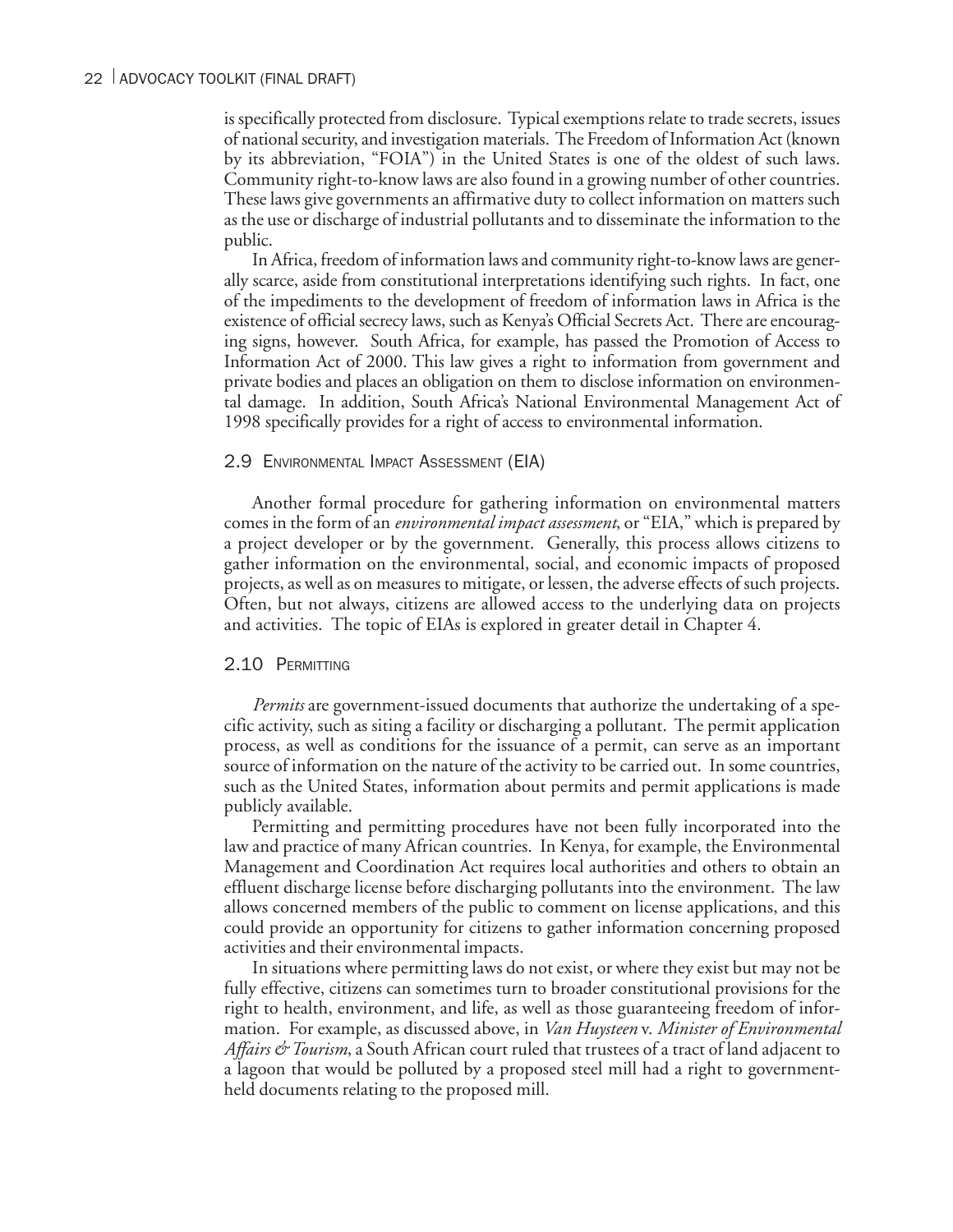## 2.11 LAWSUITS

A *lawsuit* provides a powerful, if expensive and time-consuming, means of gathering information from an opponent. *Discovery* is the extensive process of obtaining information about the case from other parties to the lawsuit to aid in the preparation of one's own case. Standard discovery tools include: subpoenas ordering the production or disclosure of witnesses and evidence; depositions (interviews under oath) of witnesses; issuance of interrogatories (questions that must be answered in writing); requests for document production; and other methods of obtaining information. The proper use of discovery tools almost always requires the assistance of a lawyer.

On the basis of a constitutional right of access to information, courts in some countries have recognized a so-called *habeas data* application and issued orders compelling the government to furnish information it had previously declined to release. In the Peruvian case of *Sociedada Peruana de Derecho Ambiental v. Ministerio de Energia y Minas*, for example, an NGO convinced the court to order the Peruvian government to release documents and information on a mining operation that the government had previously refused to release. The NGO based this argument on the legal idea of *habeas corpus*, which is an order that a detained person be brought before a court so that the court can determine the legality of the detention.

INFORMAL TOOLS FOR OBTAINING INFORMATION

## 2.12 MAPPING

*Mapping* is the graphic representation of all or part of a geographical area. Capturing information on a map can be persuasive, and it also provides an excellent way for communities to make a historical and cultural record of their way of living on the land. A community can use maps to display where its land is and how its resources are used. For example, community members can show where they collect food and medicines from the forest. Maps can also help to show how land has changed over time and how it might change in the future. In addition, maps help to determine the extent of a community's territory, reveal what people value and use in an area, assist in identifying an area's special or sacred places, and identify contaminated sites for clean up. Special care should be taken in determining whether and how to map areas of religious significance.

## THE POWER OF MAPPING: THE NATURAL HERITAGE NETWORK

The Natural Heritage Network consists of 75 independent centers for the collection of data about plants, animals, and ecological communities in the Western Hemisphere. Every state in the United States has a Natural Heritage program, whose purpose is "to gather, manage, and distribute detailed information about the biological diversity found within their jurisdictions. Natural Heritage programs are the leading source of information on the exact locations and conditions of rare and threatened species and ecological communities."

Maps containing Heritage data are powerful tools. These maps provide users with an understanding of which areas contain threatened and endangered species and habitats that should be avoided by development activities. Heritage information is used by developers, businesses, government agencies, local governments, and environmental advocates.

—Source: NatureServe (formerly Association for Biodiversity Information), January 2001

There are different techniques for mapping. The easiest and cheapest way to map an area is by hand. For example, mapping can be done simply by drawing pictures of land boundaries, forest areas, rivers, or villages on a chart. GPS (Global Positioning Systems) can also be used to produce accurate, detailed maps. While the costs for GPS may be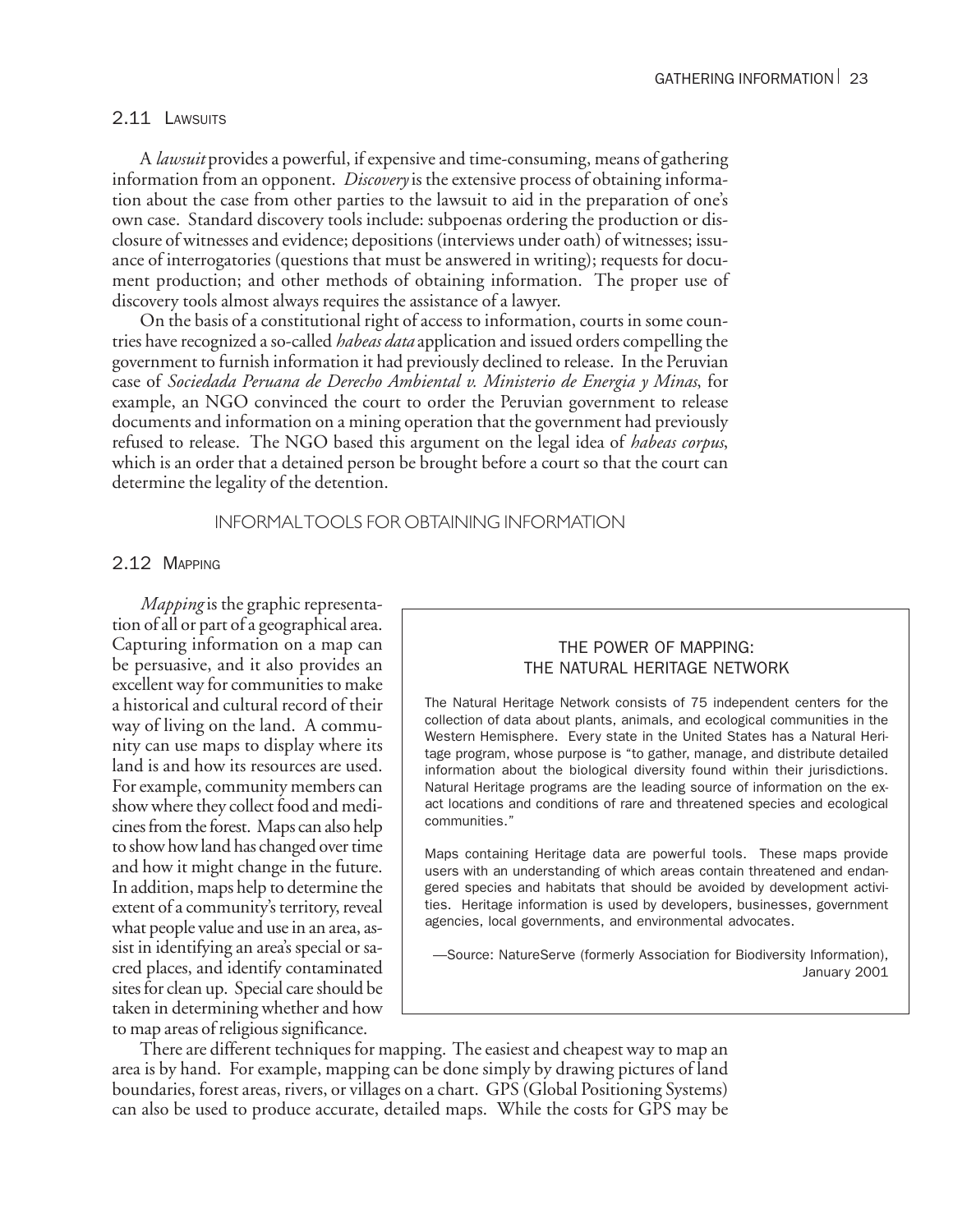high, they are continually decreasing in price and are worth considering where the advocate has sufficient resources.

Mapping can also be done by "remote sensing," a process that involves taking of photographs, pictures, or images from afar. For example, photographs can be taken from an airplane. A satellite image can also be generated using a computer. Much of this information is commercially available from companies advertising on the Internet. Information to be represented on a map can be obtained once, or at different times for purposes of comparison (to help identify and illustrate any changes in the environment). In choosing a mapping technique, the advocate should consider the purpose of the map and available time and resources. Using technology for mapping can, of course, be too expensive for many advocates.

If an advocate chooses to seek outside assistance with mapping, it is crucial that copies of all of the original materials, such as hand-drawn maps, be kept safe. These are valuable and will be difficult or impossible to reproduce if outside organizations misplace or destroy the originals.

## 2.13 INTERNET

The Internet is another useful source of information for environmental advocacy. Through websites and electronic mail, individuals and communities can access, use, create, and disseminate important environmental legal, scientific, corporate, and technical information. For example, advocates can use the Internet to obtain information on the potential impacts of toxic chemicals, or to track the records of multinational companies and their behavior locally, regionally, and elsewhere in the world. Advocates also can use the Internet to obtain useful information on environmental laws and cases from countries with similar laws.

The Internet is also proving to be a valuable networking tool. Through the web, citizens and communities wishing to take up action to protect their health and environ-

## USEFUL WEBSITES FOR ENVIRONMENTAL ADVOCATES

Environmental Law Institute (ELI) http://www.eli.org/africa/ FindLaw http://www.findlaw.com FAOLEX http://faolex.fao.org/faolex/ E-LAW http://www.elaw.org UNEP World Conservation Monitoring Centre http://www.unep-wcmc.org/ IUCN (The World Conservation Union) http://www.iucn.org/ Greenpeace http://www.greenpeace.org/

ment can find and consult with like-minded organizations and individuals with legal, technical, and scientific experience around the world. The accompanying Box contains some websites that may be helpful to the environmental advocate.

## 2.14 COLLECTION OF DATA, SPECIMENS, AND PHYSICAL SAMPLES

It is sometimes necessary to go into the field and collect scientific data, specimens, or physical samples. For example, a community may wish to gather information on the level of pollution in a river resulting from an industrial facility's discharge. To create a basis for comparison, water samples could be taken both upstream and downstream from the facility. Similarly, a community could count dead fish or dead cattle in a particular area to demonstrate the effects of sudden toxic releases or chronic toxic accumulation. It is also useful to take photographs of environmental change or destruction. Often, a dated newspaper is included in the frame of the photograph to establish when the photo was taken.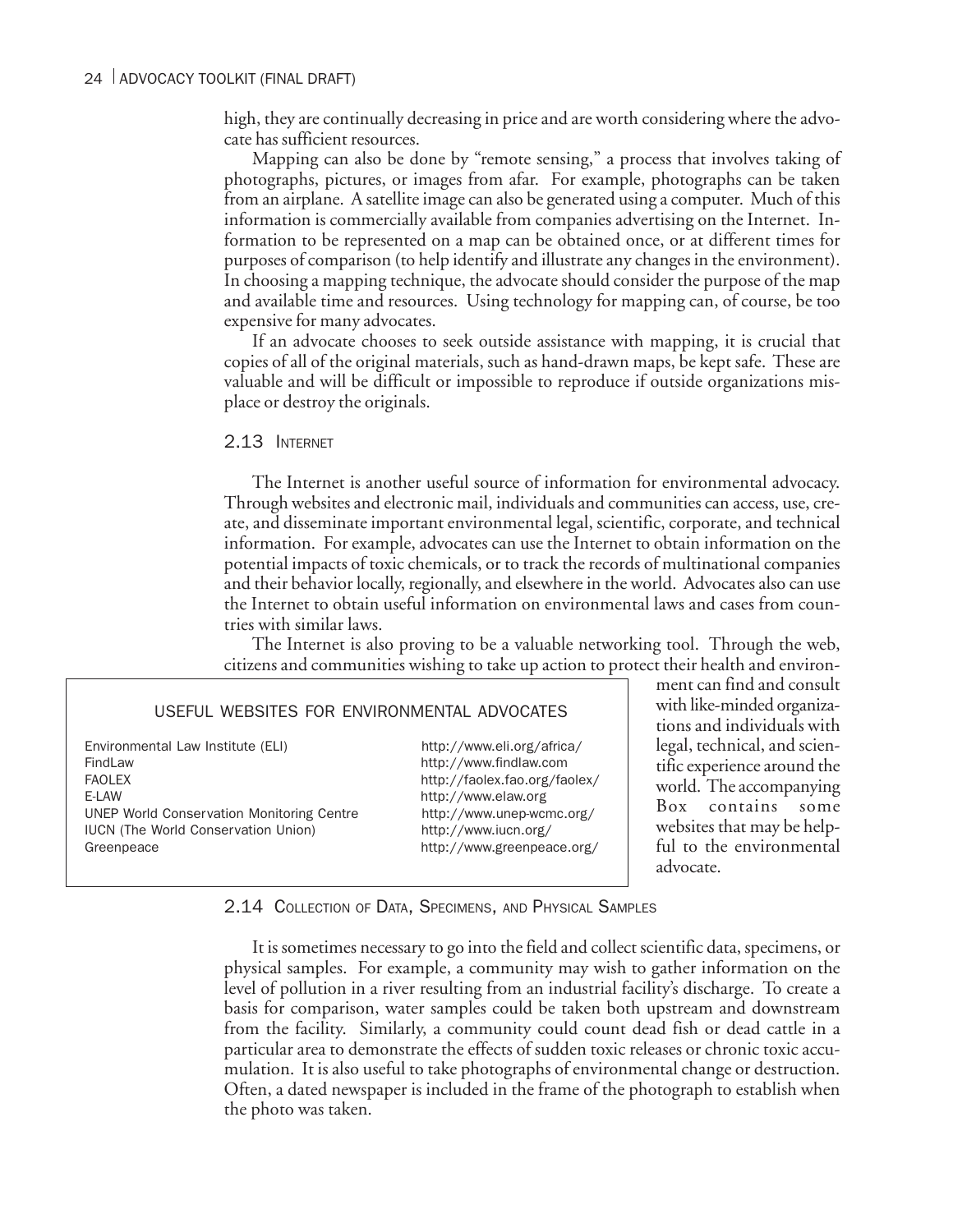It is important that collectors of information, whether professionals or ordinary citizens, gather information carefully and maintain detailed records. The quality of samples is crucial, so care should be taken to avoid contamination. A log should be kept containing important information, such as the date, time, and location where the sample was collected, as well as the identity of the collector. In the case of photographs, exact information as to location, time, and direction ("looking east from...") should be maintained. A log should be kept of who possesses the samples, during what period of time, and for what reasons (for example, collection, analysis, archives, etc.). These records will be important if a lawsuit is filed and the advocate wants to use the samples as evidence.

If an advocate believes the samples may be used as evidence in a lawsuit, an attorney should review the plan to collect the samples first.

These records also help to reaffirm the credibility of the information and those who gathered it. Any communications with industry, government, or other individuals regarding the gathering of samples should be carefully logged and recorded and should include date, time, and method of communication, as well as the name and position of the person contacted.

Timing of collection can vary. In some instances, collections may need to be made over months (or even years) to monitor environmental improvement or degradation. To the extent possible, investigators should try to make repeated observations (photos, counts, collections, etc.) under the same circumstances. That is, observations should be made at the same location, time of day, water depth, etc. Sometimes, however, collections might be carried out in response to a sudden occurrence, such as at the scene of an environmental disaster. A collector should attempt to undertake the highest quality sampling possible under the circumstances.

Environmental advocates should always bear in mind possible impediments to successful field collection. These might include the difficulty of obtaining access to information on private lands and the cost of having samples analyzed. Causation is also important to consider. Merely demonstrating an association between an action and a harmful result is not necessarily enough to prove that the action caused the harmful result. When possible, communities should consider partnering with universities and other research institutions, not only to benefit from their expertise, but also to defray the costs of information gathering.

Case Study #3, on pages 32-33, explains how physical samples were used in a campaign in South Africa to end pollution from a tannery.

# COLLECTING AIR SAMPLES IN SOUTH AFRICA

A good example of collecting physical samples comes from South Africa. GroundWork, a CBO in Durban, took air samples to measure pollution levels near a petroleum refinery. In partnership with Communities for a Better Environment (CBE), an American organization, GroundWork used a program called "Bucket Brigade." Developed by CBE, this easy and inexpensive technique requires the use of special five-gallon buckets to collect the air samples. CBE provides technical support and training for communities to measure air pollution around refineries and chemical plants. As a result of the project in Durban, the refinery agreed to measures to reduce pollution from the facility.

## 2.15 BIOLOGICAL SURVEYS

A *biological survey* is an assessment of the number, variety, and density of different plants and animals. This assessment can take the form of a census in which the numbers of plants and animals are periodically (for example, once a year) recorded and any changes noted. This process helps to track changes in populations. Problems with this tool can arise when determining which animals to count and in avoiding counting the same animal twice. One technique is to survey a sample plot; that is, to count plants or animals in a one or ten hectare area. The advocate is well served to seek guidance from sources such as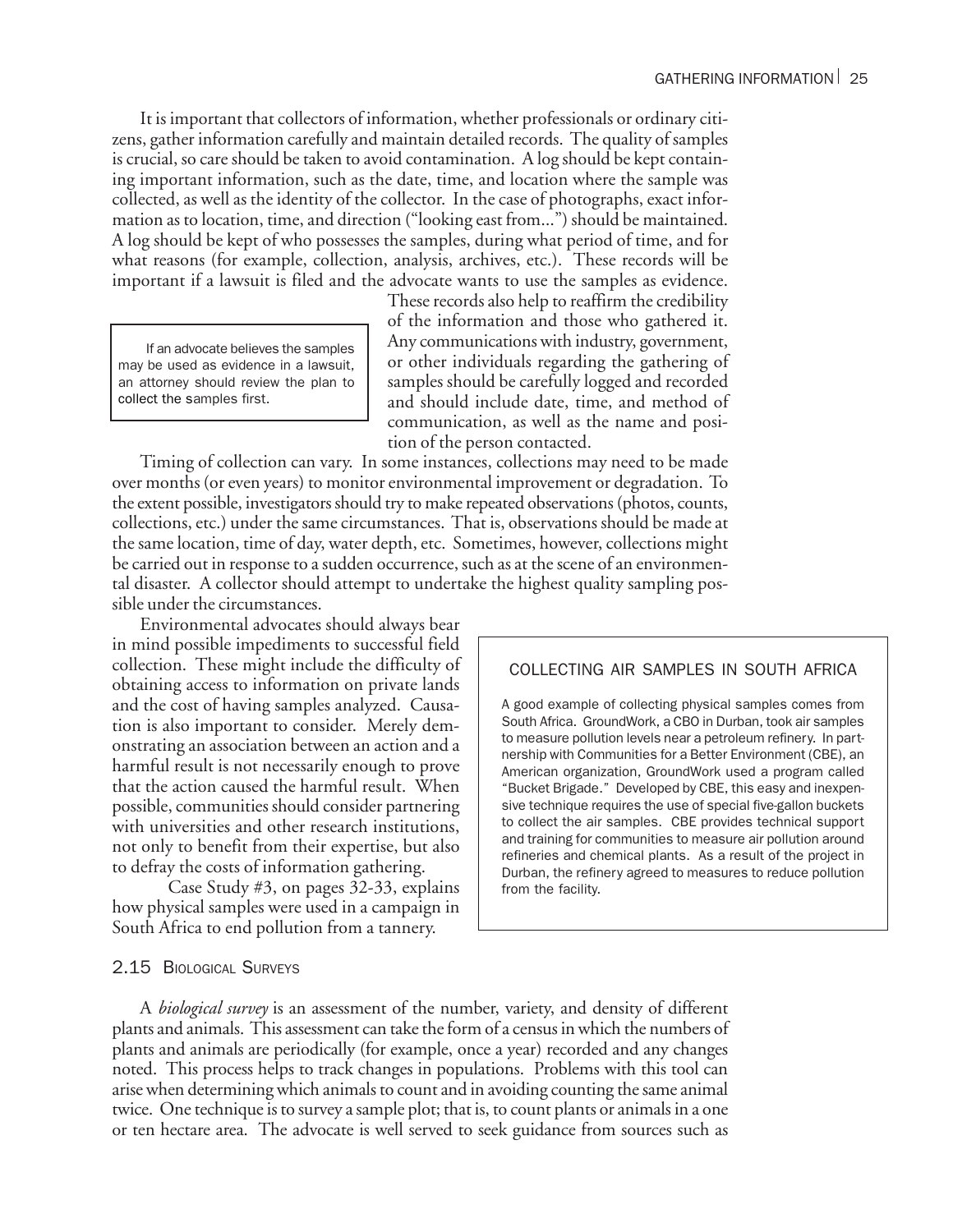## CASE STUDY #2 SOUTH AFRICA: RESPONDING TO POLLUTION FROM A TANNERY

Summary of a Case Study by Willemien du Plessis Faculty of Law, Potchefstroom University for CHE (South Africa)

### **BACKGROUND**

Hichange Investments is the owner of land in a township in Port Elizabeth, South Africa. They lease their property to a company named Southern Star that delivers motor vehicles manufactured by the Delta Motor Corporation. The vehicles are driven to the facility, where they are formed into convoys for delivery to various destinations. The vehicles are kept for long periods on the premises and have to be protected from the elements.

A railway line and railway reserve (an open area between the railway tracks and the surrounding land) separate the facility from Pelt Products, which carries on a business as a semi-processing tannery. This business converts cured raw hides and skins into mineral-tanned bovine (cattle) and pickled ovine (sheep) pelts. These pelts are supplied to tanneries with finishing facilities. The tanning produces chemical waste products, such as malodorous hydrogen sulphide. Under South African law (the Atmospheric Pollution Prevention Act of 1965), the use of hydrogen sulphide in industrial processes requires a registration certificate from the chief atmospheric pollution control officer ("chief officer").

Until 1996, Pelt Products disposed of their effluent by way of the municipal sewage system and two effluent aeration ponds. It was alleged that since 1996 the ponds had caused odours and pollution. The municipality, however, had received complaints since 1993.

The Council for Scientific and Industrial Research (CSIR, a government-funded research institution), at the request of Hichange, conducted a survey to determine the cause of the odours and pollution and look at their potential health effects. It was found that the pond was the main contributor of the pollution and that the hydrogen sulphide level measured up to six parts per million. This level violated public health exposure standards and occupational health exposure limits. It was found that corrosion on Hichange's premises was also caused by hydrogen sulphide.

In 1998 a lobby group, the Pollution Monitoring Commit-

tee of Port Elizabeth, took the case up with the chief officer. They invited him to a meeting and informed him that they obtained a legal opinion from their lawyers, stating that Pelts Products needed permission to operate. They also informed him of the effect of the pollution. The chief officer then ordered Pelt Products to apply for a permit and laid down certain conditions. Pelt Products was also ordered to appoint a consultant to assess its operations and to draw up an abatement programme.

The consultant proposed a treatment process that involved considerable modifications to the process used by Pelt Products. Pelt Products was given until the middle of 1999 to implement the new process. A provisional registration certificate, which included certain conditions, was issued for a period of three months. At the end of the three-month period, Pelt Products had not met all the requirements. Negotiations among the local municipality, the provincial department of environmental affairs, and the chief officer resulted in the provisional certificate being extended from time to time.

Hichange then wrote a letter to the Human Rights Commission complaining about the pollution. The chief officer was asked to comment on this letter. He agreed that the tannery still did not meet the required standards and that he would visit the tannery during May 2000 to perform a full assessment of the situation.

On 24 May 2000, the city engineer's department reported that Pelt Products still did not meet the requirements and that the aeration tank was not operating properly, contributing to the release of hydrogen sulphide.

Hichange approached the High Court on 8 August 2001 for relief.

The court ordered the Department of Environmental Affairs and Tourism to force Pelt Products to undertake an environmental impact assessment and to take proper steps to prevent further pollution. The Department also had to ensure that Pelt Products complied with the registration cer-

reference books, scientists, and community-oriented handbooks before undertaking anything more than a simple survey.

2.16 GATHERING POPULAR OPINION (POLLING)

A number of tools can be used to determine *public opinion* on a particular issue. An accurate sense of public sentiment can make other advocacy tools more effective. For example, knowing the public mood can assist the advocate in negotiating the settlement of a lawsuit or in launching and sustaining a media campaign.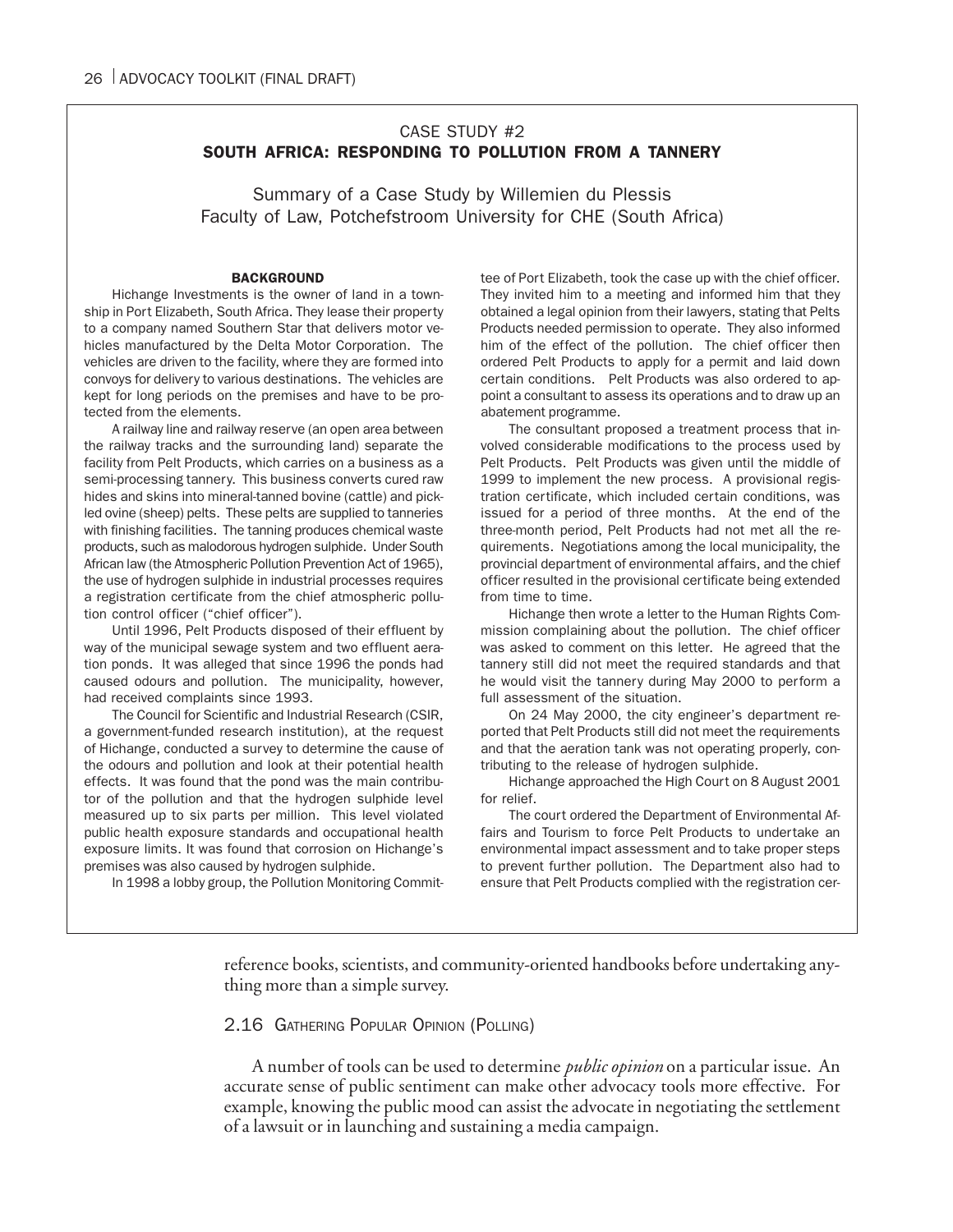tificate issued in terms of the Atmospheric Pollution Prevention Act of 1965, as well as with the provisions of the National Environmental Management Act of 1998.

### GOAL OF ADVOCACY

The goal was to stop Pelt Products from operating, or at least to force the company to reduce the environmental and health impact of its activities and to comply with the conditions set out in the registration certificate.

### SUCCESS OF EACH TOOL

Research and information gathering: The research information on the pollution levels convinced the chief officer to act. Hichange also made use of this information in the court case, but the court did not accept it as evidence as the report was not accompanied by sworn statements. In other words, the information did not comply with the court's rules of evidence.

Lobbying by an environmental action group: An environmental lobby group, the Pollution Monitoring Committee of Port Elizabeth, took the case up with the chief officer. They brought to his notice that the tannery was not complying with the Atmospheric Pollution Prevention Act and that it was operating without a registration certificate. The chief officer took action after hearing their complaint.

Letters petitioning government departments to take action: On all occasions when complaints were lodged with government officials they acted upon them. The success of the government officials' actions varied, as is apparent from the background above.

Complaint to the Human Rights Commission: The Human Rights Commission took up the case but stopped with the chief officer, when they were satisfied that he would take legal action. The Human Rights Commission must implement and enforce the human rights provided for in South Africa's Constitution. One of the rights is the right to an environment that is not harmful to one's health or well being. The Commission did not receive any more complaints after the initial one. It seems that the action taken by the Human Rights Commission was ineffective or only partially effective.

Legal action: The legal action was partially successful in that the court ordered the Department of Environmental Affairs and Tourism to take action against Pelt Products. The court, however, again ordered government officials to act. From the history of this case it is clear that the government officials' actions in the past had not achieved much. An activist court would have ordered that all operations be halted until Pelt Products could prove that it was able to comply with all the conditions laid down in the registration certificate. The court's order that action be taken to prevent any further pollution was correct, but should have been given simultaneously with an order to stop all operations until Pelt Products could comply with the conditions in the registration certificate.

### LESSONS LEARNED

If a matter dealing with pollution is put before court, it is important to prove the pollution by way of the correct court procedure. For example, one should use sworn witness statements and evidence from experts. It is also important to bring to the court's notice the latest information on the pollution or emission levels. If a country's Constitution provides for environmental rights, the advocate should rely heavily on these rights to ensure success.

Hichange, being a private company, acted not only in its own interest, but also in the public interest. The fact that their own interests were negatively affected by Pelt Products actions indirectly benefited the community. In this instance Hichange bore the costs of litigation and was a surrogate for the interests of the local community. If a community is therefore involved in environmental advocacy, it is important to involve private companies that may also be affected by pollution or environmental degradation. By creating partnerships between these private companies and communities, the private companies might be prepared to contribute to the costs and to add their voice to the local communities' voices. Private companies have more resources and, because they provide jobs and development, a stronger bargaining power with government.

### CURRENT STATUS

As of July 2002, Pelts Products complies with the conditions set out in its permit. The ponds containing waste were drained, and it seems that a waste incinerator will be installed to dispose of the waste. The complaining company is monitoring the situation and says it will go to court again if necessary.

*Polling* can be conducted to solicit answers from a representative sample of the population selected at random. Petitions can be circulated for signature to demonstrate to decisionmakers or adversaries the extent to which the community cares about an issue. Case Study #4, on pages 34-35, describes the work a petition played in a South African community's efforts to protect the Vredefort Dome from new mining activities.

The population can also be surveyed by sending questionnaires asking for views on a particular matter. In addition, a public referendum can be organized on an issue to gather public opinion. The advocate should bear in mind that the mere wording of a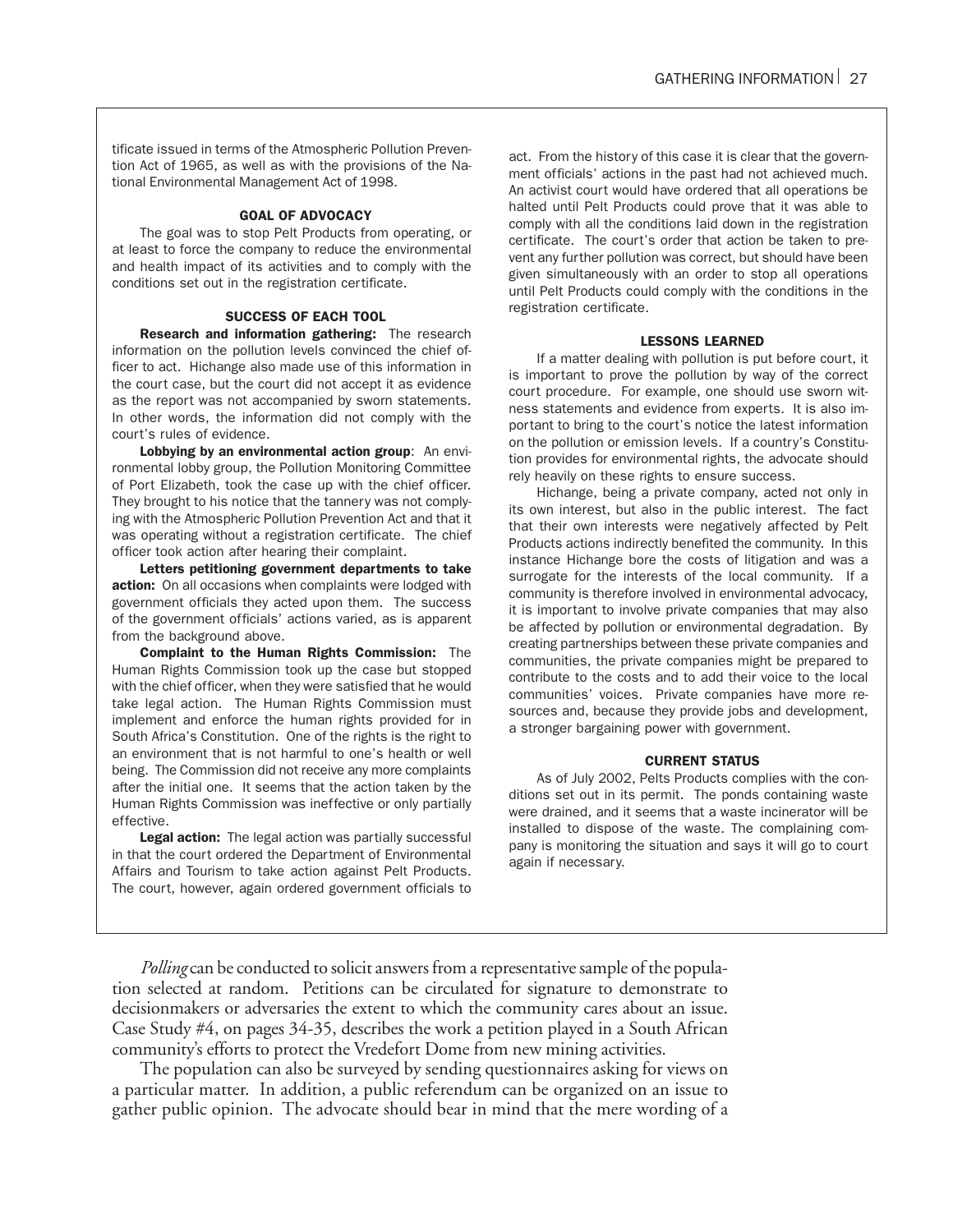## CASE STUDY #3 SOUTH AFRICA: PROTECTING THE VREDEFORT DOME FROM THE EFFECTS OF MINING

Excerpts from a Case Study by Stephen de la Harpe Faculty of Law, Potchefstroom University for CHE (South Africa)

### BACKGROUND

During 1999, a gold mining company, Randfontein Estates Limited, intended to carry out open cast mining for gold in part of the Vredefort Dome structure in South Africa. The Vredefort Dome is the largest and oldest meteorite impact site on Earth. The mining was to be done in the area of the Dome Bergland Conservancy. The Conservancy comprises most of the landowners in an area of approximately 16,000 hectares, which forms a representative part of the Vredefort Dome structure.

At the end of December 1999, between Christmas and New Year's, a representative of the mining company informed the management committee of the Conservancy of its intentions to start mining in 2000. A meeting of the members who were not on holiday was immediately held. It was decided to oppose the proposed mining at all costs. Some of the management committee members who were in favour of the mining resigned.

### GOAL OF ADVOCACY

The goal was to prevent mining of any nature in the vicinity of the Conservancy.

#### ADVOCACY TOOLS

An action committee was formed by the Conservancy to act on its behalf in opposing the possible mining. The action committee included members of the Conservancy and other interested parties, such as academics doing research in the area and geologists who had an in-depth knowledge of the impact site, known as an "astrobleme." The action committee initiated and coordinated all the actions to oppose the proposed mining.

The following tools were used:

- A petition:
- Awareness and interaction with the media, including television ("50/50"—a South African environmental television programme), radio, newspapers, and magazines;
- A meeting with, and submissions to, all political role

players, including the relevant MECs (member of executive council of province);

- Contact with and submissions to all relevant government institutions, including local, provincial, and national government;
- Insistence by the Conservancy that the mining company comply with all required procedures and processes provided for by the law;
- Discussions with Randfontein Estates Limited; and
- Lobbying for support with other environmentally oriented groups.

### USE OF TOOLS

The petition was compiled by the action committee and distributed as widely as possible through individuals who supported the effort to oppose the mining. These included doctors, attorneys, nature conservation societies, angling clubs, and other societies with an interest in the area. The petition was also published on the Internet. The petition was not formally handed to anyone, but the number of signatures was quoted in dealings with the mining company, government officials, and politicians. The petition created awareness amongst the public and ensured to an extent that the officials and politicians listened to the submissions against mining.

The purpose of the interaction with the media was to obtain their goodwill and to ensure that the man on the street was aware of what was happening. This also ensured awareness by the government officials who dealt with the matter. In particular, the television program on "50/ 50" resulted in a lot of positive publicity. The program was thereafter frequently used whenever the importance of the Vredefort Dome's geology had to be emphasised.

A formal document setting out all the arguments against mining was compiled and used in dealings with government officials, politicians, and the mining company. This document also referred to scientific research in the area and was based on facts that would withstand scrutiny.

question can greatly influence the response. These questions should be worded in the most natural manner.

A crucial question in connection with the use of any of these tools is who comprises the relevant community whose "opinion" is being sought. Is the community local? Regional? National? International? Or is the relevant community a subset of another community (such as women)?

It is also important to note that many people will be unwilling to identify themselves on a petition or in a survey. Thus, advocates may need to rely on anonymous votes and comments. This fact, in turn, may affect the credibility and effectiveness of the informa-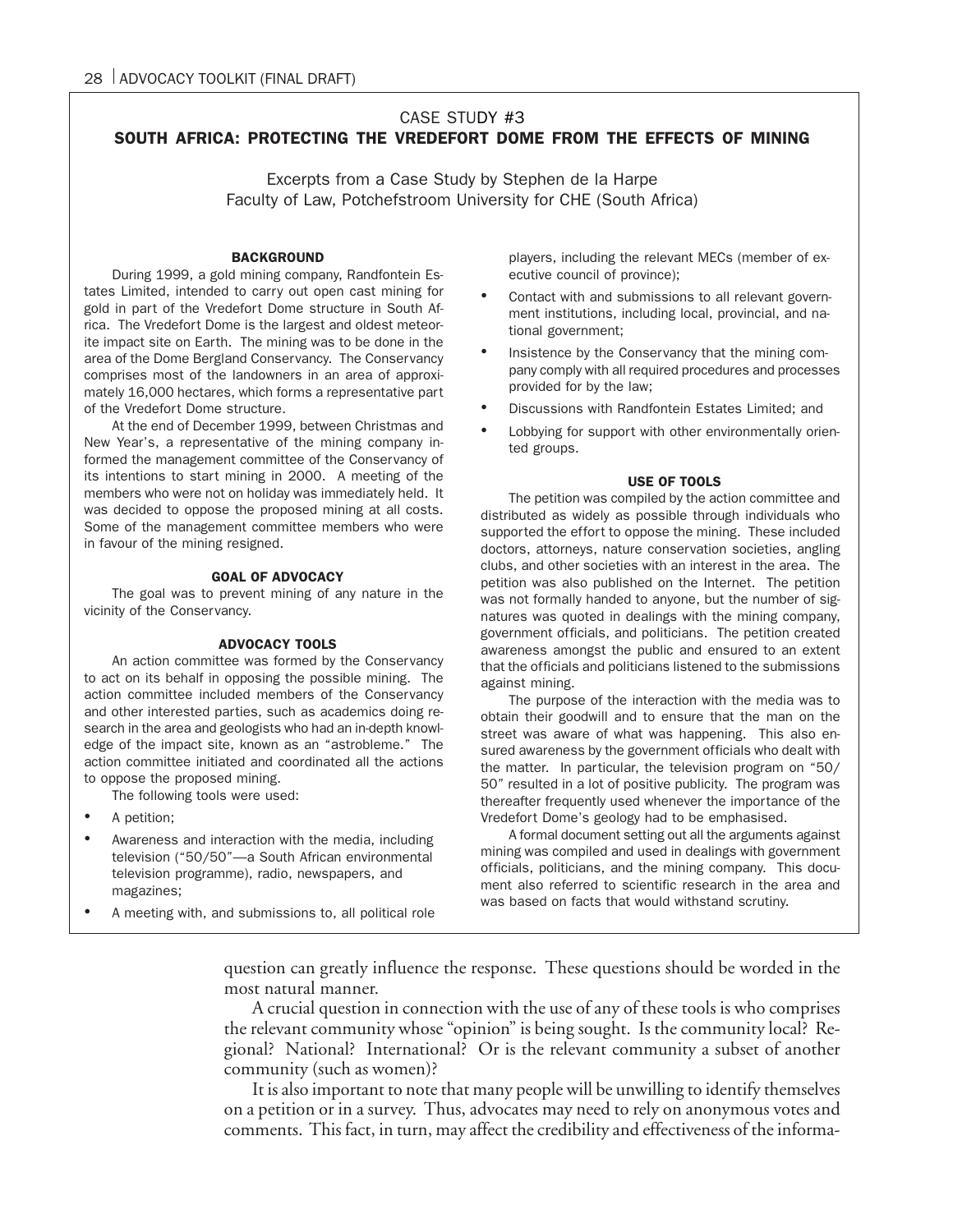The mining company was held to all procedures and provisions as set out in the relevant legislation. Whenever they ignored the law, the Conservancy, in writing, informed all stakeholders, including government, and threatened with court action.

Discussions were held with the mining company with little effect. The mining company appointed professional consultants to negotiate. In particular, their strategy was to promise money for the Conservancy and to change the discussions from whether mining should take place at all to how the effects of mining can be contained and repaired and to reach an agreement in that regard.

Other environmental groups were contacted, including SAVE (Save the Vaal Environment).

### OBSTACLES FACED

The two greatest obstacles faced by the members of the action committee were a lack of time and a lack of funds.

Other obstacles encountered where:

- A lack of interest by the media and general public with the passing of time;
- Misinformation given by the gold mining company;
- Promises made by the gold mining company to provide immediate benefits for the community, such as funding for schools and clinics, as well as new jobs, as opposed to the long-term benefits of conserving the environment;
- The lobbying of political and governmental role-players by Randfontein Estates Limited; and
- A lack of commitment from and assistance by any institution outside of the Conservancy.

### SUCCESS OF EACH TOOL

The combination of all the tools used—rather than one single tool—was effective.

The most important aspect was to create awareness of the area, especially regarding its unique geological features. This was done by means of the petition, the media, and representations to politicians, government officials, and interested parties. Because of the hard stance taken by the Conservancy, the mining company could not ignore it. In particular, the fact that the mining company knew that the Conservancy would not hesitate to go to the media, the

government, and to court if necessary, ensured that they, to a certain extent, kept in line. The company did take chances, like starting to dig trenches for prospecting without the necessary permits. When threatened with legal action they immediately stopped and apologised.

It is difficult to determine to what extent the Conservancy's efforts prevented the mining after the takeover by Harmony Limited. It can, however, safely be said that the efforts of the Conservancy ensured that Randfontein Estates Limited did not start mining as they intended. The timeframe given by Randfontein Estates Limited at the end of December 1999 was that they wanted to start mining during the second half of 2000. If they were left alone they would probably have succeeded in obtaining the necessary permits to do so.

### LESSONS LEARNED

- Do your homework properly regarding the facts.
- Don't do anything half-heartedly.
- The opposition will use every dirty trick in the book.
- Don't expect that anyone else will do the work for you.
- Put everything in writing.
- Government officials do not always know their jobs.

### CURRENT STATUS

Randfontein Estates Limited was taken over by another mining company, Harmony Limited, and the project was suspended. Other gold mining companies are from time to time still making attempts to start mining for gold in the area. They are, however, aware of the stance taken by the Conservancy and have up to now informed the Conservancy of their interest in the area. On each occasion, the Conservancy has in no uncertain terms emphasised that no compromise is possible and that all efforts will be made to stop mining. The Conservancy's arguments against mining, which are based on facts and not emotion, were at each instance given to the companies interested in mining and might have had a positive effect.

tion. While people may give more honest answers if they do not fear that they will be attacked for their opinions, a collection of anonymously submitted opinions may be challenged as unreliable.

2.17 COMMUNITY WATCHDOG GROUPS

*Community watchdog groups* often are formed to address specific issues, such as neighborhood safety or the building of a park. These groups provide another way to gather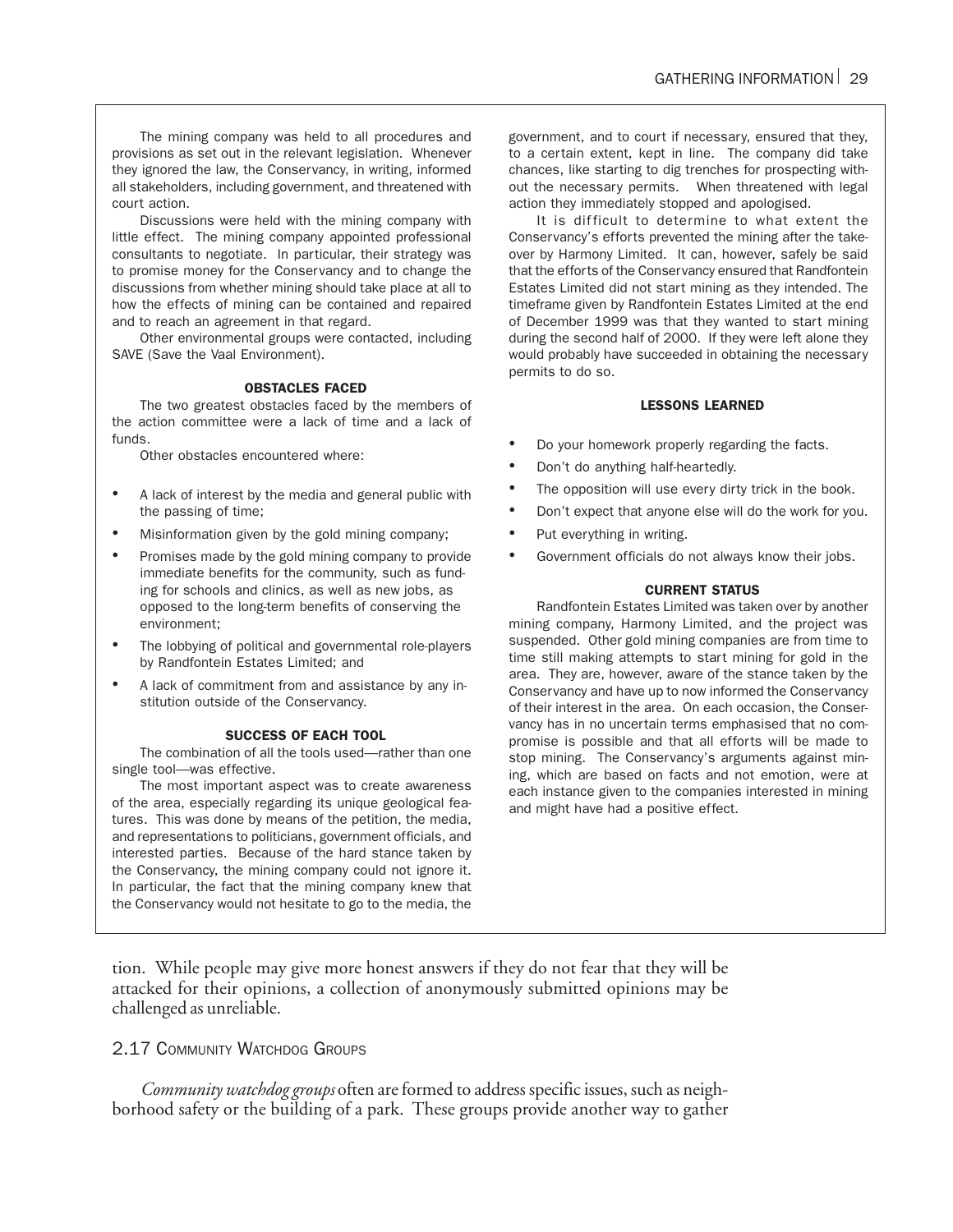relevant information. In the environmental context, these organizations generally focus on a specific natural resource, such as a river or a forest.

For example, the Chesapeake Bay Foundation (CBF) is a large non-profit conservation organization dedicated to the protection and restoration of the Chesapeake Bay in the United States. Watchdog groups such as CBF and local communities often create processes by which community members gather information to identify activities that are harming the environment. For example, CBF has engaged citizens in boat and canoe trips up and down streams along the Bay to collect water and biological samples for testing to determine the quality of water. On these trips, they also identify activities that could impact the environment, locating pipes that discharge into the waters, and so forth. Back at their offices, they compare their observations with the list of activities that

## CAUTION!

Whistleblowing can be very dangerous. By encouraging or even working with whistleblowers, advocates may place themselves and others at risk of retaliation.

the government has permitted for the area to determine if anyone is illegally releasing waste into the waters. If pollution or other problems with the Bay environment are detected, the organization quickly distributes the key information to its members and surrounding communities through its newsletters and the mass media.

## 2.18 WHISTLEBLOWERS

*Whistleblowers* are people who work for a corporation or the government and, after seeing illegal activities, "blow the whistle" to attract public attention. Environmental advocates can benefit from making and maintaining relationships with potential whistleblowers in corporations and in government who are in a position to know if laws are being broken. Information on illegal corporate activities, government conflicts of interest, and the like, can be extremely valuable in explaining how and why certain environmental harms are occurring or are likely to occur. Whistleblowers can also provide such information to advocates or to members of the press.

However, working with whistleblowers is a risky way to gather information. Whistleblowers are frequently at risk of losing their jobs, and may sometimes face physical danger for their activities. Anyone choosing to work with them can face similar risks. Some countries, such as the United States and South Africa, have laws protecting whistleblowers from retaliation. In many African nations, however, whistleblowers do not enjoy legal protection. And in any country, whistleblowers may face serious risks from both management and co-workers.

## OTHER RESOURCES

Center for the Support of Native Lands is a US-based organization that works to protect biological and cultural diversity in Latin America and has pioneered new mapping techniques in the region. The Center is on the Internet at www.nativelands.org. The mailing address is 1616 P St., NW, Ste. 200, Washington, D.C., 20036, USA.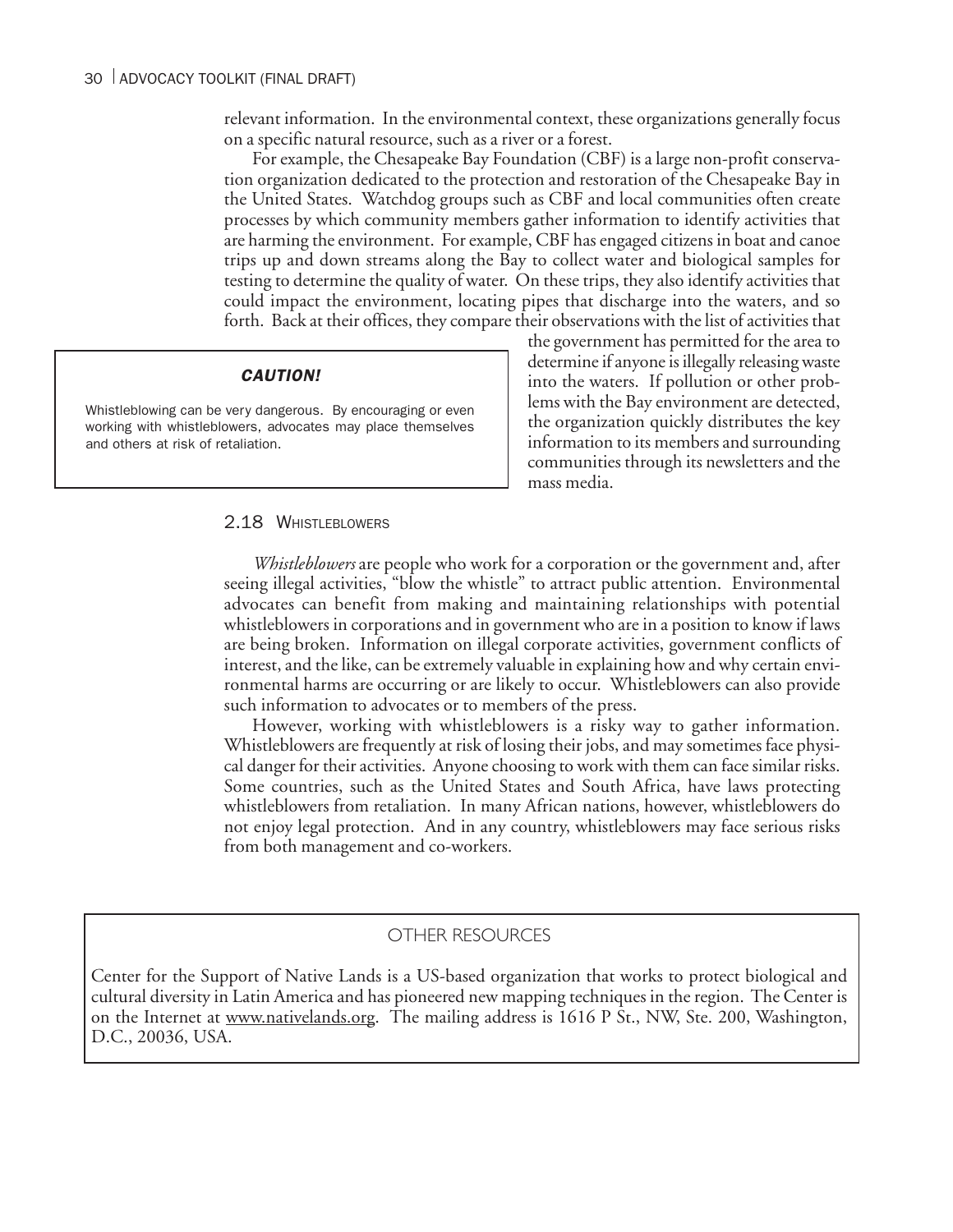## *CHAPTER 3 CHAPTER 3 JOINING FORCES: THE IMPORTANCE OF BUILDING ALLIANCES*

Successful advocates turn to colleagues, friends, and peers for support, guidance, and expertise. For most advocates, establishing alliances with like-minded individuals and organizations is one of the most important steps and expertise. For most advocates, establishing alliances with like-minded individuals and organizations is one of the most important steps in any advocacy campaign. This Chapter explores the significance of building and maintaining alliances through networking (getting to know people) and building informal or formal coalitions.

### **OVERVIEW**

3.1 WHY NETWORK AND BUILD ALLIANCES?

Although environmental advocacy campaigns are often driven by the dedication and passion of a handful of people, or even an individual, long-term success almost always requires the active advice and involvement of friends, neighbors, colleagues, and others. To help solve the complex environmental problems facing many African communities, individuals and organizations must work together, drawing upon varied resources and experiences.

## 3.2 THINKING BROADLY ABOUT POSSIBLE ALLIES

A natural starting point for identifying potential allies is to consider organizations and individuals dedicated to achieving similar goals as the advocate. It can be just as helpful, however, to search more broadly. Efforts to solve the environmental problems affecting a community, village, or region can unite unlikely interests. Environmental advocates may be surprised to learn how many organizations that seem to have different purposes share common interests and goals with their environmental counterparts. For example, environmental NGOs and CBOs may find that the change they seek is closely

related to the aims of labor groups, religious organizations, youth groups, women's rights groups, or even tourism organizations. Building diverse, broad-based alliances can add credibility, strength, and valuable new ideas to the work of environmental advocates.

Sometimes the most valuable relationships are established between groups that do not appear to share many, if any, common in-

### THE BENEFITS OF WORKING WITH ALLIES

- Creates strength and power in numbers by adding voices and resources
- Increases access to policy-makers
- Expands an advocate's base of information and expertise
- Creates new networking and partnership opportunities
- Generates cost-saving opportunities through economies of scale
- Allows for a division of labor and less duplication of effort
- Leads to an exciting sense of "synergy"-the whole is greater than the sum of its parts

– Adapted from A Guide to Coalition Building, by Janice Forsythe (http://www.cypresscon.com/coalition.html)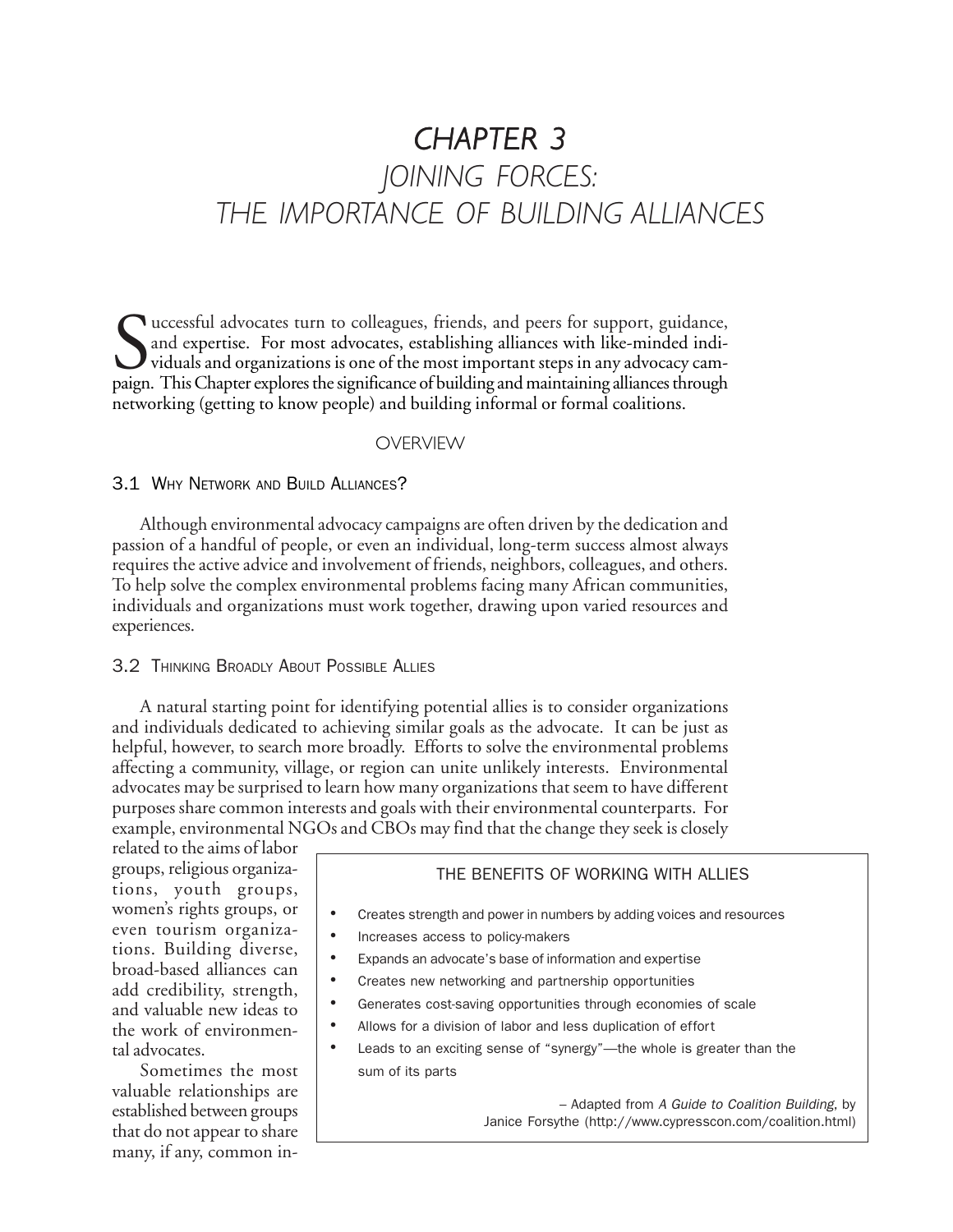terests. In fact, a community's interest may even be aligned with those of a private company that is affected by the same problems as the rest of the community. As long as allies share a belief that a given change will advance their interests, the potential exists for a beneficial working relationship.

## 3.3 DISSENT

Complete agreement with one's allies is rarely possible, or even desirable. Dissent from loyal allies can help to strengthen an advocacy campaign. When allies disagree, it is usually best for everyone involved to talk about the area of dissent directly and honestly. If allies can reach a reasonable compromise, or even "agree to disagree," this may be in the interest of the alliance over the long term.

Disagreement can grow out of simple differences of opinion, or even simple misunderstandings. Sometimes, however, allies may come to disagree about much more serious matters, such as the goals of the advocacy campaign, the use of limited sources of funding, or other major issues. If agreement cannot be reached after a full and open discussion of the problem, the allies may decide to cease working together, or to work together in a more limited way.

The advocate must continue to assess whether working with particular allies is helping to advance the advocate's goals. A broad alliance with many interests can sometimes shift attention away from the advocate's goals. Similarly, a majority of partners may reach an important decision that the advocate believes is wrong. Long-lasting or intense disagreement may mean that it is time to reassess the value of the alliance.

### 3.4 LOCAL, REGIONAL, NATIONAL, AND INTERNATIONAL PARTNERSHIPS

The search for allies should not only be local, but also regional, national, and possibly even international in scope. Individuals and organizations operating at each level can bring important assets to environmental advocacy partnerships. Local organizations tend to possess a great deal of familiarity with problems and needs of specific communities, and to have constituencies within these communities. National and regional organizations focus on broader issues that are relevant to many different communities within a country or region and have experience conveying the importance of an issue to diverse constituencies. These organizations often understand how a local issue fits into the "big picture" at the national or regional level and have experience in working with and influencing national institutions. International organizations possess the expertise to raise awareness across national boundaries and to draw on financial and intellectual resources from other countries. They can also help to apply international pressure through the media and other institutions.

For instance, in the 1990's a Danish official aid agency, Danida, was attempting to turn a local cement factory in Matola, Mozambique (15 kilometers from Maputo) into an incinerator in order to burn stockpiled obsolete pesticides and other hazardous wastes. International environmental organizations including Greenpeace, the Basel Action Network (BAN), Essential Action, and the Environmental Justice Networking Forum (EJNF), decided to notify local residents of the plan and its potential environemental effects only to find out that the local community had not been meaningfully consulted about the plans for such an incinerator. Soon thereafter, local Mozambique activists formed Livaningo (meaning 'to shed light'), an environmental group that displayed signs and banners, distributed information and petitions, and pressured Mozambique and Danish officials to alter their plans. Believing that Danida's environmental impact assessment (EIA) was inadequate, Livaningo called for an independent EIA, which was conducted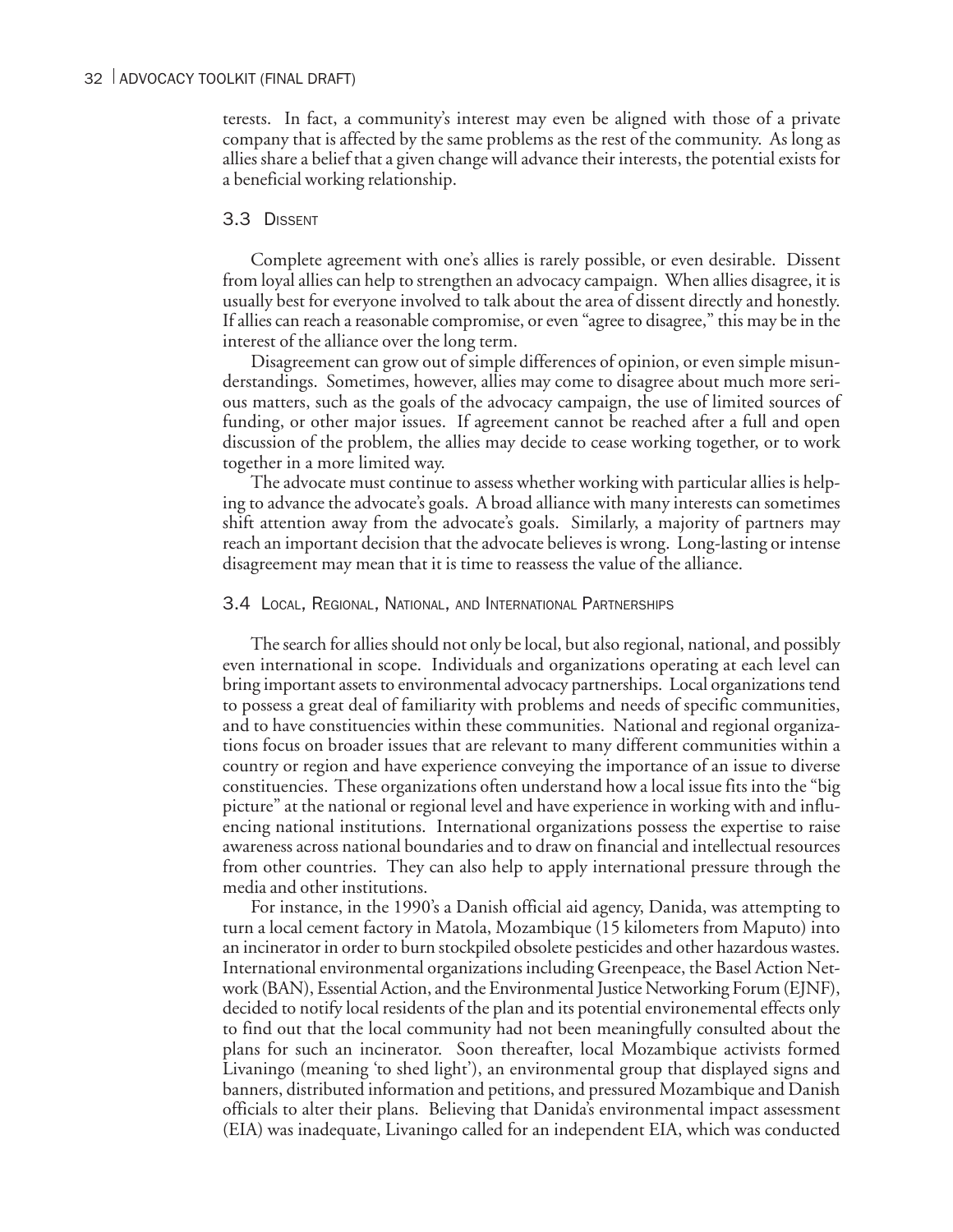and revealed major flaws in Danida's analysis. In the end, the local and international environmental coalition convinced Mozambique's environmental ministry to reject the plan to build the incinerator.

Alliances need not be "vertical" to be successful. That is, they need not be formed only with organizations working at a higher or lower level than the advocate's organization. "Horizontal" alliances, or alliances among organizations or individuals working at the same level, can also be powerful. In particular, individuals and organizations at the community level often work together to address common problems. Farmers in the Sahel region, for example, commonly organize through unions, cooperatives, and other organizations.

Case Study #2, on page **[18-19]** describes how different organizations worked together in the advocacy campaign surrounding the Chad-Cameroon Pipeline Project.

## INFORMAL NETWORKING

### 3.5 WHAT IS INFORMAL NETWORKING?

*Informal networking* means developing contacts or exchanging information with others by way of informal contacts. Environmental advocates network to establish lines of communications with like-minded individuals and organizations, and by doing this advance their own causes. Networking also helps advocates to understand what work has been done on a topic, in their home country and elsewhere, and who is doing it. This prevents duplication and overlapping of efforts, and can save time and money.

Informal networking can be done in a number of ways: in person, by e-mail, over the telephone, or by any other means that people use to communicate. The alert advocate is open to all networking opportunities and should take advantage of all available networking opportunities—locally, nationally, regionally, and internationally. Ideally, advocates will have a good network of peers and resources already in place before they need one.

Everyone networks, whether or not they realize it. The discussion that follows explores how informal relationships can be developed and cultivated from an advocacy perspective. Although these comments provide guidance that will be useful in many contexts, advocates should remain aware that interpersonal relationships can be a sensitive area and should watch for cultural differences. For example, in some situations it is best to address business matters up front; in other contexts, it may be viewed as inappropriate or rude to bring up business issues too early in a conversation or relationship.

### POTENTIAL NETWORKING CONTACTS

- Village associations
- Environmental advocacy groups and public interest organi zations
- People who used to live in the advocate's country, but have moved to another country
- Members of donor organizations
- Issue-based international networks or coalitions (for example, those working on mining, dams, or trade in endangered spe cies)
- Universities and law schools (which increasingly have law clinics providing free advice, and may also have technical personnel with laboratory access)
- Government officials and employees, particularly in environ mental and natural resource ministries
- Politicians, especially at the regional, district, and local levels
- People in the private sector who support environmental work (morally, if not financially) and may at some point be able to provide technical, legal, public relations, or other assistance
- The media (see Chapter 6)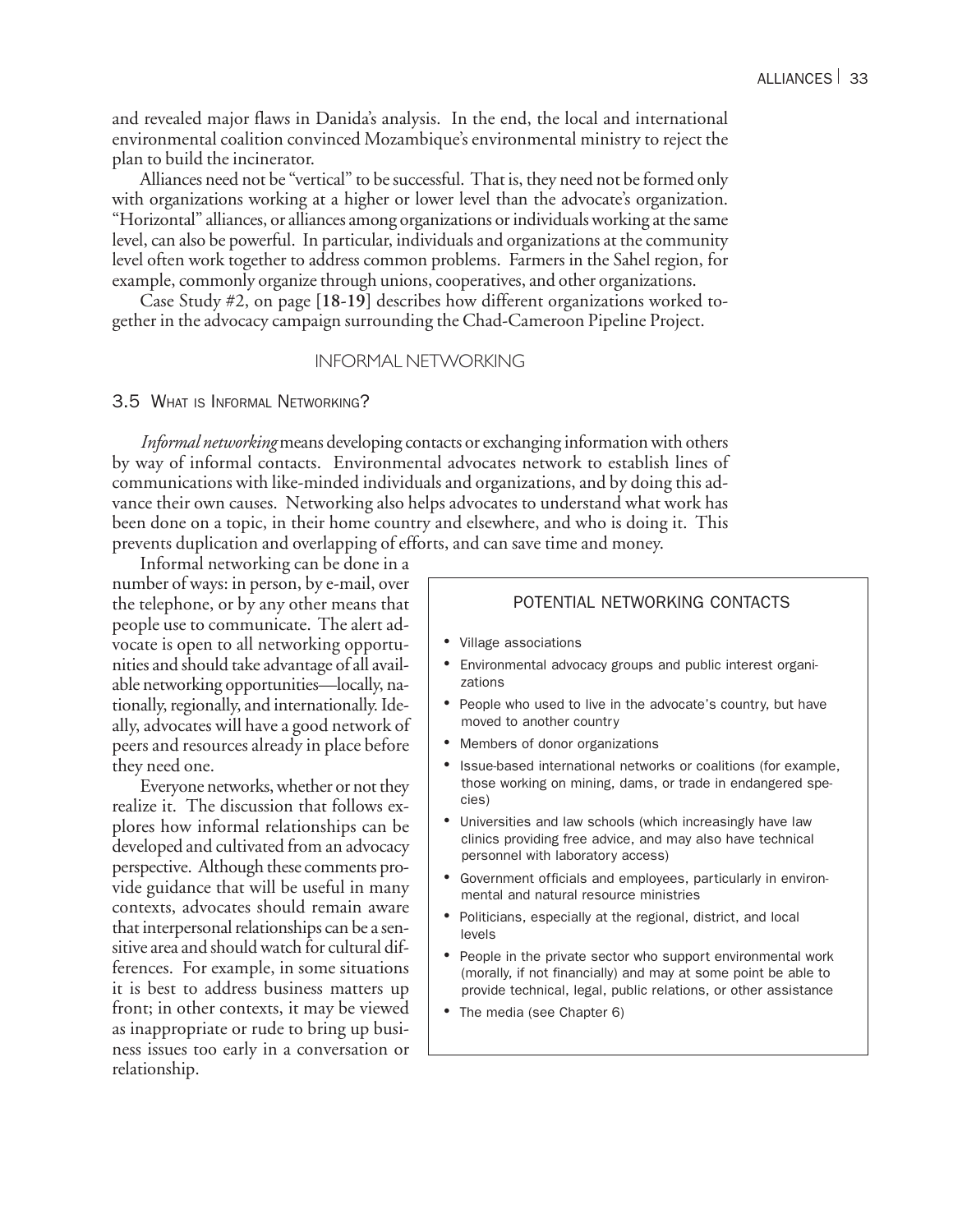## CASE STUDY #4 CHAD: THE CHAD-CAMEROON PIPELINE PROJECT

Excerpts from a Case Study by Delphine Djiraibe President, Association Tchadienne pour la Promotion et la Defense des Droits de L'Homme

### BACKGROUND

The Chad-Cameroon oil exploitation and pipeline project, commonly known as the "Chad-Cameroon project," is about the extraction of oil from three oil fields in the southern part of Chad called the Doba basin, and the construction of 1070 km of pipeline from the Doba basin to the Atlantic coast of Kribi in Cameroon. The work is being done by the oil consortium made up of Exxon, Chevron, and Petronas. The World Bank, the International Finance Corporation, and other commercial banks are financing the project. The World Bank classified the project as a "category A project," which means that the project carries a lot of risks. These include potential environmental degradation and human rights violations related to the volatile social and political situation in Chad. Therefore a comprehensive environmental impact assessment (EIA) was done.

The project was approved by the World Bank on June 6, 2000, and construction started on October 18, 2000.

### ADVOCACY EXPERIENCE

Upon learning of the project, I contacted my colleagues, and they began working on the issue by organizing meetings, looking for information, and trying to harmonize their position. Above all, nobody was against the project. Everybody wanted the oil in Chad to be exploited, but everybody—except the government and its allies— also agreed that minimal conditions should be in place before the project was started. These include needed legal infrastructure; training of local people to deal with compensation issues; making information available for local people to educate them about the positive and negative impacts of the project; and encouraging the government to become more democratic and transparent in the management of funds and public affairs before the beginning of the project. Civil society organizations within the civil society advocacy network asked the World Bank to not finance the project before those conditions were in place.

[M]y friend from Amnesty International Germany . . . connected me with a senior economist from Environmental Defense, a US NGO, who has developed a campaign in the United States and in Europe around the project. . . . Meetings were set up, and an international network around the project was created.

#### ADVOCACY STRATEGIES

Many strategies have been used as the Chad-Cameroon pipeline project continues. Local NGOs have worked as a team to strategize, study the issue, and to try to understand what is going on.

The civil society network was composed of human rights organizations, development NGOs, women's organizations, trade unions, and grassroots organizations. Meetings were organized with the oil consortium made up of ExxonMobil as leader, Shell, Elf, the World Bank, and government representatives, to emphasize our demands and call for the moratorium. Press conferences and dinners were organized to talk to and lobby stakeholders.

At the international level, especially in the United States and Europe, a network of human rights organizations was established to lobby the World Bank and donor governments to vote for a delay of the project. Both the international and the national network were well connected, and the information collected on the ground was used in Washington, DC, the Netherlands, Germany, and France. We lobbied congresses and governments and the World Bank and tried to make taxpayers aware of the use of their money to support a questionable project.

The Chadian government can react only when information or demands are public, in the newspapers. It is for us important to make the Chadian government take a public position in order to have public debate on the matter. We did so by publishing press releases and by organizing nonviolent demonstrations around the human rights violations related to the project. For example, we organized three days of mourning to protest against the massacre of more than 200 civilians killed by government soldiers within the oil region. The government reacted by closing down human rights organizations, but it received international community pressure and had to back down.

As a result of the advocacy work, the World Bank rejected the first environmental assessment done by the consortium as a requirement for the World Bank involvement in the project. Civil society demonstrated that the consultations were not done properly, and that the environmental impact assessment failed to provide effective answers to expected environmental degradation and human rights violations related to the project.

To provide a more detailed assessment on the environmental and social impacts of the project, 19 volumes of documents were produced. But again, these materials provided no adequate answer to civil society's concerns.

The project was approved by the World Bank in June 2000. An International Advisory Group was established in February 2001 to monitor the implementation of the project in its new design.

#### LESSONS LEARNED

To work together in an efficient way, advocates must have common goals.

Members of our network had diverse interests. Some wanted to obtain contracts in the oil field, or wanted to work with the World Bank as consultants. Others wanted to preserve their relationship with the government. In this con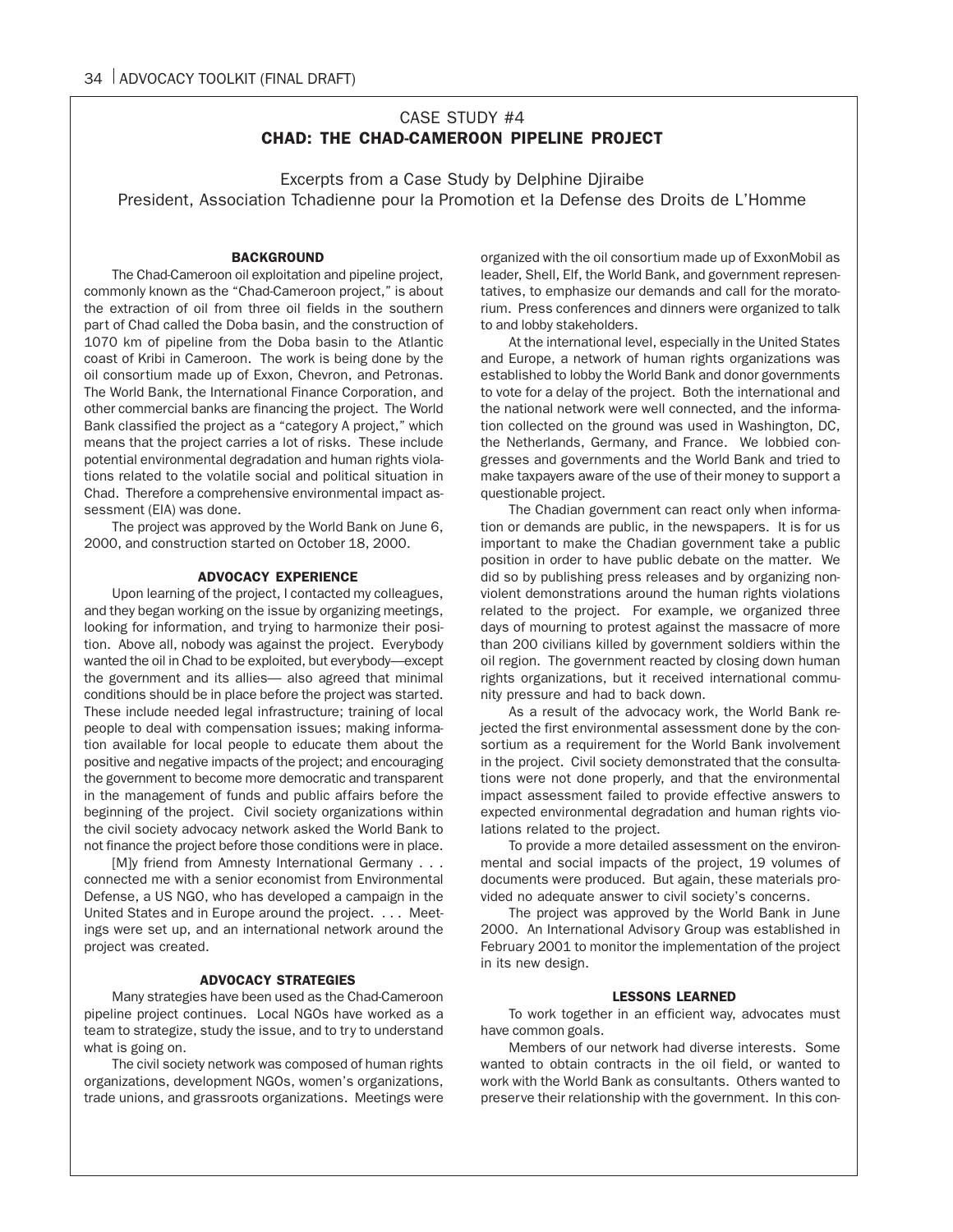text of diverse interests it was very easy for interested parties to influence people and to break down the network. We failed to find a common interest and stick to it while carrying out the advocacy work.

The international network worked better, because it had common goals. Members all worked in the fields of human rights or the environment, or both, and had adequate resources. They did not have to fear for their life because of the repression or insecurity and were not so worried about food, health care, and housing.

Advocates must have resources. For advocacy to be effective, you must have human as well as financial resources available.

Advocates must define their own agenda and convince sponsors to fund it.

The civil society advocacy network was confronted with many problems, because the oil project was not on the agenda of the organization members of the network when the need to do advocacy was raised. It was very difficult for NGO members of the network to raise funds for the advocacy work, because it was not on the agenda of their sponsors. Many groups had to wait one year to be able to raise money for the work. Therefore we lost many opportunities. Small grants from Environmental Defense (ED), Global Greengrants Fund (GGF), the Bank Information Center (BIC), the Center for International Environmental Law (CIEL), and Bread for the World (BFW) were very useful.

### RESULTS OF ADVOCACY

The results we gained were small, because we failed to address some issues while setting up our strategy. In addition, we did not really know who were our opponents and who were our allies. All NGOs within the network were not allies.

The lack of financial, material, and human resources, along with a lack of information and knowledge about oil, the World Bank, and international financial institutions, had a negative impact on the advocacy work.

The advocacy network did achieve some changes to the project. A law on management of project revenue was adopted. This law establishes an oversight committee composed of civil society representatives. We also obtained an increase in the number of civil society representatives on the oversight committee. Our work led to the withdrawal of Shell and Elf, and the rejection of a flawed environmental impact assessment. These are some of the results of civil society advocacy.

The advocacy work of civil society, both internationally and nationally, has helped to keep public attention on the project.

#### OBSTACLES

It is also important to mention that the advocacy strategy did not reach its expected goals because of factors related to the political, social, and economic situation in Chad. These factors include:

Repression: Human rights activists working on the advocacy program have been threatened by the government. Some of them were arrested and detained without charges. Some had to leave the country for their safety.

Lack of communication and information: Information must be accurate and available in a timely manner. NGOs often lack adequate skill to collect data and to manage information, and they have no means of communication. The level of communications and information technology is very low in Chad. Connection to the Internet is slow and expensive. It took too long for information from the ground to reach the capital city.

Maintaining the link between national and international NGOs was not easy, and there was a delay in the flow of information. Also, a campaign was mounted by project proponents to discredit NGOs by saying that northern NGOs were misleading southern NGOs. The claim was that northern NGOs were unaware of the poverty conditions in Chad and Cameroon, which is why there are opposing the project. The objective of this campaign was to "delegitimize" NGOs' work by saying that they have no mandate to speak on behalf of people on the ground.

Poverty: Chad is one of the poorest countries in the world. The consultation process provided an opportunity for the oil consortium to sell the project. When they went to the villages, only the positive side of the project was shown to people. People were told that the project would improve their quality of life, and that they would gain money and wealth. No one could refuse something that is supposed to make life better.

Ignorance: Finally, the illiteracy rate is high in Chad about 90%. People do not know how to read and write. They cannot understand the highly technical and complicated information being presented in French. People were manipulated to oppose the civil society advocacy network. The only grassroots organization, named EPOZOP, was denied an official authorization to function.

### CURRENT STATUS

Since the World Bank has approved the project, the things that civil society was worried about are happening. The consortium is doing the construction work with such speed that both civil society and the government do not have the capacity to follow it. The advocacy work is not so strong as it was at the beginning, because everybody seems to be tired and disappointed. The civil society advocacy network collapsed, and another structure was put in place. This structure is composed of decentralized advocacy groups working on the project. They are trying hard to get back on track, but it is not easy as they do not have capacity and the project is moving quickly. Oil is to be flowing by the end of 2003.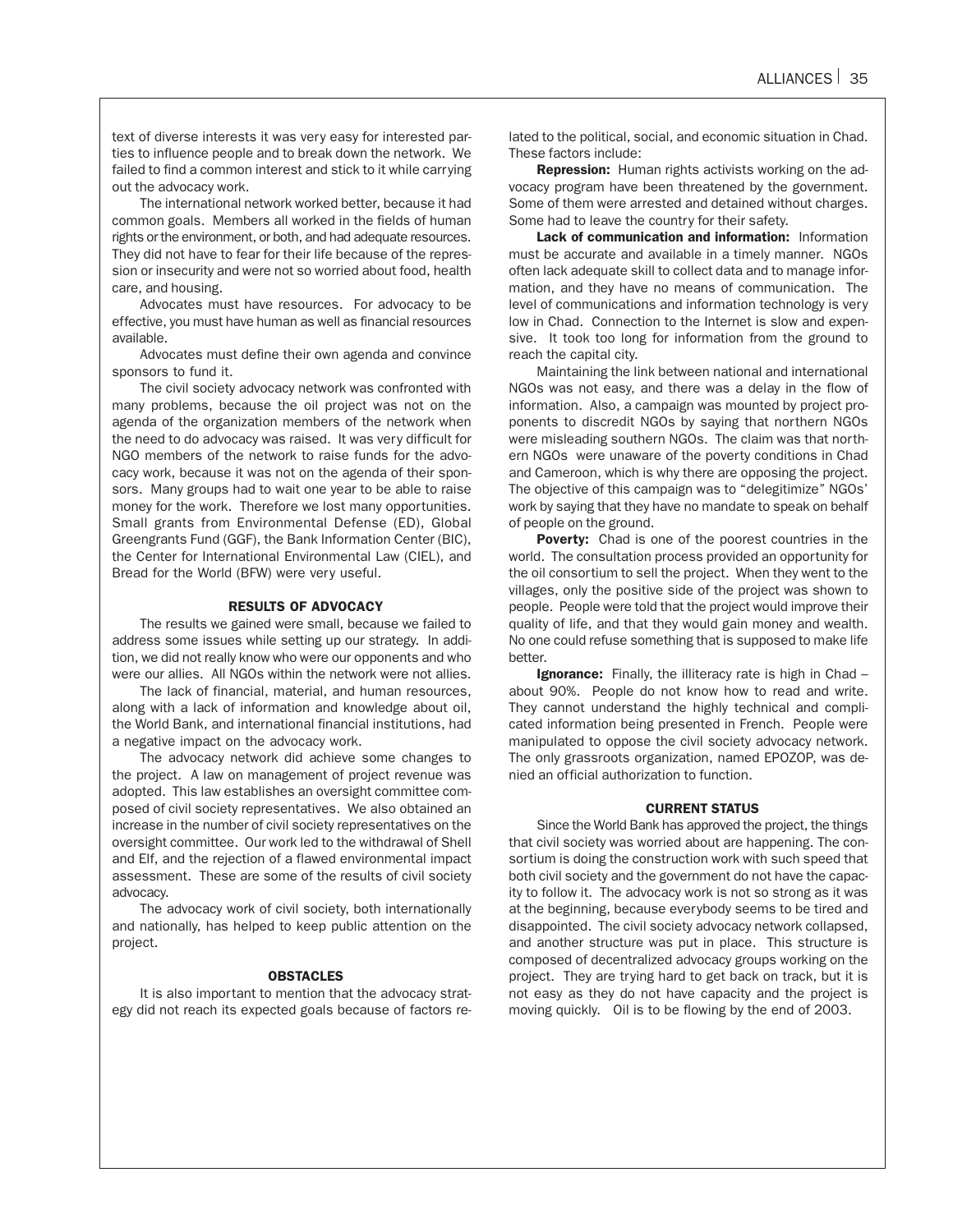### 3.6 WITH WHOM DOES THE ADVOCATE NETWORK?

Although an advocate can benefit from networking with just about anyone, the advocate's efforts should focus on networking contacts that could meet a specific need of the advocate or address a key problem that the advocate faces. For example, if an advocate is concerned with matters of land tenure, universities and law schools can provide an excellent source of background information and ongoing scholarship on historical and legal aspects of land ownership and use. The advocate may also find that a number of organizations already exist to address this specific problem.

The advocate should collect and maintain a list of contacts for each particular advocacy issue. During a networking conversation with one contact person, the advocate should consider asking if that person can recommend other contacts. The first networking conversation may not be helpful; however, the third conversation might be. Additionally, a person whose expertise may not seem related to the advocate's cause now may have information or experience that will be important to the advocate's work months or even years later. Therefore, it is a good idea to write down addresses or keep visiting cards for future use.

## 3.7 HOW DOES THE ADVOCATE IDENTIFY RESOURCES AND PARTNERS?

An advocate's effort to identify networking contacts must begin with a clear understanding of the issue and what the advocate's goals are, as discussed in Chapter 1. What is the problem? Why is it a problem? Who has been affected? Can it be solved? If so, how? Using this information, the advocate should make a long list of all of the individuals and organizations that may have expertise, experience, or contacts that could help the advocate address some aspect of the problem or the solution to the problem. This list will also help the advocate to clearly articulate what is needed and convince others to assist.

It is important that the advocate keep an open mind while "brainstorming," or developing, this list of potential contacts, because it is sometimes the less obvious networking contact that becomes the most valuable. Even if a potential contact is not likely to become directly involved in the advocate's work, that contact may still be able to suggest other individuals or groups that can play a more central role.

### 3.8 HOW DOES THE ADVOCATE BUILD AN INFORMAL NETWORK?

Advocates and communities should evaluate their complete lists of potential contacts and begin to meet with, call, or e-mail those that seem most likely to be receptive and helpful, as well as those that are likely to have the best information. If initial communications with a person are promising, an advocate should follow up with additional visits, calls, or e-mails, as appropriate to the circumstances. However, an advocate should only communicate with contacts when a reason exists. For example, follow-up can be used to share news of progress, seek input on a document or strategy, or for other reasons. Although persistence can be a virtue, it is important not to become annoying by contacting a person too often. Contacts have their own jobs, concerns, and problems to address. It is important to treat all contacts courteously and without being harsh or judgmental.

An advocate can build upon a networking relationship at any time and any place. For example, the following all present opportunities for networking: meeting someone for lunch; talking with someone while walking to the same destination; sharing a taxi or bus ride from a meeting; inviting someone to one's office or home; participating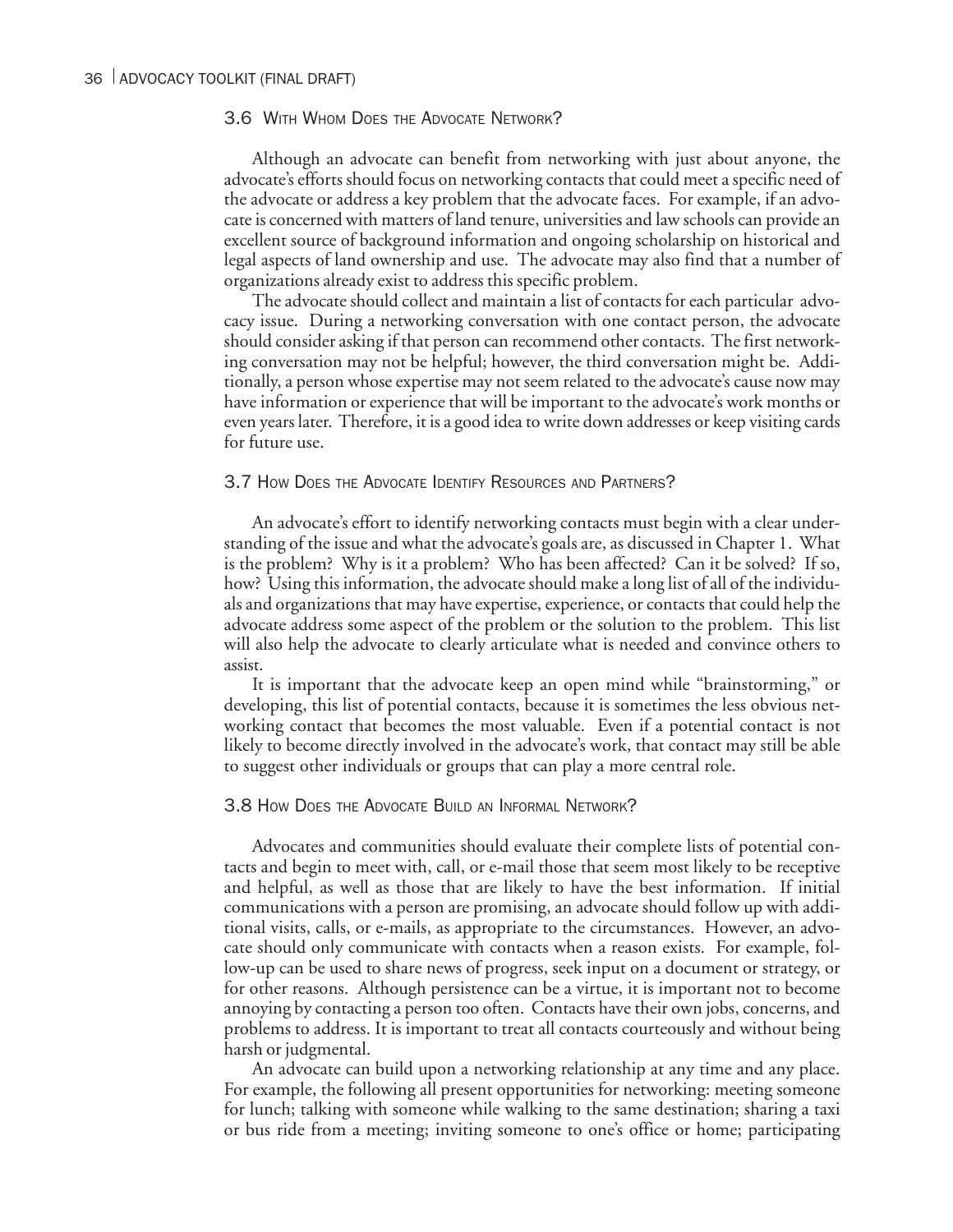with someone in a group work activity; attending events involving extended family; and even taking part in church activities. The advocate should always keep detailed notes about networking contacts for future reference.

It is important to recognize that these new relationships do not necessarily need to be formal. An advocate will not "partner" with every networking contact. While three or four individuals or organizations may eventually emerge as logical choices for official "partners" in a project or initiative, most networking contacts will primarily serve as informal sources of information and means of obtaining additional contacts.

## 3.9 HOW DOES THE ADVOCATE SUSTAIN A NETWORKING RELATIONSHIP?

A networking relationship develops just like any other relationship—through attention, communication, and nurturing. And as with other relationships, a failure to cultivate it can lead to its lapse or even collapse if an advocate is viewed as inconsistent or undependable. It is important, for example, for advocates to clearly convey their ideas, explain the value in discussing a particular issue, and clarify at the end of a conversation what must happen next. Too often, people meet and share bold visions and ideas, yet fail to follow up and sustain the momentum.

It is important to follow up promptly with new contacts. Where telephones or computers are readily available, this can be done with a quick telephone call or e-mail message. Where they are not, and particularly in rural areas, direct, personal communication may be required. The goal is to use the energy and excitement generated from conversations to translate ideas into action. In the end, time and money spent on networking are an investment in people and organizations. Sometimes the investment provides returns right away, sometimes much later, and sometimes never. The advocate must consider on a case-by-case basis how much time and energy to devote to each networking relationship and realize that this assessment may change as time passes and circumstances change.

## 3.10 A WORD ON FORMAL NETWORKS

In many instances, individuals and representatives from various organizations choose to formalize their network ties. A group of CBOs or NGOs may decide to create a single coordinating group--sometimes called an "umbrella organization"--to help link the various individual groups. This umbrella organization can coordinate the exchange of information, act as an advocate on its own, and speak with a voice louder than the individual CBO or NGO. For example, BOCOBONET, the Botswana Community-Based Organization Network, is an example of a formal network. BOCOBONET seeks to promote the interests of its member CBOs involved in community-based natural resource management (CBNRM). BOCOBONET plays the role of mediator and advocate in connection with communities and service providers, including the government, the private sector, NGOs, and training institutes. BOCOBONET also acts as a centralized forum for its CBO members, allowing them to collectively gather, share, and disseminate information relating to CBNRM.

NESDA, the Network for Environment and Sustainable Development in Africa, is another formal network. NESDA works to help African societies achieve environmentally sustainable development. NESDA has been incorporated as an international NGO, and its members now include experts in environmental and natural resource management from thirty African countries. NESDA is also home to NAEL, the Network of African Environmental Lawyers.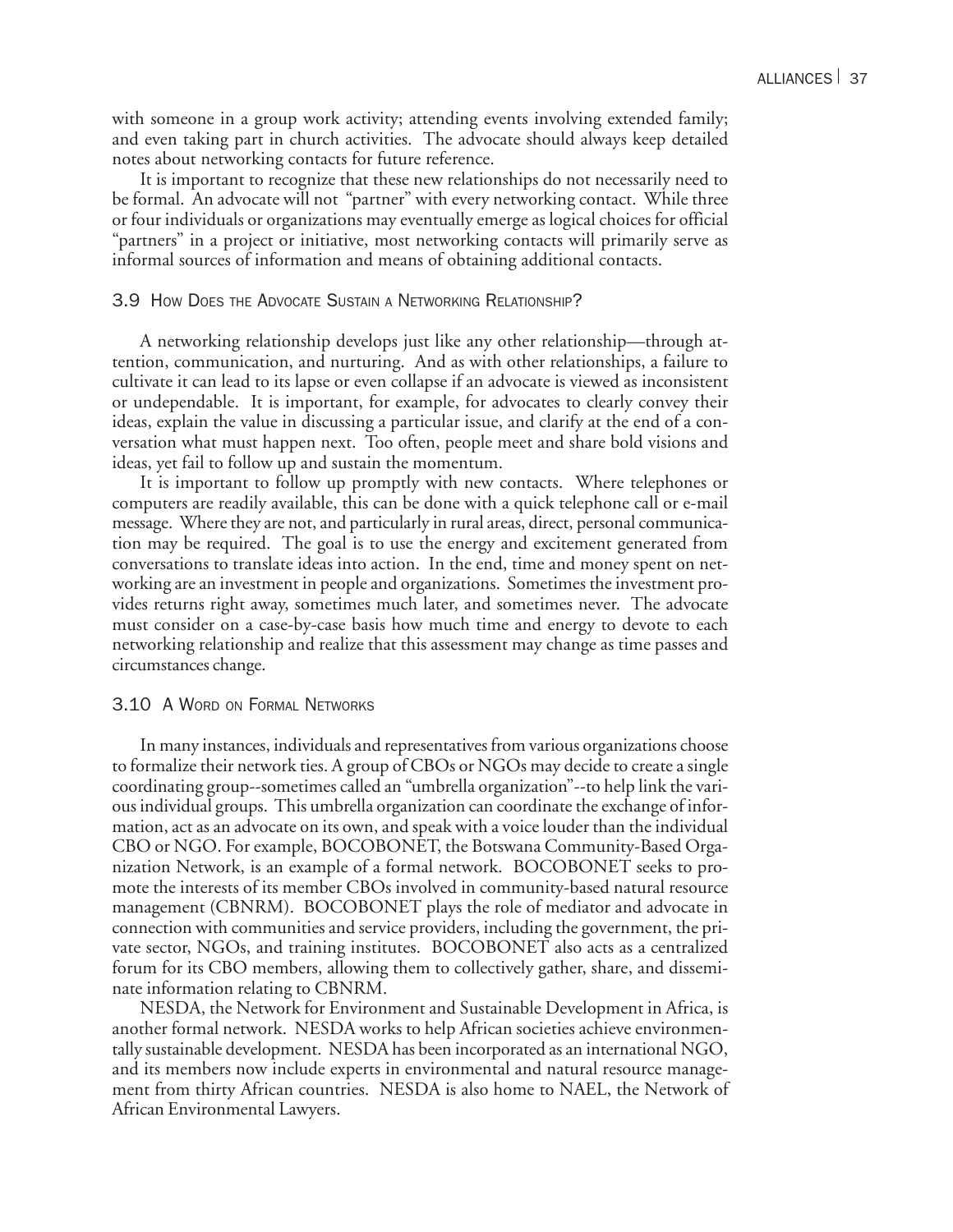# COALITION BUILDING

# 3.11 WHAT IS A COALITION?

A *coalition* is a group of individuals or organizations that works together on a specific effort or initiative to achieve a common goal. Unlike building an informal network,

# A SUCCESSFUL COALITION WILL . . .

- Involve all key people and organizations
- Choose realistic strategies
- Create a shared vision
- Allow for disagreements
- Make promises that can be kept
- Build ownership on all levels
- Institutionalize change
- Publicize its successes

–Adapted from Coalition Building, by Skipp Porteus (http://www.protest.net/activists\_handbook/coalition.html)

developing a coalition is more formal and depends upon expectations among the parties as to what will be done, by whom, and how. If networking activities with certain people reveal common interests and goals, and some agreement can be reached about what the next steps are, it may be time to build a coalition.

# 3.12 HOW IS A COALITION BUILT?

To build a coalition, it is crucial that all key individuals and organizations agree upon the basic goals and the means to achieve them. A coalition begins with a shared vision, but far more is required. The positive and negative aspects of working together must fully be explored. The issue of funding, which can quickly become a source of tension among coalition

members, must be discussed early in the process. Coalition members must develop a plan of action and decide which members will carry out which responsibilities. This division of labor may be made along organizational lines (for example, this organization is responsible for research, that organization is responsible for working with the media, and the like) or on the basis of individual competencies (which may result in multiple organizations working on the same task, depending on the expertise of individuals). As with any advocacy strategy, the core of a coalition strategy lies in fully exploring goals,

## TO SUSTAIN A COALITION . . .

- Hold regular, scheduled meetings at a place and time acceptable to all members
- Designate a meeting leader who will develop an agenda and keep the discussion on topic
- Strive to have the same group of people consistently attend each meeting
- Take notes and follow up on individual assignments
- Stay in touch with coalition members between meetings
- Keep people involved, engaged, and enthusiastic
- Reassess goals and approaches as the circumstances require

approaches, and obstacles in advance of any action.

# 3.13 HOW IS A COALITION SUSTAINED?

Sustaining a coalition is a challenge, especially given advocates' busy schedules. Far too many good plans are not executed because of lack of time, insufficient resources, unfocused meetings, and failure to prioritize. It is critical for the organization or individuals leading a coalition to dedicate enough time to ensure that plans move forward and goals are met so that coalition members feel a sense of progress and remain engaged.

A coalition is generally managed or led by a member organization or an individual within a member organization. Without a

lead organization, a coalition is less likely to move steadily toward its goals and may be slowed by dissent and financial disputes. The lead organization should keep the coalition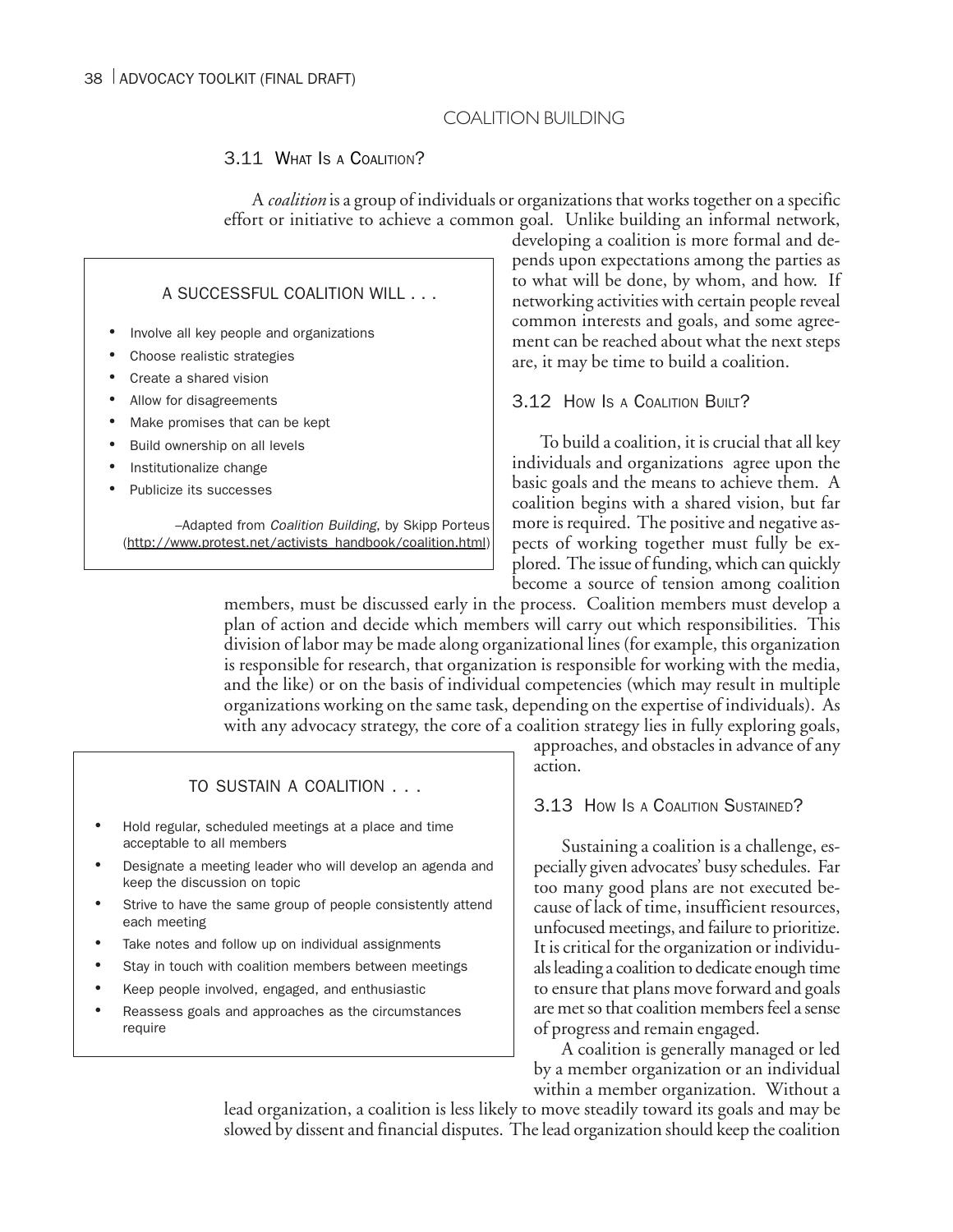on track with its plans, but not press member organizations and their constituents so hard that they become resentful or feel unduly pressured. Striking the balance between inspiring members but not overwhelming them is difficult and requires skill and patience from the lead organization.

Although the operation and management of any coalition varies with its goals and resources, all coalition leaders should consistently undertake certain activities, as described in the box to the left.

# OTHER RESOURCES

BOCOBONET, the Botswana Community-Based Organization Network, is a network of CBOs in Botswana involved in community-based natural resource management. BOCOBONET is on the Internet at http:// www.cbnrm.bw/pages\_sub\_dir/BOCOBONET.html#anchor175246. The mailing address for BOCOBONET is Executive Secretary, BOCOBONET, Private Bag BO 166, Gaborone, Botswana.

NESDA, the Network for Environment and Sustainable Development in Africa, is a resource and forum of African experts in the management of environment and natural resources. NESDA is on the Internet at http://www.rri.org/nesda/. The mailing address is NESDA, P.O. Box 95, Guichet annex ADB, Abidjan, Cote d'Ivoire.

SANGOCO, the South African NGO Coalition, seeks to unite and strengthen the efforts of the NGO sector. SANGOCO and its members have developed six program areas for which they serve as a clearinghouse of information and work to develop new strategies and policies that will enhance the efforts of individual NGOs. This is a good example of a coalition composed of many small to mid-sized NGOs that are accomplishing as a group what none could have accomplished alone. SANGOCO's website is at http:// www.sangoco.org.za/ and its mailing address is 10th Floor Aukland House 185, Smit Street Braamfontein, Johannesburg, South Africa.

COPA, the Coalition for Peace in Africa, provides training and capacity building for its members, publishes case studies, and hosts consultations and meetings where interested parties can discuss issues. COPA's mailing address is P.O. Box 16754, Lyltelton 0140, South Africa.

Janice Forsythe, *A Guide to Coalition Building*. Cypress Consulting (1997). Available on the Internet at http://www.cypresscon.com/coalition.html.

"Networking in the Americas: Background Research for Environmental Law and Policy Networking in the Americas – Discussion Paper." Environmental Law Institute (1998).

Skipp Porteus, *Coalition Building*. Available on the Internet at http://www.protest.net/activists\_handbook/ coalition.html.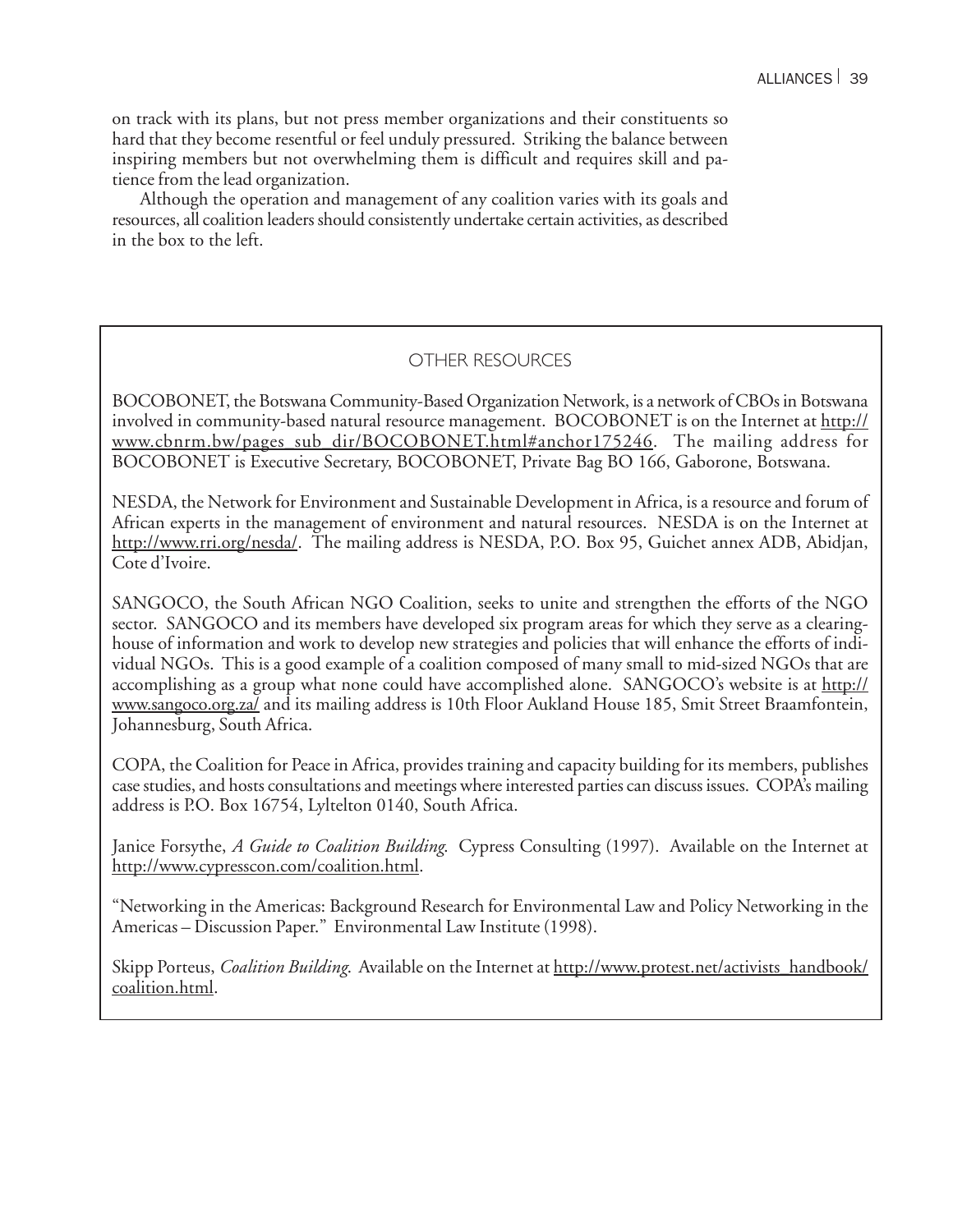# 40 ADVOCACY TOOLKIT (FINAL DRAFT)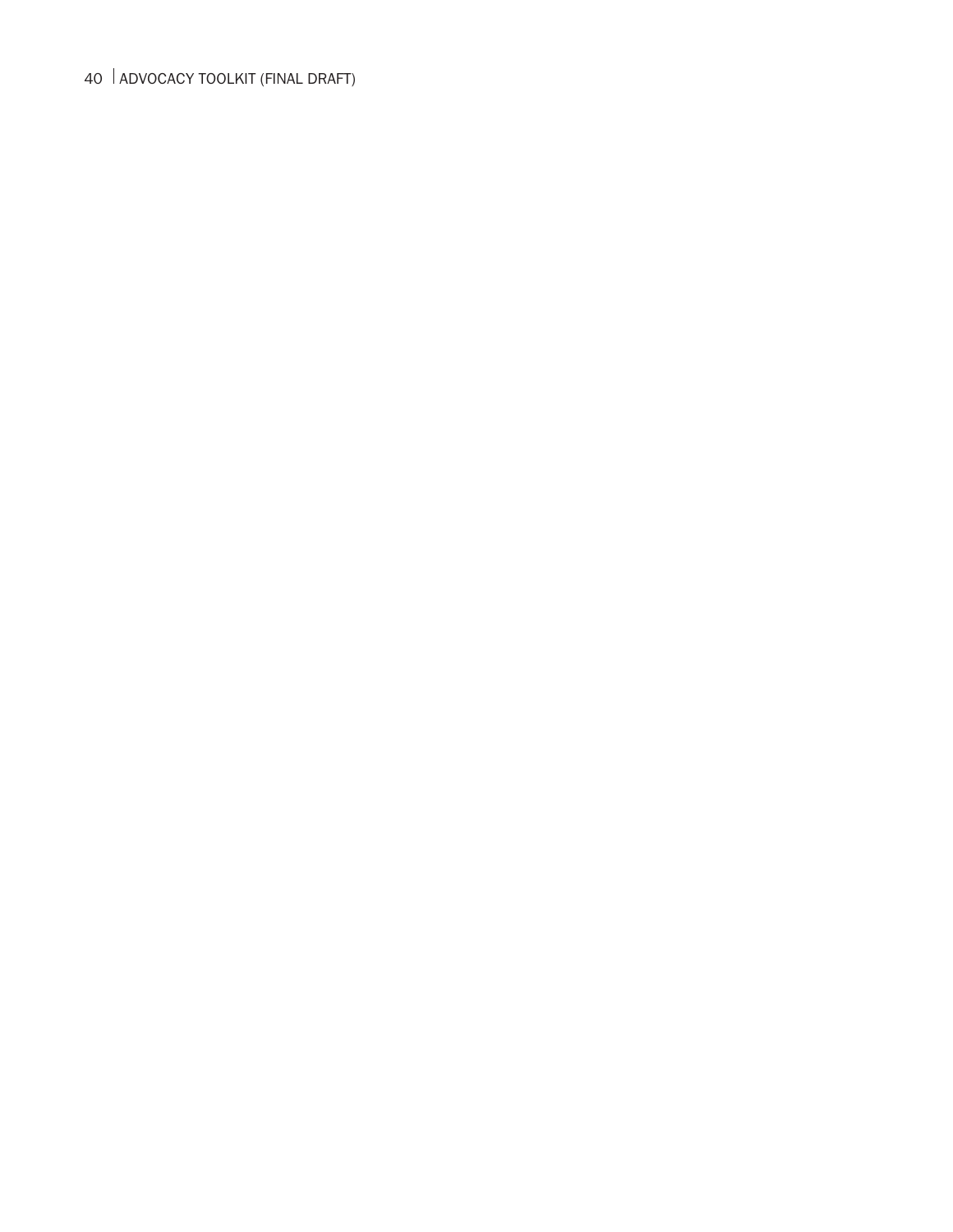# *CHAPTER 4 CHAPTER 4*

# *TAKING A SEAT AT THE TABLE: TOOLS FOR PARTICIPATING IN GOVERNMENT DECISIONMAKING PROCESSES*

Funday, government officials make decisions that can have a significant impact<br>on people's health, well being, and natural environment. For example, each of<br>the following actions could affect a community: on people's health, well being, and natural environment. For example, each of the following actions could affect a community:

- the passage of a new law by parliament;
- the enactment of regulations by a government agency
- the issuance of a permit by a local board or official; or
- the failure of a government official to enforce environmental laws.

Because government decisions can influence people's lives in so many different ways, it is crucial for government officials to take the views of the public into account in the decisionmaking process. Involvement by the people in these governmental processes is called *public participation*.

# **OVERVIEW**

Advocates can help people to make their voices heard by government decisionmakers by using a variety of advocacy tools. Often, the law itself establishes *formal tools* for the public to use to express its views. In some countries, however, not all of these tools are available. Even in countries that have all of the formal tools, advocates may want to take additional steps to ensure meaningful participation. In either case, advocates can turn to *informal advocacy tools*.

This Chapter discusses some of the most important tools for public participation, both formal and informal.

# FORMAL TOOLS FOR PUBLIC PARTICIPATION

One key function of government is to establish specific rules for everyone. Most of the policies and rules affecting people's daily lives are found in laws and regulations. Members of parliament, by passing laws, take primary responsibility for shaping policy and setting the rules that govern their nation. Government agencies play a central role in developing and enforcing regulations and policies that implement the laws passed by parliament. Because laws and regulations have the potential to shape the life and future of every community, familiarity with the tools for participating in the development of these laws and regulations is essential.

# 4.1 LOBBYING

*Lobbying* is the process of trying to persuade legislators (such as members of parliament, or "MPs"), government officials, politicians, or other decisionmakers to take the course of action that the advocate recommends. The advocate may, for example, want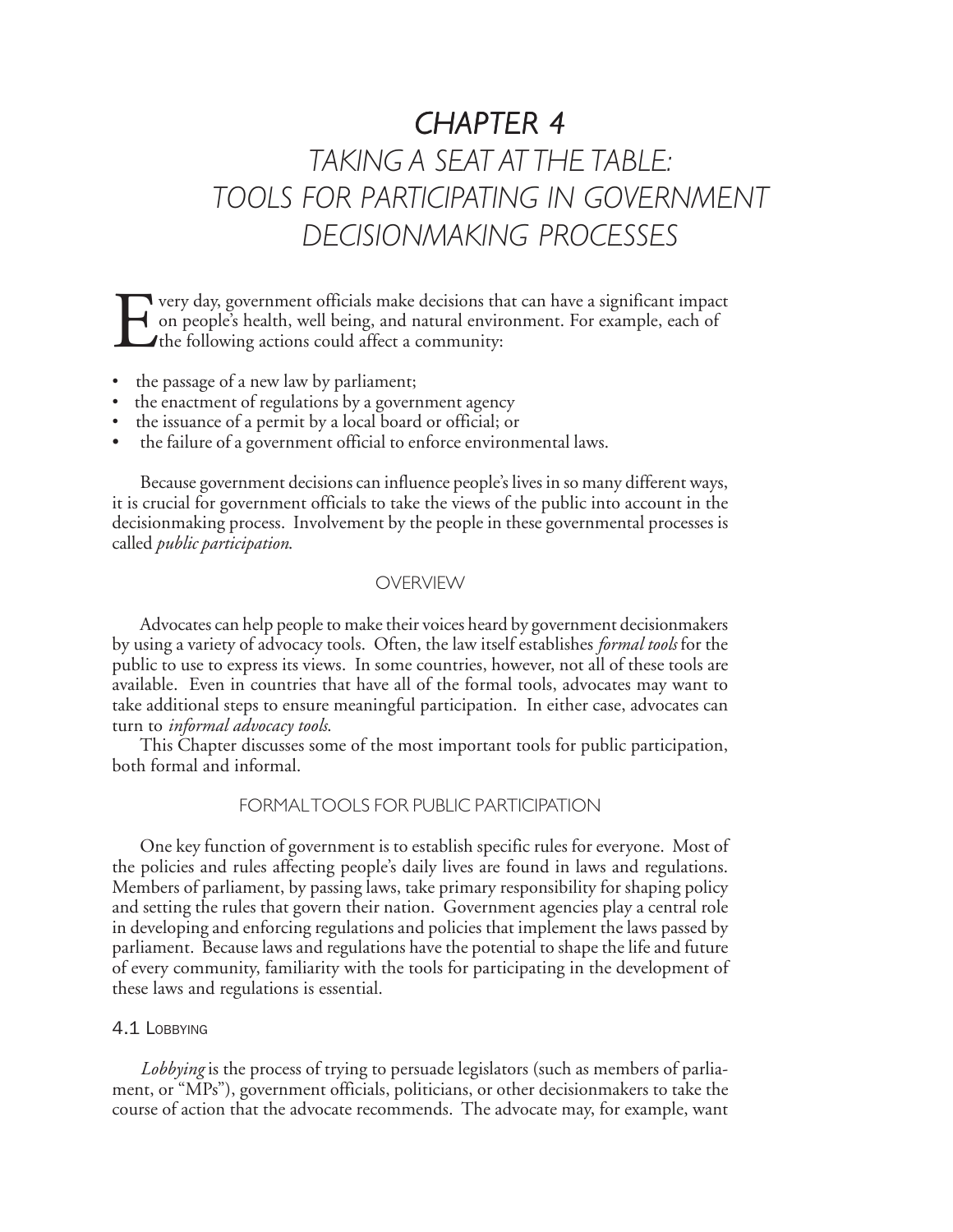# TIPS FOR MEETING WITH AN MP OR OTHER GOVERNMENT OFFICIAL

- Be prepared.
- Have a clear agenda and goals.
- State your case clearly, but in a short period of time.
- Listen carefully.
- Admit when you do not have the answer to a question.
- Avoid confrontation.
- Bring useful materials, such as articles, to leave with the official.
- Think of the visit as part of a long-term relationship.
- Be sure to follow up.

—Adapted from materials developed by the Democracy Center (and Common Cause) parliament to pass a new law. Or the advocate may seek to have the government adopt a new policy—or get rid of an old one. A person who lobbies seeks action.

The advocate and the advocate's allies can lobby government officials directly by arranging meetings with them and their staff and by providing them with research and written materials explaining the advocate's position. It is not easy to attract the attention of elected officials and policymakers and to persuade them to hear, much less act on, the advocate's cause. The advocate may first need to develop and cultivate relationships with people already inside government who are sympathetic to the advocate's issues. These insiders can play the role of "champion," and help ensure that the advocate's issues are heard by others within government.

An important aspect of lobbying takes places not in the offices of government officials or in the halls of parliament, but in the court of public opinion. By persuading donors, members of the media, and key elements of the general public, the advocate is indirectly

taking steps to persuade government officials. Most of the tools in the advocacy toolkit play a role in the advocate's lobbying efforts. Tools for informal networking (Chapter 2), tools for gathering information (Chapter 3), tools for getting the word out (Chapter 5), and tools for working with the media (Chapter 6) can all contribute to the success of a broad lobbying campaign.

# 4.2 SUBMITTING A PRIVATE MEMBER'S BILL

Many countries allow citizens who are not members of the government to present private bills to the parliament. By presenting a private bill, advocates can focus the attention of the government on matters of concern that are not otherwise being addressed. Even if a private bill is never enacted into law, the process of submitting one may focus government attention on an issue, and may even spur government action. For

# ANYONE CAN BE LOBBIED!

Although most people think of lobbying as a way to persuade government officials, any decisionmaker can be lobbied. Traditional leaders, newspaper editors, church leaders, representatives of donor organizations, businesspeople, and NGO leaders are just a few examples. A person (or organization) with the power to make a decision that can benefit or otherwise affect the advocate and his or her goals can be lobbied. The advocate should, of course, follow the law and use common sense when determining whether attempts to persuade particular people and institutions can or should be made.

example, the government may set up an inquiry into the matter raised by the bill, or may introduce the bill again at a later date. Alternatively, the government may draft its own bill addressing the issues raised by the citizens and introduce it in parliament before the citizens have a chance to do so on their own. Regardless, any publicity generated by the bill, by citizens or government, can help to raise public awareness.

# 4.3 NOTICE AND COMMENT RULEMAKING

Actions taken by government agencies can have a significant impact on local communities. The process by which agencies make rules and regulations offers a valuable opportunity for public participation. Although the rules vary from one country to the next, the process often requires that an agency provide broad public notice of a proposed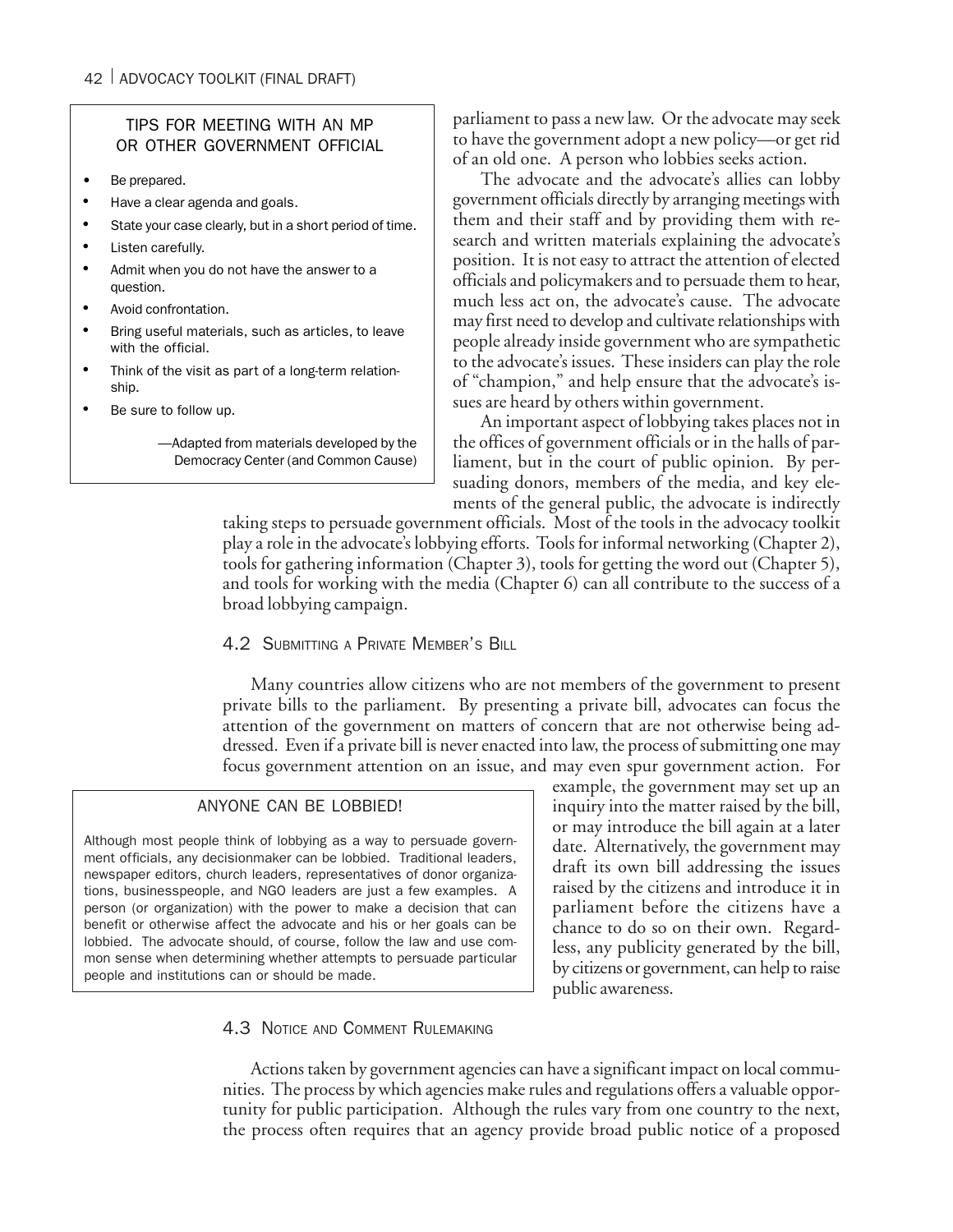rulemaking. Then, all interested persons—including the public—may submit their written or oral comments to the agency on the proposed rule. Ultimately, the agency must address in writing all of the comments received relating to the proposed rule and explain the reasons for its decisions. Even if the agency does not follow the public comments, notice and comment rulemaking helps to ensure that the interests of the public are taken into consideration by government actors.

## 4.4 THE OMBUDSMAN

Some countries permit citizens to voice concerns to the government by way of an *ombudsman*. An ombudsman is someone whose job is to investigate complaints against an institution, such as a business or the government. In Namibia, for example, the constitution establishes an independent ombudsman whose powers include the ability to investigate complaints brought by citizens about their environment, such as "the overutilization of living natural resources, the irrational exploitation of non-renewable resources, the degradation and destruction of ecosystems and failure to protect the beauty and character of Namibia." The ombudsman in Namibia also has the constitutional duty and power to remedy problems that are discovered.

## 4.5 THE PERMITTING PROCESS

In many countries, individuals or businesses that wish to perform an activity likely to have a negative environmental impact must obtain a permit from the government granting permission for the activity to be carried out. The activity might be the construction of a factory, the clearing of a forest, or any number of other actions or projects. In many countries, activities that cause ongoing environmental impacts—including discharge of polluted water and air—require permits. The permitting process ensures that the applicant has notified the government and the public about the nature of the activity and its likely impacts. It provides a way for the government to place conditions on the action to minimize negative environmental impacts. For example, a permit might be modified to eliminate or reduce the danger resulting from a discharge of pollutants into local waters or the disposal of solid waste.

The public participation aspects of the permitting process make it an important tool for the environmental advocate. Some countries have procedures for notifying the public of a permit application and for allowing the public to submit comments ("notice and comment" procedures) while others do not. In the United States, for example, a government agency must notify the public as soon as it receives an application from a facility wishing to discharge wastes. This notice must contain enough information for the public to understand the activity at issue and its potential impacts. Following the notice is a comment period during which interested persons may comment on or raise objections to the proposed activity. In some instances in the United States, a government agency may be required to conduct a public hearing where citizens may speak out on a proposed permit, or submit written comments expressing their concerns. Public hearings also provide an opportunity for advocates to engage the press in raising awareness about the issue. When the agency ultimately grants or denies the permit application, comments, objections, and any oral testimony received are summarized and explanations are given to support the agency's decision.

In the case of *Director, Mineral Development, Gauteng Region v. Save the Vaal Environment*, the South African High Court ordered the Director, Mineral Development to listen to the objections of the Save the Vaal campaign group before issuing a temporary mining license. In terms of the Minerals Act of 1991, the judge was not required to do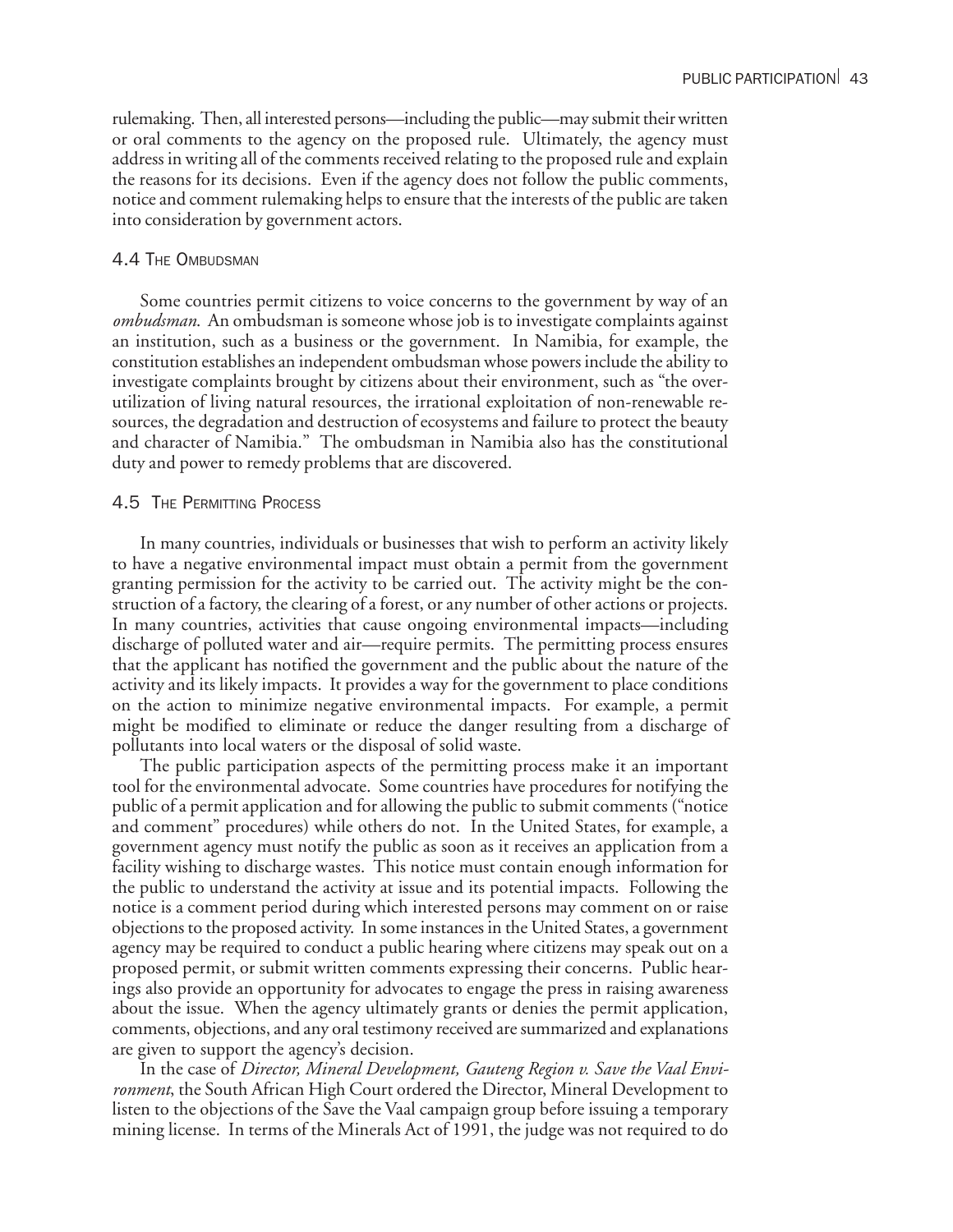so. The court stated, however, that in light of the Constitution, the community has a right to be heard even in the initial stages of application for a mining permit.

## 4.6 ENVIRONMENTAL IMPACT ASSESSMENTS (EIAS)

The law of many countries requires that government actions that are likely to have environmental consequences be analyzed from an environmental perspective. This requires the preparation of an environmental impact assessment, or EIA. The EIA process examines how a proposed activity or project may adversely affect the environment. In the EIA, the project proponent must identify the potential environmental impacts of the project and prepare a detailed statement covering: the impacts of particular actions on the environment; a discussion of alternative projects and their impacts; environmental harm that can be avoided; and mitigation measures that can minimize the potential environmental damage (sometimes including social impacts).

The EIA process is increasingly being used in Africa. Many African countries, such as Cameroon, Cote D'Ivoire, Eritrea, Kenya, Madagascar, Namibia, Niger, South Africa, and Uganda, now require that EIAs be conducted for certain projects. Sometimes a bank or lender, particularly the World Bank or the African Development Bank, will require that the company building a project complete an EIA even if an EIA is not required by the home country. These lenders may also require that the company consult with local interested parties, which provides an opportunity for advocates both to learn more about and to voice their opinion about a project.

## CATEGORIES OF INFORMATION TO CONSIDER

Advocates may wish to consider the following procedural and substantive questions to guide review of a permit application or an environmental impact assessment (EIA):

#### Questions of Procedure

- Does the public have a meaningful opportunity to comment?
- Is the draft permit or EIA complete and accurate?
- Does the EIA use recent data and information?
- Will the EIA be conducted in a timely fashion, and before the final decision is made (so that the EIA serves as a planning document)?

#### Questions of Substance

Does the EIA...

- Identify the environmental media (for example, water, air, soil, animals, etc.) and communities that may be affected?
- Examine the current quality of the environmental media?
- Consider how the environmental media may be affected?
- Contain a detailed description of the nature and quantities of wastes (or other actions that may impact the environment)?
- State which standards apply to discharges and other actions?
- Examine a range of options, including the option of taking no action at all?
- Examine technical and cost considerations for technology to control pollution?
- Discuss how the area will be restored after the project (in the case of forest management or mining operations)?
- Consider the cumulative effects on the area of many permits being granted?

Many times, an advocate will discover that a project has been started without any EIA. In this case, the advocate may lobby government or company officials for an EIA to be done or seek legal advice on instituting a lawsuit to require that one be done.

Once an EIA has begun, the EIA is important for environmental advocates for many of the same reasons. The detailed statement resulting from the EIA process provides crucial information to both the government and the public about the potential environmental consequences of a planned activity. This allows the public to consider and weigh the value of the planned activity against the status quo or other (potentially less damaging) alternatives. As a result, project planners are more likely to take into account possible environmental harms and to pursue alternatives that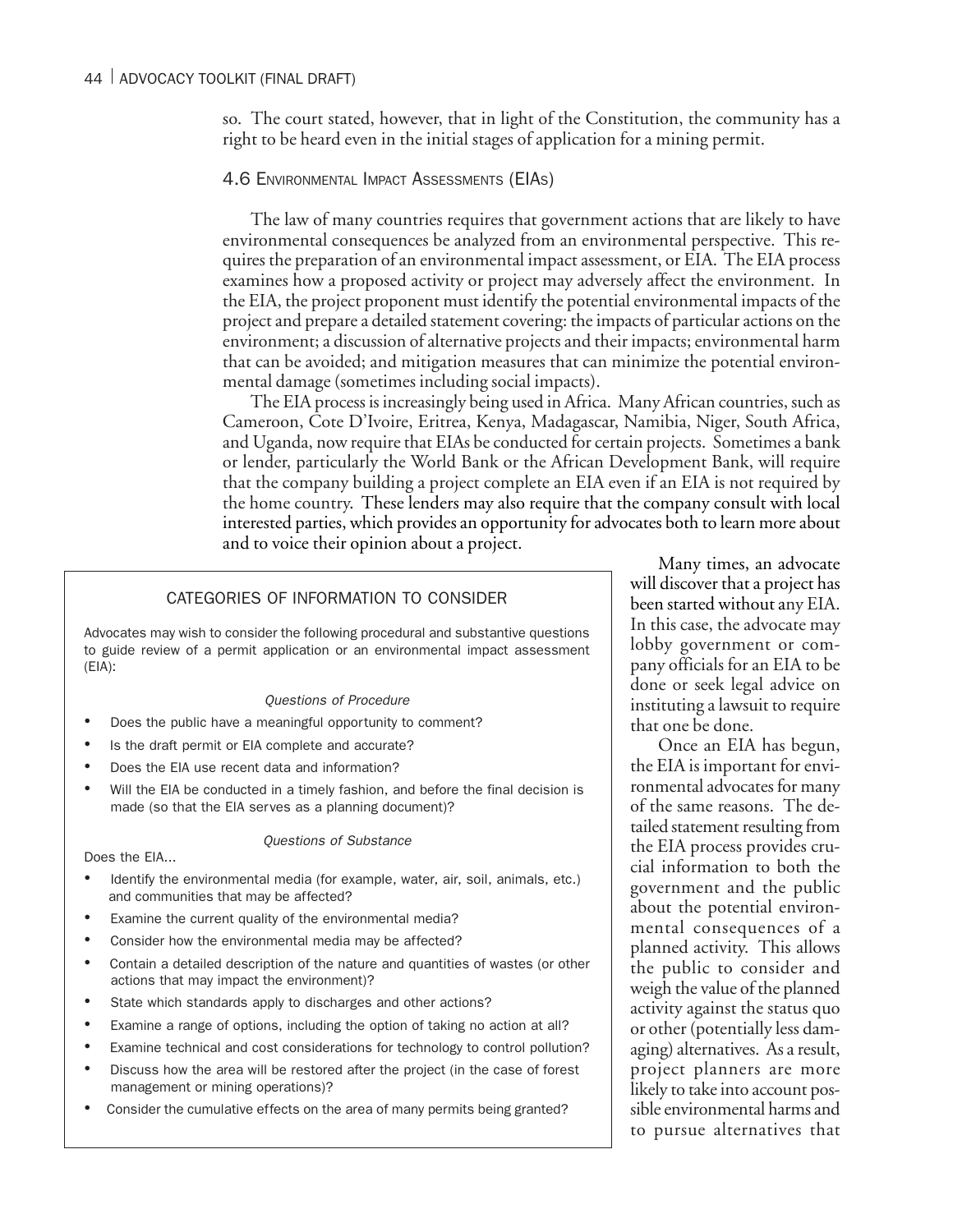minimize or eliminate these harms. An EIA should be conducted early enough in the development of the project so that its information and analyses can play a meaningful role in the decisionmaking process.

Public participation is an integral part of the EIA process, from beginning to end. The *scoping* phase, the first step in the EIA process, identifies the range of issues to be addressed in an EIA and the potentially significant impacts of the proposed action. Communities and citizens can participate at this phase by assisting in identifying the main environmental issues, voicing their concerns, disseminating information about the proposed activity, and submitting comments and suggestions about the ongoing EIA process. EIA laws usually require that public input be considered during the scoping stage and that comments and suggestions be incorporated into the draft EIA.

Next, the government agency or the project proponent prepares the EIA. The draft EIA is usually open to public review and comment. The public thus has a chance to determine whether issues raised during the scoping stage are given due consideration in the draft EIA. Many countries also have public hearing requirements for the draft EIA. In the United States, for example, at least one public hearing must be held to discuss the draft. At the hearing, members of the public have an opportunity to present oral or written comments. If a draft EIA is inadequate, or if concerned members of the public are not sufficiently included in its development, they may appeal to the courts. Once a final EIA is prepared, government officials notify citizens of their right to submit comments. Requirements for public hearing at this stage present another opportunity for the public to participate in an EIA process.

The final EIA must include a statement of the direct and indirect impacts of proposed activities on the environment; alternatives to the actions to be taken; environmental consequences of the alternatives; proposed measures to mitigate adverse impacts on the environment; and an extensive discussion of public comments and official responses to them. If these requirements are not complied with, advocates can try to ensure compliance by raising their concern with government officials or going to court.

Case Study #5, on pages 42-43, explores how the EIA process was used in South Africa to ensure public participation and involvement in the construction of a new game lodge.

## INFORMAL TOOLS FOR PUBLIC PARTICIPATION

Although some countries have laws providing for public participation, many countries lack procedures for meaningfully involving the public in their decisionmaking processes. Even where procedures for public participation exist, the government may have its own political reasons for avoiding or rejecting public input. In either case, advocates can often initiate their own informal procedures that are similar to the formal devices described above.

Informal public participation may take the form of an unofficial hearing that brings together interested parties and the government. Or it could be a public letter-writing campaign through which citizens inform the government of their views on a particular project or proposed regulation.

## 4.7 PRIVATE ENVIRONMENTAL IMPACT ASSESSMENT

Even when the government does not involve the public in an EIA process, individual citizens and communities can still assess the likely impacts of proposed projects or rules on their health and their environment.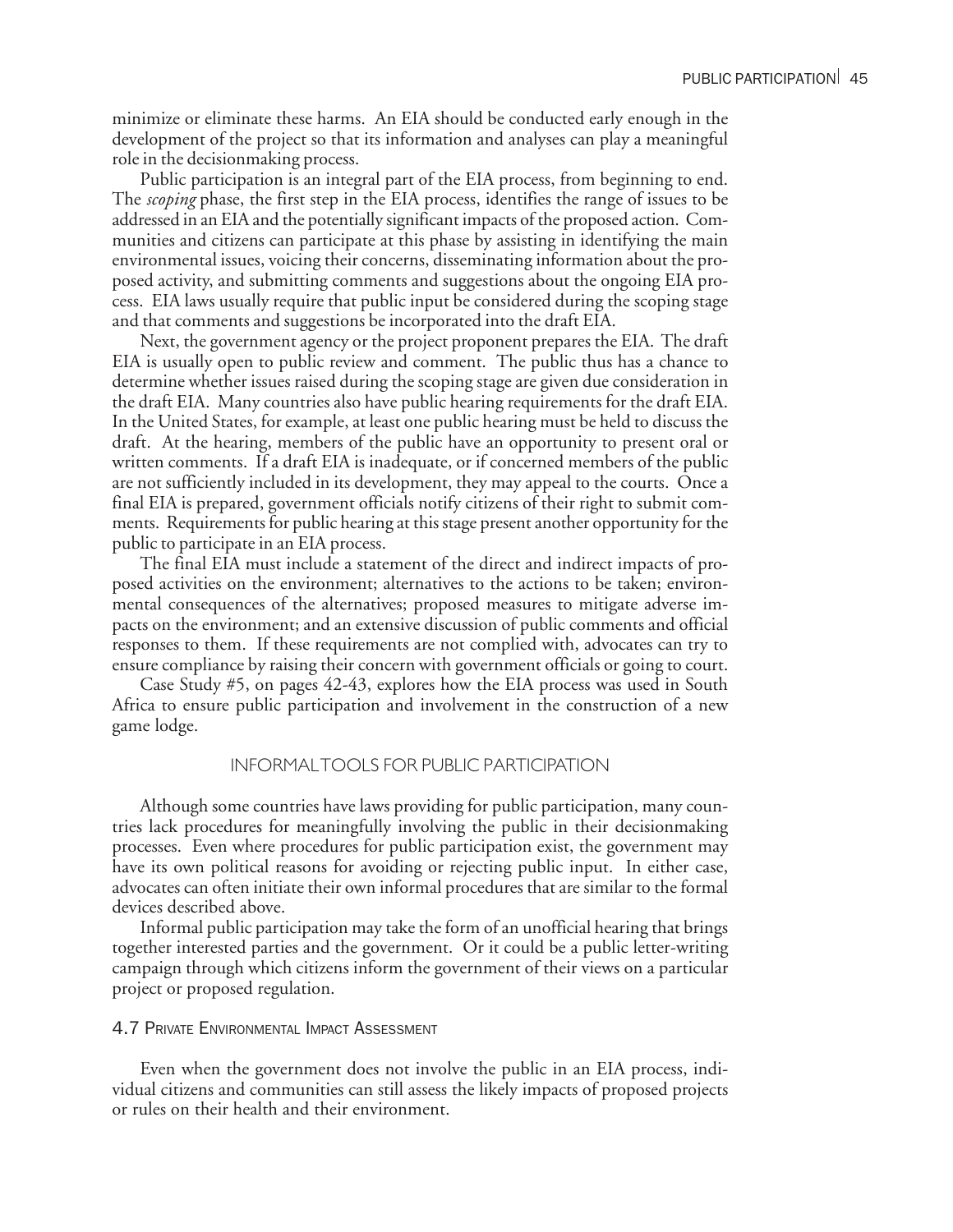# CASE STUDY #5 SOUTH AFRICA: ENSURING COMMUNITY INVOLVEMENT IN THE MADIKWE INITIATIVE

Excerpts from a Case Study by Pogiso Monchusi Faculty of Law, Potchefstroom University for CHE (South Africa)

#### **BACKGROUND**

The Madikwe Game Reserve (MGR) is a 75,000-hectare "Big Five" game reserve, which was designed at its inception to act as an engine for economic growth and development in the North West Province. Its creation was based on feasibility studies indicating that conservation and tourism would create 150 times more jobs than cattle farming in the area, at much higher wage rates.

The North West Parks and Tourism Board, with support from the British Government's Department for International Development (DFID), initiated a community development program to maximize the economic impacts that the Game Reserve has on the surrounding economy. This development program is called the Madikwe Initiative.

The Mafisa Research and Planning Agency was appointed by the British Government and the local residents to implement the Madikwe Initiative. This initiative consits of carrying out various activities (outlined below) in three villages around the Game Reserve: Supingstad and Lekgophung on its western border and Molatedi on its eastern side.

The primary aim of the Madikwe Initiative is to promote and enhance tourism in the three villages surrounding the Madikwe Game Reserve, in order to maximize the economic impact that the MGR will have on the surrounding village economies.

The Madikwe Initiative is managed by a steering committee that is made up of representatives from the Rustenburg District Council, the Central District Council, the North West Parks Board (NWPB), the Department of Local Government and Housing, and members of village-based organisations set up to manage development programmes at the local level. Lekgophung has set up a trust to manage the villages' development and business activities, including equity holdings in a community-based lodge in the game reserve. The Molatedi tribal authority is currently setting up a similar legal entity. Mafisa and the DFID are observers on the steering committee.

Before the Lekgophung Lodge could be built, North West Parks and Tourism Board's policy required compliance with South Africa's environmental legislation (including the environmental impact assessment process of the Environmental Conservation Act).

## ENVIRONMENTAL PROCESS

The park was first screened for suitable development sites shortly after its establishment.

The developer wishes to establish a "light footprint" luxury camp in the Wonderboom area. One legal requirement for such development was that an environmental impact assessment be conducted. A lecturer at the

Potchefstroom University was asked to act as a consultant to determine whether the developer complied with current legislation.

#### GOAL OF ADVOCACY

The goal was to ensure community involvement and participation in the environmental impact assessment processes. The community appointed two specialists, Phillipa Holden and Dr. Dave Grossman, to advise them on any matter relating to the environmental aspects of the project. The two, together with the Field Manager for the Madikwe Initiative, Pogiso Monchusi, held meetings with the community, government officials, the North West Parks and Tourism Board, and the private sector.

#### USE OF ADVOCACY TOOLS

Advocacy tools were used in a number of ways, as set forth below.

Stakeholder liaison: A number of committees were set up. For example, there was a water committee, a development committee, a poverty relief committee, etc. Each committee addressed a specific issue. When an issue arose, the relevant committees were called in to discuss the issue and to find solutions.

Establishment of a task team: A task team was appointed from representatives of each group with an interest in the project. The task team included, for example the traditional leader, a member of the tribal council, a member of the Reconstruction and Development Programme Forum, representatives of youth and women, and members of the other committees mentioned above.

Community/tribal meetings: When major decisions about the project had to be taken, this was done by way of tribal meetings and tribal resolutions. This ensured transparency, consultation, and democracy, values enshrined in South Africa's Constitution.

Meetings with government officials, funders, developers and politicians: Meetings were set up with government officials, funders, developers, and politicians when necessary.

Gathering and collating information: Necessary information was gathered and collated regarding the environmental impact study, project management, and questions of the community on various issues. Library resources such as books, legislation, government annual reports, and articles written about specific issues available at the Ferdinand Postma Library, Potchefstroom University were used. Use was also made of the expertise and practical knowledge in the community to enhance the development process.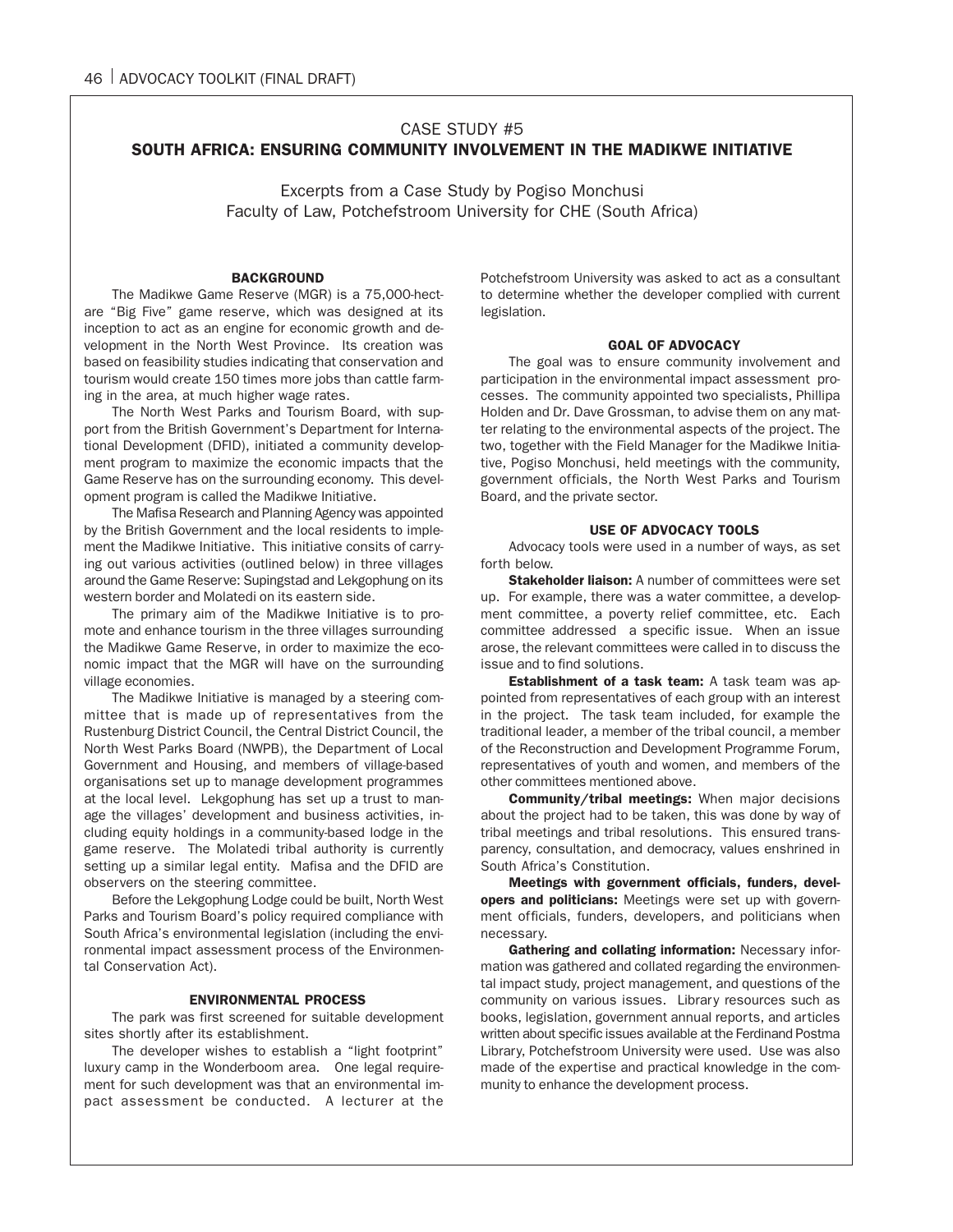**Dispute resolution mechanisms:** Alternative dispute resolution mechanisms were used. These included investigation, fact-finding, and mediation. In some instances the kgotla (tribal court) was also used. The tribal courts function like Western-type courts of law, where the aim would be to adjudicate a matter or achieve justice at the end of the day. It is an informal court system presided over by elders in the community. To be able to achieve justice, these courts applied African customary law.

Networking: The advocate should be a resourceful person able to approach certain institutions to resolve a problem. He/she should establish proper networks to ensure this. A way to ensure this is by keeping a list and contact details of institutions relevant to the field of operation, through personal contacts and some directories, telephones, and newspapers.

Use of public notices: Announcements were made in churches, at funerals, and at other social events. Notices were posted at tribal offices, schools, churches, and shops. A newsletter, the Madikwe Voice, was also distributed. The Madikwe Voice published notices of meetings and announcements of events or activities that were to take place. Mafisa funded community notices while business notices were funded by advertisers.

Information sessions: When people asked for information about the environment, government, the Constitution, and project management, training material was developed and information sessions were held with interested parties.

**Expert advice:** When necessary, experts were called in. Experts also addressed the community to explain certain matters.

Influencing policies through personal contact with ward representatives of local government and by taking part in integrated development planning processes: Supporters of the project worked with members of local government to develop an integrated development planning process. It was important to create strong ties with local government that would remain once the funders had left.

Lobbying for further funding of the projects: Councilors from the municipalities consulted and briefed a number of organisations about this initiative. The provincial government also played a role by garnering additional funding for these projects. Thus there were coordinated lobbying efforts to obtain further funding.

Presentations at conferences to gain foreign funding: For example, an international investors conference covered these projects with the sanctioning of the provincial government. The possibility of further funding for the projects was discussed.

Environmental awareness and education: The National Parks Board distributed pamphlets on environmental awareness. Also, the people who would be involved in the projects in the park received training from experts to build their capacity on issues. For example, they visited schools in the area to teach pupils on nature conservation.

Poverty relief programme: Activities included bush clearing, eradication of alien plants, and reduction of numbers of game. In this manner, jobs were created and people

took ownership of the development programme, as they could see its benefits.

**Capacity building:** The Centre for Community Law and Development of the Potchefstroom University has developed a capacity building programme, which seeks to enhance the ability of organizations to manage projects and themselves. This included legal training about available legislation, as well as training on office administration, filing, financial management, dispute resolution, etc. The purpose was to ensure that the development programmes would be managed by communities themselves after the withdrawal of the professionals.

**Evaluation and monitoring systems:** Every second month the progress of the development projects was evaluated to determine whether a project was meeting its milestones. Corrective action was taken where necessary. Monitoring took place on a continuous basis.

#### OBSTACLES ENCOUNTERED

A number of obstacles to community involvement were encountered:

- A lack of regional, provincial, and national media coverage of these developments;
- A lack of commitment from officials to attend meetings, which meant that meetings had to be postponed several times, frustrating the community;
- Language barriers. It is essential that the field coordinator understand the locally spoken language, or at least make use of an interpreter from the community; and
- Strangers are not easily accepted: to overcome this, local people would introduce strangers to the community in order to build acceptance and trust.

#### LESSONS LEARNED

Community advocates should consider the following points when participating in an environmental impact assessment process:

- Appoint a field coordinator who is able to assess problems and have good relationships with the community, developers, government officials, and private funders.
- A field coordinator must be able to assess and analyse problems—he or she must be able to distinguish the underlying message from the discussion. When a problem arises, a field coordinator should be able to identify the underlying issues that gave rise to the problem. The problems discussed are not necessarily the issue at hand. A field coordinator must be able "to read between the lines."
- The field coordinator must have insight about issues in the community in order to resolve developmental issues; otherwise these internal issues can hamper the development process.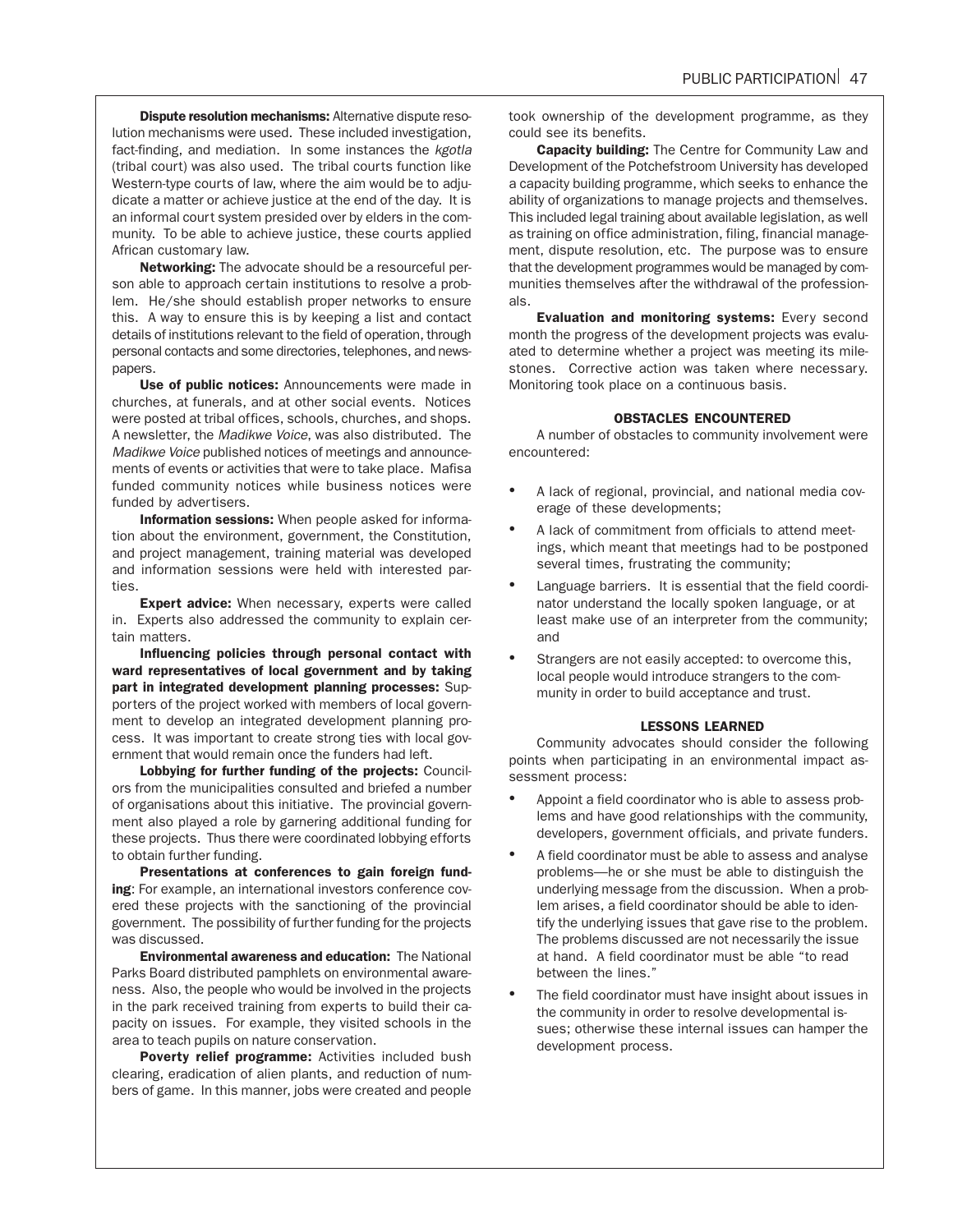In one instance, members of local communities in Chad and Cameroon formed community organizations to follow plans between their governments and the World Bank for a project that would extract oil in Chad and transport it through Cameroon. The project involves drilling 300 oil wells in Chad, extracting 225,000 barrels of oil per day, and constructing a 650-mile long oil pipeline through the areas occupied by communities in the two countries. Despite the massive scope of the proposed work, members of local communities had not been consulted by either their governments or the World Bank.

In response, the citizens came together and formed local organizations to monitor the project activities. They held meetings and workshops to keep track of the proposed project. They independently assessed its potential negative impacts on the environment, on the social and political life of the communities, and on corruption in both countries. In addition, they investigated the impact of activities carried out by their governments in support of the project and found that in Chad the military had killed many civilians in the pipeline project area between 1997 and 2000. The results of their environmental monitoring and assessment, as well as their objection to the project, were communicated to the World Bank through a letter signed by the community leader. (Case Study #2, on pages 18-19, discusses the alliances involved in the advocacy campaign surrounding the Chad-Cameroon Pipeline project.)

# 4.8 PRIVATE MONITORING OF COMPLIANCE WITH PERMIT REQUIREMENTS

Advocates can also participate in monitoring environmental impacts by investigating, testing, and otherwise observing the effects of a project to determine whether it complies with the terms of its permit and EIA. In the United States, for example, citizens have been actively involved in monitoring discharges into streams and rivers. Many groups regularly conduct canoe trips down local rivers to note every discharge into the rivers. These groups record information about the location, the color and smell of discharge, the health of the surrounding vegetation, etc. In some situations, they may take photographs of the discharge and even take water samples at the point of discharge. They then compare their observations with the list of permitted facilities and submit information on potential violations to the enforcing government agencies. With this data, enforcement agencies are often able to identify unregulated discharges as well as discharges that violate permits.

## 4.9 CONVENING PUBLIC HEARINGS

In response to any proposed government action, advocates can, of their own accord, organize a public hearing before a final decision is made. In addition to creating greater public awareness about proposed activities, a hearing can be used to develop information on the activities and convey the information to the relevant government authority. Public hearings also provide a good vehicle for increasing media awareness. It is important to invite government officials to attend these hearings and to address the issues raised by the participants.

In the United States, an NGO called Great Lakes United (GLU) has held public hearings on matters concerning pollution in the Great Lakes, which border Canada and the United States. Dissatisfied with government efforts to prevent deteriorating water quality in the lakes and the resultant health problems, the organization has held a series of unofficial public hearings on these issues. GLU has gathered public testimony and information regarding the poor quality of water in the lakes and its health and environ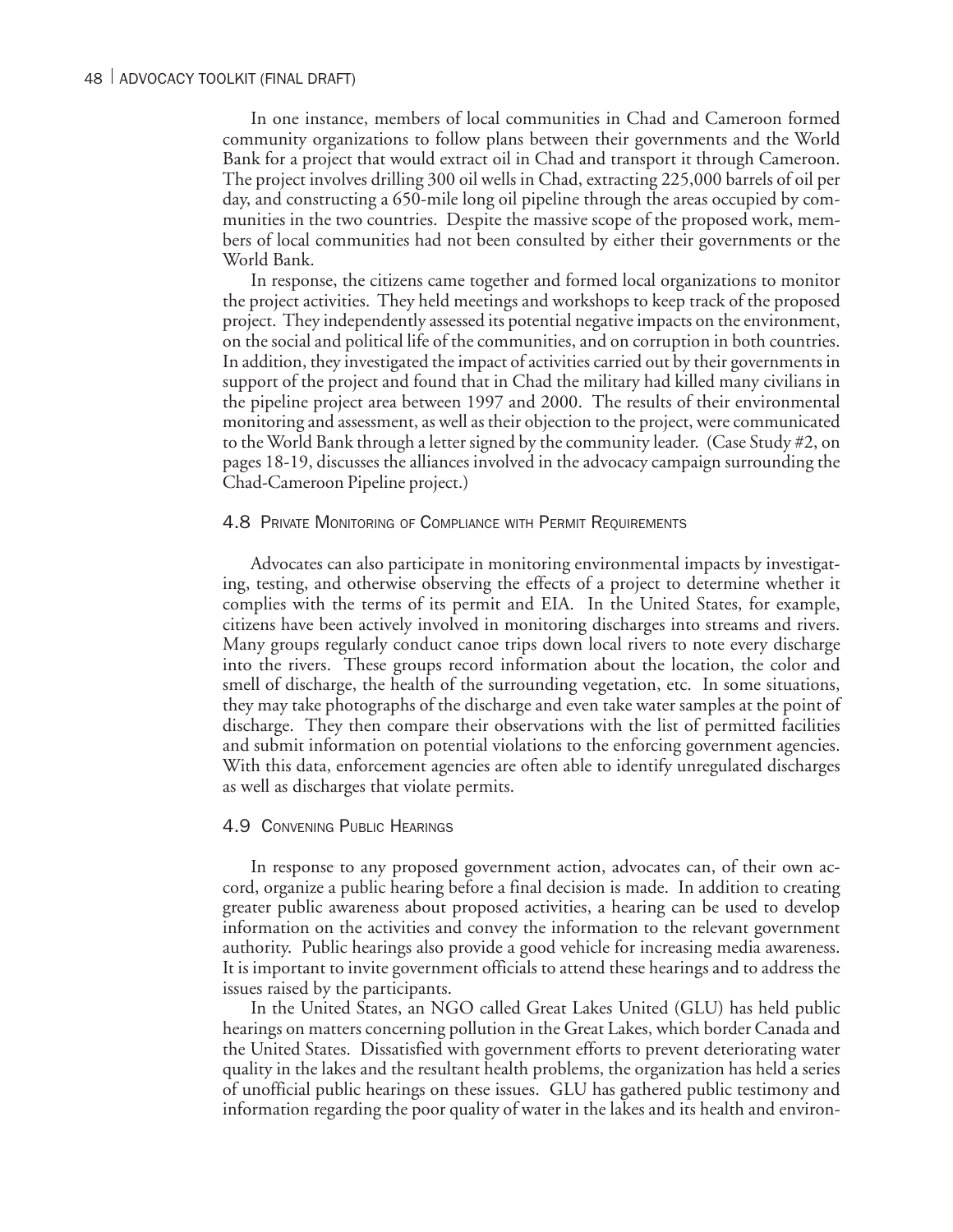mental impacts; facilitated the development of consensus among communities in the region with poor water quality management; and lobbied governments to give the public a formal role in the water quality management process. As a result of these hearings, the GLU has managed to gain permission to testify before the United States Congress on matters concerning the lakes; succeeded in having its members participate in negotiations between the two governments on matters concerning management of the lakes; and created a consultation procedure with the governments' representatives.

# 4.10 LETTER-WRITING CAMPAIGNS

The public can also participate in governmental processes by launching letter-writing campaigns or phone-in days. By writing letters, citizens can petition their president, government officials, or members of parliament to address matters that concern them. On phone-in days, advocates and their supporters call officials to express their views on a certain subject. For example, when a regional administration in the Netherlands wanted to convert a large and unique conservation area into arable land, the public became concerned. As a result, 50,000 citizens and several organizations sent letters of protest to the regional authorities, who were stunned by the massive effort. After a prolonged public discussion, authorities decided to withdraw the plan. The area was saved and is better protected and maintained today than before.

In other cases, government officials may ignore the letters sent to them by members of the public. The effectiveness of a letter-writing campaign will vary from country to country, and from one issue to the next.

# *OTHER RESOURCES*

For more information on the Chad/Cameroon pipeline project, see Open Letter to the President of the World Bank Concerning the International Advisory Group, at http://www.ciel.org/Ifi/chadcamwolf.html.

For more information on the requirements for EIAs for companies receiving funding from the World Bank, see http://lnweb18.worldbank.org/ESSD/envext.nsf/51ByDocNamePollutionPreventionand AbatementHandbook/.

For more information on the requirements for EIAs for companies receiving funding from the African Development Bank, see http://www.afdb.org/knowledge/publications/ pdf/opsd\_brochure\_may2003e.pdf/ .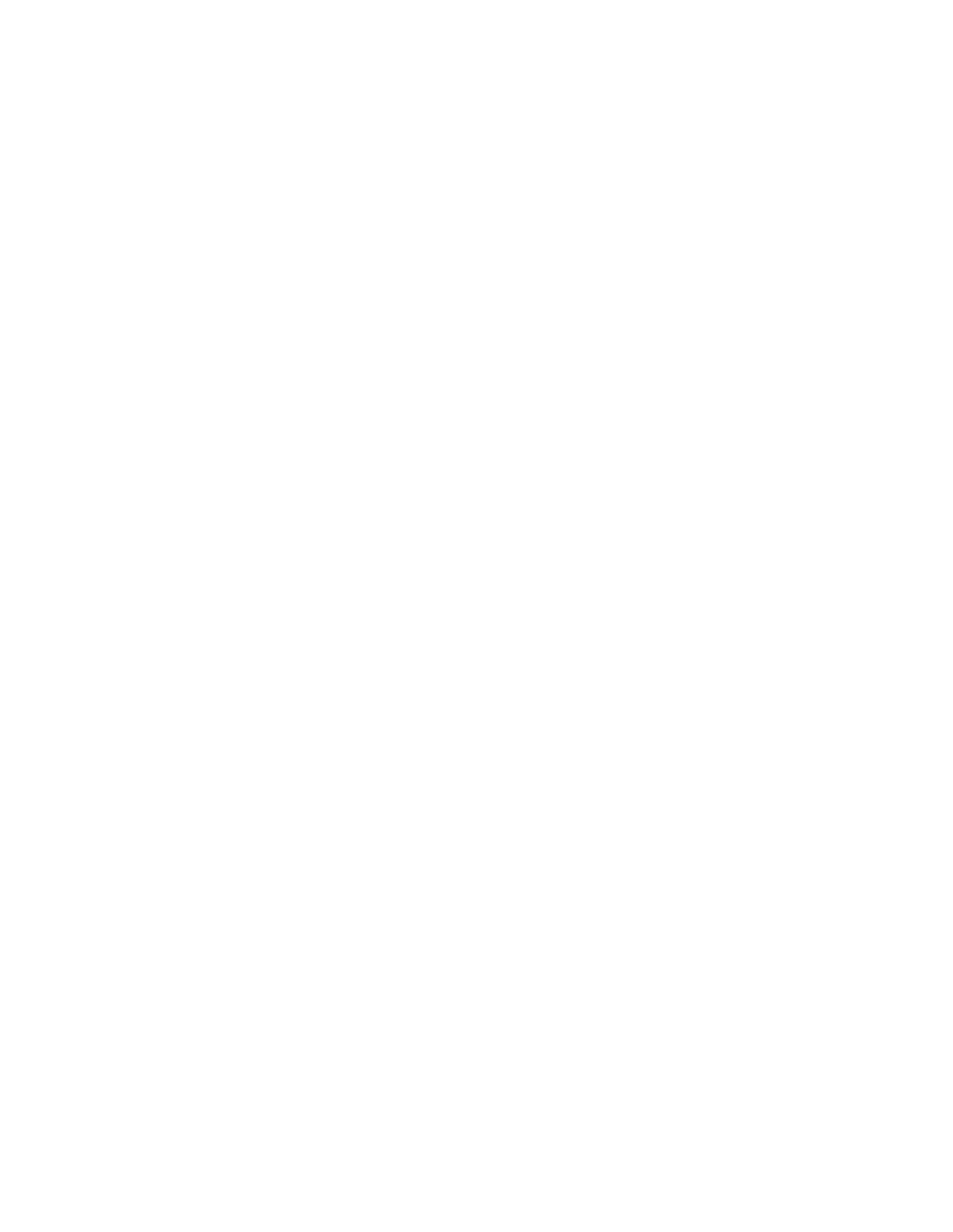# *CHAPTER 5 CHAPTER 5 GETTING THE MESSAGE OUT: TOOLS FOR DISTRIBUTING INFORMATION*

If the important for the environmental advocate not only to decide on clear goals and approaches, but also to think carefully about how these goals and approaches should be communicated to others. In other words, the advoc approaches, but also to think carefully about how these goals and approaches should L be communicated to others. In other words, the advocate must define his or her message and target audience. Only then can the advocate distribute the message.

# **OVERVIEW**

 This chapter first discusses how to develop a central message. It is important to know what and how the advocate will communicate before starting to advocate. This chapter then discusses how to distribute the message using non-media tools. Chapter 6 discusses media tools.

# CRAFTING THE MESSAGE

In developing a message, the advocate should keep in mind a number of considerations. Some of the most important are discussed below. (Many of these recommendations are adapted from *Now Hear This: The Nine Laws of Successful Advocacy Communications*, by Kristen Wolf.)

5.1 WHAT IS THE MESSAGE?

The nature of the message will vary with every advocacy campaign. It will depend upon the underlying environmental problem, the proposed solution to that problem, and the approaches the advocate plans to take to achieve that solution. An advocacy campaign may involve the development and use of different messages that are conveyed to different people for different reasons.

5.2 UNDERSTAND THE GOAL OF THE MESSAGE

The advocate should consider what each message is meant to accomplish. Does the advocate intend to develop general support? Lobby particular decisionmakers? Explain an important issue to the local community? Urge people to take a specific action? It is important to remember that the purpose of an individual message may not be the same as the purpose of the overall advocacy campaign.

## 5.3 KNOW THE TARGET AUDIENCE

The environmental advocate should think a great deal about who the message is meant to persuade—that is, who is the *target audience*? Rarely should a message be directed at just "the general public." Instead, the advocate should tailor the message to a well-chosen group of individuals who are able to take the action that the advocate seeks. Target audiences may include: people who benefit from the action sought; partners or allies; adversaries; and decisionmakers. Similarly, the advocate should try to explain to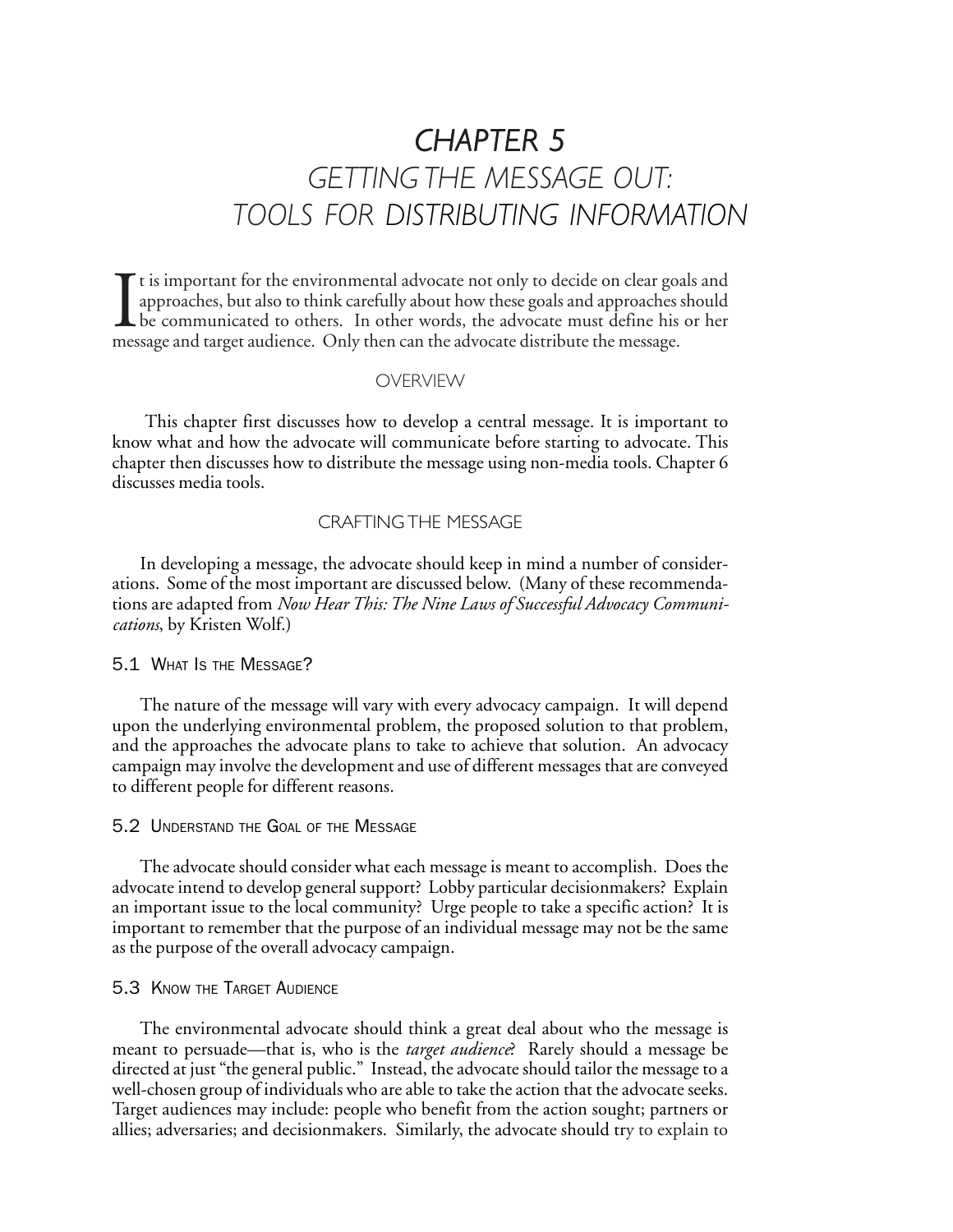# KNOWING THE TARGET AUDIENCE

It is always easier to convince people to act upon something they already believe than to convince them to act on something they do not yet believe. This means that the environmental advocate must craft a message that appeals to the target audience, not to an audience of environmental NGOs and CBOs. Environmental concerns may not be important to the advocate's audience, in which case the advocate must determine what is important to this audience and frame the message to tap into it. For example, an advocate may wish to frame the message around such issues as religion (stewardship), public health, people's livelihoods, children, or cultural and historical preservation.

the audience why taking a certain action is in their best interest. This often means thinking about arguments that are not just environmental, as the needs and priorities of the target audience may be very different from those of the advocate. Additionally, the advocate should always consider

what language is best for presenting a particular message, and whether the use of multiple languages may be appropriate. Finally, the tone of the message must be considered. One must decide whether the goal is to excite the audience into action or to inform them of a situation. One also should consider whether the audience will expect complex and technical arguments, or, instead, whether technical wording will not appeal to them.

# 5.4 KEEP IT SIMPLE

The message should be simple, clear, and direct. People are more likely to understand and appreciate a short, clear message than a long and complicated one. People are often busy and unwilling to spend much time sorting out a message that is not clear. The advocate should generally avoid technical terms and jargon.

# 5.5 SPEAK TRUTHFULLY AND POLITELY

It is important that the advocate always tell the truth and be perceived as telling the truth. Advocacy campaigns that falsify or exaggerate facts are likely to lose support and fail in the long run. Credibility, once lost, is difficult to regain. Building a reputation for honesty, which involves acknowledging and dealing with strong arguments from opponents, is essential for any organization or individual's long-term success.

# "I'M FACING A COMPLICATED PROBLEM. WHY SHOULD I KEEP MY MESSAGES SIMPLE?"

Developing a simple message is one of the keys to getting the advocate's story out successfully. When the advocate's message is clear and simple, the advocate is more likely to win support from:

- Politicians and other government officials. Many decisionmakers respond only to well-defined demands, where there is uniform pressure on them to take a specific action.
- The press. Journalists and other members of the press have many issues compet ing for their time. Vague, confusing, or complicated stories will probably not get covered.
- Potential supporters. People inclined to support the advocate's efforts are more likely to offer their time, energy, or money if they understand the message that the advocate is trying to convey and are able to explain it to others.

Also, those who may oppose the work of the advocate will find it more difficult to attack, ignore, or undermine a clear message than a long and rambling one.

It is also important that an advocate speak firmly but not offensively. The advocate should not be judgmental or rude. No matter how important the issues is, advocates are more effective if they remain calm, polite, and keep their emotions under control.

The advocate's success in getting the message out, and building support for that message, will depend in part on the public's perception of the messenger. If the public, or some other target audience, comes to believe that the messenger is a trustwor-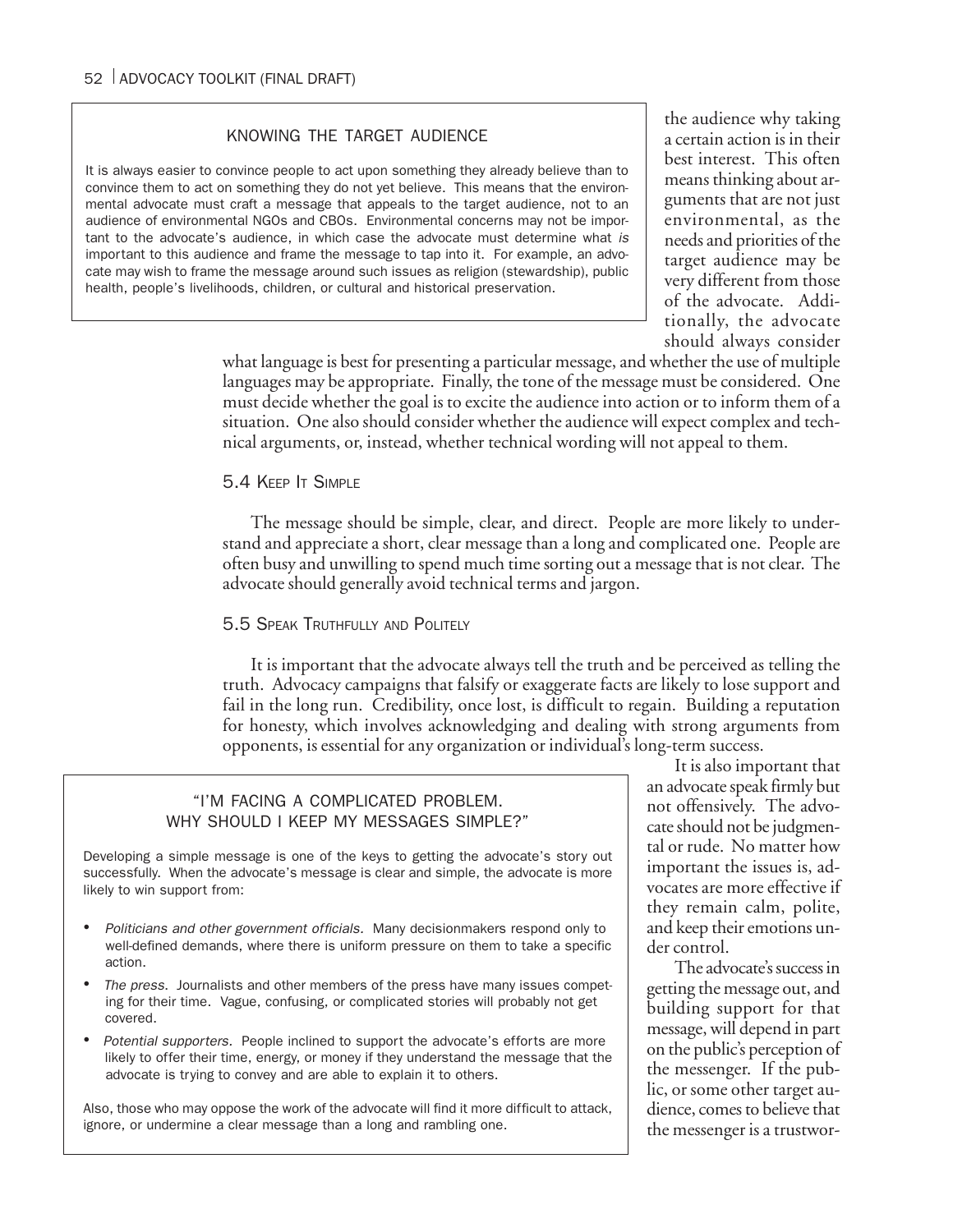thy, credible, and knowledgeable source of information, then the message will be more easily accepted. If, however, the advocate's organization does not have the same level of credibility as other sources of information, then the message will be more difficult to disperse.

# 5.6 BE PREPARED TO RESPOND TO THE OTHER SIDE

The advocate must always expect opposition to his or her positions and be prepared to explain and defend them. Detractors can come from many different places: industry, local or national government, and even elsewhere in the public (since the "public" rarely speaks with one voice). It is important to think about what the possible criticisms might be (even those that may appear ridiculous) and work through appropriate responses ahead of time, when the advocate is not yet under any pressure.

# 5.7 TALKING POINTS

Once the environmental advocate has developed a message or messages, it is useful to prepare what are known as *talking points*. Talking points are comments, usually orga-

# THINGS TO REMEMBER

When crafting a message, advocates should ask themselves these three questions:

- What is the goal of getting out this particular message?
- Who must be convinced to do something or not do something? (Who is the target audience?)
- *•* How can these people be convinced?

nized as a list, that summarize the advocate's position and the arguments supporting that position. Good talking points include responses to the counter-arguments that the advocate expects to hear from opponents. The word

"talking" in "talking points" is a reminder that the points should be clear and easy for all members and supporters of the advocacy campaign to understand and talk about.

Talking points serve two important purposes. First, they help to ensure that all arguments for an advocacy campaign have been explored and clarified to the maximum extent possible. Second, they ensure that all persons involved in the campaign are "on the same page," or in agreement, when they discuss the strengths and weaknesses of the

campaign with the public, the press, industry representatives, other NGOs or CBOs, government officials, or anyone else. In other words, talking points help the advocate and the advocate's allies to avoid misstating their goals or contradicting one another.

Talking points are best developed in a group meeting where the persons in charge of the campaign try to list all of the reasons both for

# DRAFTING "TALKING POINTS"

Drafting "talking points," which are used around the world not only by NGOs and CBOs but also by world leaders and major corporations, requires nothing more than a piece of paper and a pen.

A good way to organize talking points is to set forth all of the best arguments for the advocate's position, including the best responses to any strong challenges to that position, on a single sheet of paper. Each argument should be separated from the next (it is helpful to use "bullet points") and should be expressed in a sentence or two. Each argument should include the most important facts or statistics that support it and be easy to explain. To remember an individual point, advocates can use a key word or phrase.

Regardless of how talking points are written and remembered, consistency and clarity will be crucial to getting the message out.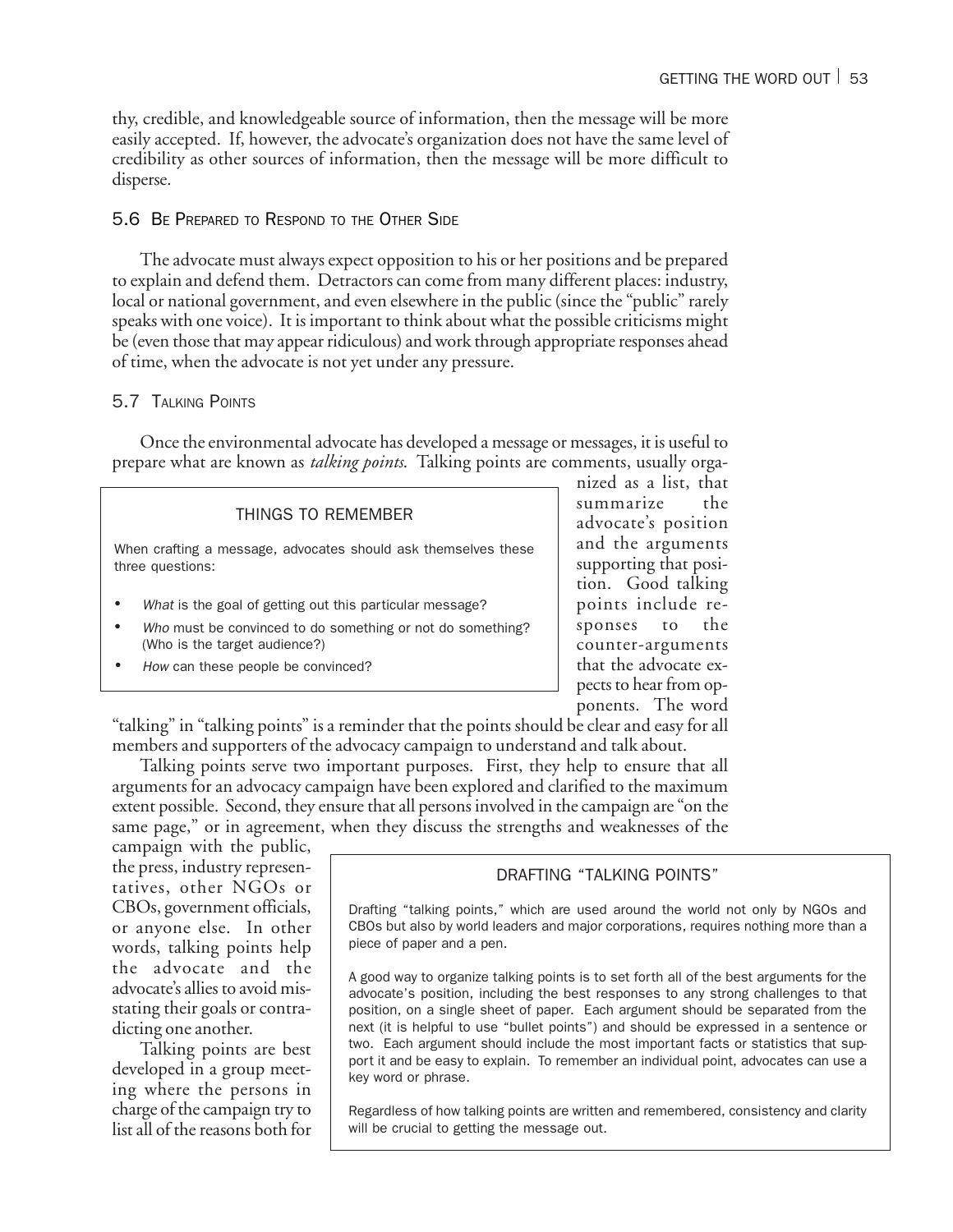### SLOGANS

A slogan is a catch phrase or a rallying cry that is associated with a particular cause or advocacy campaign. A good slogan is simple and compelling. It identifies the issue and should help to mobilize public support around the advocacy effort. Activists in Kenya fighting proposed forest excisions, for example, used the slogan "Operation Save Our Forests." (The slogan proved so popular that supporters of the forests excisions tried to use it as well!)

and against their position. It is essential that some people play the role of "devil's advocate" by identifying and advancing all of the arguments likely to be made by opponents. A successful environmental advocate understands the opponents' arguments as well or better than the opponents themselves do. Arguments for and against the message or goal should be identified and examined one by one. Once this is done, the supporting arguments can be strengthened and the contrary arguments can be addressed. If the advocate fails to fully explore all of the arguments, he can be sure that someone else (most likely an opponent) will.

Once the arguments and justifications are identified and agreed on, they should be written down and distributed to all persons involved in the campaign. It can be very damaging to a campaign if its advocates misunderstand or misstate issues related to the campaign. If possible, all persons involved should speak with one voice.

# INTRODUCTION TO DISTRIBUTION

When an environmental advocate has crafted one or more messages, it is time to get the word out. One important way, of course, is through the media—including newspapers, radio, and television. Media tools are discussed in Chapter 6. Using boycotts and strikes to disseminate a message is discussed in Chapter 8, while using demonstrations and other publics actions is discussed in Chapter 9. Another way to disseminate information is through alliances, including informal networks and coalitions. These were discussed in Chapter 3. The rest of this Chapter explores other ways that environmental advocates can get their messages out.

Just as a message should be designed to speak to a particular target audience, a message should also be tailored to the *medium*, or form of dissemination, that will be used. In other words, a message will be delivered differently to a newspaper reporter than it is delivered orally to a group of potential supporters at a public event. And if the message is placed on a poster, it will look different still. The message should always be crafted to make the best use of the medium that will convey it. The advocate also must remember that every message has the potential to reflect well—or poorly—on the advocate, the advocate's organization, and the advocate's cause.

GETTING THE WORD OUT—PRINT TOOLS (NON-MEDIA)

Environmental advocates have many tools at their disposal for getting their messages out. Like most advocacy tools, some of these tools can be simple to use and relatively inexpensive (such as signs), while others can involve far more work and cost (such as setting up Internet websites). As mentioned above, techniques for disseminating written messages to the media will be explored separately in the next Chapter.

When using any of the following print tools, advocates should remember to check for correct spelling, use short sentences, include facts and examples whenever possible, and avoid using too many exclamation points (!!!!!).

## 5.8 SIGNS (INCLUDING POSTERS AND BANNERS)

Advocacy campaigns often use signs, including posters and banners, to get their message out. These tools present a relatively inexpensive way to disseminate information,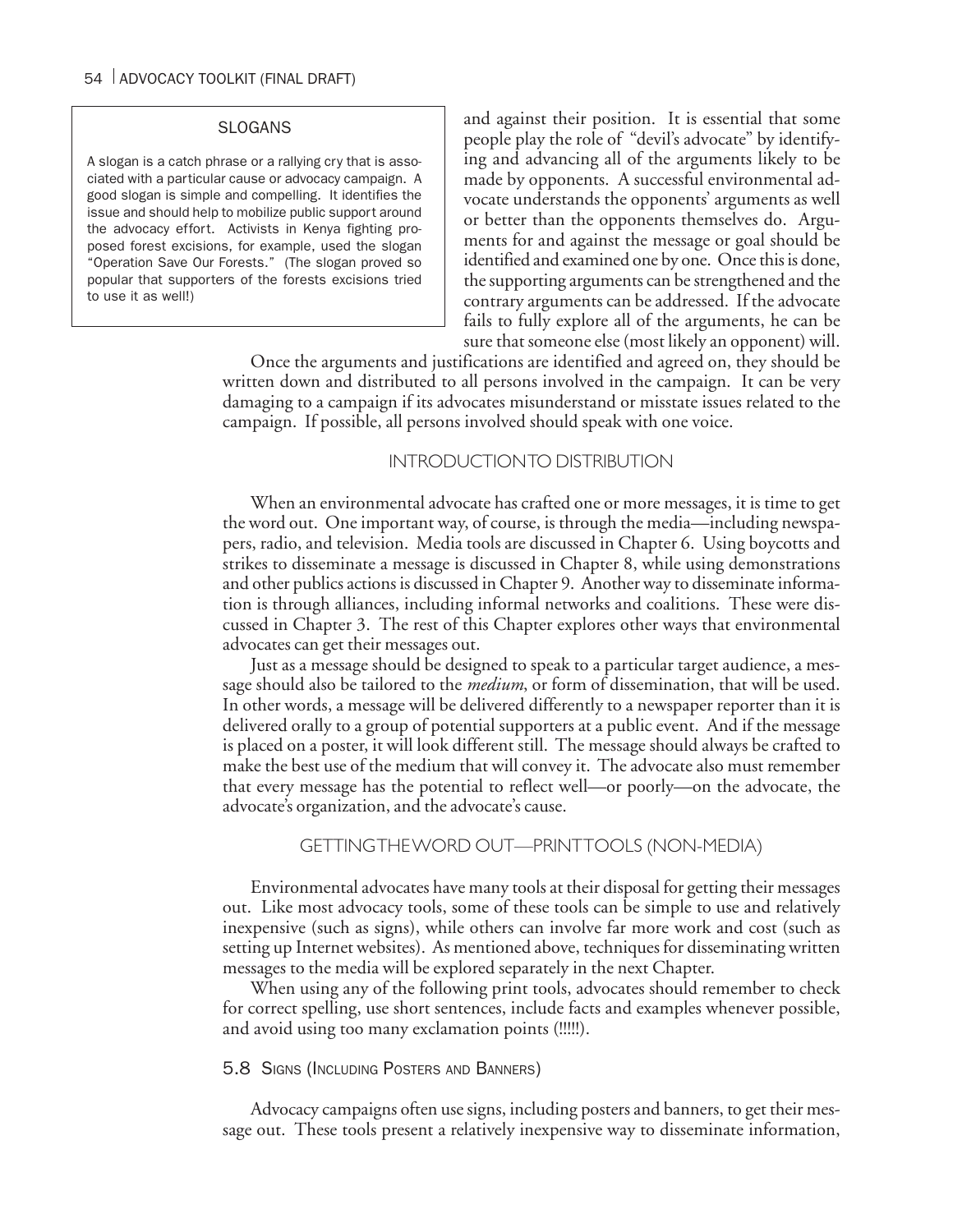and their use provides many opportunities for creativity in design and placement.

Simple, bold lettering for signs and posters tends to be the most effective. As has been discussed, the message conveyed should always be clear and concise, with the text of the sign limited to a few words so that people can read and understand the message as they walk or drive past. If passersby have to stop to read the sign, or if they must puzzle over its meaning, it is not clear enough. Placing the message in the middle of the sign, with the location or contact information in smaller lettering below, is a common practice. If possible, the advocate should use a slogan.

In addition to text, the advocate can make use of symbols, pictures, photographs, and anything else that can be used to attract attention to a sign. The advocate should give special consideration to whether images, in the form of drawings or photographs, might be used to enhance the sign. It has been said that a picture is worth a thousand words. Pictures—for example, of sick people, a destroyed forest, or dead wildlife—can send a clear and instant message to the audience.

There are, however, drawbacks to using images. Integrating photos or drawings into signs is more expensive than using text alone, and the addition of color photography or printing costs even more. Also, because images can evoke such powerful responses, some people may be offended by them – especially when they depict a violent or gruesome subject.

If skillfully used, attention-grabbing words and images can create a situation where the advocate's message is spread through word of mouth, the most successful "advertising" of all.

Creativity in determining where to place the sign is another key ingredient for getting attention. For example, banners hung from bridges or displayed on prominent buildings can seize the attention of the media and the public.

An alternative method of grabbing and holding attention with signs is the use of so-called *teasers*. Teasers are part of a dissemination campaign that slowly builds public interest by relying on people's natural curiosity. The first signs posted "tease" people by presenting vague but eye-catching references to a topic. Soon after, additional signs are posted. These later signs slowly reveal more and more about the campaign. Finally, the succession of signs ends with a full disclosure of the campaign and the ways in which people can help. The goal of this approach is to generate curiosity and encourage people to discuss the evolving issues. The drawback to using teasers is that people may become annoyed. After all, this technique violates the guiding principle that signs, like any method of delivering a message, should be clear.

5.9 TEXT (INCLUDING FLYERS, PAMPHLETS, NEWSLETTERS, POSITION PAPERS, AND RESEARCH PAPERS)

Traditional, text-based materials provide yet another way to spread the word. This set of tools generally includes flyers, pamphlets, and newsletters, as well as more scholarly research papers. Text-based materials can be used to supplement signs and other tools (for more attention) or in place of them (if, for example, signs are repeatedly vandalized or torn down, or are illegal).

The most basic text-based tool is the *flyer*, a single page that can be posted on walls or handed out to passersby on the street or at an event. Flyers, like posters or banners, are used to present a simple message in a compelling way. A flyer usually contains a brief description of the environmental issue (perhaps mentioning specific, attentiongrabbing facts or examples), explains how the reader can help, and encourages the reader to contact the advocate or the advocate's organization to volunteer, donate funds, or offer other support. A flyer should contain any necessary contact information. Although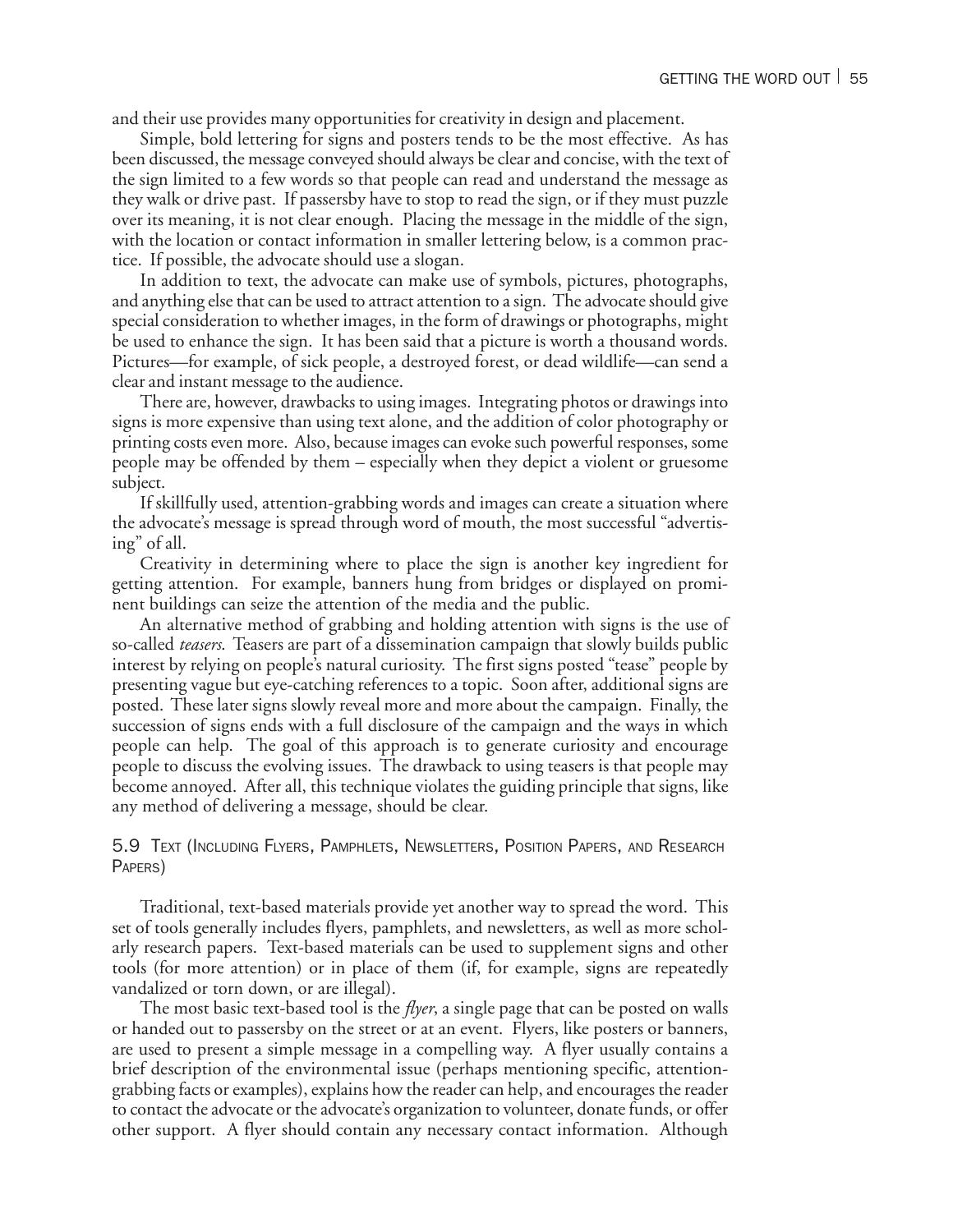flyers are fairly inexpensive to create and distribute, they are difficult to target to an audience, can result in litter, and frequently have an unclear impact. If they are to be used, the environmental advocate should strive to post or distribute them in places where the effect is likely to be greatest. At the very least, distributing flyers demonstrates devotion to a cause.

A *pamphlet*, which contains more information than a flyer, is a tool for providing details about an advocate's organization or cause. A pamphlet can be a booklet of several pages, or merely a single page of paper folded into thirds and printed so that it resembles a small book. Many advocates maintain numerous pamphlets that describe their organization, its goals, the recommended actions to be taken, and important contact information. Due to the production expenses of a pamphlet, as well as its level of detail, it is best to distribute a pamphlet only upon request, or when the advocate is with a group of likeminded people (for example, at a conference, in a student group, etc.).

*Newsletters* are a means for keeping supporters and other interested individuals and organizations informed and up-to-date about the advocate's activities and the events unfolding around a particular issue. For example, an advocate may wish to update supporters on the status of forest cutting, pollution in a local river, poaching in a nearby forest, etc. Newsletters represent an excellent way to build a consistent group of supporters and to keep them informed on key issues.

Newsletters may be developed and sent out on any regular basis, such as once a month, every two months, or every three months. The frequency is based in part upon the speed with which the relevant environmental issues change, the time and expense required to produce and distribute the newsletter, and reader interest. Because creating, printing, and mailing a newsletter can be expensive, the advocate may wish to create a small number of copies and give them to people in specific circumstances, such as at conferences or in networking. In general, it is better to have a shorter newsletter of higher quality than one that is long, not well assembled, and thus unlikely to be read.

## CAUTION!

Advocates must always think carefully before putting words into writing and taking them public. Regardless of how an advocate chooses to get the word out, it is important to remember that every message—but especially a message in printed format—reflects on the knowledge, credibility, and overall public image of the advocate, the advocate's organization, and the underlying cause.

Also, materials created for one audience can easily end up in the hands of another, less friendly audience. It is wise for the advocate to assume that whatever is written will eventually be read by everyone. If this is unacceptable, an advocate should consider other ways to convey the message that might be less threatening, or less likely to result in harm to or difficulties for the advocate.

An opponent of the advocate may even bring a lawsuit against the advocate for libel, claiming that the advocate's words are false and have damaged to the opponent's reputation. See Chapter 10, which discusses lawsuits intended to silence the advocate.

A *position paper*, or *white paper*, may be used to summarize an advocate's position on a matter. This is usually a list of the major issues and important themes an advocate would like to communicate about a subject or issue. It can be used to educate allies or decisionmakers.

Lastly, some advocates and organizations may wish to develop *research papers* or background papers describing in great detail the nature of the relevant environmental problem and the solution to that problem. This is by far the most complex and expensive form of

text tool, and it is probably most useful when the advocate is seeking financial support from potential funders or trying to convince experts or academics about the correctness of a position. If published in a journal or other publication, such papers may lend credibility to an advocate's cause or organization. However, developing and writing even a simple research paper is a challenge and requires at least a reasonable level of environmental knowledge and writing skills on the part of the author.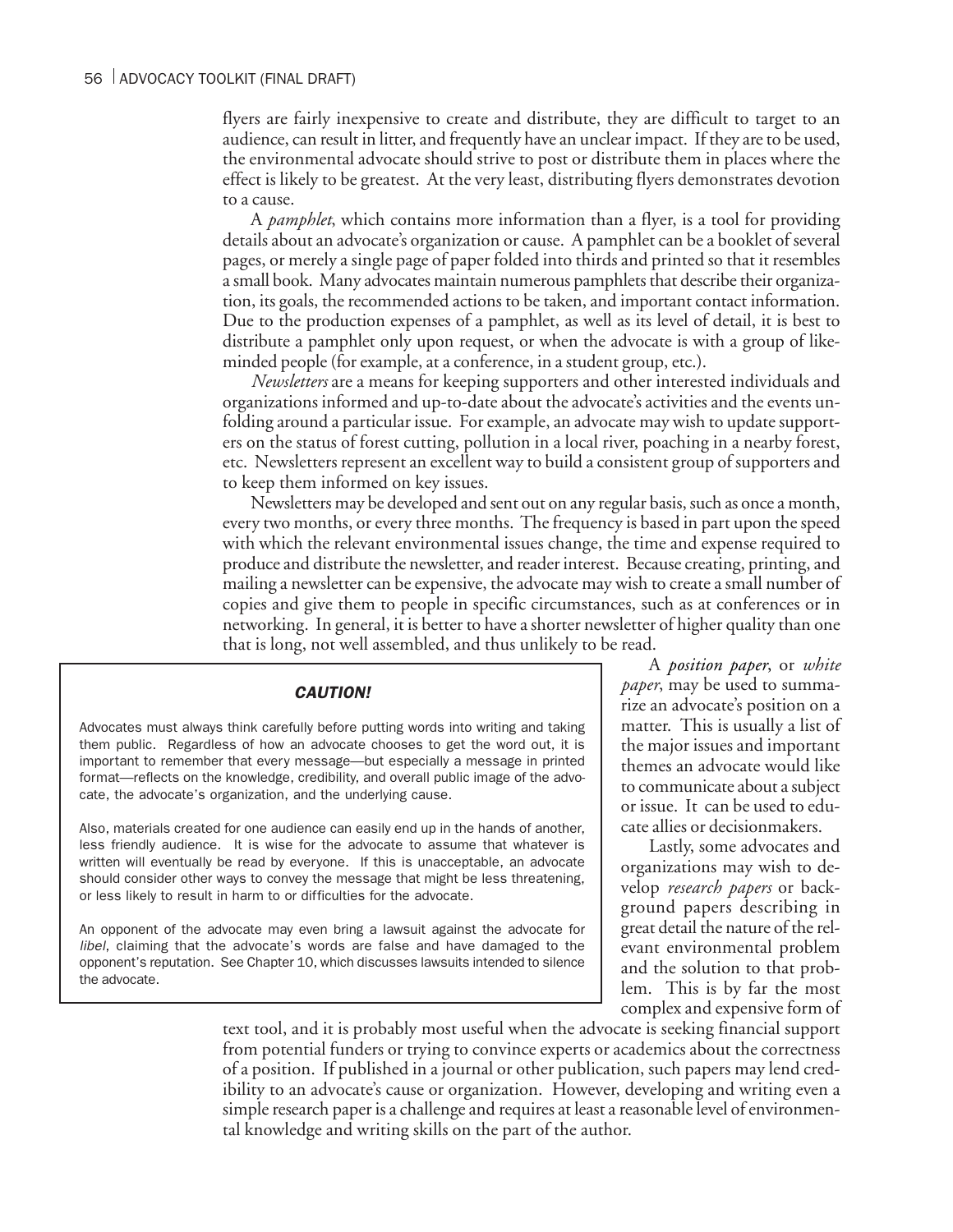## THE INTERNET

The Internet is a powerful tool for getting the word out locally, regionally, and around the world. There are two primary ways an advocate can use the Internet to disseminate messages: (1) by posting those messages on websites, and (2) by using newsgroups, listserves, or electronic mail ("e-mail"). Each of these two Internet tools is discussed below, followed by a reminder of the two great hurdles to Internet use in Africa: access and cost.

# 5.10 WEBSITES

Many environmental organizations in Africa and around the world have their own websites, or locations, on the Internet. This location is usually expressed in the form of a one-line string of words, somewhat similar to a mailing address or a Post Office box number. For example, the web address for the Environmental Law Institute is *www.eli.org*, and the web address for ELI's Africa Program is *www.eli.org/africa/*.

An organization with a website can use it to post information about environmental issues, contact information for the organization, relevant documents such as background papers and reports, photographs, or just about anything else. A person anywhere in the world with a computer and access to the Internet can view these materials. It is important for the website be of good quality (easily readable, useful, and functional) and kept up to date, for the benefit of colleagues, potential funders, and other visitors. The quality of a website may be viewed as a reflection of the quality of the organization that hosts the site.

Websites can be *linked* with one another so that a visitor can "jump" from one website to the next. An environmental advocate starting a website should contact related organizations with an existing website and ask them to provide a link to the advocate's website. Websites that function as "search engines" (for example, www.google.com, www.yahoo.com, etc.) also should be contacted so that people interested in an advocate's issues can locate the advocate's website by searching the Internet.

## 5.11 OTHER INTERNET TOOLS

Even if an advocacy organization does not have a website, the Internet offers other ways to get the message out. These include Usenet (including newsgroups), listserves, and e-mail lists. Or, more simply, the advocate can simply send e-mail messages.

*Usenet* is a world-wide discussion group system that can be accessed through the Internet. A good place to start is at the following address: http://ibiblio.org/usenet-i/. Usenet includes a vast number of *newsgroups*, which are areas where people with a particular common interest can post and share messages and articles. While many of these newsgroups require some sort of subscription (some are public, others private), they provide an excellent opportunity to reach people elsewhere in the world who are interested in the same environmental topics and who may be able to provide advice, support, or assistance. One way to get the word out is to visit newsgroups on occasion and post comments or questions on the issue being discussed. In doing so, the advocate can leave a "signature" on the message that includes important contact information. Connections made in this way also create new opportunities for networking, a topic covered in detail in Chapter 2.

A *listserve* is an automatic mailing list server. When an e-mail is addressed to a listserve mailing list, the message is automatically sent to everyone on that list.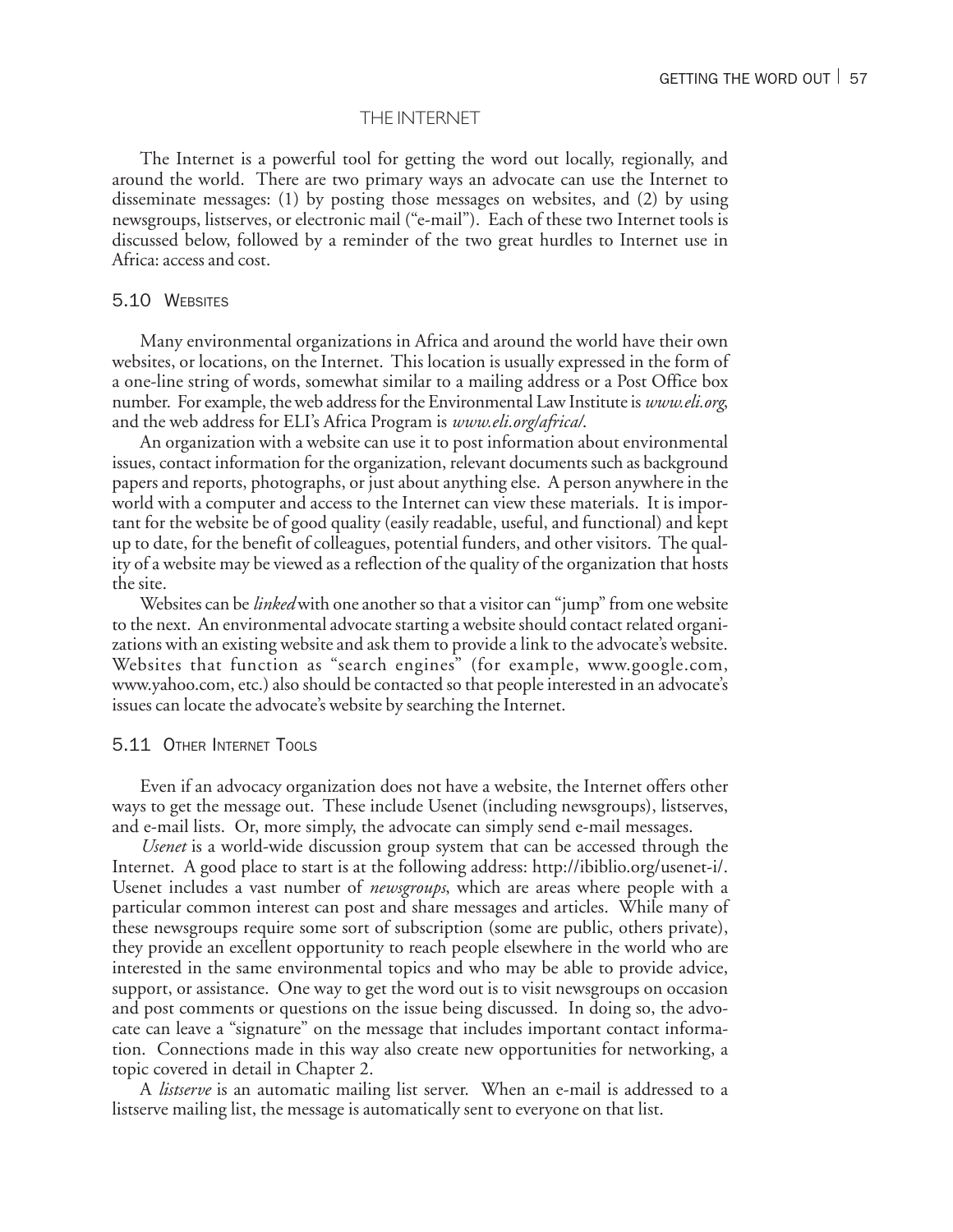*E-mail lists* serve the same function, except they do not allow for easy interaction between multiple recipients of the organization's message. While websites are passive (relying on their audience to take the initiative to investigate an advocate's activities), listserves and e-mail lists allow advocates to get their message out to recipients more proactively. Generally speaking, listserves attract people who are already sympathetic to a cause (as evidenced by their subscription to the listserve).

Sending simple e-mail messages is yet another way to convey information on the Internet. E-mail is a good alternative to the telephone for detailed information or for contacts who are often busy. The advocate should bear in mind, however, that e-mail is typically not secure, and a message sent to one recipient can be forwarded to someone else without the advocate's consent. E-mail communication is nearly instantaneous, though users should recognize that the technology is occasionally unreliable. Therefore, when important messages are sent, the advocate may want to ask the recipient to confirm that it has been received. Newsletters, mentioned earlier, can also be sent by e-mail. It is important not to send many e-mails to large numbers of people who have not given you permission to contact them. Such practices are rarely effective and often annoy people.

5.12 OBSTACLES TO INTERNET ACCESS

Despite the wealth of opportunities presented by the Internet, two large obstacles to Internet use exist throughout Africa: access and cost. Although Internet use is growing on the continent, many communities, particularly in more rural areas, have no access at all. Even where access exists, persistent problems with equipment and Internet providers

# HELPFUL WEBSITES

The following websites contain information to help NGOs learn how to use the Internet (including e-mail, listserves, etc.) as an advocacy tool:

- http://www.netaction.org
- http://dlis.gseis.ucla.edu/people/pagre/alerts.html
- http://www.nonviolence.org/support/
- http://www.ibiblio.org/usenet-i/
- http://www.idealist.org (includes a database of over 24,000 organizations worldwide, which may be searched by area of interest or location)
- http://support.enviroweb.org/ (the EnviroLink Network's EnviroWeb program offers free Internet services to non-profit organizations within the environmental and animal rights communities)

These websites contain lists of environmental organizations:

- http://www.idealist.org/
- http://www.civilsoc.org/nisorgs/nisenvir.htm
- http://www.igc.org/igc/gt/Members\_EcoNet/
- http://www.gsf.de/UNEP/contents.html
- http://www.envorgs.com/
- http://dir.yahoo.com/Society\_and\_Culture/Environment\_and\_Nature/Organizations/
- http://envirolink.netforchange.com/
- http://www.webdirectory.com/

can prevent or substantially hinder the advocate who is working with limited time and financial resources. Fortunately, more and more communities now have "Internet cafes," where Internet access time can be purchased by the hour. Opportunities for business and even home use in many countries are increasing as well. But for the foreseeable future, reliable access is likely to remain a problem for most advocates in Africa.

Additionally, accessing the Internet for many people remains too expensive to make it a tool for regular use. Although large cities sometimes offer reasonably priced Internet access, the cost of access in rural areas, where such access exists, can be prohibitively high. Many government agencies in Africa, particularly at the local level, cannot afford it. Environmental advocates may, for now at least, be forced to view Internet access as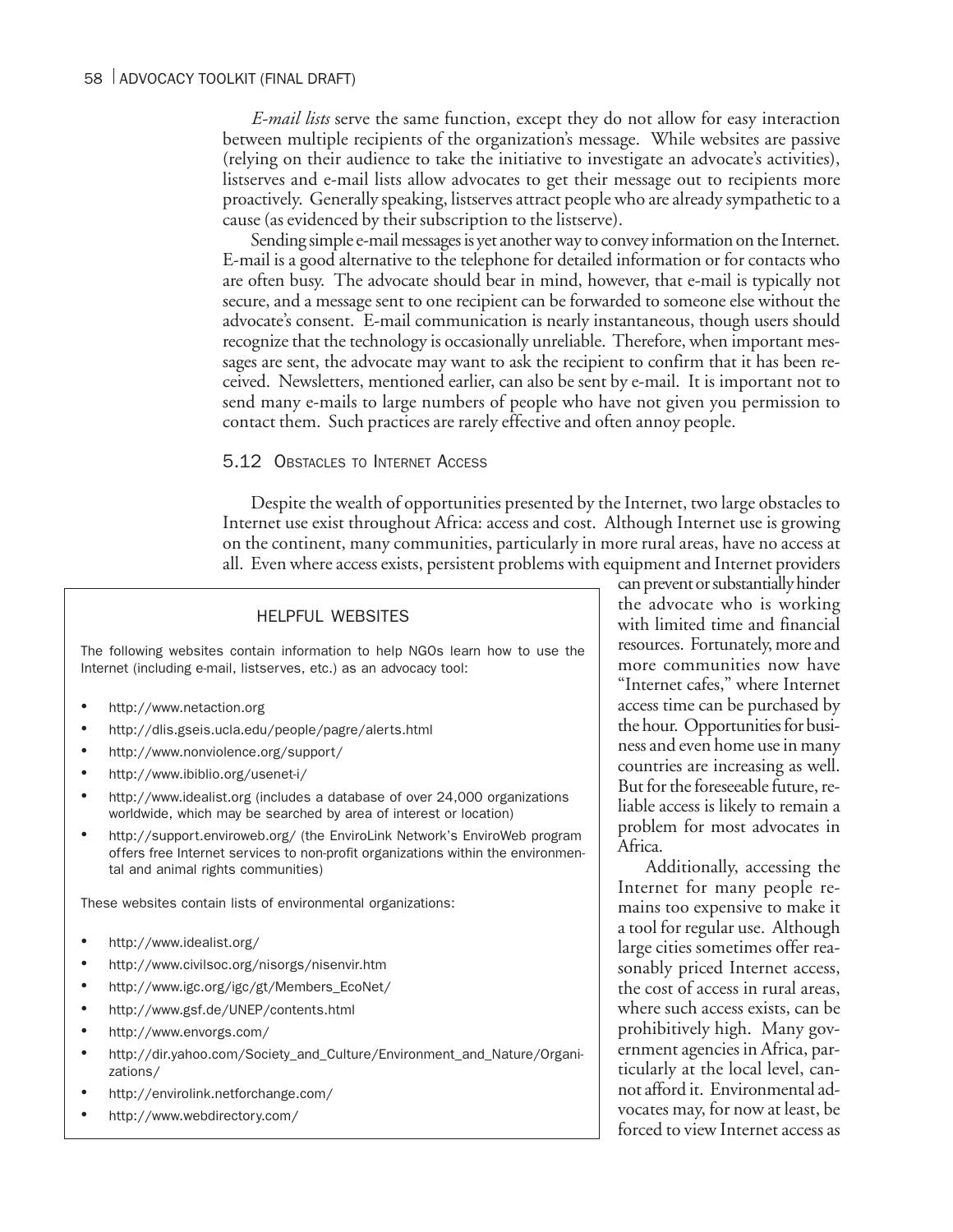an occasional luxury to be used wisely. Targeted e-mails represent perhaps the most costefficient means of using expensive and limited Internet resources.

# GETTING THE WORD OUT—IN PERSON

In addition to using the various print tools to reach people, many environmental advocates also look for opportunities to communicate messages to people directly, through in-person contact. Two ways of accomplishing this are through public meetings organized by the advocate and through speeches. These tools are discussed below.

## 5.13 PUBLIC MEETINGS

An advocate can organize an event in connection with a new or existing campaign or arrange to speak at an event organized by others for related purposes (for example, World Environment Day on June 5, Earth Day on April 22, etc.). Following is a discussion of how to organize a public meeting.

When an advocate or organization is arranging an event, careful preparation is necessary to achieve the highest possible attendance. Care should also be taken to ensure that the program will run smoothly and maintain people's attention, because attendees may become dissatisfied if a meeting is not carried out efficiently. Poor planning at any meeting can lead to lower turnout at the organization's next event.

If a meeting is to be held in the area of a traditional community, it is important to ask permission from the traditional leader and traditional council. It would also be wise, of course, to lobby for their support on the issues to be discussed.

Prior to notifying the public of an event, it is important to arrange for a meeting place, prepare any needed materials (papers, etc.), and confirm that the planned speakers

will attend. If at all possible, the advocate should try to view the room or other location (which could be outside) and test any equipment in advance to make sure they are satisfactory. It is often better to have a slightly smaller room, which can be filled by a small group, than a large one that could seem empty during the meeting and make the event feel poorly attended. Additionally, a crowded room will make the audience feel more engaged and provide a better forum for discussion.

## CAUTION!

The advocate should always use care to convey facts correctly, particularly when describing an individual or organization, such as a business, that is the object of an advocacy campaign. If an advocate uses words that are false and cause damage to someone's reputation, the advocate may be vulnerable to a lawsuit for slander. See Chapter 9 for a discussion of lawsuits used to silence advocates.

Once the issue, date, and location are chosen, publicity is required. Meetings may be publicized through the dissemination methods discussed in this Chapter and Chapter 6, on Media Tools (for example, using word of mouth, flyers, signs, press releases, e-mail, etc.). To increase attendance and participation, the advocate should follow up with people who seem interested to remind them of the event and ask them to bring their friends along. Personal invitations greatly increase the likelihood that people will attend. Also, a good way to attract people is to offer free food or drink. This approach is easier and cheaper, of course, for a smaller group.

All speakers should be contacted a few days before the meeting as a reminder. The advocate should find out how each speaker would like to be introduced and practice the introduction ahead of time. On the day of the meeting, the planners should arrive at the designated meeting place early in order to set up and test any equipment and to see that the room has been properly arranged. Spending this time in the room also increases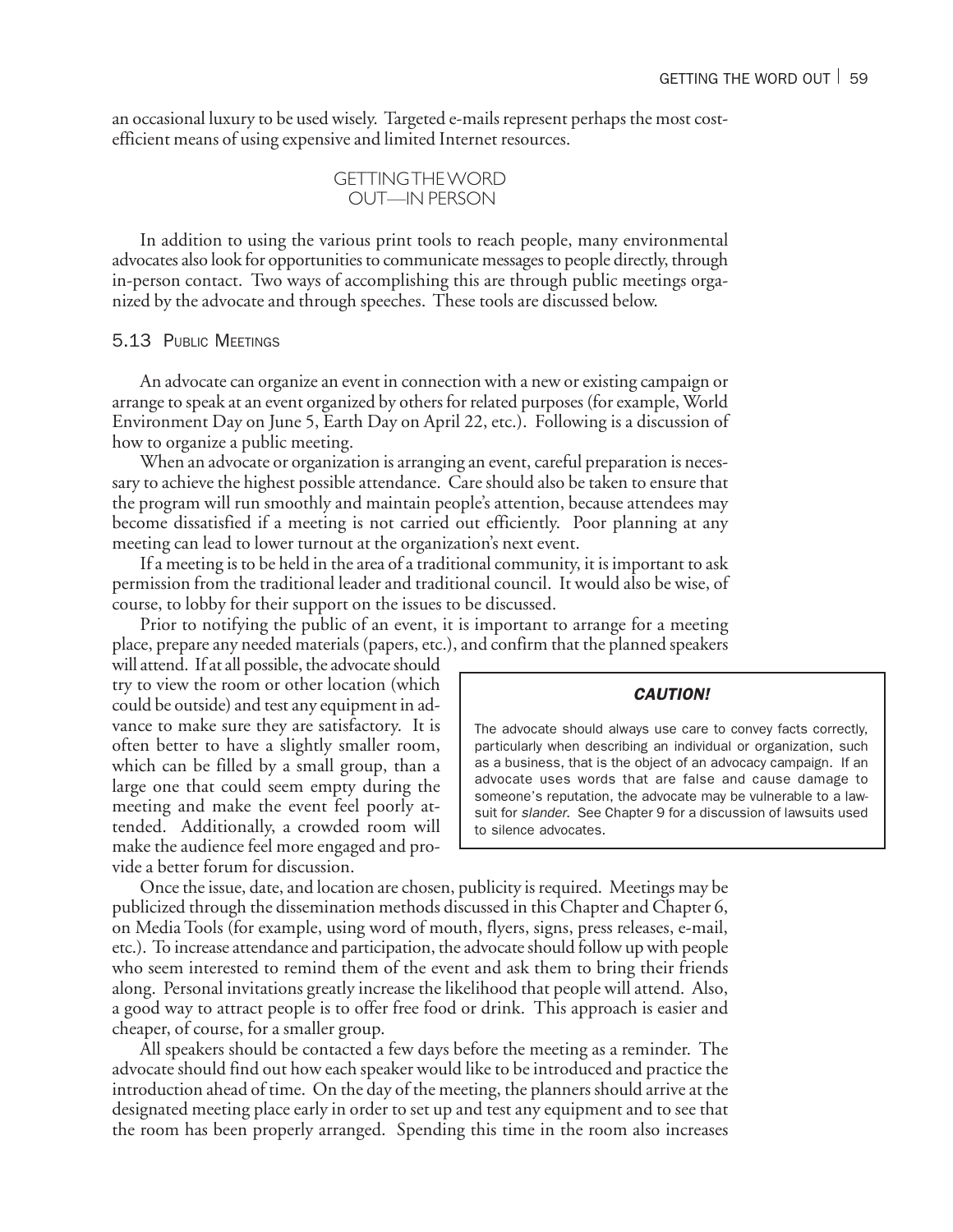familiarity with the facilities, which may help to decrease anxieties about speaking in front of an audience.

The advocate may consider having a sign-in sheet where people who attend the meeting voluntarily write their address, phone number, and e-mail address. An advocate can use this information to follow up with potential contacts and other supporters. This is also an excellent opportunity to distribute—or at least make available on a table—literature about an advocacy campaign or organization. Should anything go wrong, it is important to keep a positive and light atmosphere in the meeting and to not allow any upsetting circumstances ruin what could still be a productive event. As they say when someone is learning to dance the tango, "if you make a mistake and stop, you have made your second mistake."

In the days and weeks following the meeting, an advocate may want to inform the persons who attended of any new actions taken or of other relevant developments. It is also important to thank speakers for their help and to publicly recognize them.

## 5.14 SPEECHES AND OTHER PRESENTATIONS

Sometimes the advocate will have the opportunity to speak at an event organized by others. This could be at a community event or fair, university, workshop, conference, or other event organized by an NGO or CBO, a government hearing, or just about anywhere else. A speech or other oral presentation can be delivered individually or in connection with a panel or group of speakers addressing a particular subject.

As with the crafting of any message, it is important that the advocate understand what is to be accomplished with the speech or presentation and who the audience will be. Following is a brief discussion of additional points to keep in mind when preparing a speech. Many of these recommendations are adapted from the Allyn & Bacon Public Speaking website, on the Internet at http://www.abacon.com/pubspeak.

## **Organizing the speech**

A well-organized speech contains a beginning, a middle, and an end. Also, every speech should follow a consistent organizational pattern. A speech can be organized by topic; chronologically (from past events to recent events); spatially (with visual aids, props, etc.); from most important issue to least (or vice versa); in a "Who-What-When-Where-Why-How" manner; by eliminating the competing alternatives and arguing for the remaining, correct solution; or in other ways. Sometimes one particular pattern will be preferable to others because of the subject matter and the audience. However, what is most important is that the speaker is comfortable with the content of the speech and the manner in which it will be presented.

The introduction and conclusion are extremely important. The introduction is what grabs the attention of the audience at the beginning, and it also allows the speaker to relieve some of the anxiety that comes with speaking in front of a group. Some successful strategies for introductions include telling a quick story, reading a famous quotation, asking rhetorical questions in succession (not for a response but just to get the audience thinking), listing surprising statistics, or telling a joke. By carefully planning the introduction, the speaker will be rewarded with a comforting response (be it laughter, appreciation, or surprise) from the audience, which will in turn ease his or her anxiety.

The concluding section of the speech is also critical because it is the part that most listeners will most remember. A good conclusion can also build excitement in the listeners and serve as a successful call to action. Conclusions often include a brief restatement of the main points of the speech, but they should also be memorable: the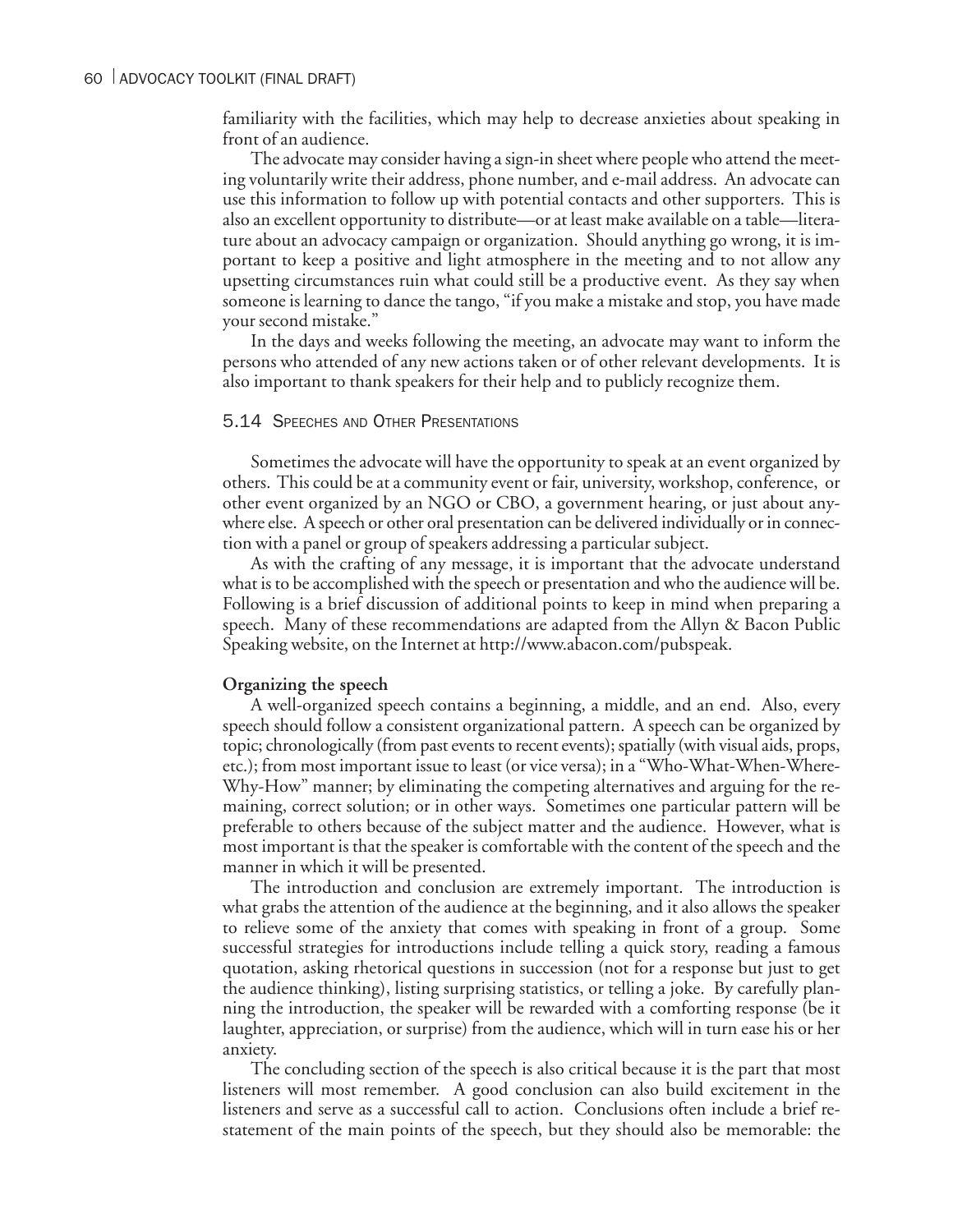advocate should carefully think about what idea or image to leave the audience with.

## **Practicing the speech**

People prepare to speak in many different ways, but one common element remains true: the more practice the better. Some people give the speech over and over to themselves (in front of a mirror, if possible), while others present it to their friends, family, or any other friendly audience willing to listen and offer suggestions.

A common technique for remembering a speech is to list the key phrases or words from each section of the speech. As the speech is practiced, the advocate will find that

# TIPS FOR PUBLIC SPEAKING

A speaker should...

- Avoid speaking in monotone. Instead, the voice should fluctuate in its speed, volume, and pitch, to sound natural.
- Speak slowly, clearly, and loudly enough to be heard by people in the back of the room. Ask people in the back if they can hear the discussion.
- Use natural gesturing and other body movements to complement the speech. But be aware of and try to avoid nervous movements such as fidgeting and swaying from side to side.
- Avoid the excessive repetition of useless filler words such as "um," "like," and "you know."
- Involve listeners in discussion to the greatest extent possible. People remember what they say much more than what they hear someone else say.
- Invite family, friends, and colleagues to listen to a speech and offer suggestions ahead of time to help eliminate potential problems.

fewer and fewer words are needed to recall the main points. Eventually, it may be possible to give the speech using only a single sheet of paper containing key words and phrases—or even with no visual guide at all. Limiting the amount of paper is also helpful because speakers who flip through pages while they speak risk getting lost in their notes, and also run the risk of annoying the audience.

Speeches are often followed by a question-and-answer session during which listeners question the speaker about the speech or the general subject area. Speakers should prepare for such questions in advance, so that they are less likely to be caught off guard. This can be done by having a fellow organizer listen to the speech in advance and then ask the speaker confrontational questions. The speaker's practice responses to questions can then be analyzed beforehand to look for ways to improve them.

## **Delivering the speech**

There are many ways to deliver a speech, and the speaker should choose the one that best fits the issue, the forum, and the speaker's comfort level. A speaker must decide whether to read directly from a manuscript, speak from memory, or do something in between. Also, a speaker must decide whether to use a podium and give a formal speech, or whether to use hand gestures, walk around, or use other physical gestures. Public speaking is extremely personal, and what works for one person often will not work for another. Some speakers are loud and powerful; others obtain equal effect by speaking with soft conviction. Practice helps the advocate determine which style is best.

Sometimes the speaker will encounter a person, known as a *heckler*, who disrupts the speech by shouting, asking repeated and annoying questions, talking, or otherwise interrupting the advocate. There are many different ways to address this problem. One approach is to avoid eye contact with the individual and ignore him. Another idea is to acknowledge the person's concerns (whatever they may be), and offer to have a separate conversation with that person during a break or after the presentation. Others in the audience usually realize when someone's behavior is inappropriate, and they may also encourage him or her to be quiet. If this person is trying to be funny, it may even be useful to go along with the heckler. Whatever approach the advocate uses, he or she should not lose composure. The goal of a speech is to convey information to the audi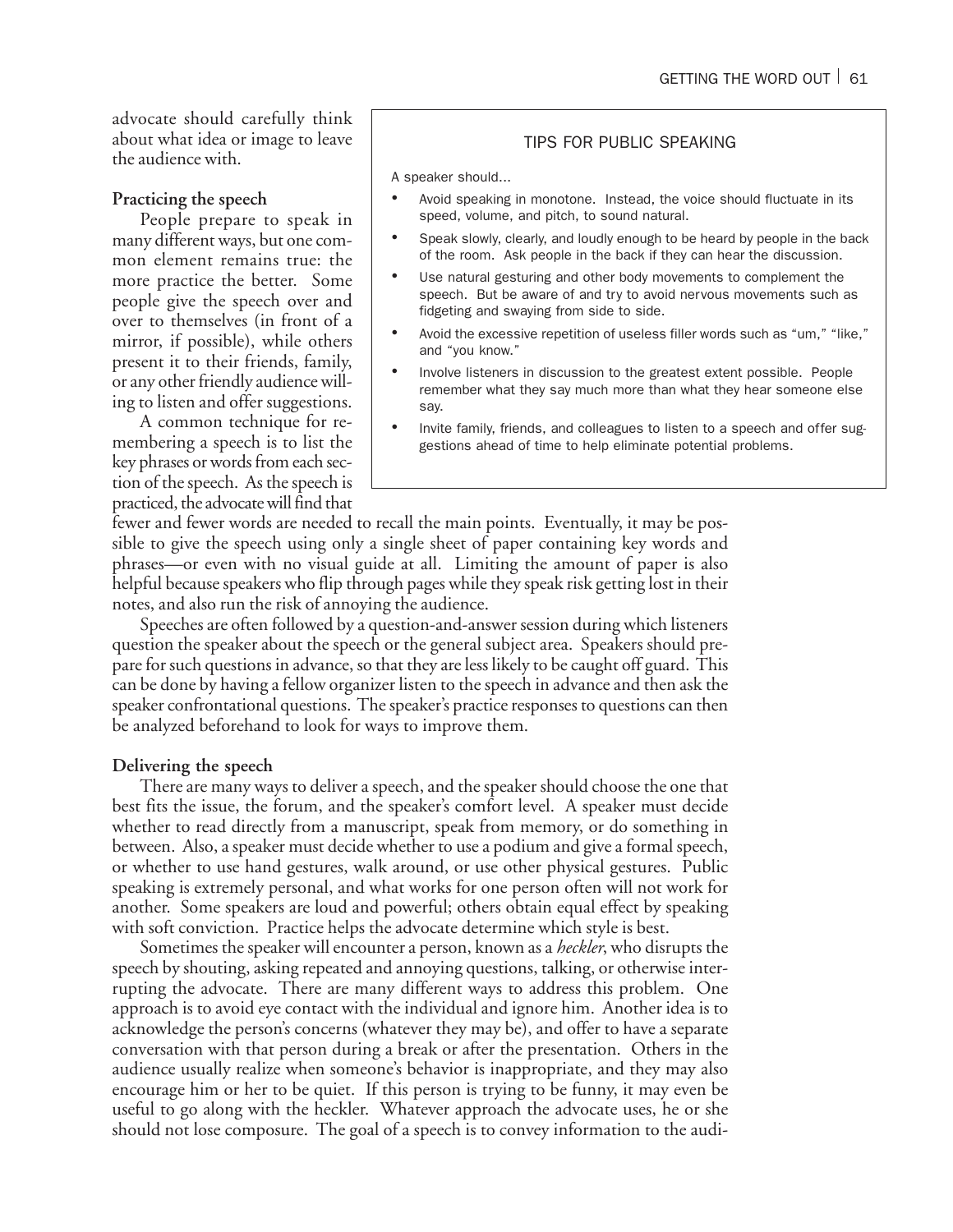ence; if the speech becomes a shouting match between the advocate and the heckler, the opportunity to persuade and motivate the audience may be lost. Also, if the advocate gets into an argument with the heckler to win the favor of the audience, the advocate runs the risk of losing.

## SPECIAL CASE: BUILDING COMMUNITY AWARENESS

Building community awareness of environmental issues is an important underlying goal for any environmental advocacy effort. The more that people can understand the nature of an environmental issue, and what they can do to help either directly (by volunteering or taking some other action) or indirectly (by supporting advocates financially, etc.), the easier the advocate's task will be. Developing community awareness is an investment of time in both the community and the environmental issue, and it is essential for changing behavior and gaining support for environmental causes over the long run.

## 5.15 SPECIFIC BENEFITS OF BUILDING COMMUNITY AWARENESS

The typical environmental advocate, who is pressed for time and money and focused on a specific issue, may wonder what the real value of educating the public is. Building awareness can advance the advocate's cause in several important ways over the long run. A community that is educated on an issue can provide the foundation for building a broadbased consensus on that issue. When community members grasp the nature of both the problem and the likely solution to the problem, the advocate is more likely to find a receptive audience for his or her messages and calls to action. Additionally, an educated community is more likely to offer various types of support, in the form of volunteered time, moral backing, political support, and possibly even financial assistance. There is great value in having grass-roots support for any advocacy effort.

Awareness-building activities, when executed effectively, can generate excitement in potential supporters and provide a new opportunity to draw them further into a cause or movement. For example, if the advocate has organized a cleanup of a lake, the advocate can discuss with participants the sources of garbage and pollution in the area, as well as possible solutions. Participants in events like these have already shown some interest in the issues by coming out. The advocate should try to build and nurture this interest.

# 5.16 ACTIVITIES FOR BUILDING AWARENESS IN THE COMMUNITY

Efforts to build community awareness provide an opportunity for community members to become actively involved in improving their village, neighborhood, or community in a hands-on way. Some possibilities include:

## **Community cleanups**

A group effort to clean up a pond, lake, coastline, or other common area presents a means of engaging people in important environmental work while building their interest in the underlying issues.

## **Community workshops and training sessions**

The environmental advocate can also organize small, half-day or evening workshops or training sessions to raise the community's awareness of a particular issue. It is important that these events engage the participants in discussion and problem-solving. The advocate should never plan such an event simply for the purpose of lecturing.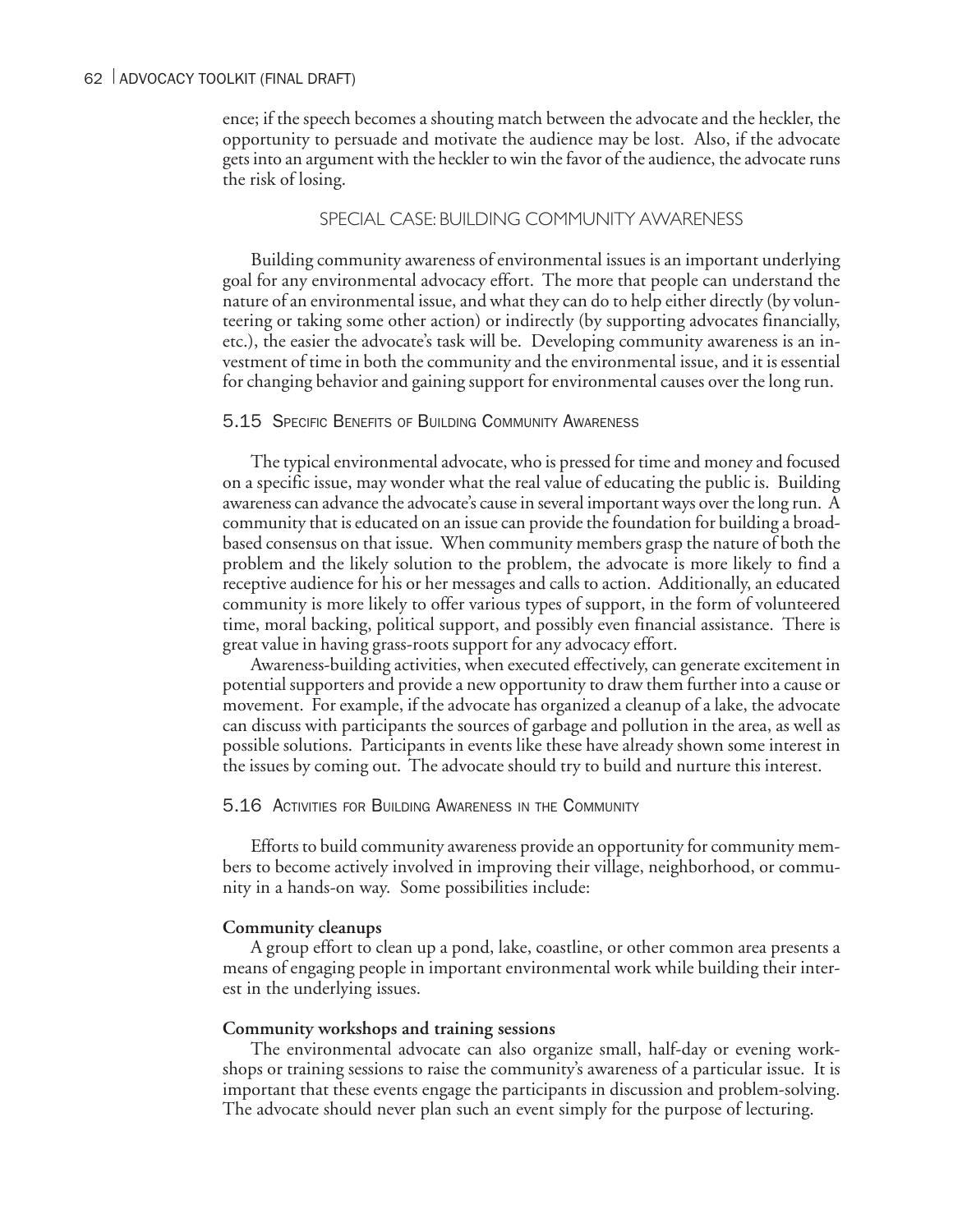## **Community festivals and cultural celebrations**

The advocate might also introduce environmental education activities into an existing cultural or community festival, or even a neighborhood fair. When such an event has already been scheduled and planned by others, the costs of participating may be limited to the advocate's time and any necessary printed materials or signs.

The Baka, who are indigenous to Cameroon, organize a festival on a regular basis. During this festival, known as the Libanji, the Baka hold workshops on traditional techniques, hold exchanges between villages, and discuss, among the elders, the condition of the Baka. Recently, the Centre for Environment and Development in Cameroon has supported the Baka in organizing and holding the festival in Djoum, where the Libanji has not been held for two decades.

## **Film festivals**

Film festivals provide another opportunity to raise environmental awareness. A rented theater, or even a television and a video cassette recorder, can be used to present a series of films, perhaps as few as two or three, addressing pertinent environmental issues. Here, the idea is to both entertain and educate participants. Discussion should follow each viewing.

## **Community theater and puppet shows**

Similarly, environmental themes can be presented through stage performances (for adults or children) and puppet shows (for children). These methods of raising awareness offer an excellent outlet for the creative advocate.

Case Study #6, on pages 60-61, describes how community theater has served as a tool to convey the message of sustainable wildlife use not just to local communities, but also to key decisionmakers.

## 5.17 OTHER CONSIDERATIONS

In undertaking community awareness-building activities, the advocate should take special steps to encourage participation by traditionally marginalized groups, such as women, youth, and the elderly.

Youth, in particular, play an important role, because behaviors that they learn at an early age can become a lifetime habit, and may in turn be passed along to their children. An advocate can appeal to youth in many ways. For example, teacher workshops can be organized to assist teachers in training their students on particular environmental issues. The advocate can also appeal directly to students through afterschool classes and activities, the establishment of youth environmental clubs, or simply by offering to volunteer time to existing youth organizations, camps, etc. Creativity and interaction are the keys to involving children. Environmental games (such as a game based on naming as many environmentally friendly actions as possible) and field trips are valuable because they rely on strong participant involvement.

Activities to build community environmental awareness need not be restricted to the boundary of the village. The advocate should consider expanding this work to nearby and surrounding communities, in an effort to further develop common interests.

# NOVEL TOOLS

There are perhaps as many ways to get a message out as there are ways in which people communicate. The environmental advocate should always be as creative and innovative as possible in the development and use of advocacy tools to get the message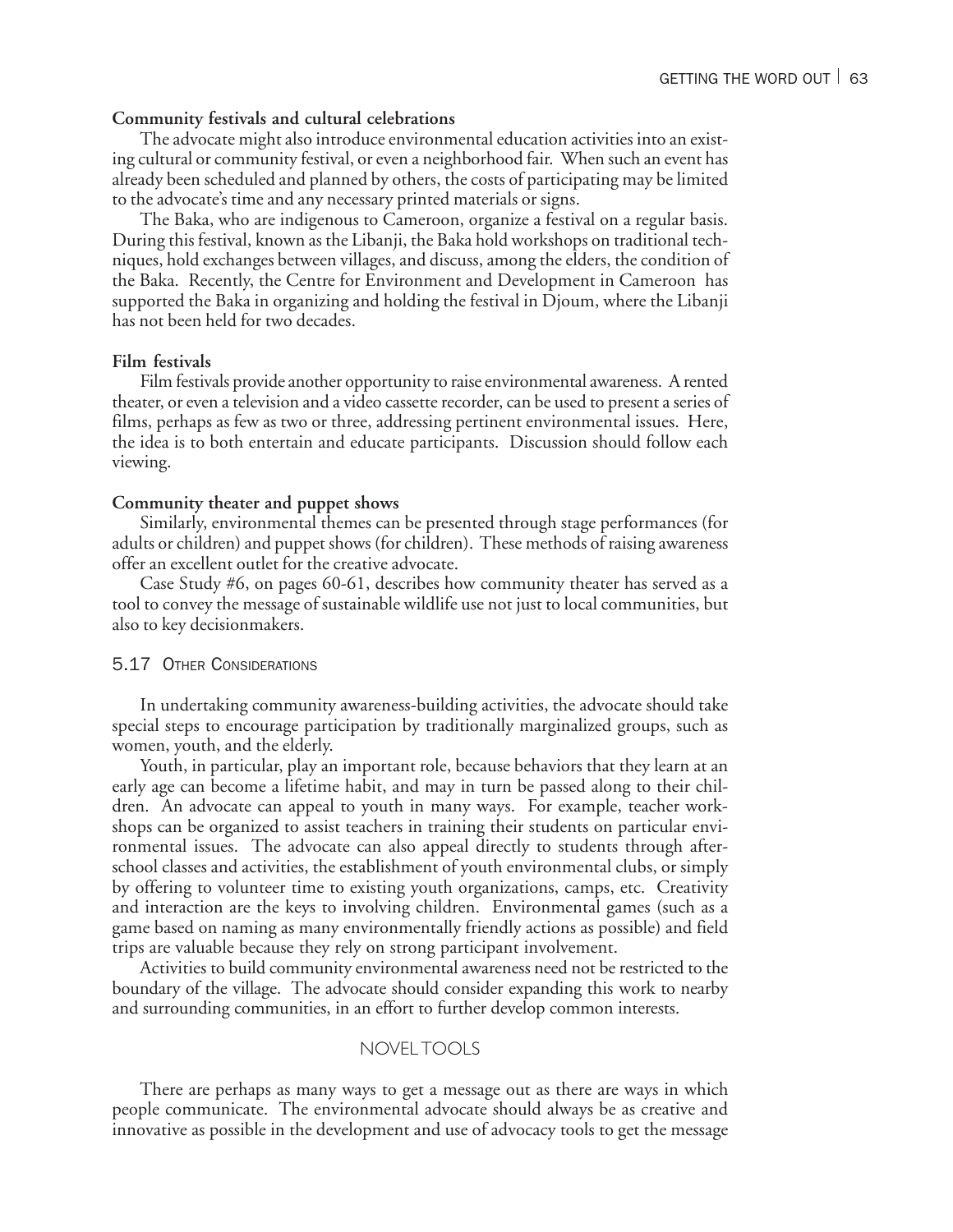# CASE STUDY #6 SOUTHERN AFRICA: ADVOCACY THROUGH THEATRE

Excerpts from a Case Study by Brian T.B. Jones Windhoek, Namibia

#### INTRODUCTION

This case study examines an example of the use of theatre for environmental advocacy. It shows how theatre was used as an alternative way to convey a complex set of messages regarding the sustainable use of African wildlife resources to a world audience. It also shows how the use of theatre transformed the messages from those of a group of urban, professional experts into those of rural African villagers.

The example chosen, the development and performance of a play called "Guardians of Eden," demonstrates how powerful theatre can be as a tool for environmental advocacy. The play was first conceived as a means of spreading the message of sustainable use of wildlife to the 1996 IUCN World Congress on Conservation. It took place against the backdrop of fierce international debate about the extent of animal rights, and in particular the level of protection that should be afforded to the African elephant.

The group of people who thought of using theatre to get their message across were members of the IUCN Southern Africa Sustainable Use Specialist Group (SASUSG). This group wanted to present the view that it was necessary for African wildlife to be not simply protected, but also used to generate income for local people. Wildlife should be seen by local people as a viable land use so they would not convert wildlife habitat into grazing and croplands. If the people who lived with wildlife did not benefit from it, they would not have an incentive to conserve wildlife.

The SASUSG group was concerned that one more lengthy paper presented to a large and diverse audience at the World Congress would not have much impact and sought alternatives. They hit on the idea of theatre as a means of conveying their message. The result was a play that was not only a success at the World Conservation Congress, but which proved to be a huge hit at international theatre festivals. It played to diverse audiences, ranging from the theatre-going urban middle classes in the United States and Europe, to rural villagers in several African countries, to presidents and cabinet ministers.

The play was successful, both as a means of conveying an environmental message and as a play in its own right. As a result, a spin-off project was launched to develop small, local theatre companies in a number of African countries to continue with similar work on a commercial basis. For example, the company from Zimbabwe gave its first public performance to participants at the biennial conference

of the International Association for the Study of Common Property in Victoria Falls in 2002.

#### DEVELOPMENT OF THE PLAY

The group of conservation scientists, conservation practitioners, and social scientists that makes up SASUSG initially thought that a role play would be the best way to have impact and gain the attention of participants at the 1996 World Conservation Congress. They had great fun themselves working through this idea and taking on the roles of a village chief, the village poacher, and rural women. However, they also realized that a role play might not be the best way of engaging Congress participants. A professional playwright and director from South Africa, Nicholas Ellenbogen, was contacted, and his company, Theatre for Africa, engaged to help develop a play that could convey the SASUSG message.

Ellenbogen insisted that if the SASUSG members were serious about communicating the views of African rural people on sustainable use of wildlife, then such people should have a role in the development of the play. He then carried out a series of field visits to rural communities in Mozambique, Zambia, Zimbabwe, Malawi, South Africa, and Kenya to hear their views and understand the problems they face living with wildlife. He also recruited suitable people to become actors in the play.

The play was put together without a script, using only a brief summary. Ellenbogen and the actors developed the play scene by scene, together, based on what had been heard in the rural communities. The actors began rehearsals in May 1996, and the play was launched at the Grahamstown Festival in South Africa in July of the same year.

#### THE WORLD TOUR

"Guardians of Eden" played to packed houses at Grahamstown and received standing ovations. This gave SASUSG and Theatre for Africa the confidence to put together a world tour that included important conservation events such as the World Conservation Congress and the World Wide Fund for Nature Annual General Conference. A performance was given in Brussels to the commissioners of the European Union and members of the European Parliament. In the United States, performances were given to the United Nations and the World Bank. The play was a smash hit at the Edinburgh Festival in Scotland and received excellent reviews in South Africa, Zimbabwe, Kenya, Canada, and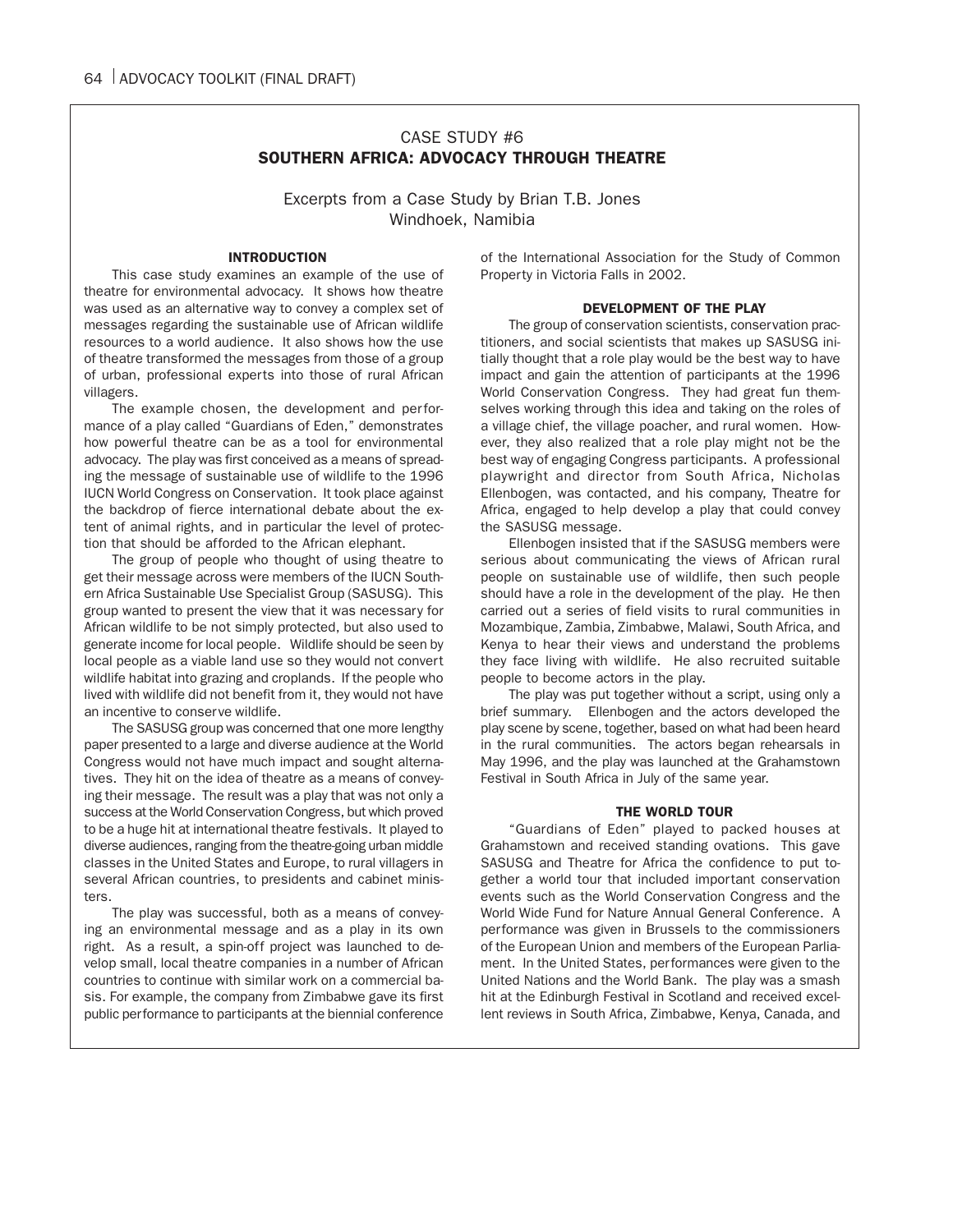Germany. The tour culminated with the World Conservation Congress, where the play was performed four times.

Following the world tour, "Guardians of Eden" was also performed at the Conference of the Parties of the Convention on International Trade in Endangered Species (CITES) and again toured Southern Africa. Many of the performances were for rural communities.

#### SASUSG GOALS IN USING THEATRE

SASUSG had a number of specific goals in using theatre as a medium for conveying its message. The goals were:

- To present the Southern African principles of sustainable use at the World Conservation Congress;
- To reach target audiences of key decisionmakers and donors in the Northern Hemisphere; and
- To develop new ties with like-minded conservation organisations in other countries, as well as organisations outside of mainstream conservation (such as rural development agencies). SASUSG also wanted to develop new relationships – and strengthen existing ones – with conservation and rural development professionals.

#### EFFECTIVENESS IN ACHIEVING THE GOALS

"Guardians of Eden" proved to be a huge success in conveying the sustainable use message. Audience responses and media reviews made clear that the play successfully communicated the key issues facing African communities in terms of rural development and the potential contribution of wildlife to this development. Audiences also learned how some northern hemisphere conservation policies and approaches place constraints on the ability of rural Africans to realise this potential.

The play was successful in conveying the sustainable use message for a number of reasons:

- The show was entertaining and professionally produced and directed. It could stand alone as a successful play without consideration of its message. The professional reviews of the play (rather than advertising by SASUSG and other conservation organisations) proved to be the best form of publicity.
- The play did not present explicit and direct messages. Experiments during the world tour with direct statements about sustainable use principles failed. It was interesting that those with the most intimate knowledge of the theoretical aspects of sustainable use wanted the direct approach and felt that the message would not otherwise get across.
- The play had moved from presenting what outsiders thought was important to rural Africans to presenting the views of rural Africans themselves. This was

achieved by hearing the views of villagers directly, and through the involvement of the actors themselves in developing the play.

- The play was left to convey the message without any discussion or theorising afterwards. It was realised that any attempt to have a post-performance discussion on sustainable use would be inappropriate. It would have detracted from the mood, atmosphere, and impact of the play.
- SASUSG realised that it could not support the development of the play and the world tour on its own. It established a coalition of Southern African and international NGOs that supported the sustainable use concept. This coalition was important for fund-raising, logistical support, and the opening of doors in various countries and with various organisations.

The play was particularly successful in reaching key decisionmakers and donors not only in the northern hemisphere, but in Africa as well. To attract these individuals, the organizers sent out personalized invitations for private performances. Members of the target group were identified through the contacts of collaborating partner organisations. It was essential to have well-designed invitations and to carry out an intensive follow-up campaign by telephone. Attendance was boosted by being able to tell those invited that other important persons had already accepted. It was also helpful to have an attractive and convenient venue and to throw in a free cocktail party.

At each performance for a high-level, invited audience, a range of material was provided in a folder for participants. The folder included information on SASUSG, sustainable use principles, rural development issues, and Theatre for Africa.

The world tour helped SASUSG to develop new contacts and raise its profile as a group beyond the normal conservation circles.

#### **CONCLUSIONS**

The experience of developing and performing "Guardians of Eden" demonstrates that theatre can be a powerful tool for environmental advocacy. Given the right opportunities and careful targeting, theatre can be used to reach the highest of decisionmakers, such as presidents and officials of the United Nations and the World Bank. At the same time, the way in which the play was so joyfully received by rural African audiences also demonstrates that theatre can be a very useful tool for accurately conveying the views of villagers to those who affect their lives at the national and international level.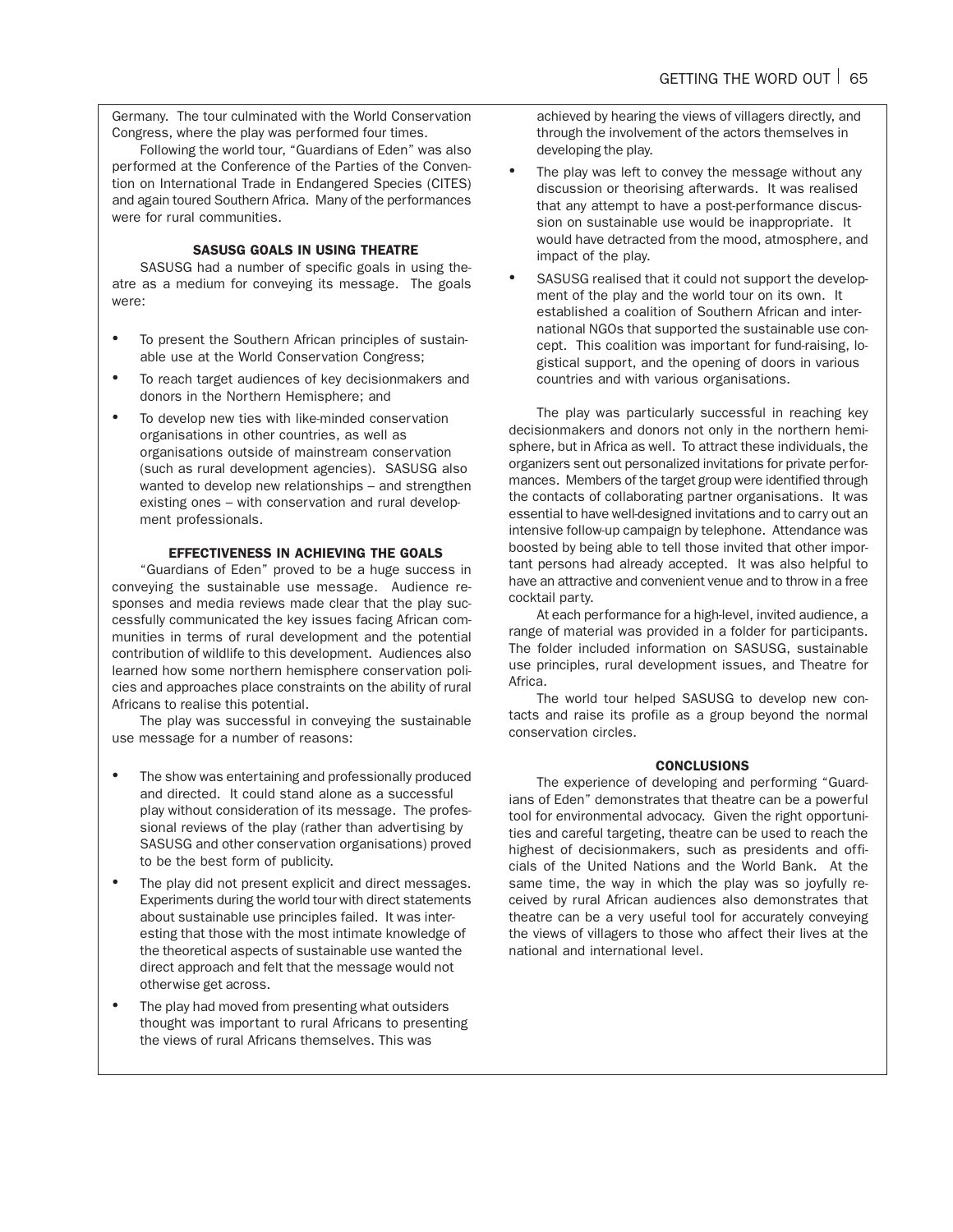out. Creative approaches are more likely to create excitement within the community (and among volunteers and supporters) and to generate discussion of the issues. The

In Guinea, Winrock International, with support from the United States Agency for International Development, is distributing a series of comic books. These comic books educate villagers and communities on how to use written land contracts when buying, selling, or leasing land. Often, traditional ways of documenting land contracts, and thus proving land ownership, may not be recognized by courts. Therefore, Winrock has created comic books that demonstrate how written agreements can be used to document such transactions. Winrock has widely distributed these comic books, conducted land contract workshops, and arranged for the broadcast of a radio play that educates land users about the importance of written agreements. In the first two years that these tools were used, more than 134 new land use agreements were signed, which far exceeded the number of land contracts expected to be signed in those years.

tools reviewed in this Chapter will be helpful, but it is always important to consider whether a combination of tools—or new and different tools would better suit the advocate's needs based on the purpose and the audience. In addition, the advocate and his or her associates must always be aware of the limitations of local law and custom. Even legal activities sometimes invite a backlash from companies, officials, and citizens that are adversely affected by, or merely disagree with, the advocate's actions. For more on this point, see Chapter 10.

As just one example of an innovative way to spread the word, the advocate might consider inviting a high-ranking government official to visit a local site to view environmental damage. The media could also be invited, but it may be best to obtain the official's consent first. The advocate benefits from a broader governmental and public

awareness of the problem, and the official may benefit by demonstrating (in a public way) his or her genuine interest in the community's needs.

Art, which has always played a major role in the environmental movement, is another outlet for disseminating messages. For example, people have used large puppets or other objects to draw attention to an issue. Photographs of scenic vistas remind people of the beauty all around them and of the need for preservation, while photographs of ruined landscapes, sick people, and dead fish can remind them of the pressing need for change. Other forms of art such as paintings, sketches, and sculptures can draw attention to a cause and win new supporters. Here again, creativity is the key. For example, a contest could be held for schoolchildren or local artists to artistically represent a particular environmental problem (for example, threats to an endangered species, such as the Black Rhinoceros), with an award and recognition going to the winner. Humor can be used very effectively, as long as it is not meant to embarrass or ridicule.

# *OTHER RESOURCES*

Allyn & Bacon Public Speaking website. This resource teaches users about the process of public speaking and helps them to write speeches. Available on the Internet at http://www.abacon.com/pubspeak.

Kristen Wolf, *Now Hear This: The Nine Laws of Successful Advocacy Communications* (Fenton Communications, 2001). This user-friendly handbook contains tips for thinking about communications campaigns. Available on the Internet at http://www.fenton.com/resources/ nht\_report.asp. The mailing address for Fenton Communications is 1320 18<sup>th</sup> St. NW, Fifth Floor, Washington, DC 20036.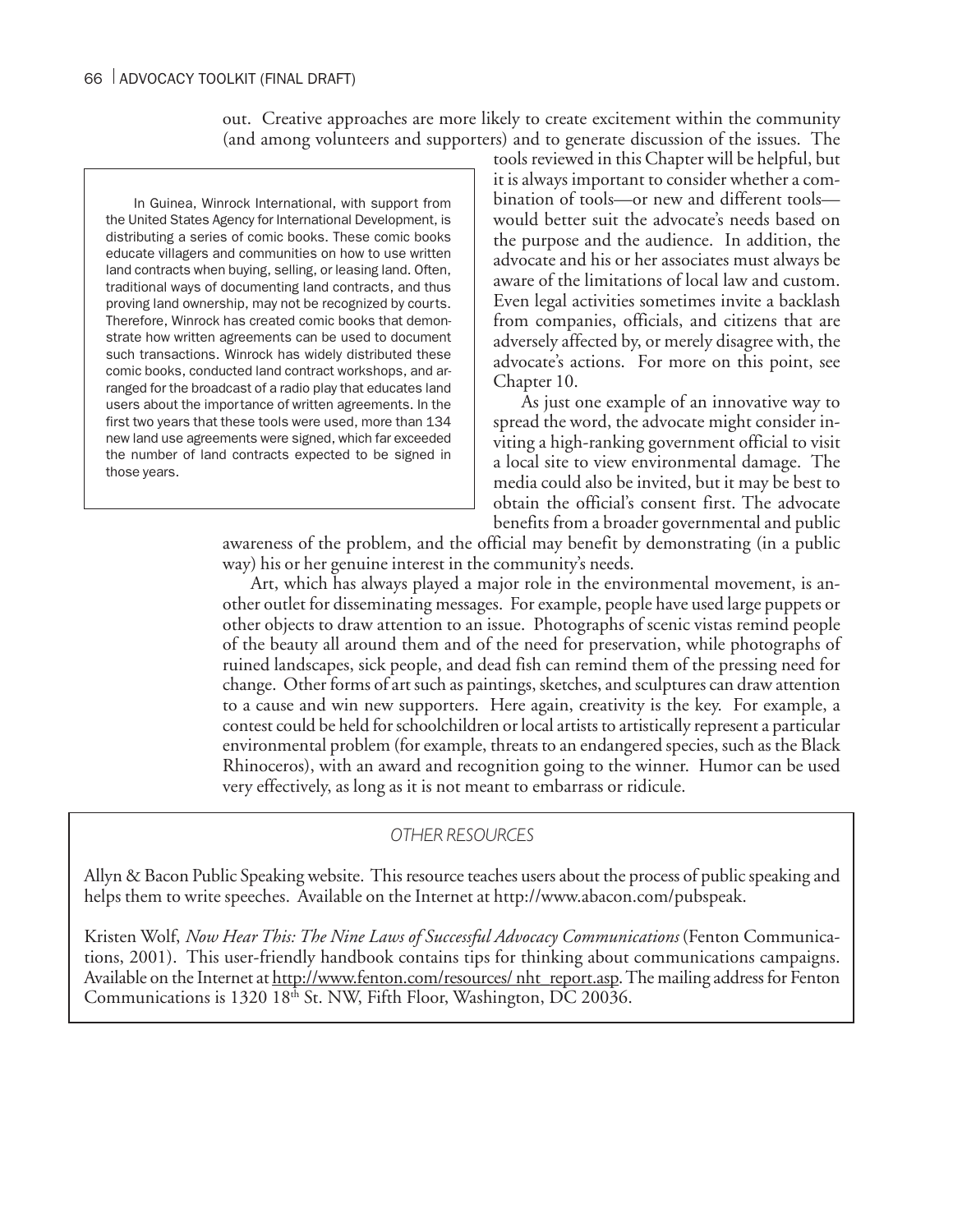# *CHAPTER 6 CHAPTER 6 GOING PUBLIC WITH THE ISSUES: MEDIA TOOLS*

The media (or press) includes all means of communication for providing the public with news, information, and entertainment. Generally, it refers to print media, such as newspapers, magazines, newsletters, and journals, as public with news, information, and entertainment. Generally, it refers to print media, such as newspapers, magazines, newsletters, and journals, as well as broadcast media, such as television and radio. The word media is also used to refer to the reporters and journalists who work in the communications industry.

# **OVERVIEW**

This Chapter explores the benefits of involving the media in advocacy, general approaches to working with the media, and the primary types of media tools. Some people make a career out of advising people on working with the media. Thus, this Chapter is meant to be an introduction only.

## BENEFITS OF INVOLVING THE MEDIA

Environmental advocates use media tools for many reasons. Four primary reasons for doing so are discussed below. First, the media provides a mechanism for rapidly disseminating important environmental information—both problems and solutions to the public, often at no cost to the advocate. Second, effective use of the media can help build public support to address environmental issues. Third, media coverage is crucial for attracting and holding the attention of key decisionmakers. Finally, media attention can provide protection to environmental advocates from retaliation by those who might oppose the advocacy campaign by keeping the advocate before the public in what can be called a "*protective spotlight*". A spotlight is used to focus attention on the main actor on a stage. It can be protective if, by having attention on the advocate, it means that harm is less likely to come to the advocate.

## 6.1 DISTRIBUTE INFORMATION

The media is a powerful instrument for distributing information on environmental and health issues. Building support for an issue or a cause often begins with distributing accurate information to potential supporters and allies. Citizens, communities, and organizations can use the media to distribute information on environmental problems, as well as to distribute information on possible solutions to these problems.

Case Study #7, on pages 64-65, demonstrates how advocates in Uganda worked with the media to publicize the Bujagali Falls hydroelectric power project.

# 6.2 GAIN PUBLIC SUPPORT

Citizens, communities, and organizations can use the media as a tool to build public support for their efforts to address environmental concerns. Public backing is often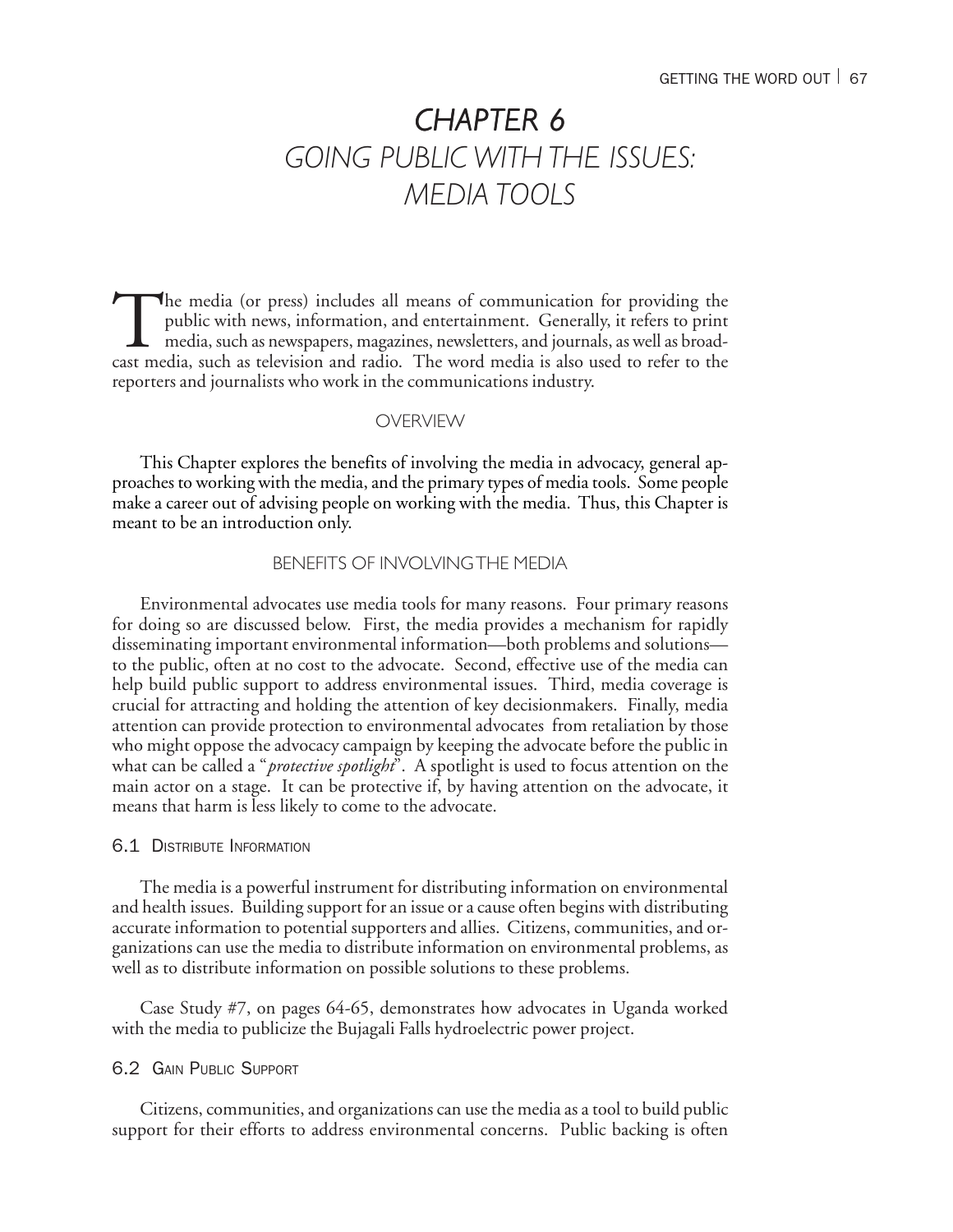# CASE STUDY #7 UGANDA: ENSURING PUBLIC INVOLVEMENT IN THE BUJAGALI HYDROPOWER PROJECT

Excerpt from a Case Study by Kenneth Kakuru Director, Greenwatch (Uganda)

## **BACKGROUND**

The world's longest river, the Nile, flows out of Lake Victoria in Uganda at Jinja. At this point there was once a waterfall, which John Hanning Speke, an English explorer and the first European to set foot at this place, called the Rippon Falls. But today when one stands at the same spot, known as the source of the Nile, one sees no falls. The falls were submerged in 1954 when a hydroelectric power dam, the Owen Falls Dam, was built.

Nine kilometers downstream from the Owen Falls Dam are rapids known as Bujagali Falls. The government of Uganda and AES Corporation, a power company based in the United States, plan to dam the river again and build a second hydroelectric power plant. This has resulted in a struggle between the Ugandan government, the AES Corporation, and the World Bank on one side, and a handful of environmentalists on the other.

#### GOALS OF ADVOCACY

Environmentalists do not oppose the dam, but contend that the law must be complied with before it is built. All alternatives must be considered. The cost of the dam must not be higher than the benefits. This the government and the developer failed to show. Instead, the whole project proceeded under secrecy. Environmentalists have been trying to open up these processes for public participation.

The environmental organizations include Greenwatch, the National Association of Professional Environmentalists (NAPE), Uganda Wildlife Society (UWS), Advocates Coalition for Development and Environment (ACODE), and Save Bujagali Crusade. Save Bujagali Crusade it is not a registered NGO, but a coalition of CBOs, community leaders, and members of the general public who oppose the project for various reasons. Most of these people were to be displaced by the flooding from the new dam.

#### RESEARCH AND DISTRIBUTION OF INFORMATION

Raising public awareness through the dissemination of information has been the most widely used, and most effective, advocacy tool in this effort. One can only disseminate the information one has, however. So the first strategy was to obtain as much information as possible on Bujagali as a natural feature, as a tourist attraction, and as a spiritual or traditional site.

We also sought information on each of the following specific areas:

- The Ugandan energy sector (as to demand, supply, cost, and bottlenecks)
- The law and policy in Uganda on environment and energy;
- Alternative sources of energy;
- The science and technology of hydroelectric power generation; and
- All possible adverse effects of the project on environment, biodiversity (plants and animals), and natural resources (by studying similar projects in other countries).

#### **OBSTACLES**

The greatest obstacle was time. The urgency of the matter first surfaced in January of 1999. By that time government had secretly concluded an implementation agreement with AES Nile Power Ltd., a local Ugandan company. The Attorney General had not been involved. The Uganda Electricity Board and the Ministry of Energy spearheaded this.

When the agreement was sent to the Attorney General, he rejected it. He said it required approval by Parliament because it contained a clause requiring the government to guarantee the developer's loan. There was an uproar in February when the matter came before Parliament. At this time no environmental impact assessment (EIA) had been done on the project, yet the government was pestering Parliament to approve it.

#### GOING TO COURT TO ENSURE PUBLIC PARTICIPATION

To pre-empt this approval we went to court, demanding that an EIA be carried out before approval. Then, as a result of the law suit, Uganda's National Environment Management Authority (NEMA) set the EIA process into motion by advertising the study, seeking written comments, and inviting presentations at a public hearing.

#### INFORMATION DISTRIBUTION

Once the information was obtained, the next step was to distribute it to as many people as possible. At the early stages of this campaign, the action was concentrated within the Parliament, where the Power Purchase Agreement (PPA) between AES Nile Power and the Government of Uganda had been taken for approval.

The information provided by the NGOs also found its way to the press through Parliament. Once the project had attained a high profile, it became newsworthy. Then it was possible to provide information directly to the press. The press covered proceedings of the select committee on a daily basis, and debates in Parliament whenever AES released information and data to support the project. The press would come back to NGOs to get a response, which would then be published for free.

So information distribution goes together with lobbying and publicity. Because the NGOs did not have money to pay for supplements or adverts or annulments in the media, it was important to highlight government blunders. AES Corporation made mistakes that attracted press attention that could not have been paid for. AES also took out supplements and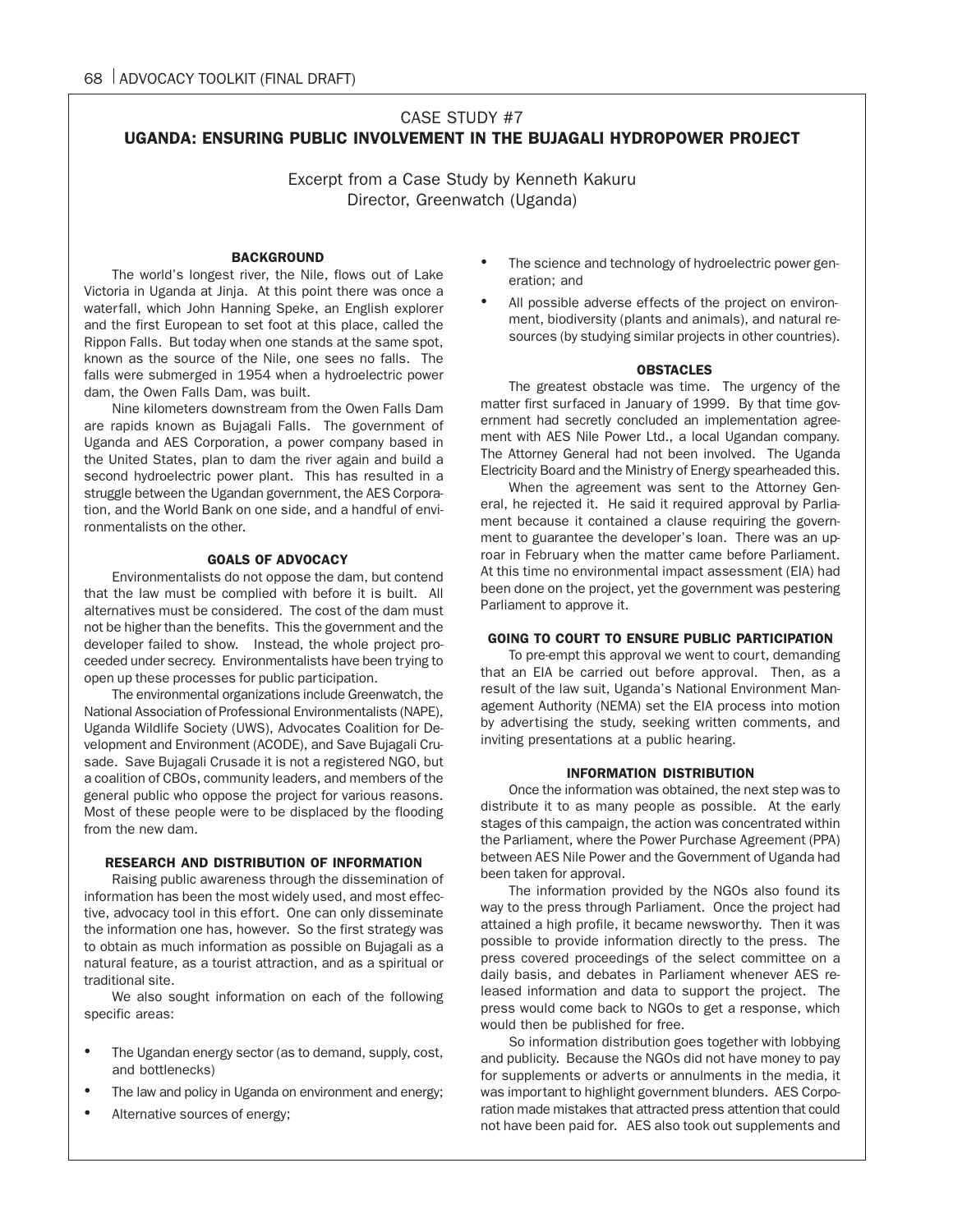newspaper pull-outs highlighting its good track record and the advantages of the project. By doing so, the company kept the project in the news at all times during the last seven years. All the NGOs had to do was respond to the adverts by providing contrasting information, data, and analysis. The government and AES would again respond, keeping the cycle going.

Having become newsworthy, the project generated public debate. Radio and television talk shows still feature these debates, and newspapers still carry the issues by publishing opinions, features, and letters to the editor. Limited workshops and seminars were organized by NGOs together with specific groups, such as academicians, students, local leaders, and politicians.

#### KEEP THE MESSAGES FOCUSED

Although the campaign reached many people, bombarding people with lots of information is not advocacy. From the beginning, NGOs identified the key issues and focused on those only. These included, for example, the requirement that the proponents of the project strictly adhere to government policy on environment and energy.

#### IDENTIFYING PARTNERS AND ALLIES

The General Public: It was important to have the support—or at least the sympathy—of the general public.

The Press: The press easily takes sides, and may sometimes drastically change them. For example, the New Vision and the Monitor (Ugandan newspapers) supported the Bujagali project at the outset. Also, Capital Radio, Star Radio, Radio Sanyu, and other stations aired regular programs in support of the project. But once it was clear that the project was not as good as had been portrayed, all but the New Vision changed sides.

Developers and other private parties: There were other hydroelectric plant developers, namely NOPAK, who had a cheaper and more environmentally friendly design for a dam to be built at another site. The NGOs supported them and used their proposed project to discredit the AES project. Others in this category included water rafters, hotel proprietors, and tour operators who have thrived on Bujagali as a tourist site.

Government agencies: The main government agency, NEMA, was never directly attacked or discredited, not even after it had approved the environmental impact assessment for the project. It was always considered a strategic ally.

**Universities:** Makerere University is the main government university in Uganda. Its staff are highly respected and independent. The University provided us with valuable information and data.

International organizations: Organisations such as the International Rivers Network and the Environmental Law Alliance Worldwide kept the issues alive, especially at the World Bank and in various world capitals. With their assistance, Ugandan NGOs were able to lobby the World Bank Inspection Panel, and they obtained funding to travel out of the country to express their views on the project in donor countries.

#### GOING TO COURT

This can be a very effective tool in advocacy. However, it must be used with great caution. In this case it was used not to stop the project, but to force AES Nile Power to carry out an environmental impact assessment. Although the court did not grant the exact relief requested, the case was useful in that it showed the proponents of the project the determination of the NGOs to use the law. As a result, the signing of the Power Purchase Agreement was delayed until an EIA was carried out and a full public hearing held. We first submitted written comments, then attended the EIA hearing and raised several issues.

Because there has been no intention of carrying out a comprehensive EIA, the whole process was flawed. This fact, however, gave the NGOs another way to attack the project. As a result, the World Bank was forced to request a new EIA under World Bank guidelines. A fresh suit has since been filed against the government demanding that the Power Purchase Agreement be made public.

In July 2002 the judge ordered the PPA to be produced in court and copied to Greenwatch. The public will be able to know the cost of the project, what will be generated, and at what costs, and the question of the project's worth will be answered. The project was promoted as the only way to boost production and provide cheap power to Ugandans. The case is still pending in court.

In this case if the NGOs had asked a court to determine whether or not the project had complied with law, and was therefore sustainable, the matter could have been resolved in favour of the project proponents. The whole matter would have been closed.

#### LOBBYING

The NGOs did a lot of lobbying, especially of members of Parliament. Members of the local district council, as well as cultural leaders, were also lobbied. Lobbying was done in person, at breakfast meetings, and by telephone. In all these places we found friends and foes. Some people supported the project for reasons other than those advanced by the proponents, and some supported it for publicity. The project proponents were far better at lobbying and influencing decision-makers because they had the money and political clout.

#### CURRENT STATUS

At present the project has not taken off. The developer has still failed to secure funding. The World Bank Inspection Panel Report highlighted the problems of the project, which include, among other things, lack of transparency, lack of involvement by the public, lack of access to information, failure to consider alternative sources of energy, and exaggerated demand for power.

All these issues had been raised at the very beginning by NGOs. Corruption has also emerged as another issue. The World Bank has suspended its decision on the matter indefinitely but accepted the recommendations of the Inspection Panel (for example, that alternative sources of energy be explored).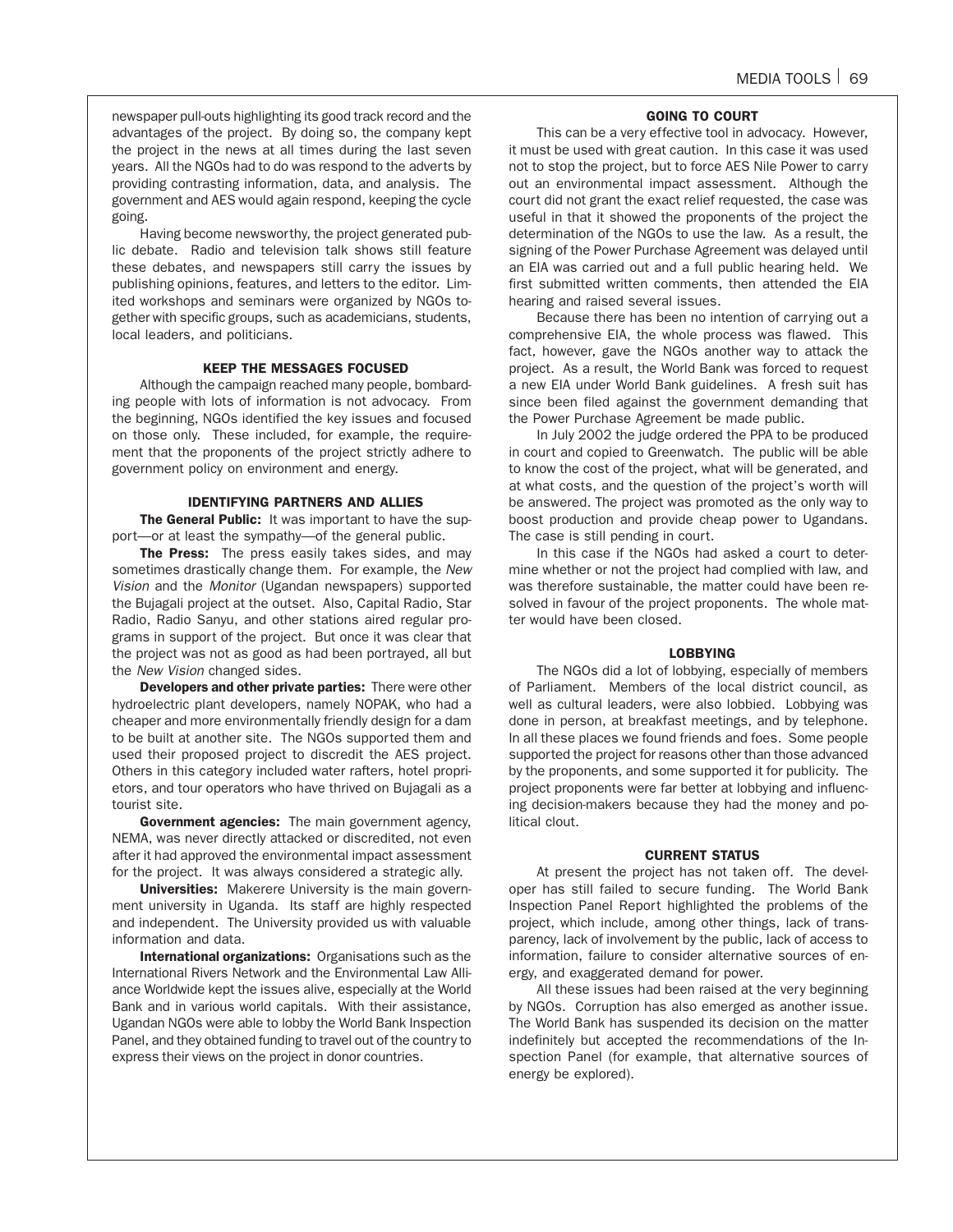essential to raising awareness of an issue and encouraging decisionmakers to address the issue. Getting the message out to the public can result in not only moral support, but also in financial support. Effective use of the media can thus aid in fundraising for an organization—either generally or for particular efforts.

## 6.3 ATTRACT AND HOLD THE ATTENTION OF DECISIONMAKERS

Media tools are important for their ability to attract—and hold—the attention of decisionmakers. Once public attention is focused upon particular environmental issues, decisionmakers are more likely to focus on these issues. Decisionmakers—governmental, corporate, or otherwise—typically have many diverse constituencies to satisfy. The media can steer the attention of decisionmakers to the issues of the day and highlight the importance of a specific constituency, such as a particular group of communities affected. Media tools provide another way to lobby politicians and other decisionmakers; lobbying is discussed in Chapter 4. When an advocate visits or contacts a decisionmaker, it is important to bring copies of any articles to give to the decisionmaker. Do not assume the decisionmaker has seen the article.

# 6.4 DEVELOP A PROTECTIVE SPOTLIGHT

An active media can also help to protect advocates and their activities from those who might wish to retaliate against them. Publicity can heighten public awareness, domestically and internationally. This in turn can discourage those who oppose an advocate's activities from threatening or harming the advocate. Widespread media coverage of an advocacy campaign usually shows who stands to lose the most from an advocate's activities. Thus, if harm comes to the advocate, suspicion falls immediately upon those responsible. As a result, those who would cause harm to advocates may be deterred by the knowledge that retaliation may in fact harm them by damaging their reputation, causing a loss of business revenues, or triggering a government investigation.

Even when the spotlight fails to protect the advocate, it can nonetheless have lasting effects. For example, after Ken Saro-Wiwa was arrested and executed in Nigeria, Shell Oil suffered consumer boycotts and bad press internationally for many months (and it still continues years later). The Shell boycott is discussed in Chapter 8. Thus while the international spotlight failed to save the advocate, it did create powerful pressures on a major company that could influence its future behavior.

Use of media tools to develop a protective spotlight is an important collateral benefit of this set of advocacy tools. See Chapter 10 for more discussion on how a protective spotlight is developed and used.

## GENERAL APPROACHES TO WORKING WITH THE MEDIA

## 6.5 HAVE A CLEAR, CONCISE STORY

It is crucial that an advocate be able to tell his or her story in a clear, concise way. Whether the story is to be presented on the radio, in a newspaper, or by way of a newsletter, it should be straightforward and easily understood. The story should always begin with a statement of what the issue is, and it should immediately set forth the essential facts. The advocate should strive to make the reporter's task as simple as possible and should leave nothing open to interpretation. An advocate should always answer—or be prepared to answer—the journalistic questions of *who*, *what*, *when*, *where*, *why*, and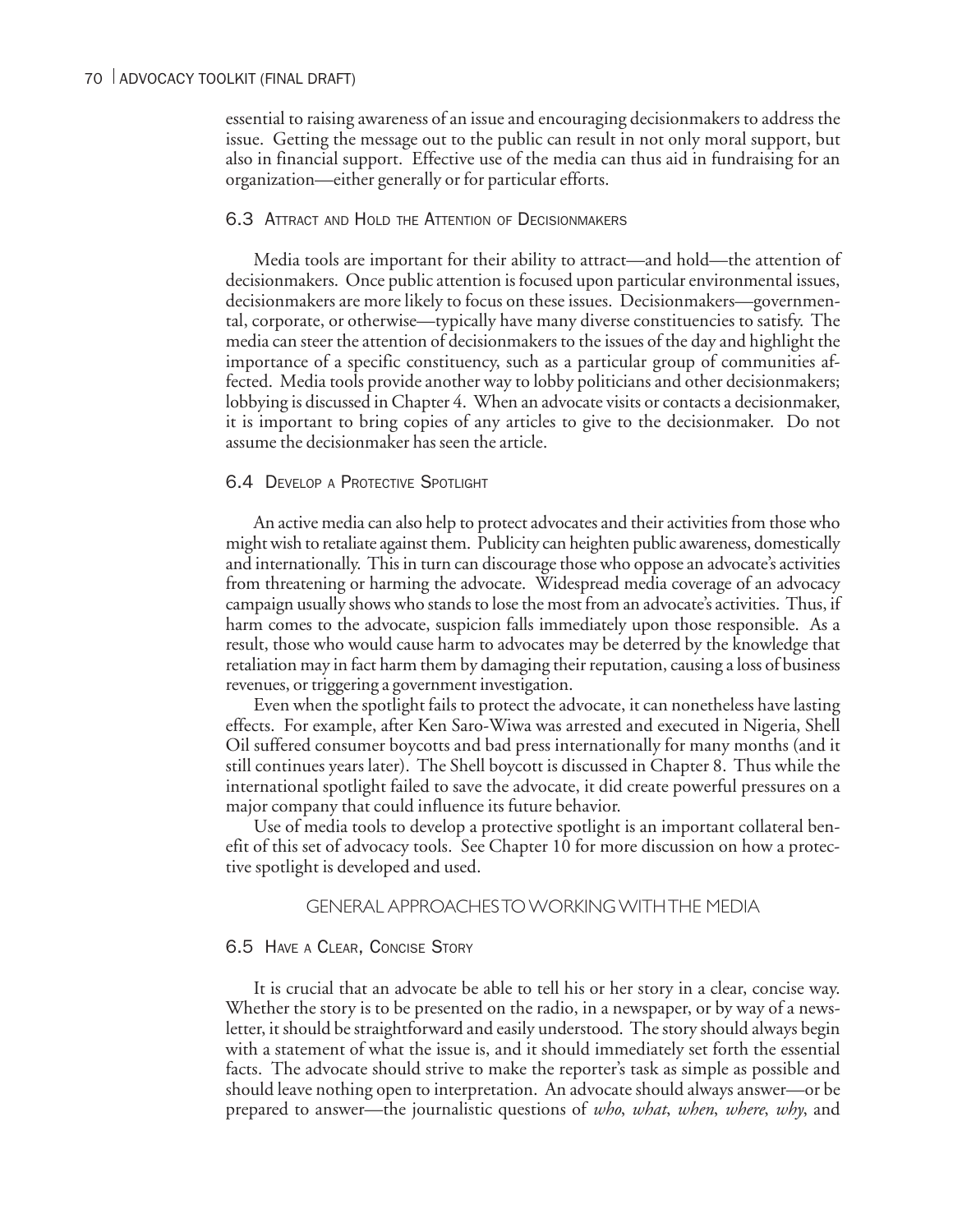# THE NEED FOR NEWS

For media tools to be effective, they must announce news that is important or interesting to a reporter and his or her audience.

*how*. For the media to have an interest in reporting on an issue, the issue must be newsworthy.

An issue presented by

way of the media should be *immediate*, *specific*, and *realizable*. The issue should be communicated with a sense of urgency so that it will capture the attention of the media and the public. Remember, advocates need to convince the media that their story is compelling enough to report, even in the midst of other stories on political intrigue, murder, and economic development. The issue should also be specific in nature, not a vague statement of a general problem. Finally, the aim of the advocate in presenting the issue should be capable of being achieved.

# 6.6 PRESENT SOLUTIONS

An advocate should strive not only to disseminate information on problems, but also to suggest practical solutions. Whether or not the advocate articulates solutions to environmental problems, it is certain that other people—probably those who oppose the interests of the advocate—will do so. So it is important that advocates are able to propose alternatives. By becoming a credible source of information, an advocacy organization can also establish itself as a credible source of solutions.

# 6.7 USE THE "RULE OF THREE"

A useful rule of thumb to remember when working with the media is the so-called *rule of three*. To avoid presenting too little or too much information, it can be helpful to convey information in sets of three. An advocate might set forth three issues, three problems, three solutions, or the like. By offering more than three items on a list, the advocate may be unwittingly implying an inability to sharpen the issues and focus attention upon what is most important. Moreover, a longer list may fail to grab and hold the attention of the media or the public. In the end, however, the "rule of three" is just a common sense rule and the advocate can disregard when necessary.

# 6.8 CULTIVATE GOOD MEDIA RELATIONS

It is important to cultivate good relations with the media. Having credibility and

open lines of communication can assist in accomplishing all of the goals of media advocacy discussed above. A good working relationship with the media can draw attention, and even sympathy, to one's cause. Strong ties also help guarantee that media coverage can be obtained when it is sought in connection with specific issues.

# TO BUILD AND MAINTAIN GOOD MEDIA RELATIONSHIPS, THE ADVOCATE CAN . . .

- Arrange an individual meeting or lunch to introduce oneself and to provide background information about the advocate's activities and issues of concern
- Distribute business cards to all media contacts so they know where and how to reach the advocate
- Establish a pattern for continuous and regular contact (through meetings or lunches)
- Invite reporters and other media representatives into the advocate's community and to activities and events sponsored by the advocate's organization
- Arrange meetings with editorial boards to help familiarize them with the activities and issues related to the advocate's work
- *•* Provide frequent updates on the advocate's activities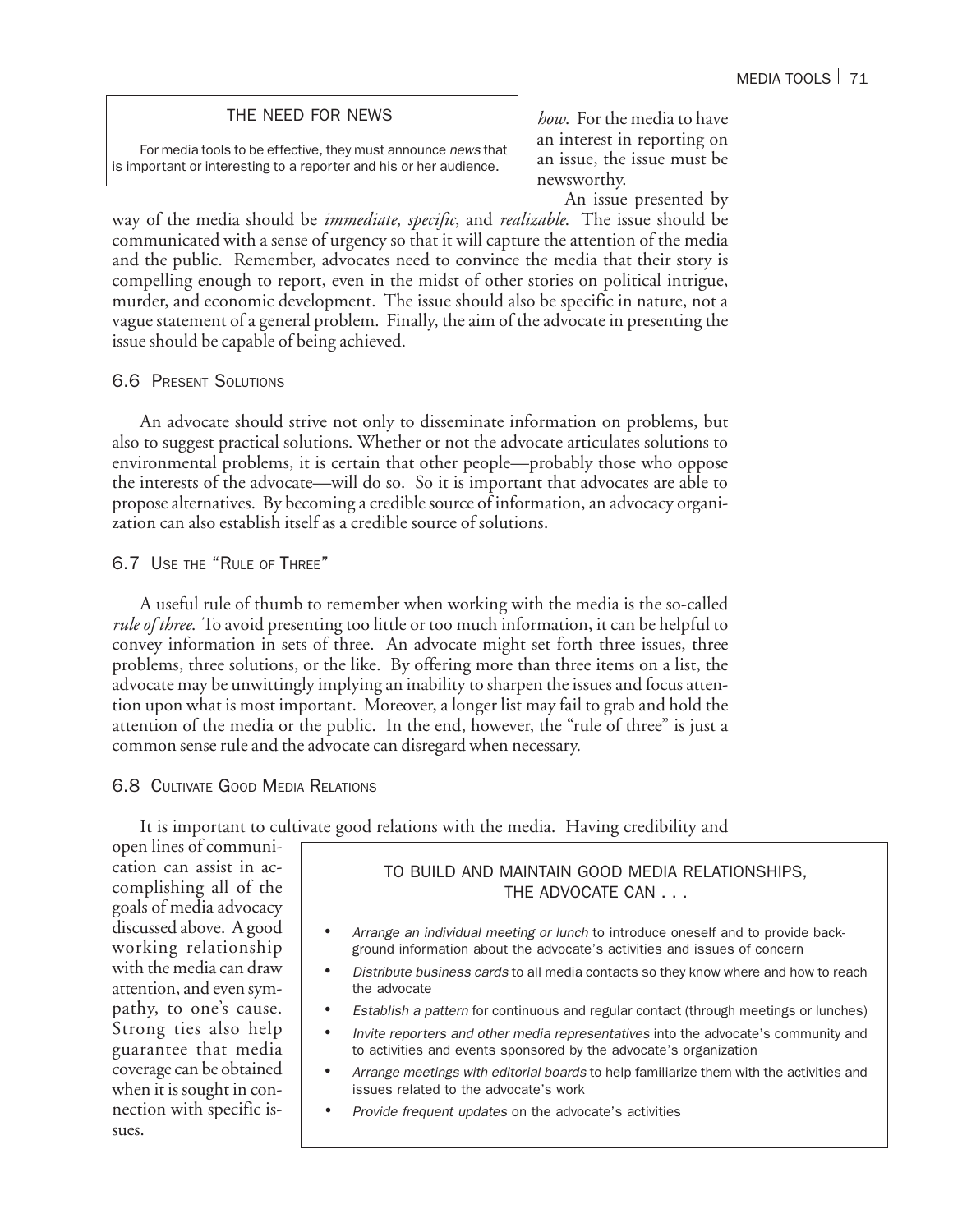To begin, it may be helpful to make a list of the different kinds of media resources in the advocate's geographical area. A media list might, for example, contain the names of newspapers (including community and college newspapers), magazines, television news and talk shows, radio news and talk shows, websites, education and business publications, and newsletters. Any media outlet should be considered. In addition, the list should contain the names, addresses, and telephone numbers of individual contacts at each media outlet. The media list should be accurate and kept as current as possible. Once the list is prepared, these individuals may be contacted in any number of ways, such as by personal visits, telephone calls, letters, faxes, and e-mails.

Having identified contacts, the advocate should, if possible, build positive relationships before beginning to suggest stories for coverage. As with any working relationship, it is important to establish trust and rapport. Getting to know the individual person behind the professional role will help the advocate to be at ease when dealing with the person on matters concerning news coverage. The Box above lists some of the things that the advocate can do to build and maintain strong working relationships with media contacts.

Having the groundwork of a relationship in place before the media is needed can help to ensure that the media will be ready to work with the advocate when the time comes. It can also help the advocate to obtain more comprehensive coverage of an issue. For example, a journalist educated on the issues may decide to report on the advocate or the advocate's cause in a long feature story rather than to simply mention the issues in a brief news article.

## 6.9 LINK THE CAUSE WITH OTHER MAJOR DEVELOPMENTS AND EVENTS

At any given moment, most media outlets—even small, local ones—are covering or preparing to cover a broad array of issues and stories. Because of limited media resources, larger issues may crowd out coverage of smaller issues. To make an issue more appealing to the media, advocates should consider whether to shape their issue or issues so that they link to a major development or event that is already assured of media coverage (for example, a local or national election, Earth Day, or the World Summit on Sustainable Development).

The link might take any form. Are the issues themselves similar? Are the key players similar? Is the timing similar? This linking technique is a way to demonstrate the newsworthiness of one's issue by tying it to the established newsworthiness of some other issue. With creative thinking and an eye for current events, the advocate may be able to find an angle that will convince the media that the advocate's story is worth covering.

## 6.10 SEEK CELEBRITY SPONSORSHIP

Finding a celebrity (such as a movie star, a famous athlete, or a political official) to take up one's cause and promote it through the media can also help to focus the attention of the public and decisionmakers. It can also be an invaluable fundraising tool. In the United States, for example, actor Paul Newman is promoting a campaign by The Nature Conservancy to invest \$1 billion in saving 200 of the world's "last great places." Celebrity support may be difficult to obtain, but it should be kept in mind as a possibility.

## 6.11 USE THE INTERNATIONAL MEDIA

Local and regional media often provide the best mechanisms for advocates to begin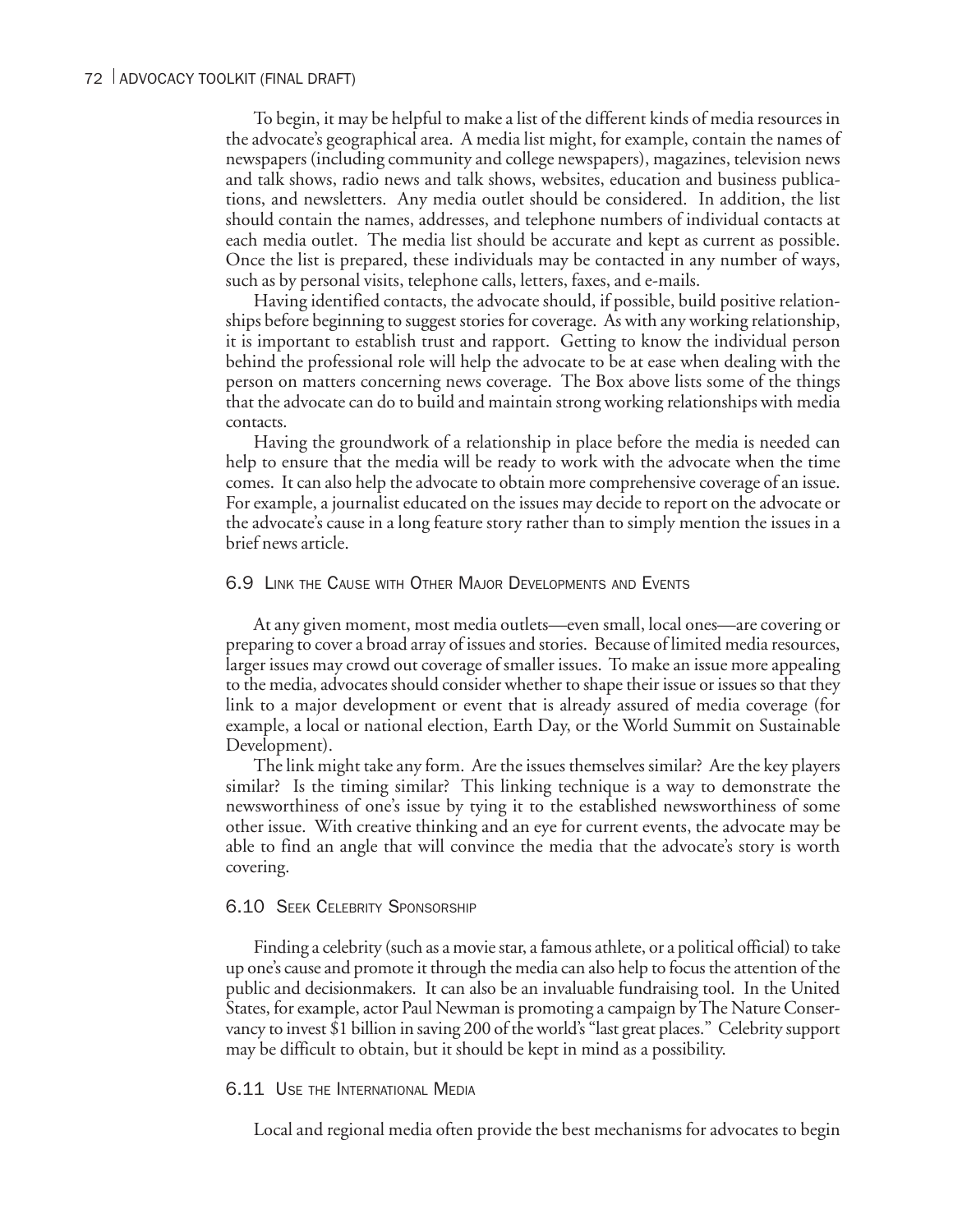publicizing their issues. However, in the modern, interconnected world, a story can be picked up by an international media outlet such as the Cable News Network (CNN), the British Broadcasting Company (BBC), or the Associated Press (AP) and suddenly appear in newspapers or on televisions around the world. Drawing international attention can enhance all other media efforts undertaken by environmental advocates.

National capital cities, such as Nairobi, tend to have reporters and "stringers" (people who submit news articles) working with many of the major international media. Relationships with these people may be cultivated, just as with other reporters. Also, an advocate's international partners (such as NGOs in other countries) may have already established relationships with these media resources.

#### 6.12 THE DOWNSIDE OF WORKING WITH THE MEDIA

Despite the many advantages of working with the media, the reality is that not every contact with reporters and journalists will be positive or advance the advocate's goals. Even when representatives of the media agree to interview an advocate, for example, their editors may decide not to run the story. Also, not every reporter will agree with the advocate's point of view on a problem or issue. Some editorial boards of newspapers may actually take a stance against the advocate. And sometimes facts are incorrectly reported in the press.

Worse yet, the system does not always work fairly. Some African advocates have met with reporters only to be told that payment is required to cover a story or make sure that the story appears. In other instances, reporters or their newspapers (or other outlets) may be afraid to cover an issue because of the possibility of backlash from powerful interests.

Although the advocate is likely to have some discouraging experiences in dealing with the media, most countries have many reporters working for many different media outlets. This means there will be multiple opportunities for seeking positive coverage.

# TYPES OF MEDIA TOOLS

## 6.13 PRESS RELEASES

A press release is an announcement to the press of a newsworthy event or activity. A press release can be used for many different purposes: to publicize the achievements of a community group; to announce an upcoming activity or event; to provide background information for an event; or to publicize an issue or a story. The press release should be timed to ensure the greatest level of interest possible from the press. If a release is designed to address breaking news, it must be disseminated quickly to be timely.

A good press release follows well-defined guidelines. It should generally be one page in length, and not more than two pages. The beginning of the press release should be catchy and compelling. The lead paragraph (although not necessarily the first sentence) should clearly state what the press release is about. The release should be written in plain language, and the paragraphs should be short. Technical jargon should be avoided. Also, it is good practice to include several statements from a key individual, such as the president of an advocacy organization or a community leader, who reporters can quote in their news story. The headline for the press release should contain a verb and suggest an action.

If possible, a press release should appear on the letterhead for an organization. The document should also begin with a date and time for release of the story. The release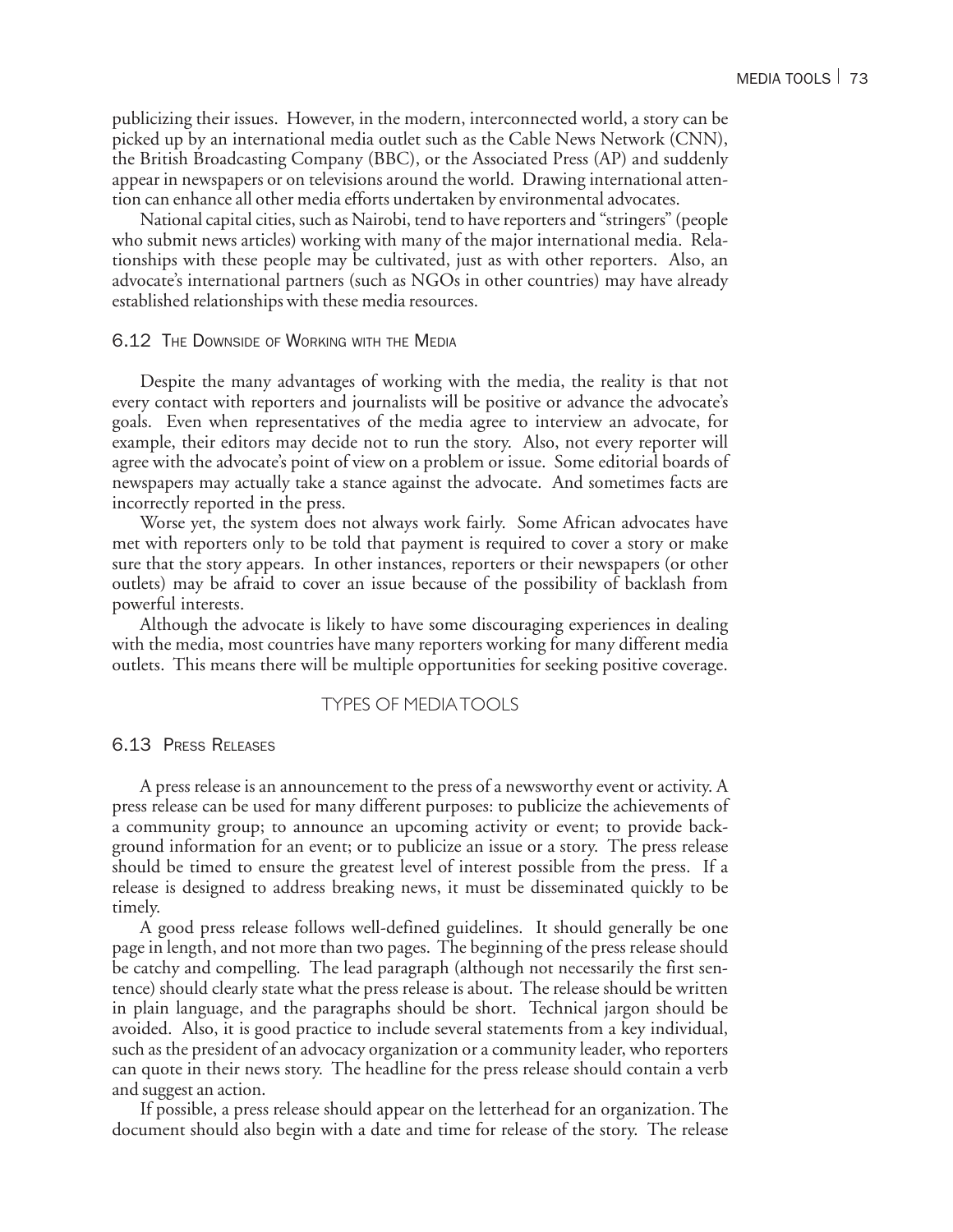must contain the name, address, telephone number, and e-mail address (if available) for a point of contact, so that the media can follow up and obtain more information about the news covered in the release.

A completed press release can be hand-delivered or sent by mail, fax, e-mail, or messenger to a local television station, a newspaper assignment desk, an assignment editor, or any other media representative. If the goal is to have the press attend an event, an invitation should accompany the press release. Any opportunity for photographs should be noted. The advocate might also follow up with press contacts to confirm that the press release, and any invitation that it may contain, has been received.

A press release can also be sent to non-media sources such as NGOs, funders, or organization members, as a means of disseminating information and demonstrating that the advocate is actively engaged in important work.

#### 6.14 PRESS CONFERENCES

A press conference usually consists of a public statement to the press, followed by an opportunity for press representatives to ask questions. The statement is usually delivered orally, with a written copy available to reporters (one does not necessarily have to *read* it word for word). News items bearing on health or environmental issues of concern to the advocate can be addressed by way of a press conference. Environmental advocates can select a location for a press conference that helps to illustrate and dramatize the relevant issue, such as a village threatened by development activities, a polluted river, or urban smog. The use of banners, charts, or other visual aids can add interest to the presentation and make a stronger impression on media representatives in attendance.

Upon deciding to hold a press conference, advocates can hand-deliver the invitations or send them by mail, fax, e-mail, or messenger to local media outlets such as newspapers, television stations, or radio stations—in much the same manner as distributing a press release. A press invitation should be brief, accurate, and to the point. If there will be an opportunity for the press to take photographs, the invitation should make this clear. The advocate should remember to follow up on an invitation with a visit or a telephone call to media representatives to confirm receipt of the invitation and ask about their likelihood of attending.

Good timing is an important aspect of press releases and press conferences. One should be aware, for example, of the deadlines for key newspapers. As a tactical matter, an advocate should also time a press release or press conference for when the issue will best grab the attention of the media and will likely have the most impact.

#### 6.15 PUBLIC SERVICE ANNOUNCEMENTS

Public service announcements, or PSAs, are simple but important tools in the advocate's media toolkit. A PSA might be used, for example, to communicate the benefits of environmental conservation to communities. A PSA can also be used to give the community notice of upcoming events, such as workshops or training sessions. Broadcast and print media often provide free time or space for community or citizen PSAs. (Some newspapers also provide free space for the listing of community events or other public interest news.)

The first step to having a message appear as a PSA is to contact the television and radio stations serving the area and ask about the requirements for acceptable content, format, and length for PSAs. It is always helpful to explain why the project or message is important to the community, as well as to the station's audience.

Usually, broadcast media offer one of two approaches. A station may request that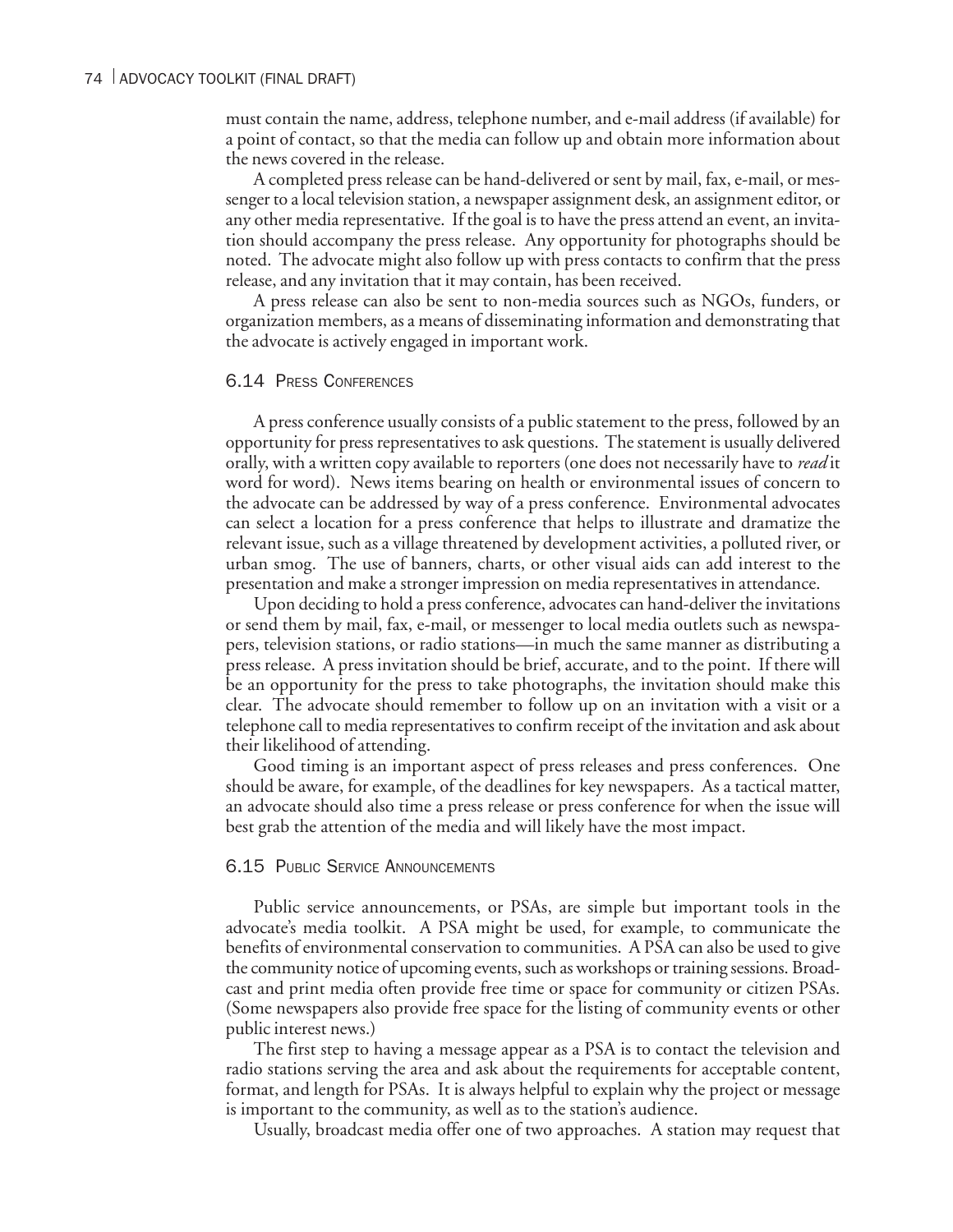the advocate write the announcement to be read on the air. Alternatively, a radio or television station may provide the advocate's organization with studio time to produce a PSA. In either case, the message should be clear, concise, conversational, and correct, and the PSA should include the necessary contact information. Text or "copy" for broadcast is written exactly as it will be heard by listeners.

It is important to realize the limitations of the PSA. Although they are free, PSAs are usually not aired in "prime time," and the messages or issues aired at the available time may not always reach the intended audiences.

## 6.16 RADIO AND TELEVISION "TALK" OR "CHAT" SHOWS

Advocates should also remain aware of the possibility of appearing on a "talk" or "chat" show on television or radio stations. Government officials and politicians often tune in to these shows to assess public opinion, so they provide an excellent—and free —way to convey the advocate's message to an important audience.

#### 6.17 COMMUNITY RADIO

*Community radio* is yet another way that advocates can get the word out at the local level. Over 500 community radio stations currently operate around Africa. Public radio is generally supported by its listeners (and by donor organizations) rather than by commercial enterprises or the government. Radio can be a powerful tool for reaching people in rural places, and is particularly valuable as a way of communicating with community members who cannot read or write. Advocates should determine whether community radio stations operate in their geographical area and contact these stations about opportunities for sharing their views on the air.

#### 6.18 PAID MEDIA

Although it can be expensive, use of the paid media to disseminate information can supplement other advocacy approaches. The most obvious use of the paid media is through advertising. Another possible use is through the development of radio and television programs. These opportunities are considered below.

It should also be noted that if the advocate has taken a particularly controversial position, the media may refuse to run the message. If this happens, the advocate may wish to contact different newspapers or networks to find a media outlet that will run the message. The advocate might also turn to the international media. Other options, mentioned earlier, include more direct dissemination of information by way of flyers, web postings, and the like.

#### **Advertisements**

Advertisements can be placed in newspapers or magazines, or they can be aired on local radio or television stations. The costs for paid advertising typically include the expense of developing the advertisement and the cost of newspaper space or air time to carry the message. Advertisements must be designed and presented in a manner that is easily understandable and memorable. Advertising can be expensive, so sources of funding for advertising should be considered well in advance of the time when an advertisement must be placed.

### **Developing Radio and Television Programs**

Under some circumstances, environmental advocates may find it helpful to prepare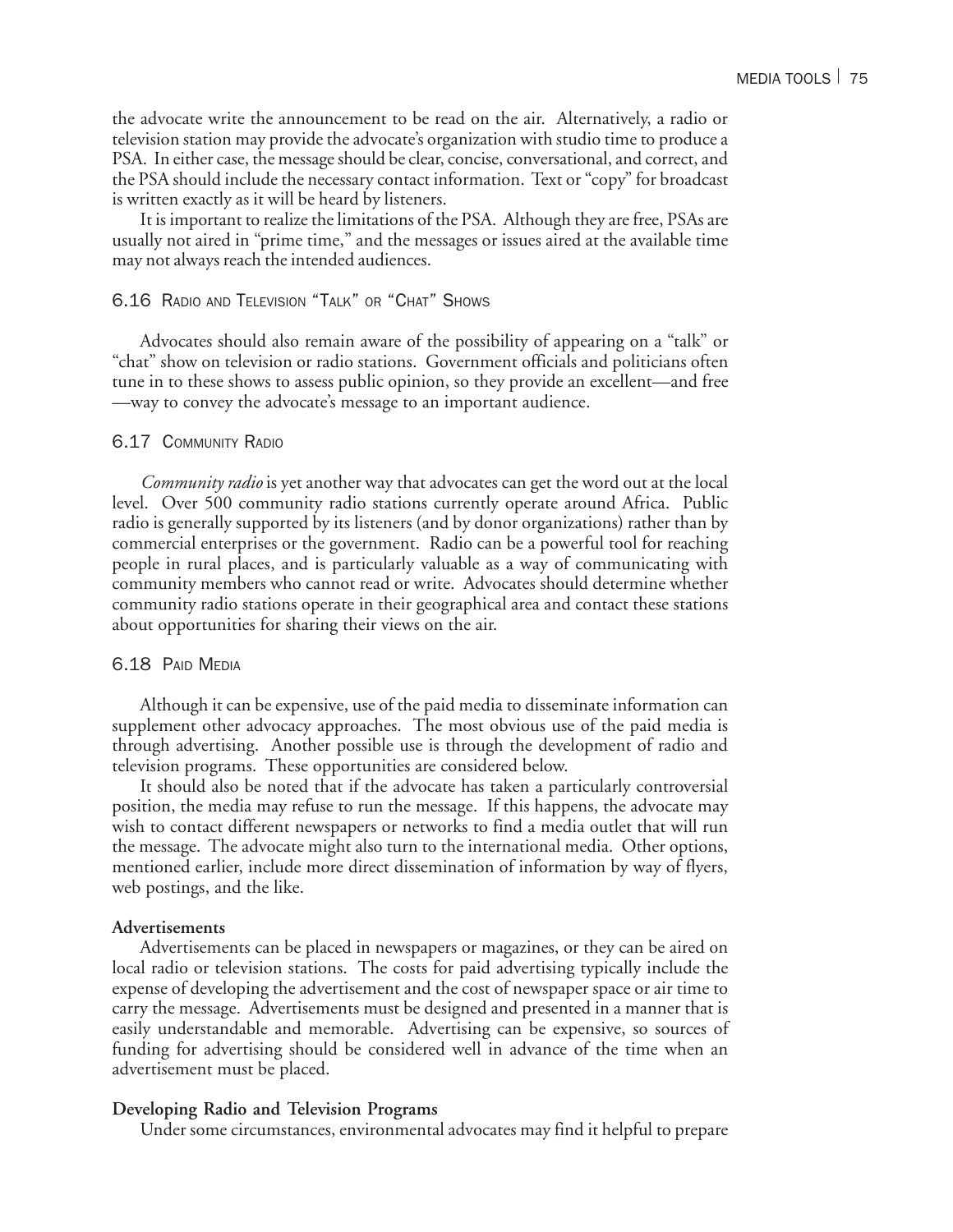radio or television programs to educate the public on issues of importance. Greenpeace, an international environmental NGO, has used this tool to raise awareness about and seek donations for a campaign to halt illegal whaling around the world, particularly by Japan. Once a program has been developed, a PSA time slot can be used to present the program. A program can also be presented as a paid advertisement, or through some other form of sponsorship.

There are many approaches to creating a television or radio program. For example, an advocate might develop a guest speaker series in which various experts are invited to speak on an issue of public concern. Additionally, students studying communications and audio-visual technology may provide a source of inexpensive labor. A public radio station is a good place to inquire about getting guest speakers or a talk show on the air. Video technology is also widely available now, and taping short segments on environmental issues may not be too expensive. Videotapes can be sent to a television station for airing as a paid advertisement, a public service announcement, or a sponsored program.

# 6.19 INVITING THE MEDIA TO WORKSHOPS AND EVENTS

A simple but useful media tool is to invite the media to cover an organizational workshop or event. An advocacy organization can invite media representatives to cover planned activities, or it can even organize activities specifically for the benefit of the media. In many cases, it may be best to blend the two approaches by holding necessary organizational activities, but designing and shaping these activities so that they are newsworthy and will appeal to reporters. Event planners should always consider how an event might be characterized as newsworthy. Also, presenters, venue, and other details of an event should be analyzed for their media appeal, including their suitability for photographers and news cameras.

Media attendance at local events can help to build awareness of and sympathy for the activities of an organization both in the media and among the public. Even if a reporter in attendance chooses not to report on the event, the organization may still have succeeded in clarifying its role and strengthening its credibility with that reporter. Inviting media representatives to events and addressing their questions and concerns also helps to cultivate important personal relationships with reporters.

# OTHER RESOURCES

Chesapeake Bay Foundation, *Building Blocks for Emerging Environmental Non-Profit Organizations: Lessons from the Chesapeake Bay Foundation* (1999). This report describes the growth of a small, grass-roots organization into a large and sophisticated organization that has become well known in the United States and around the world. The report describes the lessons learned along the way. It is available on the Internet at http://www.cbf.org/resources/pubs/index.htm. The mailing address for CBF is Philip Merrill Environmental Center, 6 Herndon Avenue, Annapolis, MD 21403, USA.

World Association of Community Radio Broadcasters (AMARC). AMARC is an international NGO that supports and serves community radio broadcasters in Africa and around the world. AMARC is on the Internet at http://www.amarc.org/. The mailing address for AMARC's regional office for Africa is 23 Dorissen Street, Braamfontein Centre, 6th floor, 2017, South Africa.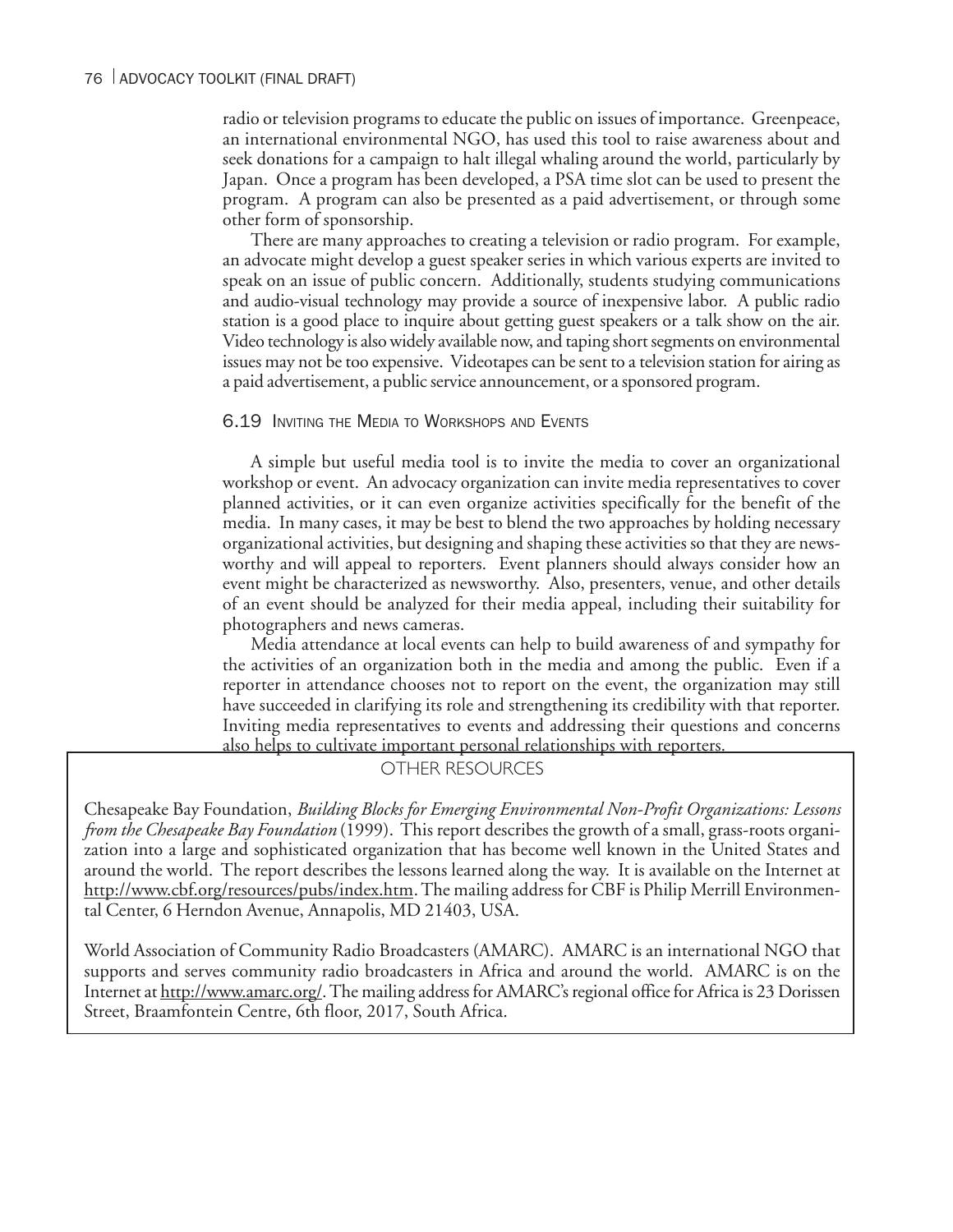# *CHAPTER 7 CHAPTER 7 PROTECTING LEGAL RIGHTS: TOOLS FOR COURT ACTION*

One of the most important and well known tools in the advocacy toolkit is the lawsuit. This Chapter provides an overview of some of the strategic consider-<br>legal tools. lawsuit. This Chapter provides an overview of some of the strategic consideration common to all forms of legal action, then briefly discusses several of the legal tools.

# **OVERVIEW**

When an individual, a private business or corporation, a government official, or anyone else has violated the law, or is about to do so, the people who may be harmed from the violation sometimes have a remedy under the law. The person who has been harmed (or is about to suffer harm) can file a lawsuit to have a judge on a court of law decide the matter.

Typically, two types of remedy, or relief, are available in a lawsuit: monetary damages and injunctive relief. *Monetary damages* are awarded to compensate someone for the harm that he or she has suffered. This relief takes the form of a cash payment from the wrongdoer. *Injunctive relief* results from a court order requiring the offending party either to do something (for example, to provide requested documents) or not to do

something (for example, to stop further illegal logging). This order is called an *injunction*. Enforcing one's legal rights in a court of law is a powerful—as well as costly and time-consuming—advocacy tool.

## CAUTION!

It is essential to seek legal advice before attempting to bring any court action.

## STRATEGIC ISSUES RELATING TO LAWSUITS

#### 7.1 WHEN SHOULD THE ADVOCATE GO TO COURT?

The environmental advocate should begin a legal action, or join an existing legal action, only after careful consideration and a neutral weighing of the potential costs and benefits of such action. Because filing a lawsuit can be expensive, prolonged, and unpredictable, many lawyers caution that filing a lawsuit should be an *action of last resort*. Prior to going to court, the advocate should seek relief through all other available methods. Depending on the circumstances, these might include negotiation with the opposing side, direct communication with the relevant government decisionmakers, participation in any available government processes, and mounting a media campaign. When other alternatives are unavailable or have failed to resolve the problem, court action may be appropriate.

In rare instances, however, it may necessary to pursue court action immediately. This is particularly true when an ongoing or impending action is likely to result in long-term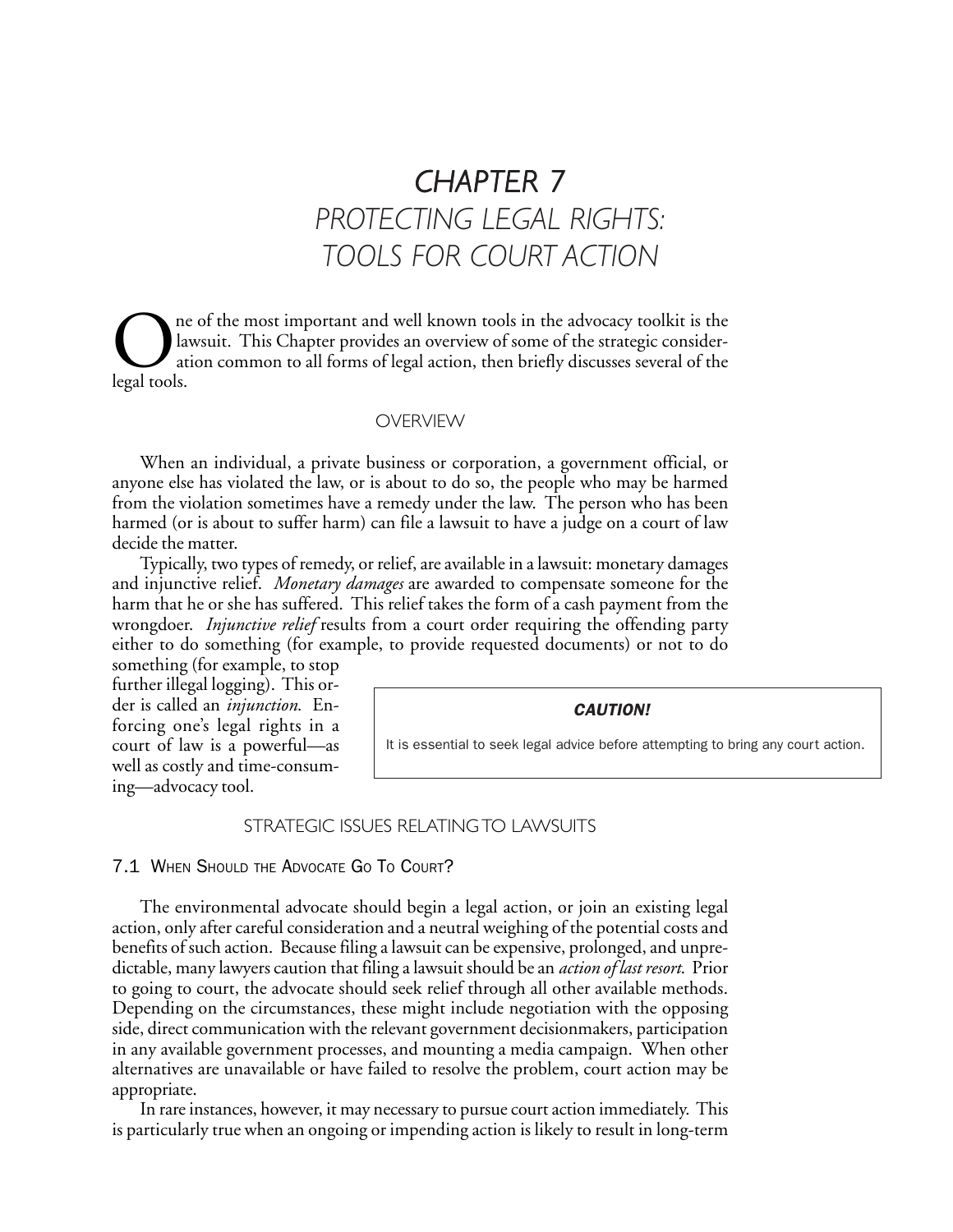harm of some kind that cannot be compensated through monetary damages or in any other way. In such instances, a court may be willing to act quickly to grant a preliminary injunction to maintain the status quo while the matter proceeds through the judicial process.

Case Study #8, on pages 76-77, explores how court action was used on very short notice in Kenya to fight a government decision to remove protection from forests.

## 7.2 HOW DOES COURT ACTION RELATE TO OTHER ADVOCACY TOOLS?

Although court action is a crucial advocacy tool, it is but one of many tools, and the thoughtful advocate will use court action—and the credible threat of court action—to complement other tools. Often, the mere possibility of legal action adds weight to other approaches.

## FILING SUIT

In this Chapter, the following terms all refer to the same thing: going before a court of law to ask a judge to decide one's legal rights and enforce those rights by giving a remedy, or some form of relief.

- Bringing or filing a lawsuit
- Bringing or filing a court case
- Bringing or filing a legal action
- **Litigation**
- **Suing**

For example, in negotiating with a company whose activities are polluting a community's land or water, or threatening ancestral resources, the advocate could make clear to the company that court action is a possible alternative that will be considered. This tactic can increase the likelihood of an informal resolution of the problem, but it should be used carefully. If the company does not believe it is doing anything wrong, it may take offense to the threat. Also, advocates should not mention the possibility of a lawsuit unless they are willing and able to go forward with one. In relying upon the use of court action as a negotiating tool, it will be

important to describe both the law being violated and the facts that result in the violation. Unsupported threats of a lawsuit are unlikely to sway a sophisticated opponent and, moreover, can result in damage to one's credibility.

Just as the use of other advocacy tools can be enhanced by the court action tool, the court action tool can be strengthened through the use of other advocacy tools. When gathering information, for example, the environmental advocate should strive to collect information and data of sufficient quality and credibility to be used as evidence in a lawsuit. An effort should also be made to obtain information on the position and resources of potential opposing parties. This information can be important in making the final determination whether to bring a lawsuit, and, if so, how the lawsuit should be undertaken.

In sum, an environmental advocate should view court action not as the necessary culmination of all advocacy efforts, but instead as a tool to be used carefully and together with other tools in the advocacy toolkit.

## 7.3 WHAT COULD HAPPEN IF THE ADVOCATE WINS? LOSES?

An advocate should assess all of the likely consequences of both winning and losing a lawsuit before beginning it. A winning lawsuit, for example, may result in less—or different—monetary or injunctive relief than the advocate sought. Thus, it is important to consider how important a victory might be for the advocate in terms of establishing a *precedent* (a principle to be followed by courts in the future), building organizational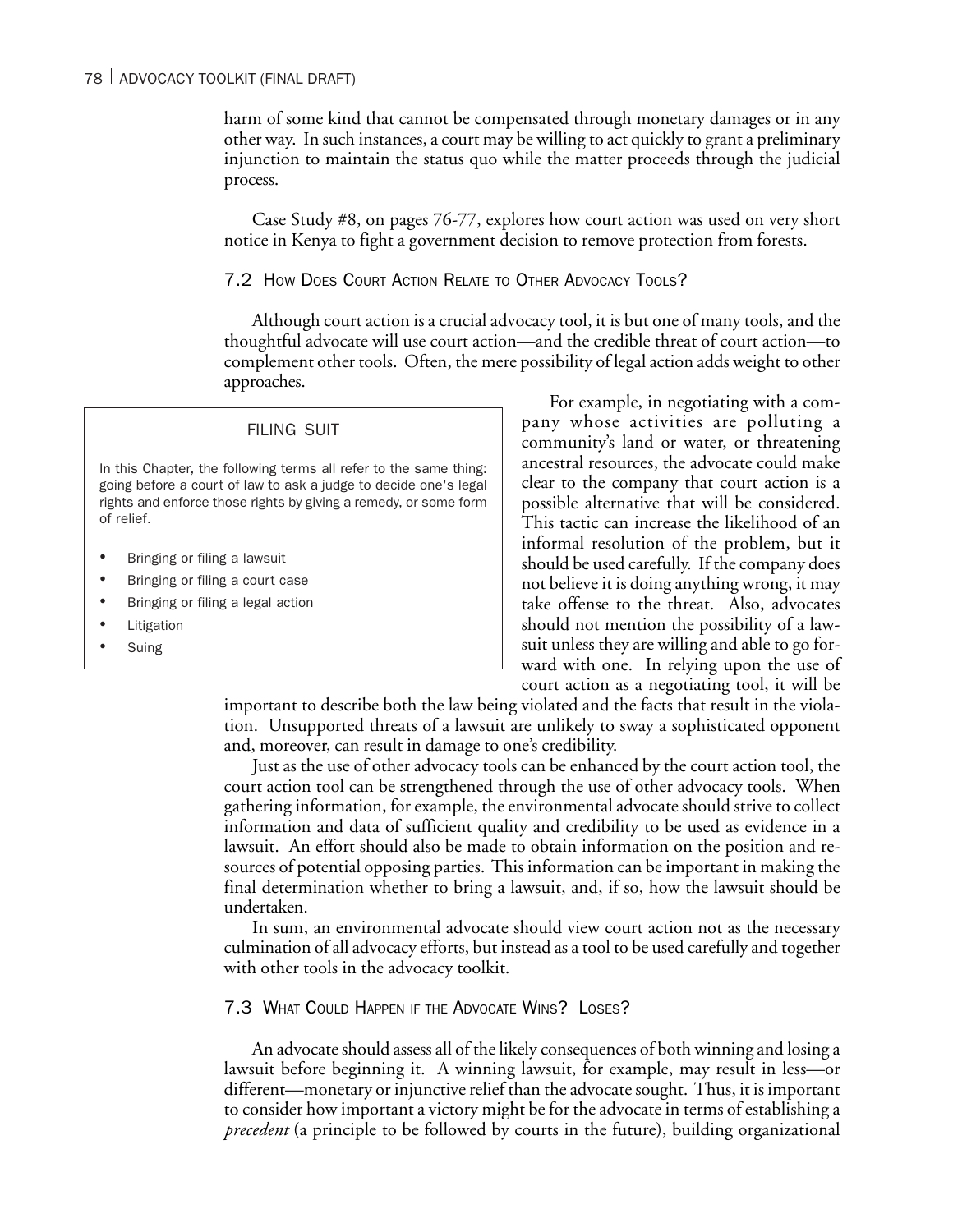credibility or fundraising capacity, or in other ways.

It is also important to consider the damage to relationships with other parties that can result from even a victorious lawsuit, as well as the financial and physical threats that may result. Winning a legal battle can result in losing a larger war if the non-legal harms of victory are too great.

On the other hand, an environmental advocate may rationally decide to pursue a lawsuit that is likely to end in a loss. Even a losing effort can establish the advocate's willingness to fight, which in turn builds credibility for future negotiations. Additionally, information generated from a losing effort may bring out facts about the opposing party or parties that can assist the advocate on the public relations front. More generally, media coverage of the issues raised in a lawsuit can help to raise public awareness. In many nations, however, the losing party may be liable for the attorney's fees of the other side. These fees can be quite substantial, especially when opposing parties have hired expensive attorneys.

The relative importance of these considerations can, and likely will, change during the course of a lawsuit. Advocates should continually weigh strategic considerations throughout the process.

7.4 ARE THE LAW AND THE FACTS HEAVILY IN THE ADVOCATE'S FAVOR?

It is, of course, essential that the environmental advocate be thoroughly familiar with the facts of the case. Additionally, these facts should largely favor the advocate's position before court action is considered. Pursuing a legal action is expensive and difficult, and common sense dictates going forward only when the facts are likely to support victory in the case. There are at least two reasons for this:

- Judges may be reluctant to challenge the government or industries that contribute to the economic well being of a community or nation. In these cases, it may be necessary to "shock the conscience" of the judge so that he or she is compelled to rule in the advocate's favor.
- If the advocate loses, the advocate may have to pay for court costs, including an opponent's attorneys' fees. As these can be substantial, it makes sense for an advocate to pursue only cases that are likely to succeed.

The advocate will probably need to use one or more tools for obtaining information, as discussed in Chapter 2, to determine how strong the facts are. Strong supporting facts, as well as a familiarity with those facts, can help advocates reach agreement with the opposing side without having to go to court.

It is also important that there be a legal basis for the lawsuit. An attorney must almost always be consulted to help determine whether the law supports the case. Even if the facts are very strong, there may be no legal remedy for certain issues. Bringing legal action without a sound legal basis may result in fines or penalities against the person bringing the case in some countries.

7.5 DOES THE ADVOCATE KNOW THE OPPONENT'S FACTS AND ARGUMENTS THOROUGHLY?

A good lawyer will always be as familiar with the facts and legal arguments supporting the position of the opposing side as with those supporting his or her own position. The advocate, too, should try to know his or her opponent's view of the case. As noted above, information-gathering tools can be crucial in learning about the opposing side. In some instances, an advocate may learn that while his or her cause is a sympathetic one and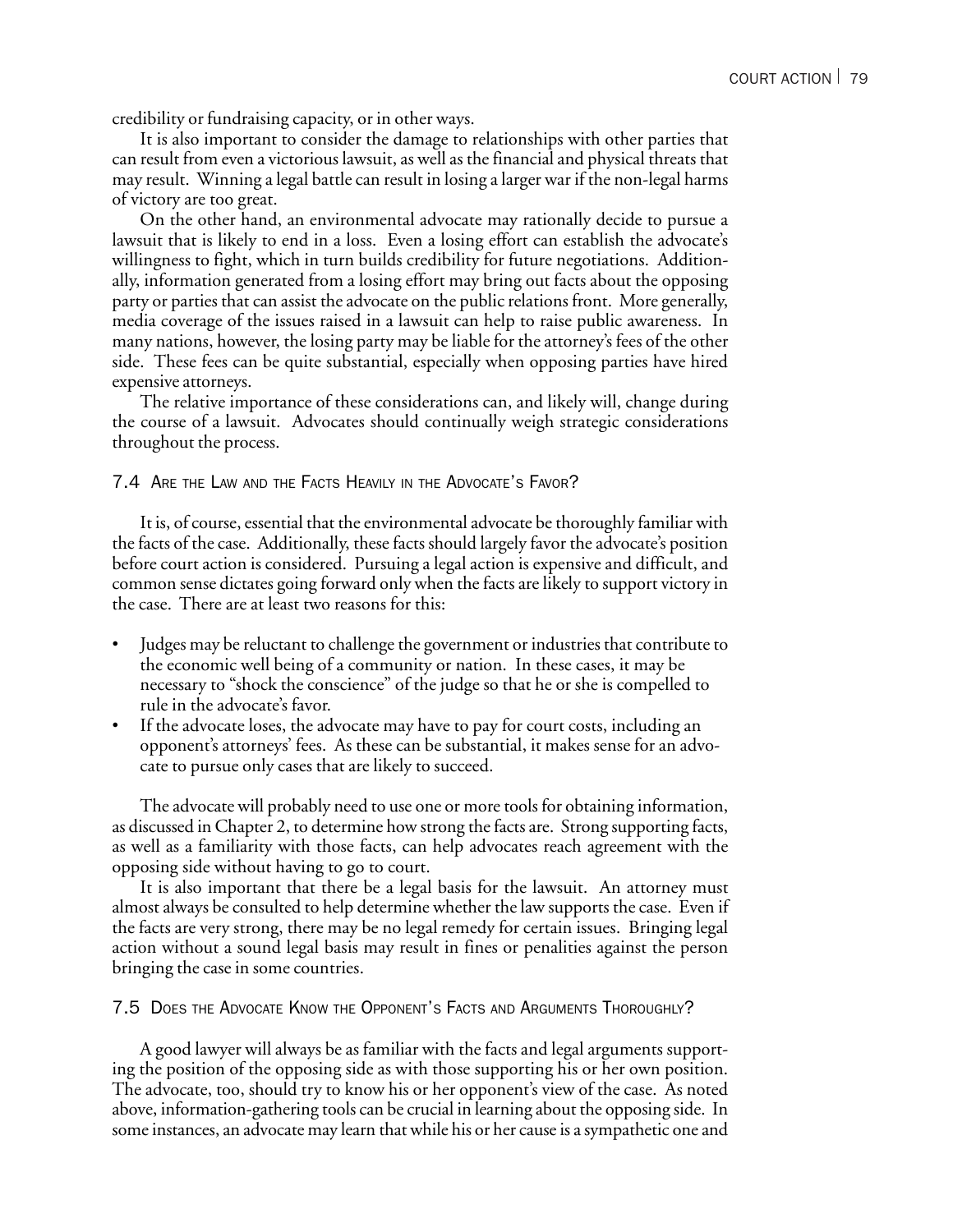## CASE STUDY #8 KENYA: GOING TO COURT TO PROTECT THE FORESTS

Excerpts from a Case Study by Nixon Sifuna Public Interest Environmental and Human Rights Lawyer Lecturer at Moi University, Eldoret (Kenya)

#### **BACKGROUND**

On 16 February 2001, Kenya's Environment Minister published legal notices of the government's intention to degazette and remove from protection over 167,000 acres of forests, comprising thirteen forest reserves around the country. This is equivalent to 10% of Kenya's total remaining forest cover.

Twenty-eight days after the notices were issued, these forests would be cleared and the land allocated to private individuals. This would have been an ecological disaster, given that Kenya's forest cover is estimated to be only between 2% and 3% of the total land area of over 580,000 square kilometers. By international standards, such a scanty forest cover means that Kenya's environment can be classified as "critical." Some of the forests targeted for excision were natural forests rich in biological diversity, with habitats for some of the rare and endangered species of flora and fauna deserving utmost protection.

The degazettement notices violated the new Environmental Management and Coordination Act of 1999 (EMCA), which is the primary environmental protection law in Kenya. The Act requires that an environmental impact assessment (EIA) be carried out before undertaking a major change in land use or the clearing of forests. None was ever carried out.

The notices were received with public outrage all over the country. In response, the Minister for Lands announced that the government's decision was final and that the excisions were meant to settle the landless. The Greenbelt Movement and the Kenya Forests Working Group (KFWG), within these twenty-eight days, designed petition forms on which they collected thousands of signatures. The petition and the signatures were presented to the environment minister by Professor Wangari Maathai, one of Kenya's environmentalists. The petition stated that those whose signatures appeared on it were opposed to the excision. The petition was ignored.

Since the excisions were not in Kenya's best environmental interest, there was need for people to express their disapproval. It was important for us as environmental advocates to use all the available advocacy tools and strategies to reverse the government's decision.

#### GOAL OF ADVOCACY

Our goal was to stop the planned excisions by any appropriate means available. There were many tools for achieving this goal. These included lobbying, protests, demonstrations, mass media action, and litigation.

#### FORMING ALLIANCES

At the local level, I mobilized a group of activists within Eldoret town and its environs. We called a press conference at which we launched our campaign to counter the proposed excisions. Our slogan was "Operation Save Our Forests." Surprisingly, the government in demolishing illegal settlements in the forests later adopted this slogan.

Our group comprised lobbyists from a local human rights organization, political activists, youth groups, and local churches. Since some of the targeted forests were in the region, it was easy to mobilize people.

The group carried out an extensive public campaign though posters, press releases, public meetings, and demonstrations. We also undertook research on forest issues. We consulted materials in the local public library, the Moi University library. We also contacted experts at the Moi University Department of Forestry, the Forest Action Network, the Kenya Forests Working Group, United Nations Environment Programme, and individual retired government foresters. Since we did not have a forest expert in the group, this research was important to enable us to effectively counter any lopsided arguments and data that the government raised in support of the excisions.

At the national level we contacted some respected environmentalists and scholars around the country who we had known before. We reached them through telephone, fax, e-mail, and personal visits. Some responded, and others did not, but the majority did and were very supportive.

At the international level, we sent e-mails to some reputable environmental groups and individuals. These included the Environmental Law Institute, International Union for Conservation of Nature, World Wildlife Fund, and E-LAW (Environmental Law Alliance Worldwide), among others. This was one of the reasons why we had enormous moral support for the case internationally. E-LAW, for instance, is a network of environmental lawyers around the world. I later became a member.

#### THE PROCESS OF DECIDING TO GO TO COURT

Time was of the essence, as the Minister had not revoked the controversial notices. It was unlikely that the government would reverse the decision. Other groups were protesting, collecting signatures of objectors, petitioning the Minister, or issuing press releases. These other tools of advocacy had not been effective. My group decided that the best strategy was to go to court and challenge the proposed excisions.

Being the only lawyer in the group, I offered free legal representation and identified two local people in whose names I would file the case. When I had prepared all the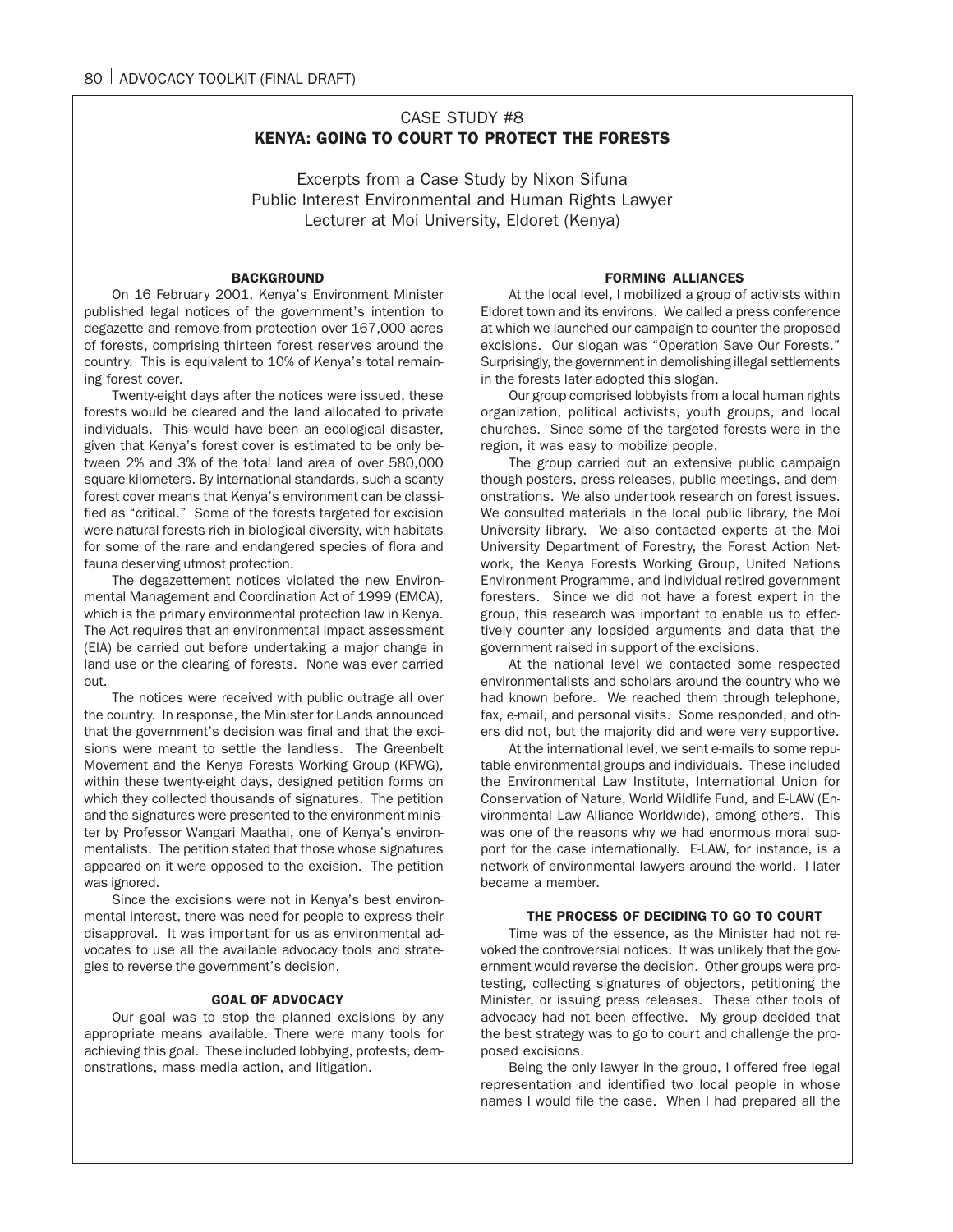papers and was ready to file them in court in their names, these persons withdrew from the case. I later learned that they had been offered five acres of land each in the forests to be excised.

We were in a dilemma, and there were only two days before the notices expired. But being committed to the cause I suggested, and the group agreed, that I file the case in my name. This was to minimize the chance of manipulation, since we could now not trust just anybody on this crucial issue.

Two days to the expiry of the notices, I filed a case challenging the proposed excisions. This was Miscellaneous Civil Application No. 38 of 2001 Republic Vs Minister for Environment & 2 Others (Ex Parte Nixon Sifuna) in the High Court of Kenya at Eldoret. The court granted an order temporarily suspending the excision until the hearing and final determination of the case.

The proceedings were historic. For instance, it must have been the first time in Kenya's history for a High Court judge to hold a public, open-air session, outside the courtroom. The proceedings were attended by many members of the public. The Judge noted that the decision to go to open air was because of the level of public interest the case had generated and the number of groups who wanted to be joined in the case, and that all had to be given a chance to listen to the arguments.

#### MY EXPERIENCE IN THIS COURT BATTLE

Intimidation: After filing the case I was subjected to constant intimidation and harassment by state agents and even civilians aligned with politicians. The government also through propaganda sponsored some groups to join the case in support of excisions, arguing that they were landless and needed land. I also received several death threats from some people I knew and from strangers, some to my face, others by telephone. It was easy for one to get my telephone number because it is the Public Telephone Directory and on my official letterheads.

Apart from these phone threats, my office telephone was bugged. Strangers and unmarked vehicles started trailing me in the evenings while I drove home.

My car was broken into and my cell phone stolen by people I believe to be state security agents, which was a big blow because I had stored on it very important contacts. I reported to the police, who promised to investigate but never did.

Two days after winning the first round of the case, the police stormed my office and arrested me without good cause. I spent a day in police cells. Upon arrest I instructed a friend of mine in our lobby group to send an alert. He contacted E-LAW (US), who immediately sent out an international alert to which many people around the world responded angrily with protests to government officials.

My friend also informed the local human rights and environmental activists. These fiery activists the following day stormed the station where I was being held and demanded to be told why. A bitter exchange and commotion took place between the police and the activists. I was later released without any charges being filed, after serious consultations between the officer in charge of the station and his bosses in the light of this pressure.

**Costs:** The state had an economic advantage over me in this case. Notably, in Kenya the government is by law exempted from paying court fees. This poses a great challenge to public interest suits as the state will always contest even the most obvious of cases, because it incurs no expense in the litigation process.

Court fees in Kenya are also very high for an ordinary citizen.

Although expensive, the case was not funded by any individual or organization, not even the NGOs that support environmental conservation. As a result, I relied on my own finances. The "Forest Case" was a familiar item on my house-budget every month end. I actually did not have enough financial resources for a case of this magnitude. As a result most of the basic services in my modest law firm, such as telephone and fax, ceased due to high bills incurred on this case.

Court procedure: Court procedures are often too laborious and intricate for people without legal training. This is a major obstacle for non-lawyers who have, for one reason or another, to represent themselves. These make legal expertise necessary, yet lawyers' fees are so high that the majority of citizens cannot afford them.

Without explanation, the government decided to transfer the judge before she could deliver her judgement and another judge later read the judgement. The new judge in a record ten seconds dismissed the case and ordered me to pay the costs of the government in the case.

Advantages of going to court: While the case was pending, the excisions were delayed for eight months. Bringing suit was likely the only way to achieve this result.

Also, if the case had been successful, the court could have issued an order that the government would obey. Failure to obey a court order amounts to contempt of court, which is punishable by imprisonment.

A litigant has protection of the court in his pursuit of his case. In the course of trial I complained and went on record about harassment.

#### RESULTS AND CURRENT STATUS

The case was finally dismissed on a technicality after being in court for eight months. Litigation as a tool worked, because there was an order of "injunction" during all the time of the case that prevented the government from moving forward with the excisions.

Three more cases were filed later by other groups against the government to stop the excisions. One in respect of one of the forests, and the other two in respect of all the forests. These cases are still pending before the High Court for hearing and determination. In some of them, temporary orders against the government have been issued.

#### LESSONS LEARNED

Litigation is a powerful tool of environmental advocacy. But it is also very expensive and time-consuming. It should therefore be used as a last resort, when all other tools fail.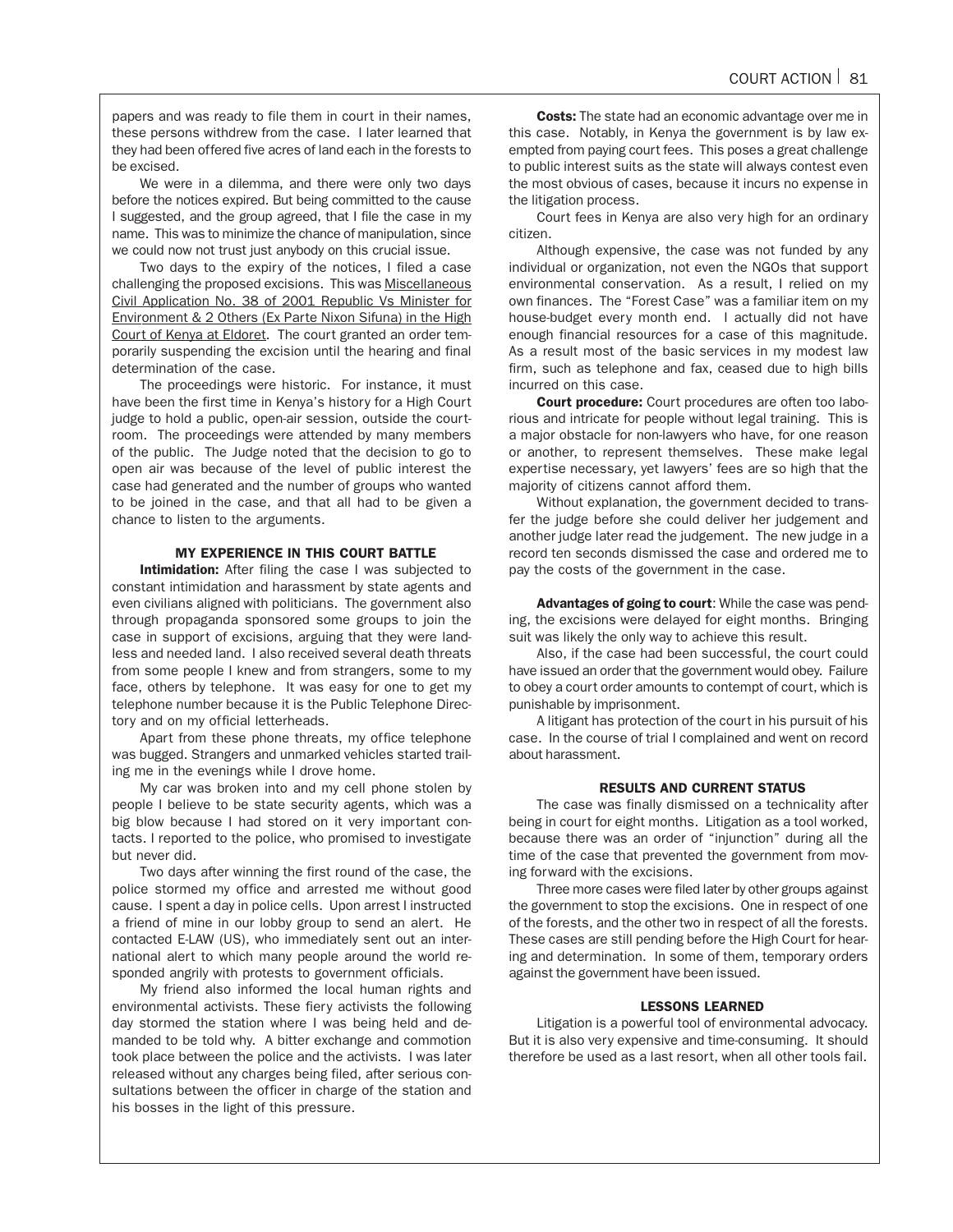that the facts are favorable, the law favors the advocate's opponent. Knowing the law and facts on which an opponent might rely will help save time, money, and the embarrassment that can result from a failed lawsuit. Familiarity with the opponent's facts and arguments can also reveal the areas of weaknesses in one's own case that require sharpening and strengthening. Most lawyers prefer to learn about and address the legal and factual shortcomings in their case at the earliest stages rather than to allow an opponent to point out these weaknesses in court.

# 7.6 HOW DOES ONE FIND AN ATTORNEY?

The quality of one's lawyer can mean the difference between success and failure regardless of the strength of the law or the facts supporting a case. Often the best way to find a good attorney is through word of mouth—that is, by consulting with environmental organizations, community leaders, and anyone else who may have had an attorney represent them under circumstances similar to the advocate's.

Advocates may need to look for a lawyer who will represent the advocate's interests for free, or for actual expenses. Many lawyers will donate their time or provide a significantly reduced rate to clients with a worthy cause who would otherwise be unable to afford services. Also, there are public interest law firms that specialize in bringing cases in the public interest on behalf of people who cannot pay for legal services. Advocates

# TYPICAL EXPENSES INCURRED IN BRINGING A LEGAL ACTION

- Lawyers' fees (investigation, fact finding, etc.)
- Court costs
- Witness and expert fees (including travel, lodging, etc.)
- Communications costs (telephone, staffing, Internet, photocopying, etc.)

should do research and network with allies to explore any such options in their country or area. Free, or *pro bono*, representation is the surest means of keeping legal costs down.

In addition to the potential cost of legal services, important qualifications to consider in choosing an attorney include the attorney's level of experience (years of practice as well as experience dealing with issues and law like those in the advocate's case), interpersonal skills, and availability.

7.7 HOW WILL THE ADVOCATE FUND IT? WHAT RESOURCES CAN THE OTHER SIDE BRING TO BEAR?

In every country, legal action, or bringing suit, is expensive. The high cost of legal action can be particularly devastating for rural communities with limited resources. The accompanying box lists some of the types of expenses to be expected in bringing a legal action. In some countries, such as Kenya, the law sets the minimum fees a lawyer can be paid for different types of cases. Even this amount can be high. As discussed above, a losing party may have to bear the cost of lawyers' fees for the winning party.

Communities can be creative in their efforts to fund important environmental cases. A community might, for example, establish a litigation fund, or a general fund that pays for all costs of bringing suit. The fund could be supported by member dues and donations. Fundraising also provides a possible means of securing money to meet legal expenses.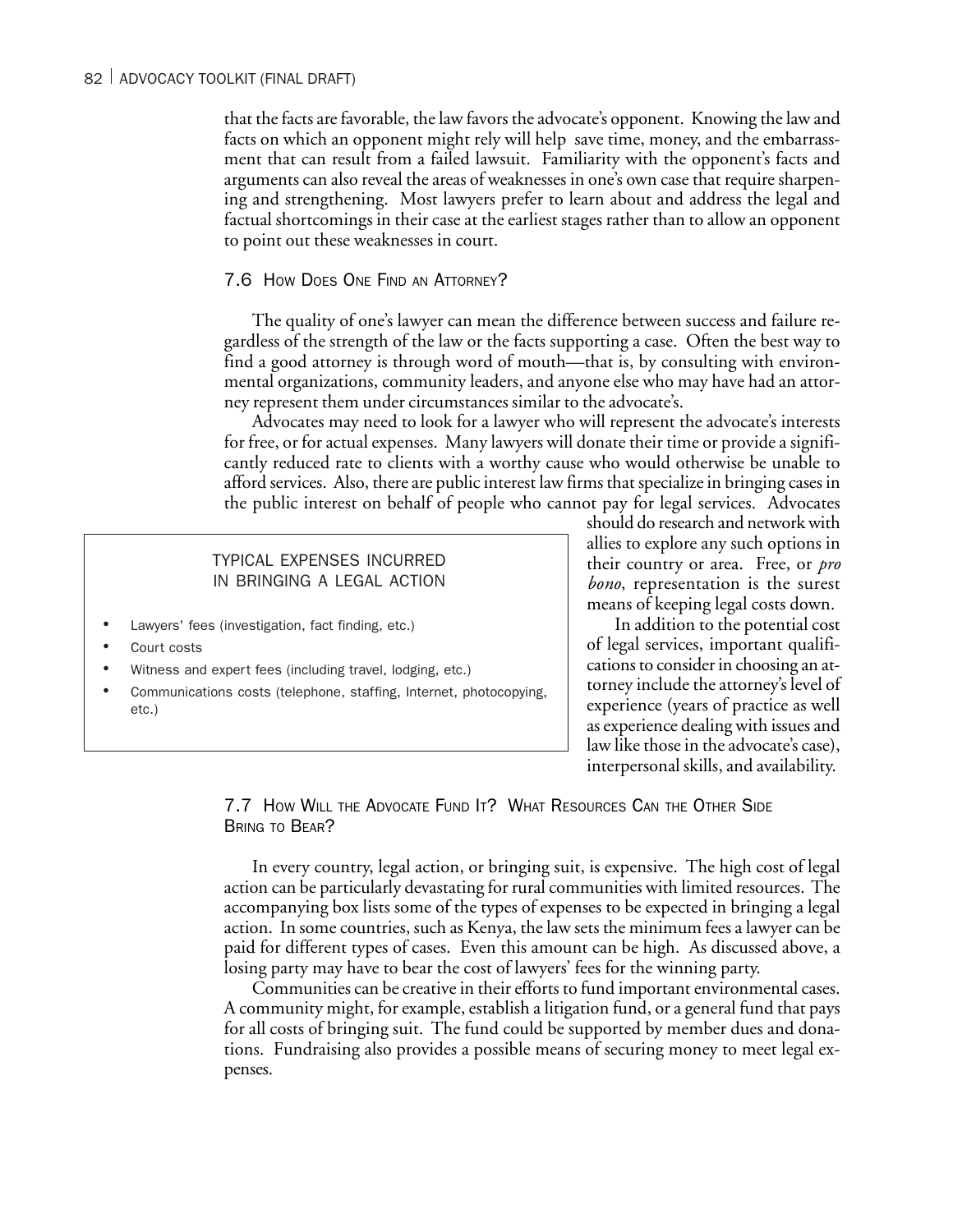## TYPES OF LEGAL ACTION

Environmental lawsuits can be filed by an individual citizen, or by a group of citizens, against private parties (such as an individual or a corporation) or government entities (such as officials and government agencies). The party that brings a lawsuit is called a *plaintiff*. The party defending against the lawsuit is called a *defendant*. A plaintiff usually must claim that the defendant's action, or failure to act, has resulted in harm to the plaintiff. This gives the plaintiff *standing* to sue—in other words, it means that the plaintiff can come before the court. However, some laws, like Kenya's Environmental Management and Coordination Act, allow people to take action on behalf of the environment.

Following is a short description of how lawsuits can be brought against either private parties or government entities to protect a community's environmental rights.

## 7.8 SUITS AGAINST PRIVATE PARTIES

An individual or an organization can sue a private party to protect rights or interests that the private party is harming or threatening to harm. Suits against private parties are usually filed to recover compensation for damage to property or health, to protect property or health, or to enforce existing laws and regulations. Civil lawsuits brought by citizens (especially in the United States) to enforce environmental laws are often referred to as *citizen suits*. Lawsuits brought by citizens help to supplement limited governmental resources. Additionally, citizens are often willing to take action against an offending individual or corporation in circumstances where the government might be politically constrained or otherwise unwilling to act.

A citizen can bring suit to enforce rights from various sources, such as the national constitution, national legislation, or a government agency's regulations. Constitutional rights might include the right to life, the right to a healthy environment, or the right of access to information. Under the legal systems of some countries, rights can also be based on the body of judge-made laws and principles known as the *common law*. Countries have different types of legal systems and different laws, so the rights that people have and may seek to enforce through courts differs from one country to the next.

In cases against private parties, plaintiffs can generally seek both monetary damages and injunctive relief (as discussed above). For example, in suits brought under the common law for damage to property, the relief sought is usually monetary compensation.

#### 7.9 SUITS AGAINST GOVERNMENT OFFICIALS AND AGENCIES

In some instances, individual citizens and groups can file suits against government officials and agencies for the protection of property, health, and the environment. Traditionally, governments are immune from suit. When such laws exist, however, cases against the government usually seek to compel the government to carry out existing laws, or otherwise to follow the law. Suits against government entities are generally based on constitutional or statutory provisions. It is more difficult to sue the government under common law principles. Generally, lawsuits cannot be used to compel the government to take an action that it has the option of carrying out or not (for example, deciding whether to prosecute someone).

Suits against the government may also be used to compel the government to do—or stop doing—something. The Kenyan case of *Abdikadir Sheikh Hassan* v. *Kenya Wildlife Services* illustrates this point. In that case, a member of a community living close to an area populated by hirola antelopes applied to the High Court, seeking to stop the Kenya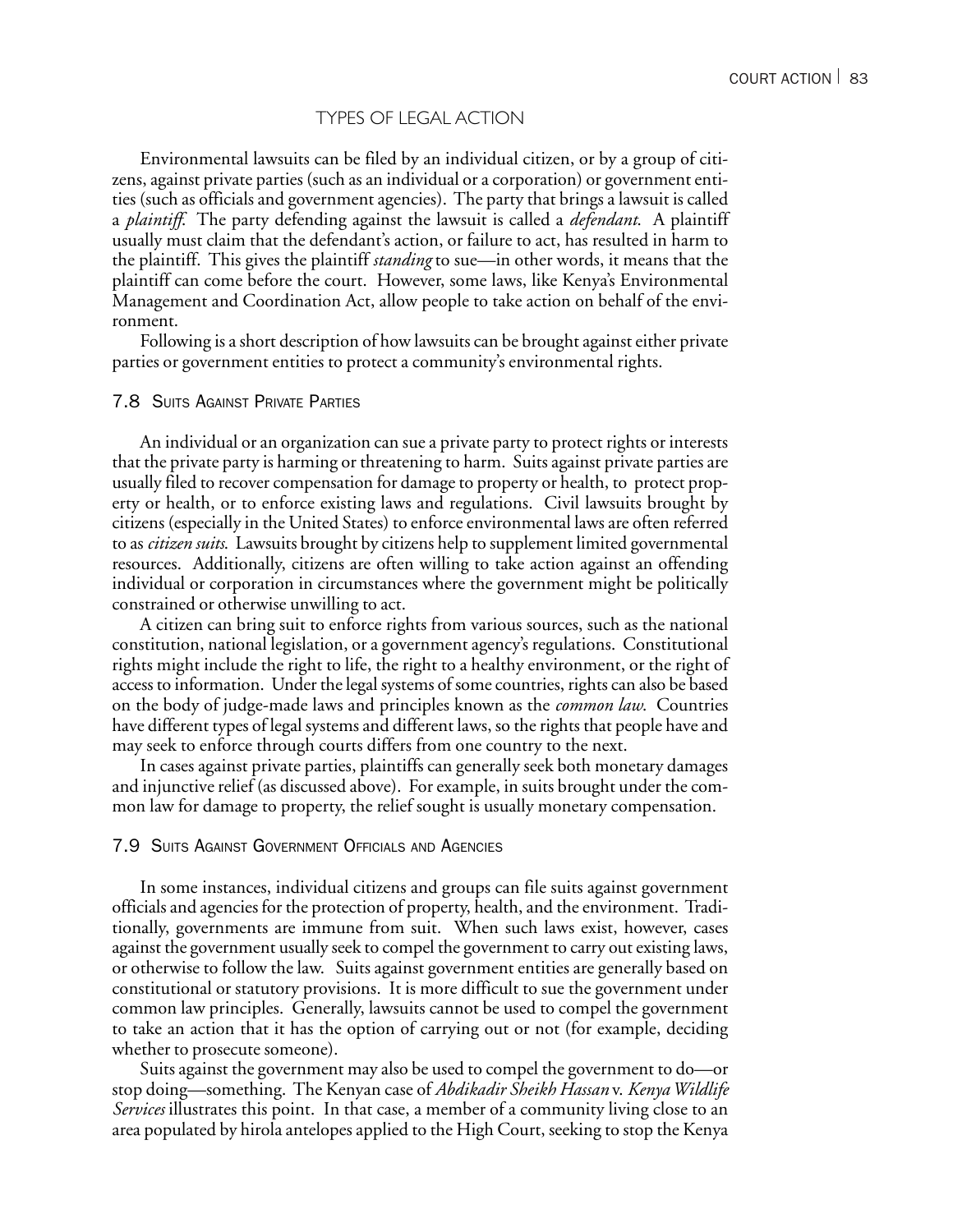Wildlife Service (KWS) from moving the endangered hirola antelopes from their natural habitat to Tsavo National Park, despite the KWS's authority to protect the animals. The Court ruled that the KWS would be acting outside its authority if it were to move any animals or plants away from their natural habitat without the express consent of those entitled to the fruits of the earth on which the animals lived.

In *Joseph D. Kessey* v. *Dar es Salaam City Council,* Tanzanian citizens relied on their constitution to protect their health from environmental pollution. In that case, plaintiffs filed suit against the City Council of Dar es Salaam to stop the Council from allowing garbage to be dumped in the suburb of Tabata. The garbage dump emitted foul smells and created severe air pollution, which caused respiratory problems in area residents, particularly children, pregnant women, and the elderly. The court ruled in favor of the Tabata citizens, ordering the Council to cease using the Tabata area for dumping garbage and to construct a dumping ground where garbage would pose no threat to the health of nearby residents.

Lawsuits also can compel the government to adopt regulations that are required by law. In many cases, laws are passed that require creation of specific rules and regulations for the goals of the law to be carried out, or *implemented*. Where a government official or agency responsible for implementing such laws delays taking steps to do so, a court action may be brought to compel action. It is unusual for parties to recover monetary awards in these circumstances, unless it can be shown that some harm or loss was suffered by an individual as a result of government action or failure to act.

## 7.10 OTHER TYPES OF COURT ACTION: AMICUS BRIEFS AND EX REL. ACTIONS

Two other ways that a community can make its voice heard on an environmental issue in a court of law are by submitting an *amicus* brief and by bringing an *ex rel.* action.

An *amicus curiae*—or "friend of the court"—brief is filed in an existing lawsuit by someone who is not a party to the lawsuit but wants his or her views to be heard and believes that they will help the court to decide the case. Although the non-party usually takes one side or the other in the case, an *amicus* brief often presents a new point of view or analysis that the court might not otherwise consider. From the perspective of the environmental advocate, the *amicus* brief is a method for educating the court thereby helping to persuade the court to find in favor of the party on the advocate's side of the dispute. Also, if the case is being covered by the media, filing an *amicus* brief may help to raise public awareness of the issues addressed by the brief. Although *amicus* briefs are often used when a case is on appeal, they can also be submitted at the trial court level, and even in international tribunals.

In the case of *Awas Tingni Mayagna (Sumo) Indigenous Community* v. *The Republic of Nicaragua*, indigenous communities sued the government of Nicaragua to protect their rights in relation to forests that served as their home and provided medicinal plants and food. The government had intended to allocate the forests to lumber companies for logging. The Center for Human Rights and Environment (CEDHA) and the Center for International Environmental Law (CIEL) filed *amicus* briefs in support of the rights of indigenous communities, seeking the court's protection of their rights.

An *ex relatione*, or *ex rel.* suit, is brought by the government through a government official, usually the Attorney General, at the request of a private party. The Attorney General brings a suit in the name of the private party with an interest in the matter. Suits of this kind are used when the affected people may not qualify to bring suit themselves. This is usually the case where a problem affects a large segment of the population. The filing of *ex rel.* suits allows the courts to address matters concerning citizens that would otherwise remain unheard.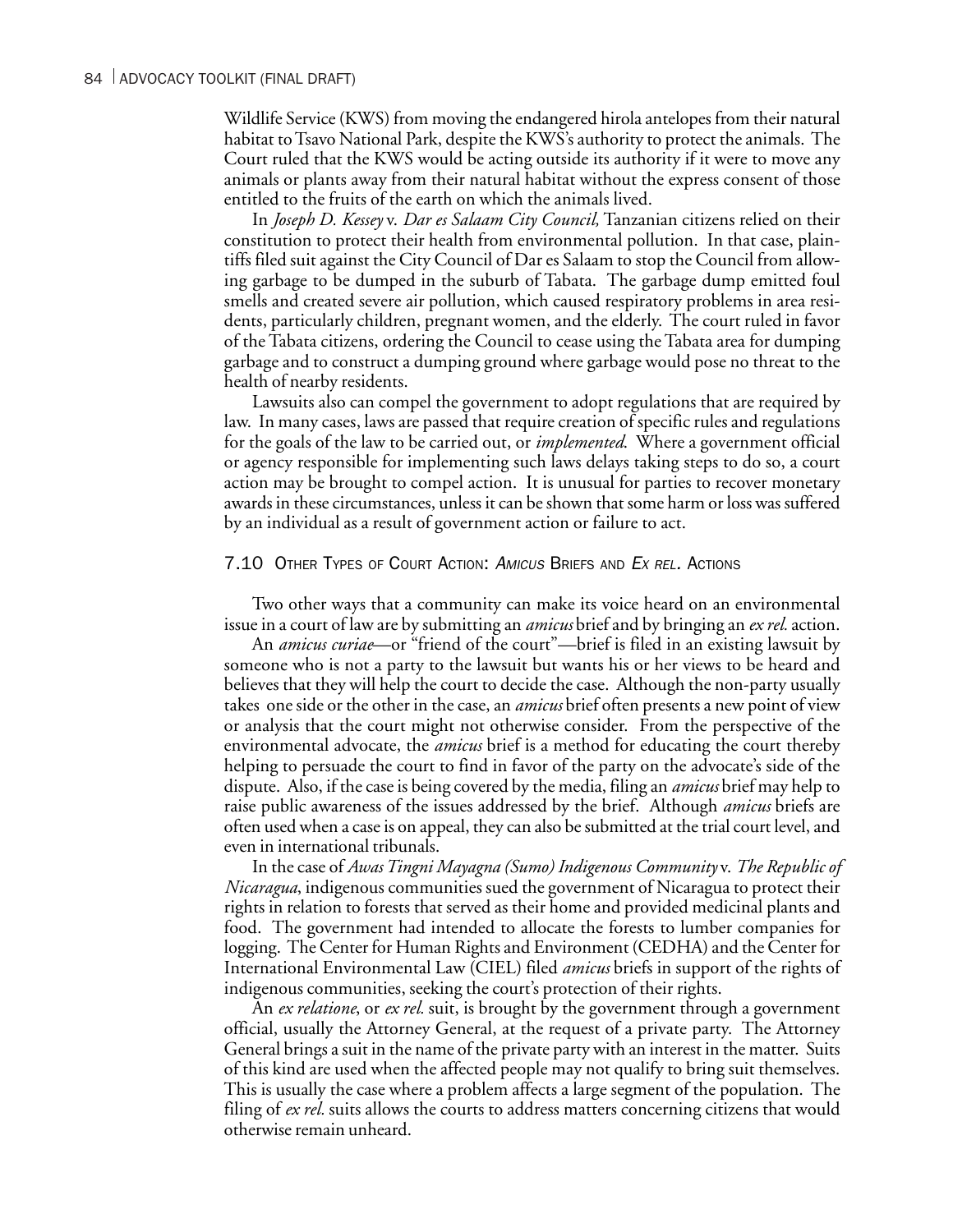# OTHER RESOURCES

Links to African legal resources and other international environmental resources can be found at www.eli.org/ africa, www.elaw.org/resources/regional.asp?region=Africa, www.wcl.american.edu/environment/iel, www.ecolex.org, and www.unep.org/padelia/publications/publication.html.

A manual for non-lawyers on bringing lawsuits in the United States to address illegal activities that occurred outside of the United States is at http://www.earthrights.org/legalmanual/litigation.html.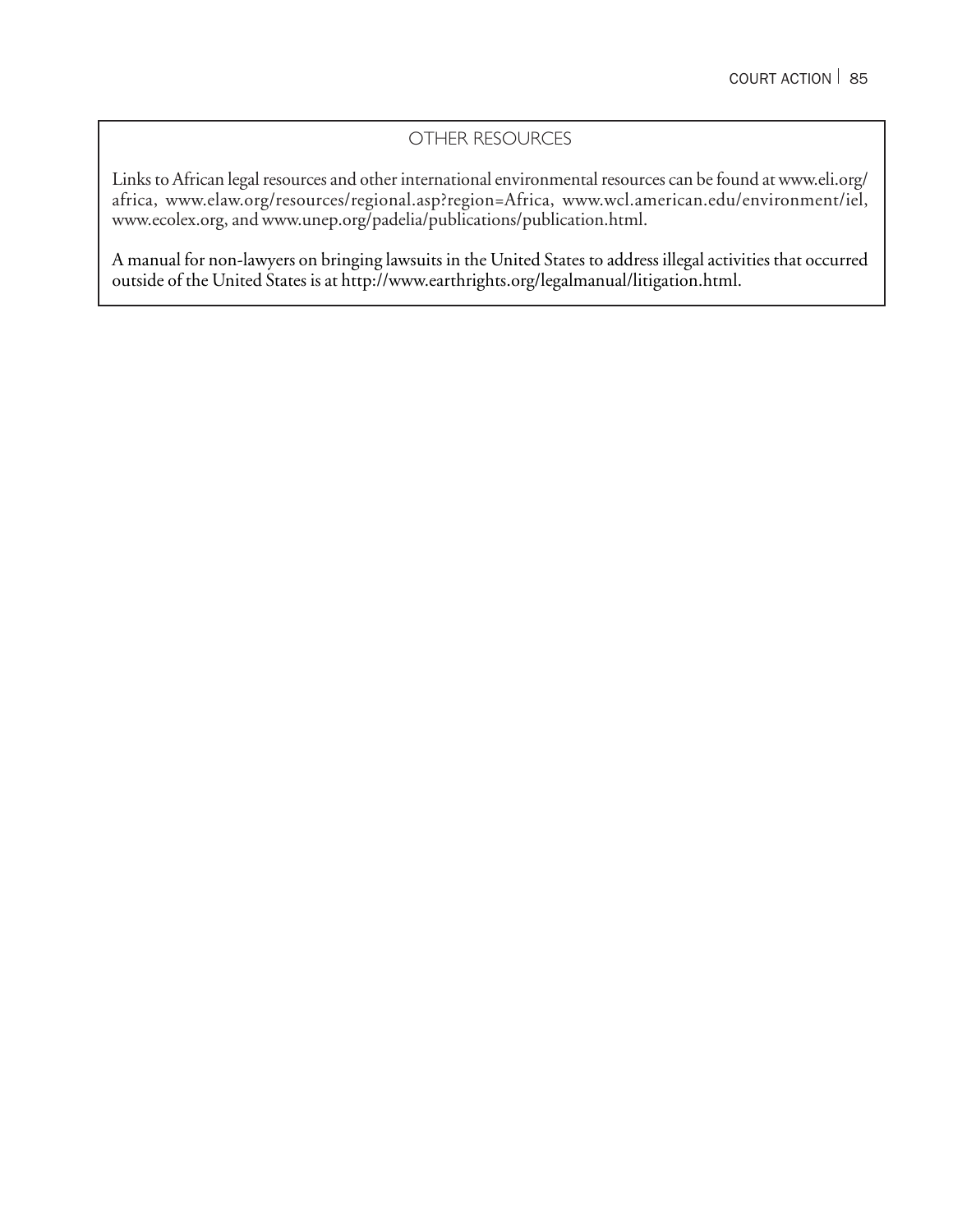# 86 ADVOCACY TOOLKIT (FINAL DRAFT)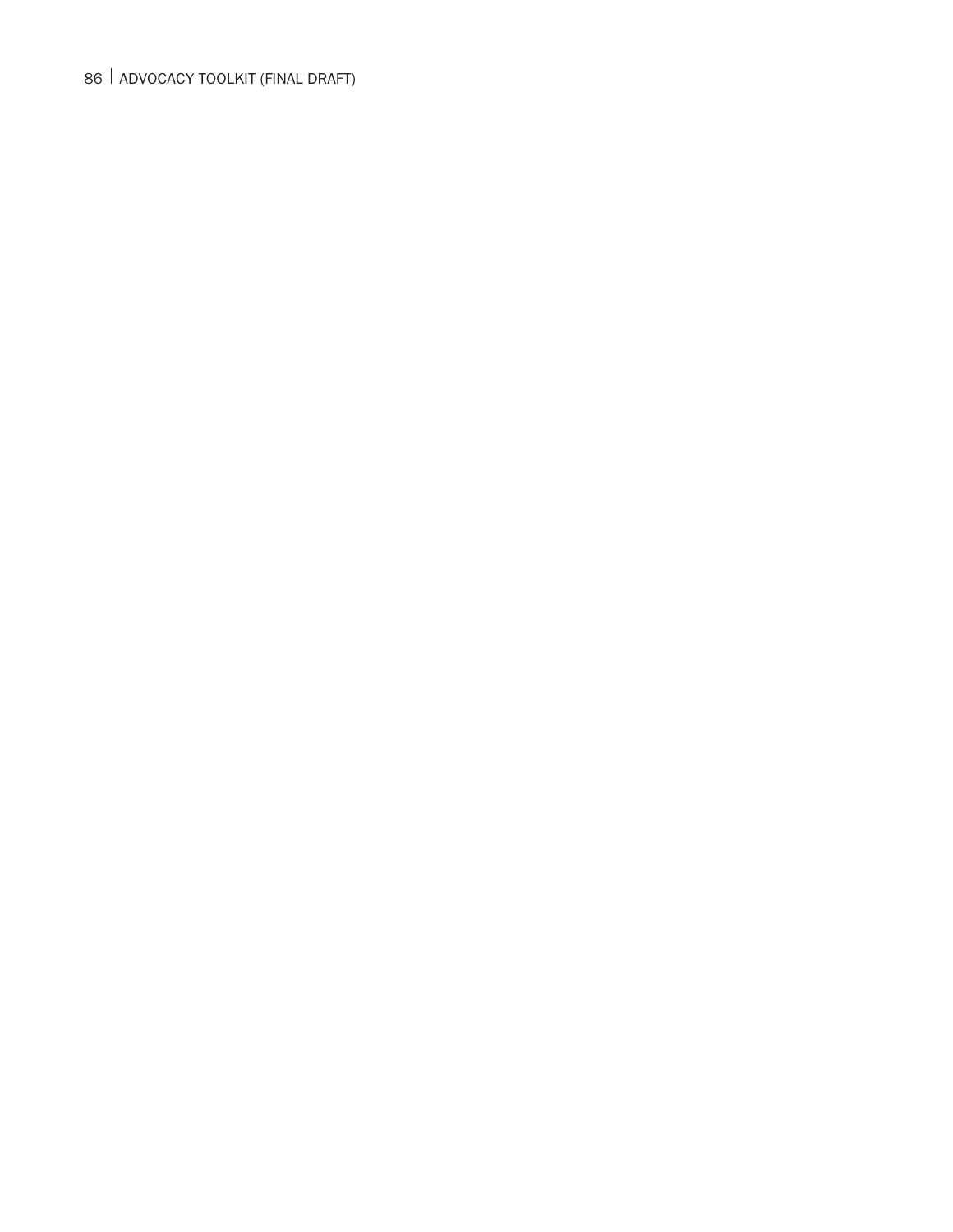# *CHAPTER 8 CHAPTER 8 BOYCOTTS AND STRIKES: TOOLS FOR ECONOMIC ADVOCACY*

The use of economic advocacy tools is based on the idea that people tend to act to protect their financial interests. By refusing to do business with certain people, a company, or even a government, an advocate and his or protect their financial interests. By refusing to do business with certain people, a company, or even a government, an advocate and his or her allies can sometimes persuade decisionmakers that their financial interest will best be served by incorporating the advocate's point of view on an issue. Economic advocacy can create great risks for the advocate, however, because people who believe that their financial well-being is threatened may choose to retaliate rather than give in to demands. This Chapter describes the use of economic advocacy tools and describes their potential benefits—and dangers.

## **OVERVIEW**

The primary tools of economic advocacy are the *boycott* and the *strike*. A boycott is a refusal by many people to buy, sell, or use a product, or otherwise deal with certain people, a company, or a government. A *strike* is a refusal, usually by a group of people, to continue working. These tools are methods of "economic non-cooperation." A person who participates in a boycott or a strike is expressing an unwillingness to support or even cooperate with the economic interests of corporate or governmental decisionmakers. When used effectively, the tools of economic advocacy can persuade the people, corporations, and other actors whose financial interests are affected to change their policies or otherwise take the action that the advocate seeks. *These tools can also be risky and even dangerous for the people using them.*

## 8.1 THE BENEFITS OF BOYCOTTING AND STRIKING

Boycotts and strikes can persuade decisionmakers in a number of ways. Most importantly, these tools generate direct economic pressure on decisionmakers. Faced with lost sales or a slowdown in production, a company may decide to consider the advocate's demands. But boycotts and strikes can also influence decisionmakers indirectly. First, these activities tend to generate a great deal of media attention and negative publicity for the target of the activity. As a result, decisionmakers may choose to act quickly to end the boycott or strike and avoid long-term harm to their reputation or credibility. Second, boycotts and strikes supported by many people make clear to decisionmakers that a large number of potential customers (or taxpayers) are unhappy with the direction that the company or government is taking. This fact may attract the attention of people inside the company or government who had been unaware of the true level of public concern.

As a result of the media attention that generally surrounds boycotts and strikes, the advocate who organizes these activities may be able to attract new support, or at least sympathy, from the media and general public for the advocate's issue. Gaining attention for the advocate's issue in the media and among the public increases the chance that the story will be picked up by the international media. This, in turn, creates new opportunities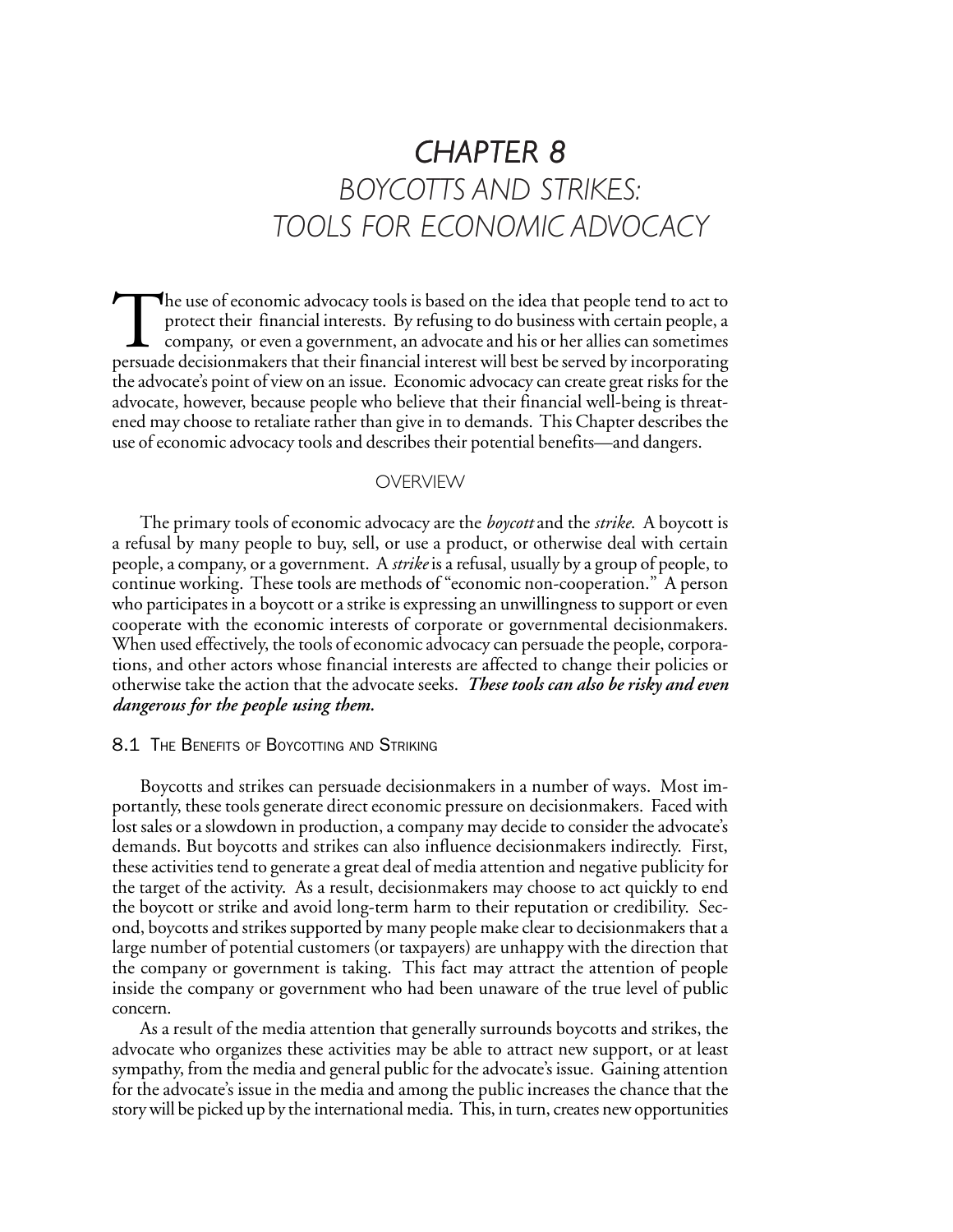for the advocate to build alliances with people in other countries. For more on working with the media, see Chapter 6. For more on building alliances, see Chapter 3.

8.2 THE DANGERS OF BOYCOTTING AND STRIKING

Despite the potential benefits, organizing—or even participating in—a boycott or strike can be dangerous. By design, these tools often target powerful business and government interests. They represent an exercise of power by many individuals acting as a group. Rather than concede to the demands of the advocate, however, a business or government faced with a large-scale boycott or strike may decide to strike back at the advocate. If the boycott or strike is poorly organized, or lacks broad support, the advocate may become isolated and could be at great risk of retaliation. It may also suggest to opponents and decisionmakers that there is little support for the advocate's position. An advocate must carefully consider the risks of undertaking a boycott or strike before organizing one. For more on avoiding negative results because of advocacy (called *backlash*), see Chapter 10.

In some countries, the use of boycotts and strikes is illegal. The "right to strike" does not exist in all African nations, and where it does exist, its use may be limited. The advocate

#### CAUTION!

Before organizing a boycott or strike, the advocate must know whether such actions are legal and whether the political and social conditions are right for such actions.

Even when they are legal, the use of strikes and boycotts can result in retaliation against the advocate.

and his or her supporters must understand what the law allows before organizing a strike or a boycott. Even when strikes and boycotts are legal, the advocate should take into account the local political and social conditions to determine whether a strike is likely to be safe, well-supported, and effective.

Advocates should also carefully weigh the potential effects of a boycott or strike on the people in the area. If a company provides a vital service to people that is not offered by other companies, a boycott may bring hardship to the people. This can also be true if, as a result of a boycott or strike, a company decides to withdraw from a region or country. Similarly, strikes can leave people with no income and can be very hard for the people who are striking. An advocate must, therefore, consider the likely effects of a boycott or strike and weigh them against the potential benefits.

## 8.3 THE NEED FOR BROAD SUPPORT

A large number of people must participate for any tool of economic advocacy to be used successfully. The refusal of one or two individuals, or even a small group of people, to do business with a company or to go to work probably will not influence decisionmakers. Worse yet, a small group of people lacking broad support may be more vulnerable to retaliation. Although a boycott can be launched by a handful of concerned citizens, it will not be effective until many people become involved. An advocate should not consider a strike unless he or she has reason to believe it will be broadly supported.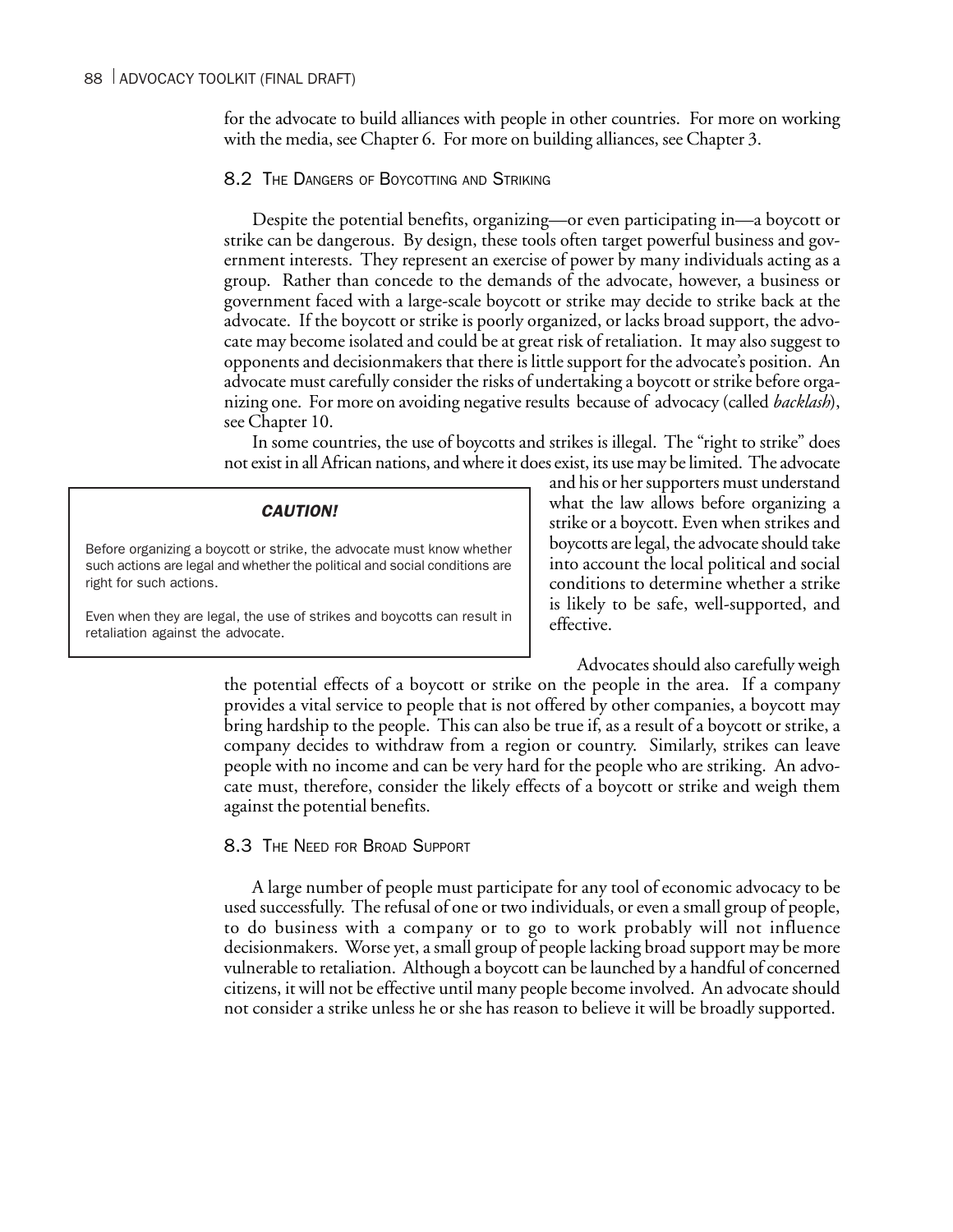# BOYCOTTS

## 8.4 WHAT IS A BOYCOTT?

A boycott is a refusal, usually by a large number of people, to do business with a company (or even a government). The goal of a boycott is to convince a company to change its policies. A boycott can create pressure on the target company in two ways.

First, because fewer people are buying the company's products or using its services, the company may lose money. Second, boycotts often generate media coverage. If the coverage is negative, the company risks damage to its reputation and, in turn, its long-term sales and profitability. Third, for corporations that have publicly traded stock, lower profitability and bad press can result in the corporation's stock

## BOYCOTT OF ROYAL DUTCH SHELL FOR ITS ACTIVITIES IN THE NIGER DELTA

There is an ongoing boycott against Royal Dutch Shell, its subsidiaries, and their products as a result of the company's oil development activities in Ogoniland, in the Niger Delta region of Nigeria. Community and environmental advocates are protesting Shell's pollution of Ogoniland and ignoring government repression of activists, including the execution of Ogoni leader Ken Saro-Wiwa in 1995. The boycott by environmental and human rights organizations in Nigeria and the United States calls on Royal Dutch Shell to clean up existing pollution in Nigeria, raise its standards for future operations there, and compensate the Nigerian peoples harmed by its activities.

losing value. This can cause the corporation's shareholders to place pressure on management to resolve the problem. The boycott provides a way for advocates to use people's desire for money as a tool for social and environmental change.

#### 8.5 WHO CALLS FOR A BOYCOTT?

Any person or organization can announce a boycott. However, without broad support from like-minded organizations or community members, a boycott is unlikely to have any influence on decisionmakers. A boycott organizer should have a good idea of the level of support available before attempting to launch one.

#### 8.6 Who JOINS A BOYCOTT?

Again, anyone can participate in a boycott. The essence of boycotting is simply the refusal to do business with the target of the boycott. This refusal can come from individuals and organizations at the local, national, and international level. For example, people from all over the world—not just in the Niger Delta—have joined in the Shell boycott described in the box above.

The advocate must always bear in mind that participants in a boycott are losing access to goods and services they would otherwise use. During a boycott, these people must obtain these goods and services elsewhere. The advocate should ensure, to the extent possible, that alternative goods and services are available.

#### 8.7 ORGANIZING A BOYCOTT

The details of organizing a boycott are beyond the scope of this handbook. However, successful boycotts usually:

- Are the result of significant planning and research.
- Have a carefully chosen target. Participants in the boycott must easily be able to understand which product, company, or industry they are boycotting.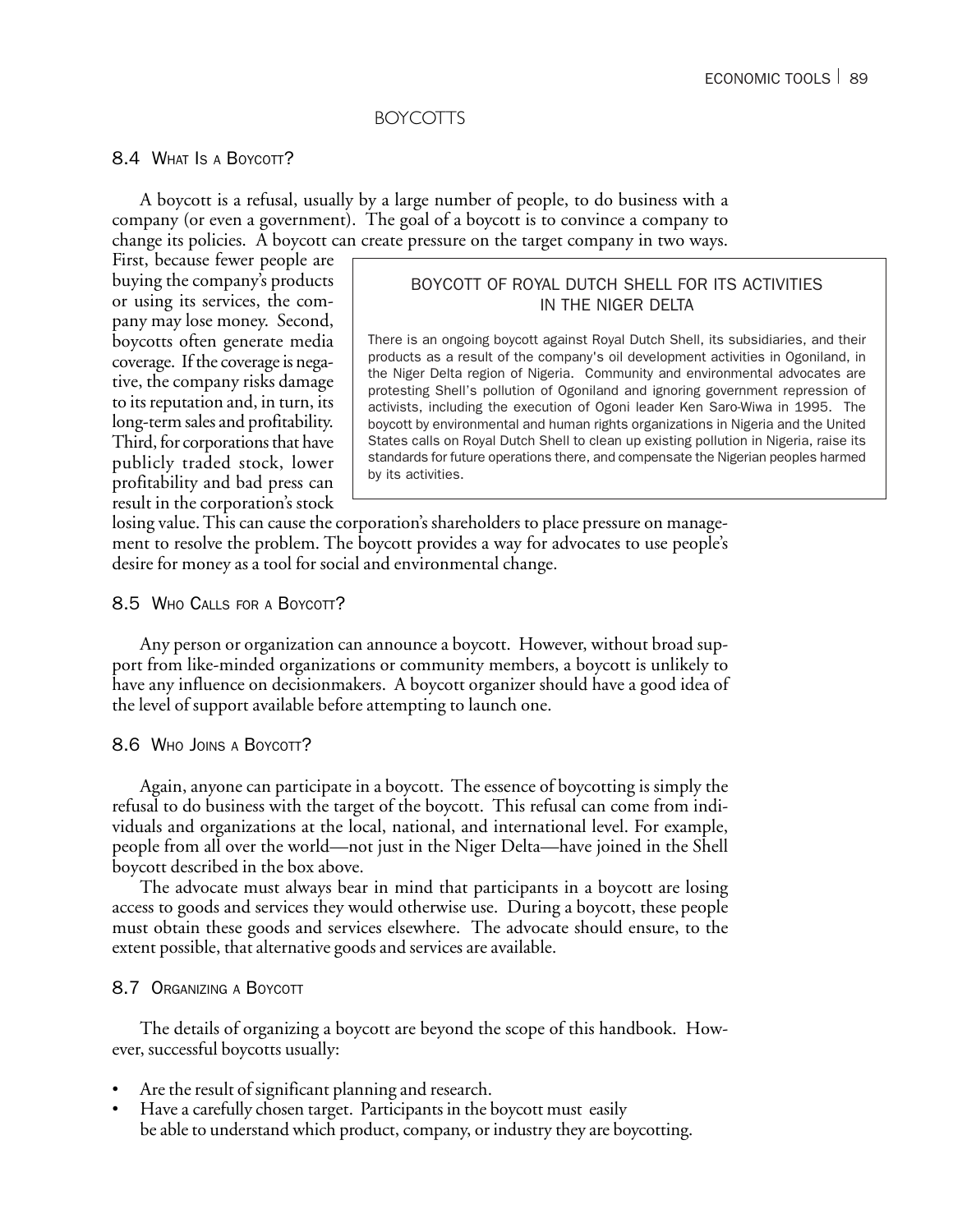- Involve many organizations and communities working together at different levels. For more on alliances, see Chapter 2.
- Have specific and achievable goals. The target of the boycott must be able to understand what is being demanded, and participants must be able to measure the success of the boycott in achieving its objectives.
- Communicate information about the issues to the public and the media. For more on getting the word out and working with the media, see Chapters 5 and 6.

### 8.8 THE THREAT OF BOYCOTT

As with every advocacy tool, the boycott should only be considered in the context of a broader advocacy strategy. Some advocates have found that talking—and negotiating with—the potential target of the boycott before launching it can lead to positive results. As with court action (discussed in Chapter 7), the mere *threat* of a boycott can affect a company that stands to lose profits as a result of the boycott. A boycott should not be

#### THE MONTGOMERY BUS BOYCOTT

One of the most famous boycotts in history took place in the United States in the 1950s, in the state of Alabama. At that time, state and local law required black people to ride in the back of the bus, while white people sat in the front. If the "white section" filled up, black passengers were required to give up their seats and stand.

On Thursday, December 1, 1955, in the city of Montgomery, Alabama, a black woman named Rosa Parks sat in the last empty seat in the row of the bus nearest the white section. Soon the white section filled up, and another white man boarded the bus.

The bus driver demanded that Parks and the three other black people in her row stand up so that the white man could sit in that row by himself. None of them moved. When the driver threatened them, the black people stood up and moved farther back in the bus--except for Rosa Parks, who did not move. The police were called, and she was arrested. She did not resist.

The night of her arrest, local activists printed flyers (small, one-page notices) telling people about the arrest and urging black people not to ride the buses on Monday. The activists realized that more black people than white people rode the city's buses, and that a boycott would cause the bus companies to lose money. Also, fewer people on buses would mean fewer people shopping downtown, and less business for white-owned stores in the city. On Friday morning, the flyers were spread all over town.

On Monday, Rosa Parks went to court and was fined \$14 for violating the bus law. That same day, the Montgomery Bus Boycott began. Black people throughout the city responded to the call for a boycott, and the city was filled with empty buses. What began as a one-day boycott continued. Dr. Martin Luther King, Jr. was one of the leaders of the bus boycott.

Although the boycott was peaceful, boycotters were harassed and terrorized. Black people with cars who offered rides to boycotters were sometimes arrested for picking up "hitchhikers," a term for people without cars who are looking for a ride. Similarly, black people waiting for rides from friends were arrested for loitering. It was even announced that black cab services that tried to give discount fares to boycotters would be prosecuted for charging less than the "minimum" required fare. Churches using their own vehicles to provide transportation for black people had their insurance canceled. And Dr. King and others were charged under an old law that prohibited boycotts. On January 30, 1956, Dr. King's home was bombed. Fortunately, his family was not injured.

On November 13, 1956, the US Supreme Court struck down Alabama's state and local laws requiring segregation on buses. Federal authorities forced city and bus officials to comply with the Court's ruling. Finally, on December 21, 1956, Dr, King and a white minister sat together in the front seat of a public bus.

The successful boycott, which lasted 381 days, helped to launch the American civil rights movement. Dr. King would become the leader of this movement. As for Rosa Parks, she never paid the \$14 fine.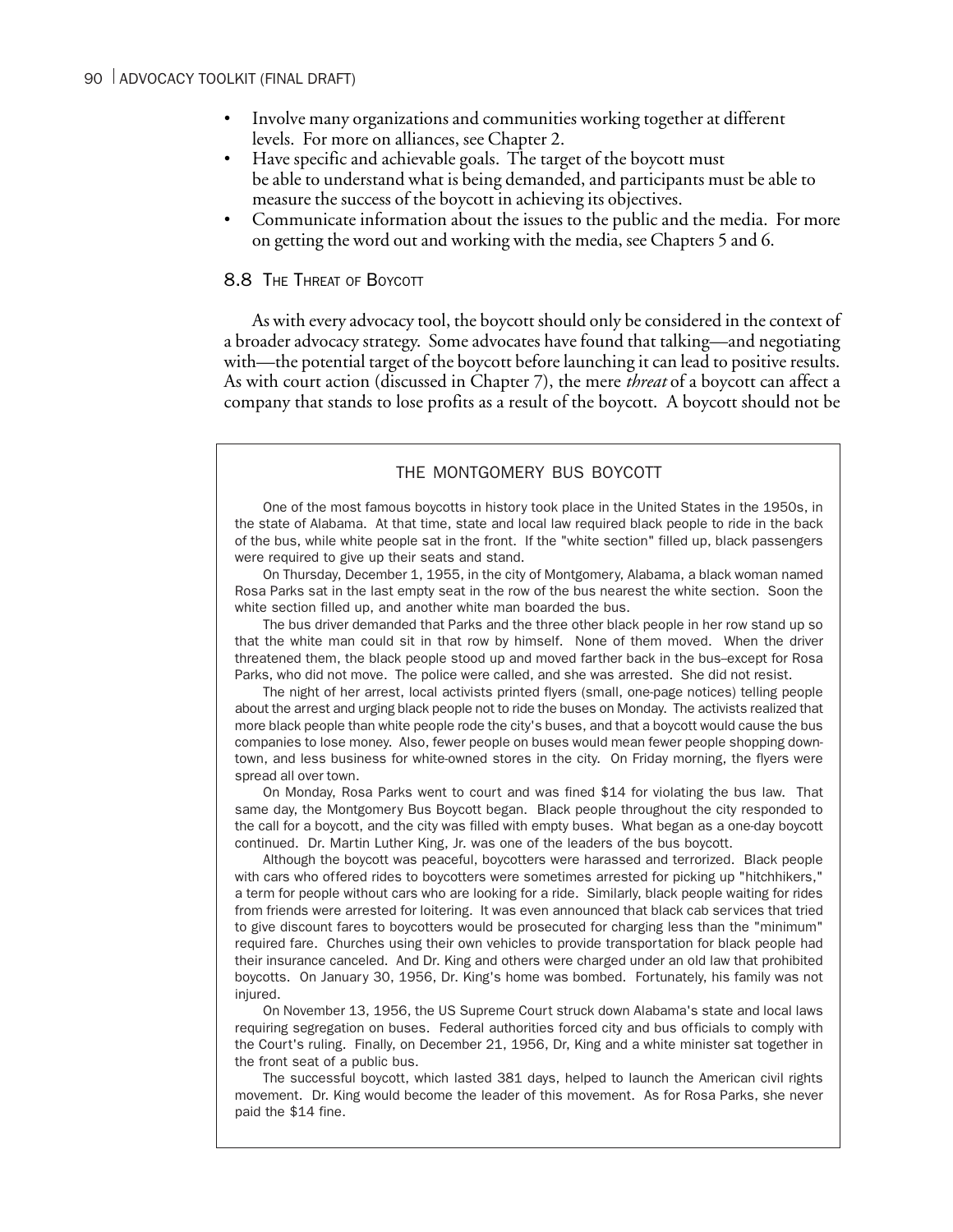threatened, of course, unless the advocate is prepared to carry it out. An advocate and his or her organization can lose credibility for threatening to take actions that they are unwilling or unable to undertake in an effective manner.

#### 8.9 BACKLASH AGAINST BOYCOTT ORGANIZERS AND PARTICIPANTS

Boycotts can be dangerous for the advocates who organize them and the people who participate in them. Boycotts threaten financial harm to the businesses they target and to the governments that support and depend on those businesses. Boycotts should be organized and carried out with extreme care.

Also, an advocate should understand the laws in his or her country and locality relating to boycotts. In some countries, boycotting may be illegal. For more on responding to backlash against advocates, see Chapter 10.

#### 8.10 THE FLEXIBILITY OF BOYCOTTS AS A TOOL FOR ADVOCACY

The boycott is a flexible tool that can be shaped to the needs of the advocate. This is clear even from the history of the word "boycott." In 1880, the tenants of an estate manager in Ireland, an Englishman named Charles Boycott, demanded that their rents be lowered as part of a campaign for land reform. Boycott refused and evicted tenants who could not pay. Charles Parnell, who was president of the Irish Land League, gave a speech urging local people to refuse to deal with Boycott. Boycott was soon isolated: he could not find laborers to work for him, local business stopped serving him, and he could not get his mail delivered.

One of the best examples of a successful boycott comes from another historical example: the Montgomery Bus Boycott of 1955-1956 in the United States. The story of this boycott demonstrates how successful—and how dangerous—a boycott can be.

#### 8.11 SPECIAL CASE: DIVESTMENT

Divestment occurs when people and institutions withdraw their financial support from companies to encourage them to change their policies in some way. In other words, rather than "investing" in the companies, these institutions are taking their money out of them. The institutions that join in a divestment campaign are usually groups that make large investments in business interests on behalf of their members or employees. These institutions might include, for example, government agencies, universities, trade associations, and labor unions, as well as the financial institutions (banks and brokerage houses) that manage employee investment funds. Divestment is essentially boycotting on a grand scale.

One famous example of divestment occurred in the 1980s when institutions around the world divested from companies doing business in Apartheid South Africa. The goal was to compel companies—particularly powerful multinational corporations—to pull out of South Africa, which many did. Economic pressure on the South African government played an important role in Apartheid ultimately giving way to democracy. The South African example makes clear that divestment, though directed at companies, can influence government policy, even deeply entrenched policies that protect powerful economic interests.

Although a divestment campaign can be powerful, to be successful it requires a high level of support from people and institutions around the world. It can also be a dangerous tool for those who use it, to the extent that it threatens the economic and political well-being of corporate and government officials. Finally, advocates must carefully con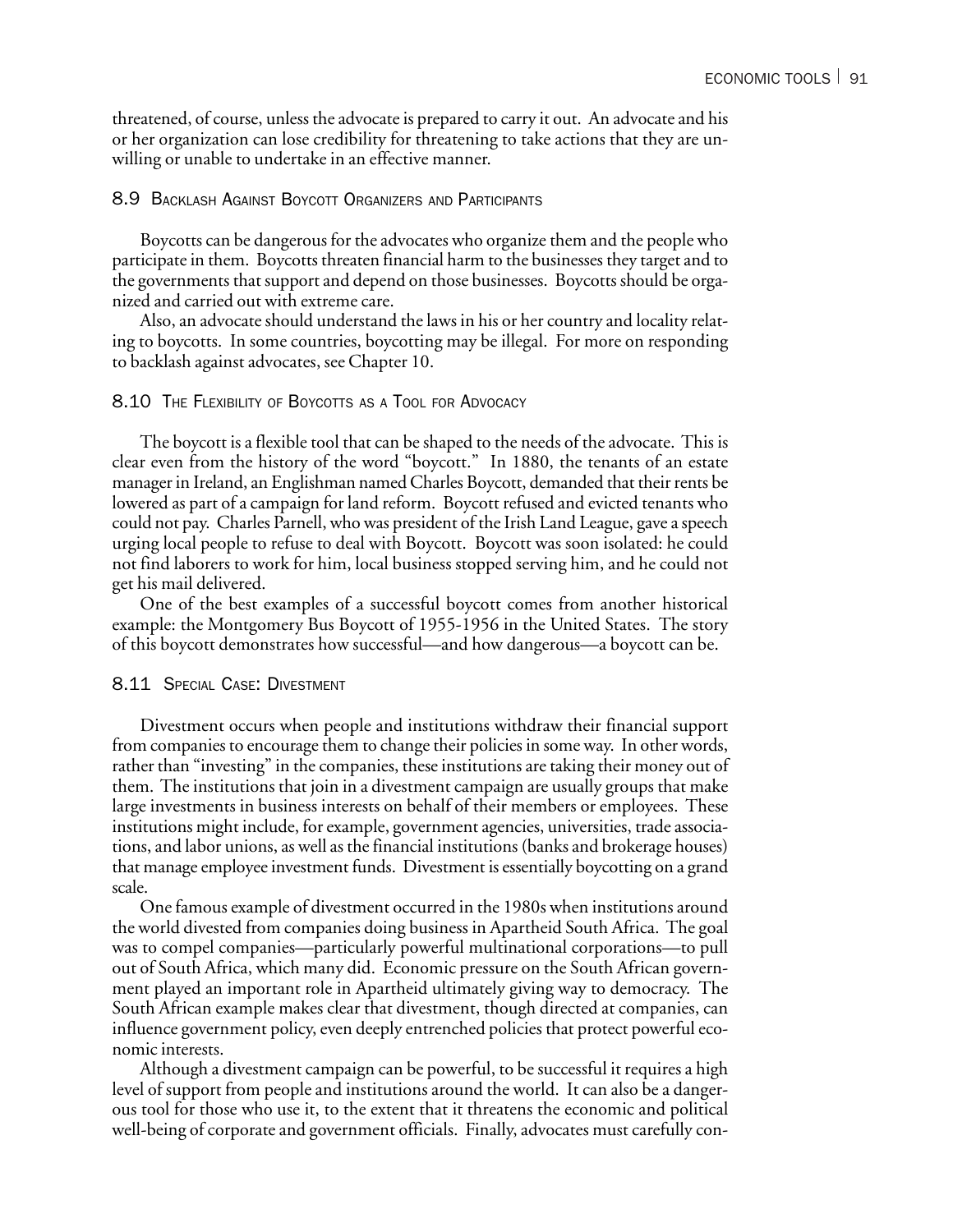sider whether divestment may result in harm to the people it seeks to benefit, and if so, whether the likely benefits outweigh the harms. In other words, economic pressure on a company or a regime can also create economic hardship for the people who work for that company or live under the rule of that regime. The decision to pursue a divestment campaign requires careful consideration.

#### **STRIKES**

#### 8.12 WHAT IS A STRIKE?

A *strike* occurs when employees join together and refuse to work until their employer meets their demands. This tool helps to create a balance of power between the individual employee and the company for which the employee works. Employees use strikes to obtain higher wages, better working conditions, and improved benefits. Strikes can also create a great deal of media coverage, drawing attention to the workers' cause. Usually the employer is aware that the strike will occur, as the mere threat of a strike may result in employer concessions.

Labor unions are often involved with strikes, which helps to ensure that the workers stand united during a strike. If fewer than all employees strike, the employer has a greater temptation to fire the striking employees and replace them with new employees. It is more difficult (though not impossible) for the employer to fire and replace *all* of its employees.

#### 8.13 OBSTACLES TO CARRYING OUT A STRIKE

A step-by-step description of how to organize a strike is beyond the scope of this handbook. The strike as a tool of advocacy is introduced here simply to provide the advocate with background on a tool that has been used successfully by workers trying to obtain concessions from their employer.

Strikes require a legal framework that allows employees to organize and to withhold their labor. Many African countries lack worker-friendly labor laws. And strikers who violate the law in any country may be risking a firm, even violent, response from the government or employers.

Even in countries where strikes are permitted by law, they carry many hazards. Striking workers can, in many circumstances, be fired by their employers. In situations where local unemployment is high and the striking workers' skill level is low, the employer may simply decide to fire the strikers and hire new workers to replace them. And it is important to remember that a striking worker receives no pay and no benefits during the strike. Also, public opinion can turn against strikers who may be seen as asking for too much. Finally, strikes sometimes lead to violence. Because of the many risks of striking, a strike should only be considered after substantial research, planning and organization.

### 8.14 RELATED TOOLS

Other tools exist for withholding employee labor until demands are met. For example, workers can engage in a *slowdown*, during which they continue to work, but do so more slowly or less efficiently. Another form of strike is the *sitdown*, in which the workers, as a group, suddenly cease working and wait for the employer to concede on an issue. Another variation is the *walkout*, which involves workers leaving the workplace without notice. Workers have also participated in *sick-outs*, during which all or many workers claim to be sick on the same day. This technique is often used under circum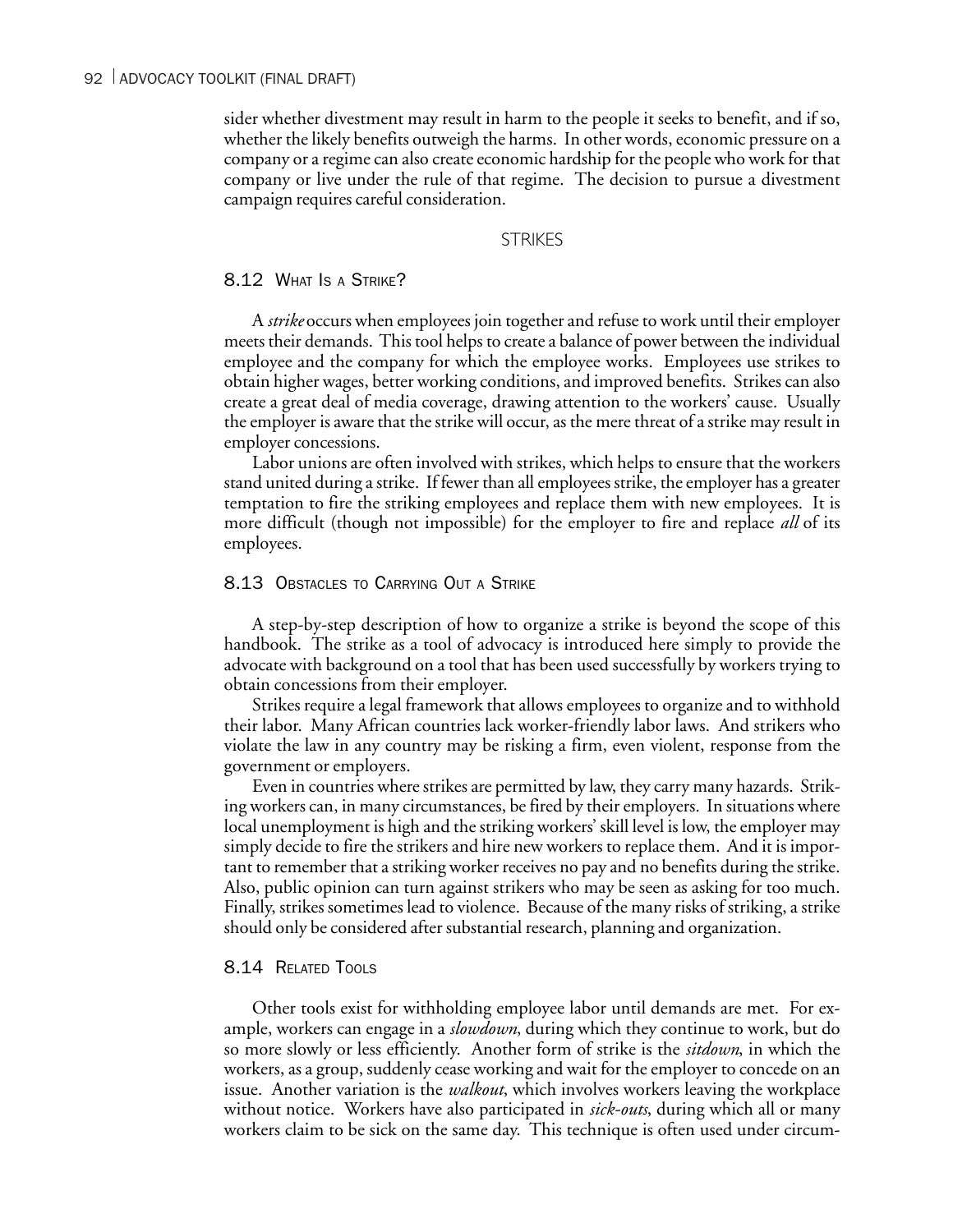stances when striking would be illegal. Like the traditional strike, each of these tools can be risky and even dangerous for strikers.

#### 8.15 SPECIAL CASE: THE GENERAL STRIKE

Another type of strike, known as the *general strike*, has taken place in Africa in recent years. A general strike occurs when workers in all or many industries within a locality or a country go on strike at the same time. This kind of strike can be used to seek concessions from employers, but it is also often used to place pressure on the national government. The general strike amounts to a political event that draws massive media coverage—and may well create significant backlash directed toward people who organize it and participate in it.

In recent years, general strikes have taken place in African countries as different as South Africa and the Democratic Republic of the Congo (DRC). In June 1997, for example, over two million South African workers went on a general strike to seek better employment conditions. The strike was called by the Congress of South African Trade Unions (COSATU). During this strike, President Nelson Mandela joined with workers in support of improved labor laws. General strikes often involve protests, marches, and mass demonstrations, a detailed discussion of which is beyond the scope of this handbook.

In the DRC, the Kinshasa strike in April 1997 was called by leaders opposed to President Mobutu Sese Seko's removal of Etienne Tshisekdi from the post of Prime Minister. In this broad strike, which paralyzed the country's capital, not only workers and merchants, but also students, children, and the unemployed, stayed indoors.

#### OTHER FORMS OF ECONOMIC ADVOCACY

Although this Chapter focuses on the use of boycotts and strikes, the advocate can also seek long-term change by using economic advocacy tools as a means of *supporting* companies with beneficial policies or *supporting* beneficial products. Rather than withholding financial support or labor from a business with objectionable policies, the advo-

cate might instead choose to support a business or industry with favorable policies (for example, its sustainable use of natural resources or its fair treatment of workers). This may also encourage other companies to adapt the same policies. This approach can complement the use of a boycott; while discouraging people from choosing one company or product, the advocate can suggest other, favored companies or products as alternatives. Again, the advocate must seek broad participation to ensure that the show of support benefits the favored company and creates an incentive for other companies to reconsider their policies.

#### 8.16 PROCUREMENT POLICIES AND SELECTIVE PURCHASING LAWS

Advocates can encourage governments, universities, and other

large institutions to adopt *procurement policies* and *selective purchasing laws* to express their values. Procurement policies are guidelines enacted by an institution to guide the institution's own purchasing practices. Selective purchasing laws are acts of parliment that require government agencies to use certain guidelines when purchasing materials or services. These policies either encourage or discourage the purchase of certain goods and services according to established criteria. They can be used to discourage social and environmental harms and promote socially and environmentally responsible corporate poli-

Under pressure from constituents and students, many governments and universities in the US have adopted environmentally preferable purchasing policies. These policies mandate that, when making purchasing decisions, an institution gives preference to products that meet environmental criteria related to recycled content, recyclability, toxicity, energy and water efficiency, and other such issues. Forty-seven U.S. states and the federal government have selective purchasing laws that give preference to recycled material. This, in turn, has helped to create a market for recycled materials.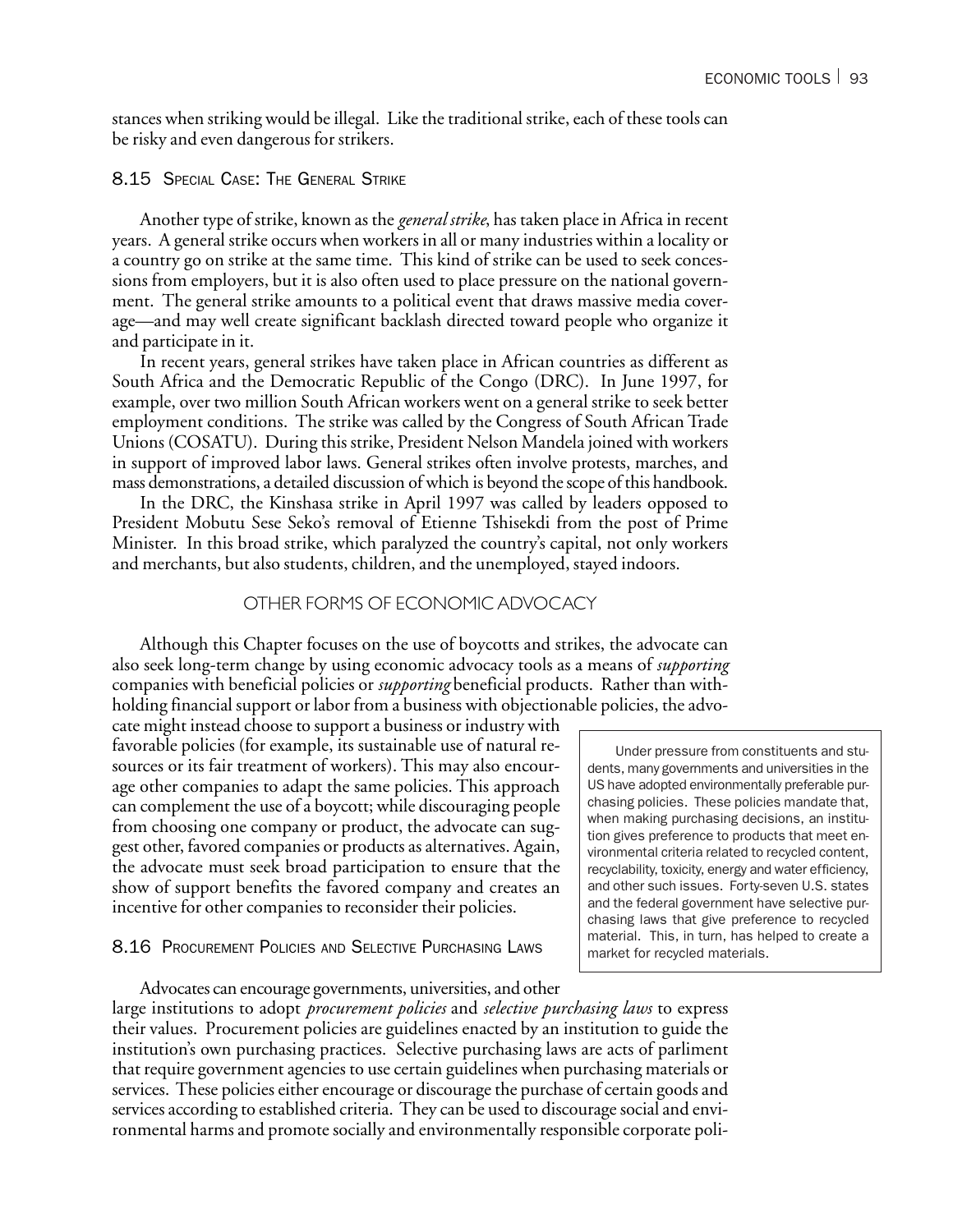In 2000, shareholders in Talisman Energy, a Canadian corporation, circulated a resolution demanding that the company supply an independently verified report on the company's compliance with international human rights standards in their operations in Sudan. The resolution asked the company's Board of Directors to "respect international human rights standards and make transparent the impact of the company's operations in Suda." The company did release reports in 2001 and 2002 on its compliance with the International Code of Ethics for Canadian Business. And in 2002, it sold its interest in the Sudan operations.

cies and practices. By publicly announcing the criteria for selective purchasing and the reason for the policy, an institution can ensure that companies with whom they do business understand the behavior being encouraged or discouraged. If many institutions adopt similar criteria, the market for the preferred product will improve, thereby furthering the advocate's purpose.

Because the economic purchasing power of institutions is what makes these tools effective, the purchasing practices of larger institutions can have greater impacts on a market than those of smaller institutions can. Though these tools may seem to be out of the grasp of many smaller, grass roots advocacy groups, individuals and groups of any size can encourage responsible purchasing in institutions of which they are a part or with whom they partner. While selective purchasing policies can be effective tools, they carry many of the same risks of retaliation and unintended consequences as other economic advocacy tools.

## 8.17 SHAREHOLDER RESOLUTIONS

In many countries, people or institutions that own shares of stock in a publicly held company are allowed to introduce shareholder resolutions to be voted on by all eligible shareholders. Different countries have different laws governing how much stock shareholders must own and how long they must own it in order to be eligible to introduce shareholder resolutions. A person or group who meets these requirements can introduce shareholder resolutions that demand changes in corporate policies or actions. Even when a resolution has little hope of being supported in a shareholder vote, it can be an effective way of influencing corporate behavior or getting media attention for an issue.

Although this tool can be effective in bringing to attention to, and even changing, troubling corporate policies and practices, most advocacy organizations do not have the resources necessary to take these actions. Getting a shareholder resolution to be considered is also difficult and time-consuming. Many such resolutions will not be successful without the support of the largest shareholders of the company. Shareholders vote their number of shares, which means that a person who owns 100,000 shares has 100,000 votes, while a person who owns 1 share has just 1 vote.

# OTHER RESOURCES

Co-op America, *Co-op America's Boycott Organizer's Guide*, available on the Internet at

http://www.coopamerica.org/boycotts/boycott\_organizer\_guide.pdf. This guide is designed to help launch boycott organizing efforts in the United States. The mailing address for Co-op America is 1612 K St. NW, Suite 600, Washington, DC 20006, USA.

For more information on the use of the general strike in Africa, see http://www.dnai.com/~figgins/generalstrike/ africa/index.html.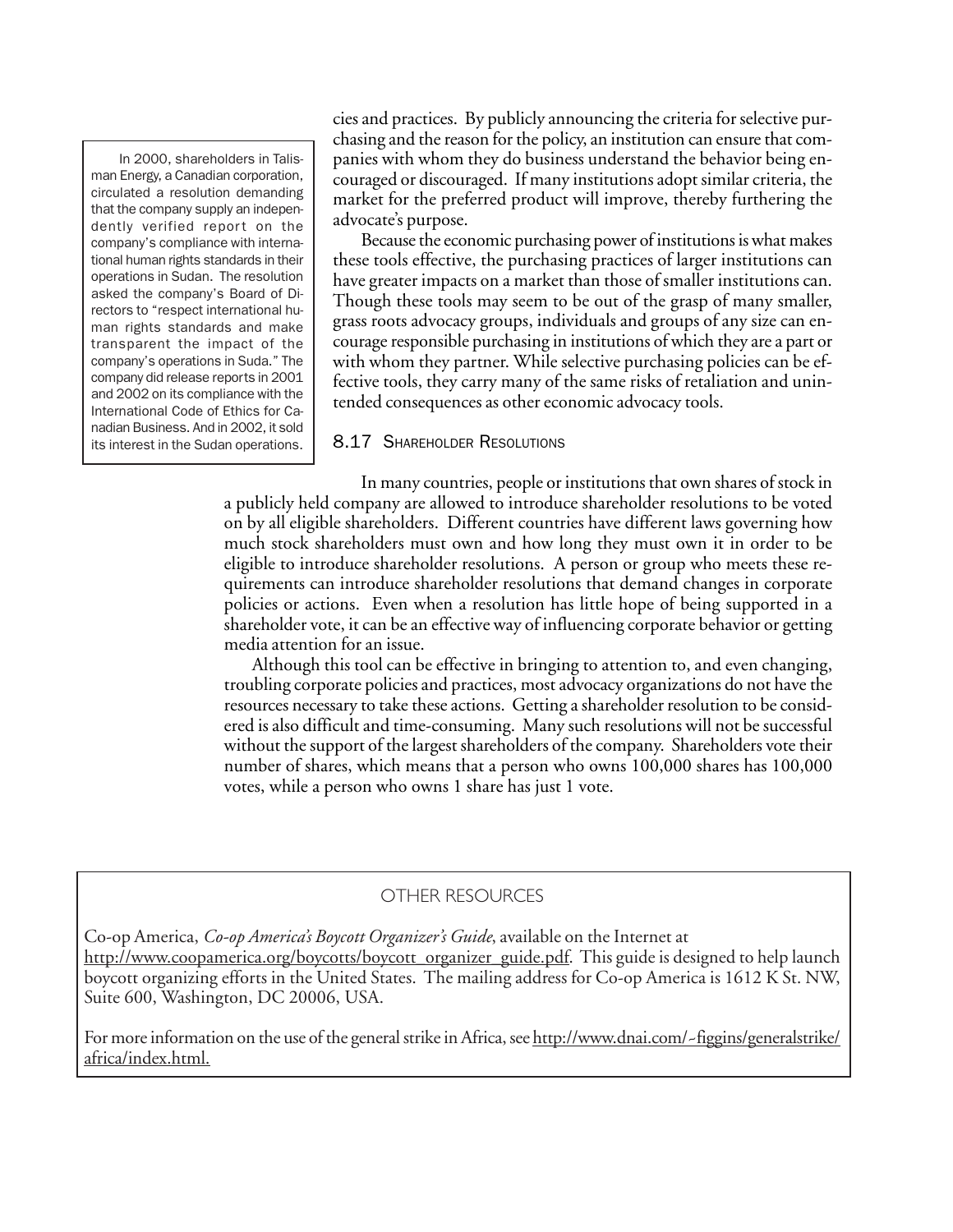# *CHAPTER 9 CHAPTER 9 DEMONSTRATIONS AND OTHER PUBLIC ACTIONS: TOOLS FOR SOCIAL ADVOCACY*

 $\P$ hroughout the world, the freedoms of association and expression are regarded as a fundamental human right. These freedoms are included in most constitutions and are central principles of the 1948 United Nations Universal Declaration of Human Rights. Article 19 of the UN's Universal Declaration of Human Rights states that "everyone has the right to seek, receive and impart information and ideas through any media and regardless of frontiers," while Article 20 states that "everyone has the right to peaceful assembly and association." Where freedom of association is guaranteed by a government, advocates may take advantage of that freedom to conduct demonstrations and other mass movements in order to draw attention to a problem. Where freedom of association is not guaranteed by a government, advocates may risk political or physical retribution for taking part in public demonstrations or other forms of political expression. The conditions in the advocate's country must, therefore, be closely considered before using these advocacy tools.

## **OVERVIEW**

The tools discussed in this chapter can be broadly described as activities designed to increase awareness and demonstrate advocates' views about an issue. These tools range from marches and rallies to picketing and civil disobedience. While the economic advocacy tools described in Chapter 8 seek to apply economic pressure to encourage a desired change in an institution's behavior or policies, public demonstrations, civil disobedience and the other actions described here seek to draw attention to the issue and to use the power of public opinion to bring about change.

#### 9.1 THE BENEFITS OF DEMONSTRATIONS AND PUBLIC ACTIONS

Demonstrations and public actions can unite citizens that have a common concern. By bringing people together for a common cause, demonstrations can help to energize

and unite existing supporters. It allows them to feel that they are doing something concrete towards advancing their beliefs. Public actions also are a good way to create new advocates for the cause by bringing in new supporters. When the voices of concerned citizens are united through these types of events and actions, problems that are commonly ignored can be brought into the view of people in power and the general public. Such ac-

In October, 2002, trade ministers from 34 countries in North and South America met at a hotel in Quito, Ecuador to negotiate new trade agreements. On October 31, six thousand demonstrators, primarily composed of indigenous peoples, farmers, trade unionists, and students rallied outside of the hotel in protest. The group wore costumes, carried signs, sang, and chanted to protest the new trade agreements that they expected to harm indigenous people and small farmers. At the end of the meetings and after significant media attention was given to the protests, a group of more than 50 demostrators was invited to meet with the trade ministers. This allowed the demonstrators to deliver their messages to the ministers personally and in front of the media.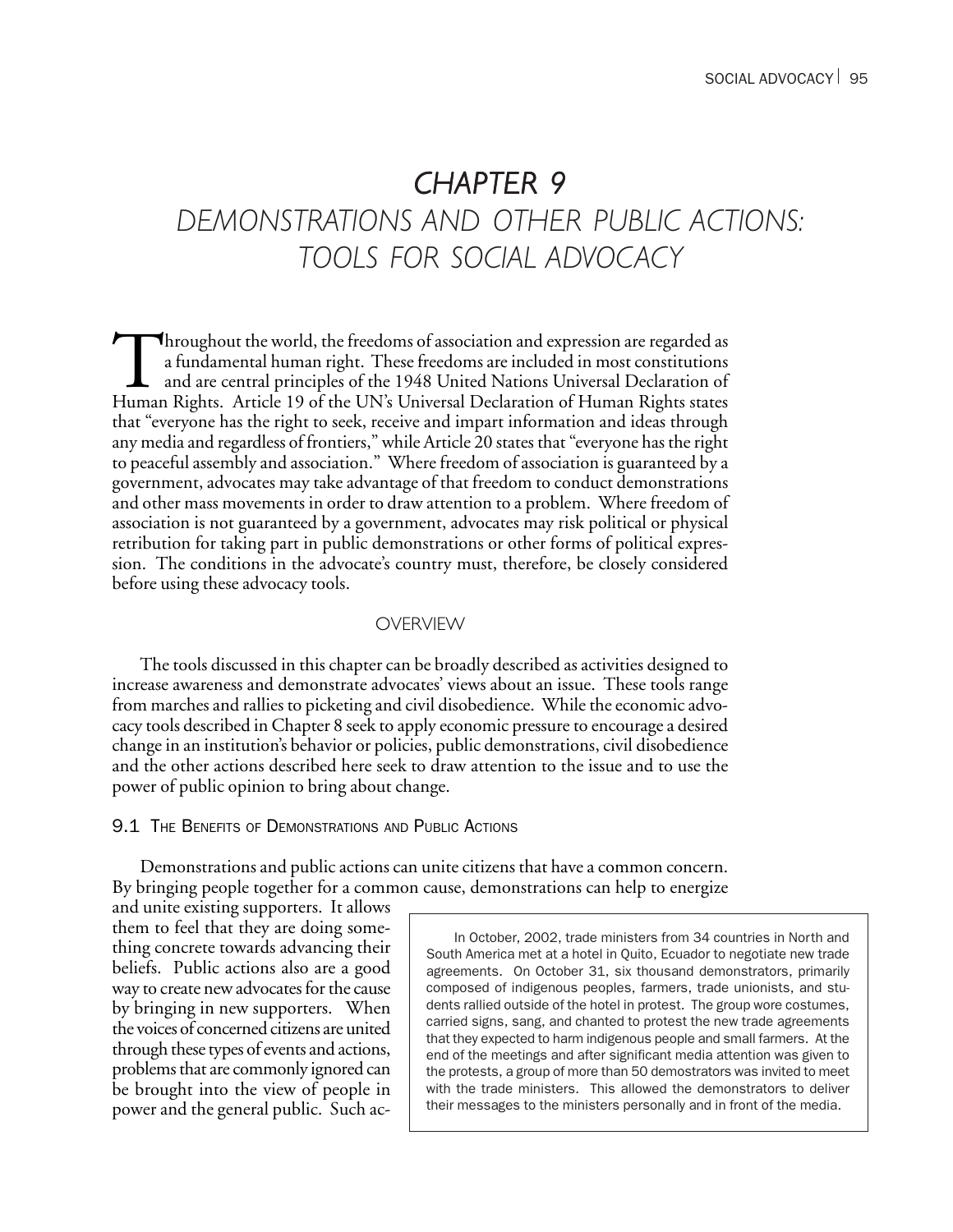tions may embarrass public officials or private companies and bring about change. They may also result in risks to the advocate.

#### 9.2 THE RISKS OF DEMONSTRATIONS AND PUBLIC ACTIONS

While public actions can be effective advocacy tools, they are most effective when they are combined with other advocacy tools that educate, continue discussion, and keep the issue in front of the intended audience. Public actions speak loudly to draw attention to an issue, but once a demonstration has occurred, the advocate must be prepared to follow up with more in-depth discussions and advocacy. Otherwise, the benefits of the demonstration may be lost quickly.

Advocates should also be careful in crafting the message they desire to send through

### CAUTION!

While demonstrations and other public actions can be very effective in some situations for giving voice to opinions that are often ignored there are also significant risks in using these tactics. Some countries have laws against some forms of demonstration or other public actions. Even when activities are legal, governments, corporations, or other institutions may retaliate physically, economically, or legally against those who organize or participate in demonstrations if the public action so that it is both accurate and effective. It is important to consider how institutions may respond to the public action. For example, can the institution take the action being advocated given political, social, and economic conditions? Has the message been crafted to allow the institution being targeted to respond in a useful way? Taking these factors into consideration may help to ensure that public actions have the maximum effect. Crafting the message also is discussed in Chapter 5 above.

9.3 DEMONSTRATIONS AND THE MEDIA

With many forms of media (radio, print, television, and internet) becoming more and more pervasive throughout Africa and the world, much of the potential power of mass movements and demonstration actions comes from the ability of public actions to attract the attention of the media. Through media coverage of actions, groups can reach out to other concerned citizens to support or join in their cause. Drawing media attention to actions can also be effective in pressuring an institution to make a desired change. For more information on crafting and disseminating a message through the media, see Chapters 5 and 6.

#### 9.4 COORDINATED DEMONSTRATIONS AND MASS ACTIONS

One way to draw media attention to a demonstration is to coordinate multiple events to occur in several locations at the same time or on the same day. Demonstrations and mass actions are often combined with boycotts and strikes to draw attention to a problem and to encourage more people to join in economic advocacy activities. Coordinated demonstrations can be a good way to exhibit the organization, unity, solidarity, and scope of a movement.

#### DEMONSTRATIONS

### 9.5 RALLIES AND MARCHES

Rallies and marches are events in which a group of concerned people gather to draw attention to a problem or concern. *Rallies* are generally events in which a group gathers at a highly visible, strategic, or symbolic site to show their unified support for (or opposition to) an action or their concern regarding a problem. Rallies often include activities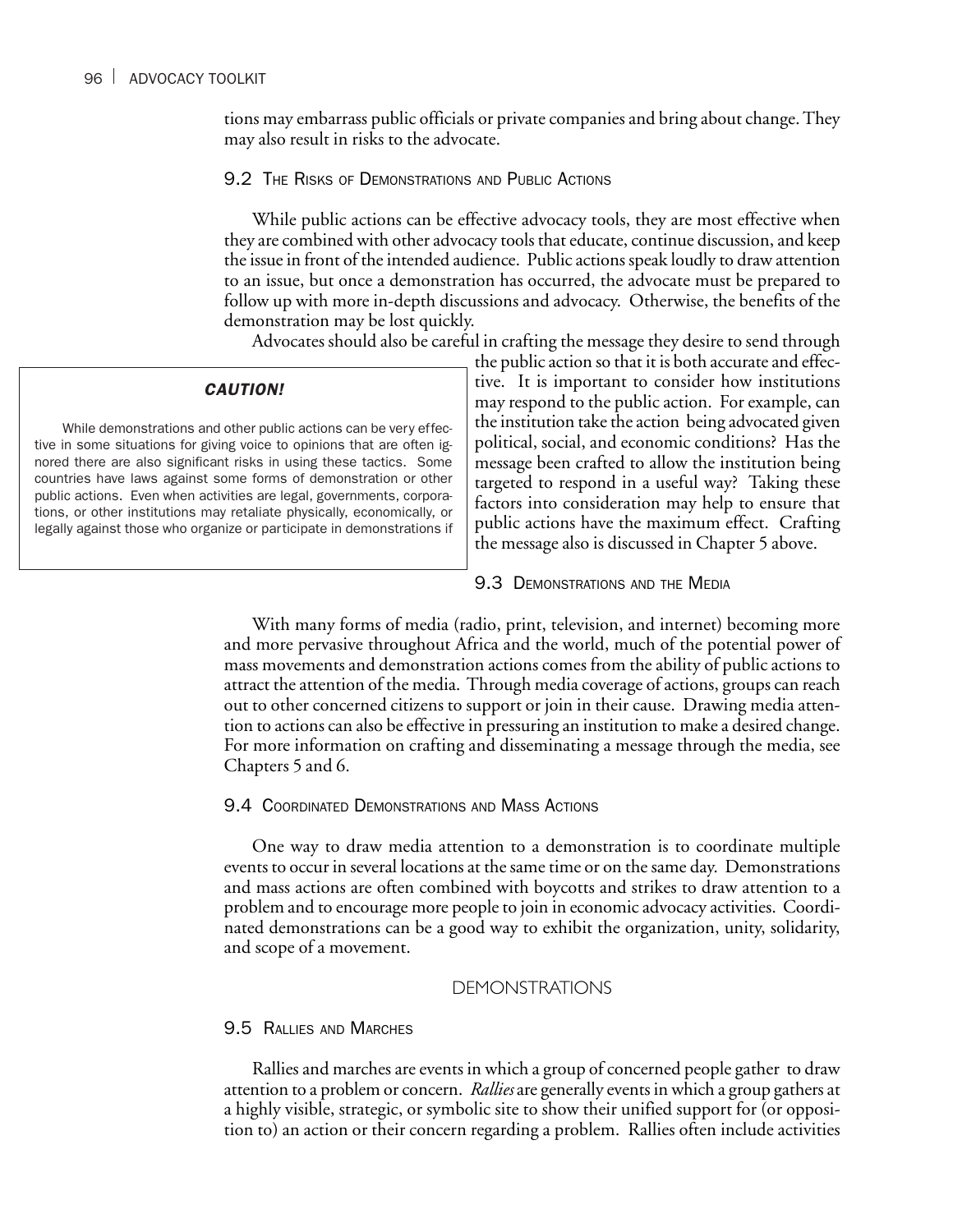such as speeches, education, music, and theater intended to educate, motivate, and unify the group.

 A *march* is, in essence, a moving rally. During a march, the assembled group walks together peacefully in order to draw attention to an issue of concern. Marches generally move through or towards areas that are highly visible and/or areas of symbolic importance to a cause. As a march proceeds, participants often express their concerns through many different methods including signs, chants,

Since 1998, Treatment Action Campaign (TAC) has led many marches in several cities throughout South Africa to encourage that country's government to take more decisive action in combating HIV/AIDS. TAC has organized marches to the offices of drug companies and government offices demanding that antiretroviral drugs and other medications for the treatment of HIV/AIDS be made readily available to those in need. These marches have been an integral part of a movement that has won many concessions from the government and drug companies such as Pfizer, Boehringer Ingelheim, Glaxo-Wellcome, Bristol-Meyers, Abbott, and Roche. For example, because of intense pressure, Glaxo-Wellcome lowered the prices of their patented HIV medication, AZT

During the struggle for civil rights for African Americans in the 1960s, leaders of the movement organized many marches to rally support for their cause of achieving equal rights. A series of marches that took place in 1965, in the small town of Selma, Alabama were some of the most important events of the civil rights movement. On March 7, 1965, 600 people set out to march 55 miles from Selma to Montgomery, the capital of Alabama, to protest the state's unjust voting laws that stopped African American citizens from voting. Before they could even leave Selma, they were met by police who beat them back with clubs and tear gas. On March 9, civil rights leader, Martin Luther King, Jr. led a symbolic march to the spot where the police brutality occurred and on March 21, 3,000 people set out from Selma to march on Montgomery. When they arrived in Montgomery on March 25 after five days of marching and sleeping in fields at night, the group had grown to include 25,000 marchers. The national press attention that was attracted by the struggle and triumph of the marchers and the overwhelming public support from across the country that resulted were major contributing factors in the passage of the Voting Rights Act of 1965, which ended many of the injustices against which the marchers protested.

speeches, and music.

In some cases, marches may be more effective in drawing attention to a cause than rallies. As a march proceeds through its route, more people are likely to see the assembled crowd. The sight of a unified and well organized march can also be psychologically powerful, for both people in the crowd and those outside of it.

## 9.6 PICKETING

*Picketing* is a form of demonstration in which individuals or groups gather to voice their dissent against an institution's policy or behavior. Groups generally gather at sites that are either actual sites of power or are symbolic of or associated with a company, government, or other institution whose policies the group would like to change. Picketers often carry signs mounted on pickets (wooden sticks) with messages expressing their point of view. During picketing actions, participants often chant and distribute printed materials explaining the group's concerns. Picketing can be an effective tool to convey a message both to an institution as a whole and to its individual members or employees.

Picketing is often timed to coincide with periods of high traffic (pedestrian or otherwise). By picketing at the beginning or end of the work day, a shift change, or lunchtime when many people will be passing by, demonstrators ensure that they are seen by the greatest number of people possible.

Advocates should be aware of the very personal nature of a picket, particularly where people will have to cross the picket lines. Though picketing can be a good opportunity to express a point of view, it can also make individuals feel personally attacked because it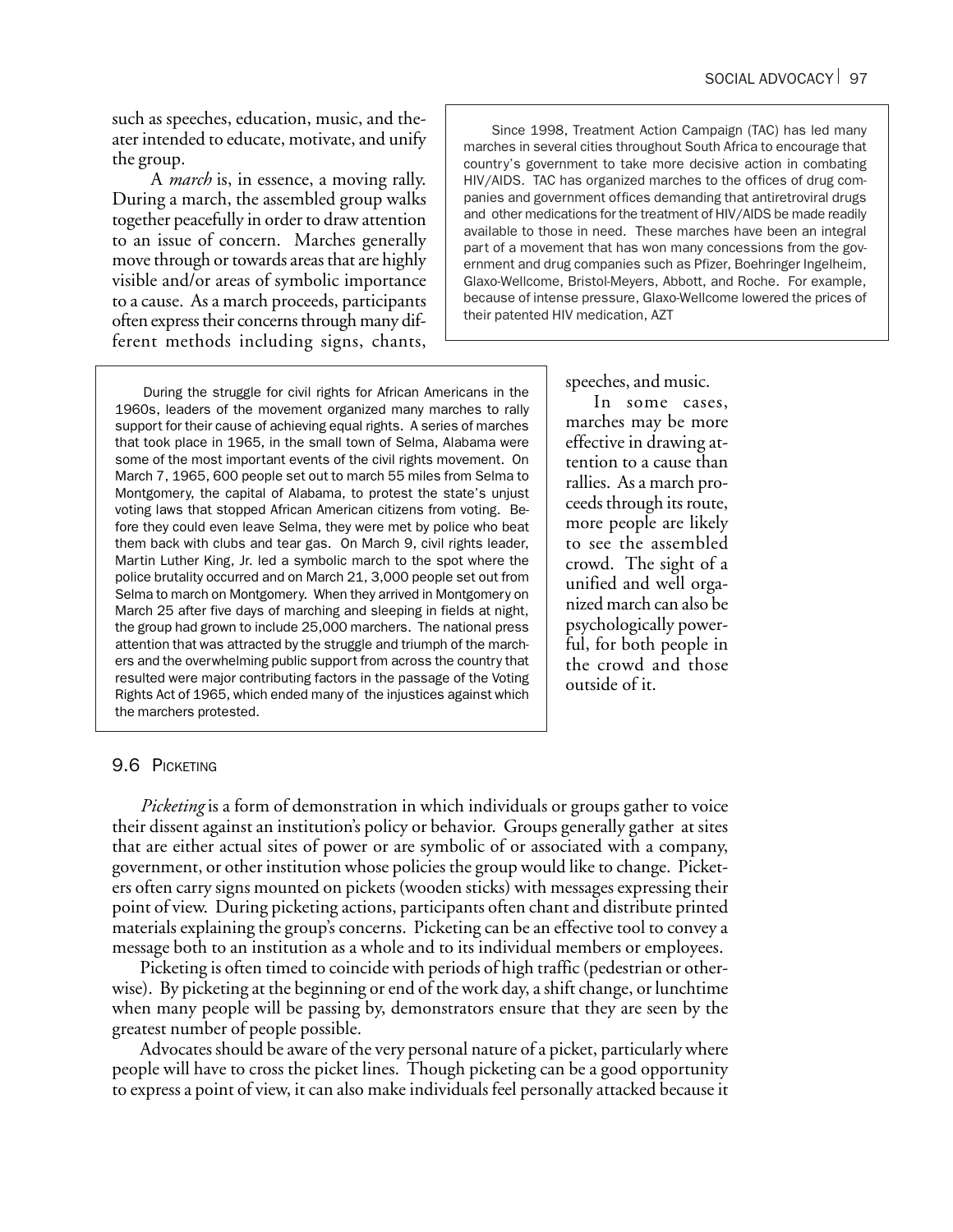On June 20, 2000, TAC, along with several partner organizations, organized picketing by 150 to 200 demonstrators outside of the main gates of Pfizer Pharmaceuticals' South African plant in Pietermaritzburg, near Durban. During the 90 minutes of picketing, the demonstrators held signs, chanted, and sang songs encouraging Pfizer to reduce prices or donate supplies of Fluconazole, a drug that effectively treats brain infections common in persons with AIDS. In response to the pressure from demonstrators, Pfizer has reduced the price of Fluconazole for the next two years.

forces them to cross a line of protesters. Often when people feel that they are being personally attacked, it provokes a defensive reaction rather than a constructive one. Advocates should not physically prevent passage or otherwise harass passers-by, even if they are associated with a target institution. Such aggressive behavior is often

illegal and generally serves to cause resentment.

Generations of labor union members have formed picket lines outside of factories and other buildings from which they are striking. While picketing is often associated

with striking workers, this tool may be used by any individual or group that wishes to draw public attention to the policies or actions of an institution and accepts the risks of picketing.

In 2002, groups including Greenpeace, Friends of the Earth, and People and Planet organized pickets of gas stations owned or operated by ExxonMobil to protest the company's environmental record. The picketers hoped to raise the public consciousness regarding such issues as Exxon's role in discouraging the United States' government from taking action to address global climate change. Like many pickets, the ExxonMobil pickets sought to bring change by publicly announcing the irresponsible action of the corporation. Pickets can be effective both through the threat of damaging public opinion of an institution and by encouraging consumers to change their purchasing habits, thereby applying economic pressure.

## CIVIL DISOBEDIENCE

*Civil disobedience* is the deliberate, peaceful, and public violation of a law by an individual or group to protest certain laws or policies or to bring attention to an issue. The term "civil disobedience" was first popularized by 19th century American philosopher and writer, Henry David Thoreau. Because he strongly disagreed with the unjust policies of slavery and with the Mexican-American War, Thoreau refused to pay federal income tax. As he sat in jail for his refusal to pay taxes, Thoreau wrote an essay entitled "Civil Disobedience" in which he discussed the necessity of defying unjust laws and outlined the reasoning for his own civil disobedience.

Mohandas Gandhi, the leader of the Indian independence movement of the 1930s and 1940s, used the principles of civil disobedience outlined by Thoreau to combat the extraordinary economic and military power of the British colonial regime. Gandhi encouraged his own form of civil disobedience, known as *satyagraha*, or passive resistance in leading protesters into confrontations with British police and military authorities. When confronted with injustice and violent oppression, Gandhi encouraged his followers to confront the powers, but never to attack them, thereby amplifying the appearance of brutality and injustice by the authorities. The principles of peaceful civil disobedience that were developed by Thoreau and Gandhi have been used to advance the causes of many different groups over the course of the last century, including the American civil rights movement led by Dr. Martin Luther King, Jr.

Civil disobedience can take many forms. An advocate may refuse to obey a law that the advocate considers unjust or immoral, such as refusing to pay taxes to support a government considered to be illegitimate. Or an advocate may fail to comply with a law in order to bring attention to a cause, such as chaining oneself to trees to be cut or to equipment to be used to carry out a project the advocate opposes.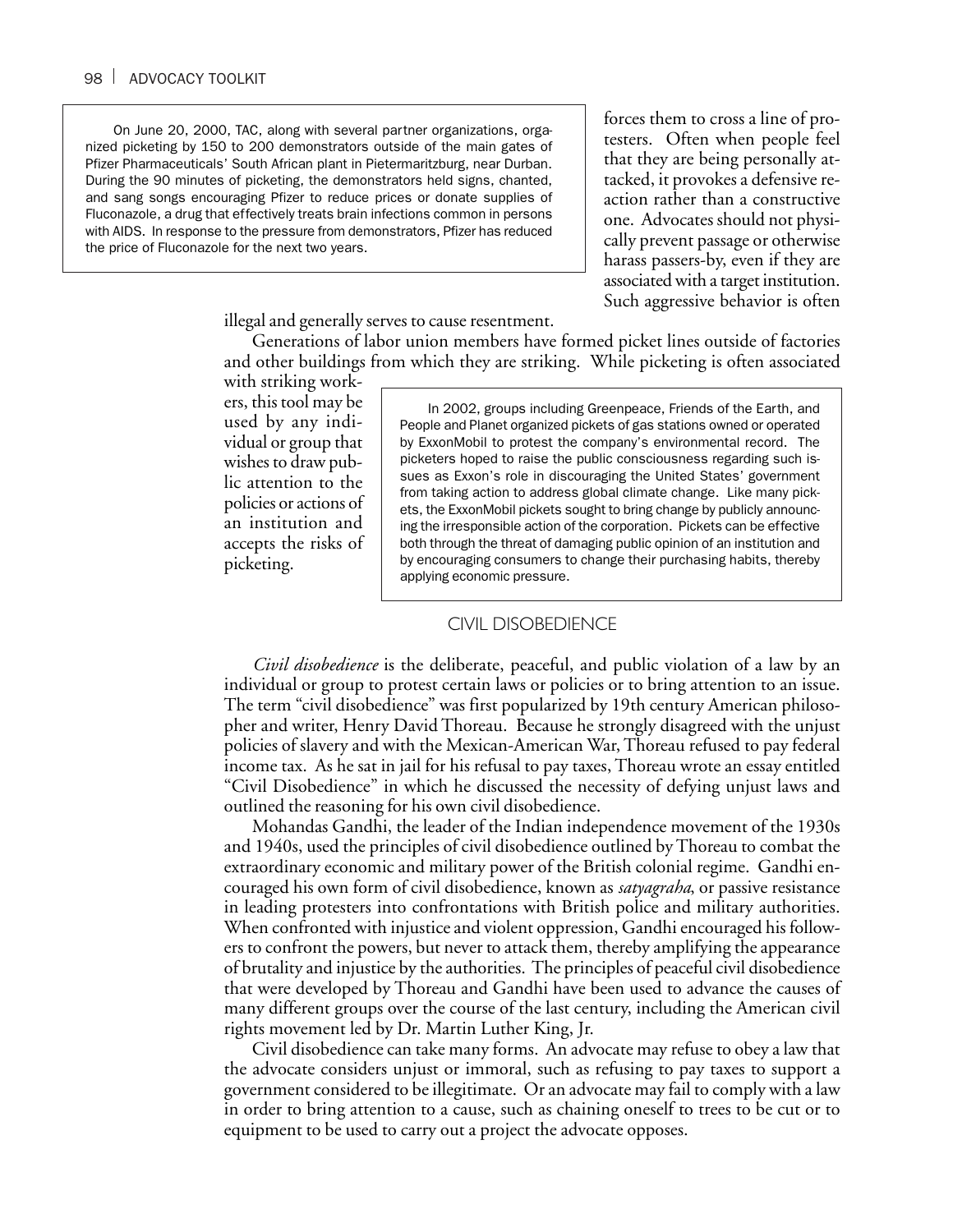The response of governments and law enforcement authorities to civil disobedience can also take many forms. In some countries, minor acts of civil disobedience are routinely disregarded by law enforcement officials. In other countries, breaking any law can become an excuse for imprisonment or other punishment.

Advocates planning civil disobedience actions often inform the media (including domestic and international media), and even the institution that they are protesting against, of their intentions and motivations in advance to ensure that the message behind their actions reaches the largest possible audience.

## CAUTION!

While civil disobedience may sometimes be used effectively to protest unjust laws or practices, it is, by definition, illegal. These actions can often be met by serious negative backlash; participants in civil disobedience actions are often subjected to physical or legal retaliation, including criminal prosecution. Because such actions knowingly break the law, an advocate must thoroughly understand the possible responses of government and law enforcement officials, and the potential consequences of such responses, before taking such an action.

Though some individuals that engage in nonviolent civil disobedience do not readily submit to arrest or punishment, one of the central principles of these tools is that participants never, under any circumstances, react violently, even when they are threatened or attacked.

### 9.7 TRESPASSING

Among the simplest and most common forms of civil disobedience is *trespassing*. In a civil disobedience trespass action, an individual or group openly and purposefully enters onto property or into a building from which they are prohibited. For example, to protest segregated lunch counters in the United States, some African Americans broke the law by sitting in "whites only" sections. Some environmental advocates have started "tree sitting," where they climb and refuse to leave trees targeted for logging.

The School of the Americas is a U.S. Army facility in Fort Benning, Georgia at which the U.S. Army trains foreign military personnel from Central and South America in military tactics. Each year, groups of protesters trespass onto Fort Benning property to protest against the human rights violations that have been associated with groups trained at the School.

9.8 SIT-INS

*Sit-ins* are a form of civil disobedience in which protesters occupy a public or private space that they are generally not allowed to occupy or use the space in a way that they are generally not allowed to use it. Generally, the participants in a sitin refuse to leave the site of their protest until the targeted institution makes desired changes to their policies or actions or until the sit-in has generated the desired media coverage.

On June 21, 2000, 462 protesters publicly trespassed onto a U.S. Navy bombing range on the island of Vieques in Puerto Rico. The protesters sought to bring to public attention the environmental and human rights problems associated with the bombing range, including the displacement of the island's inhabitants, destruction of the fisheries off the island, and allegedly high cancer rates among island inhabitants.

> In Greensboro, North Carolina, in the 1960's, African-American students held the first sit-ins at "white only" department store lunch counters. In town after town throughout the southern U.S., young African-Americans held similar sit-ins at segregated lunch counters in order to challenge the formal and unwritten laws of racial inequality.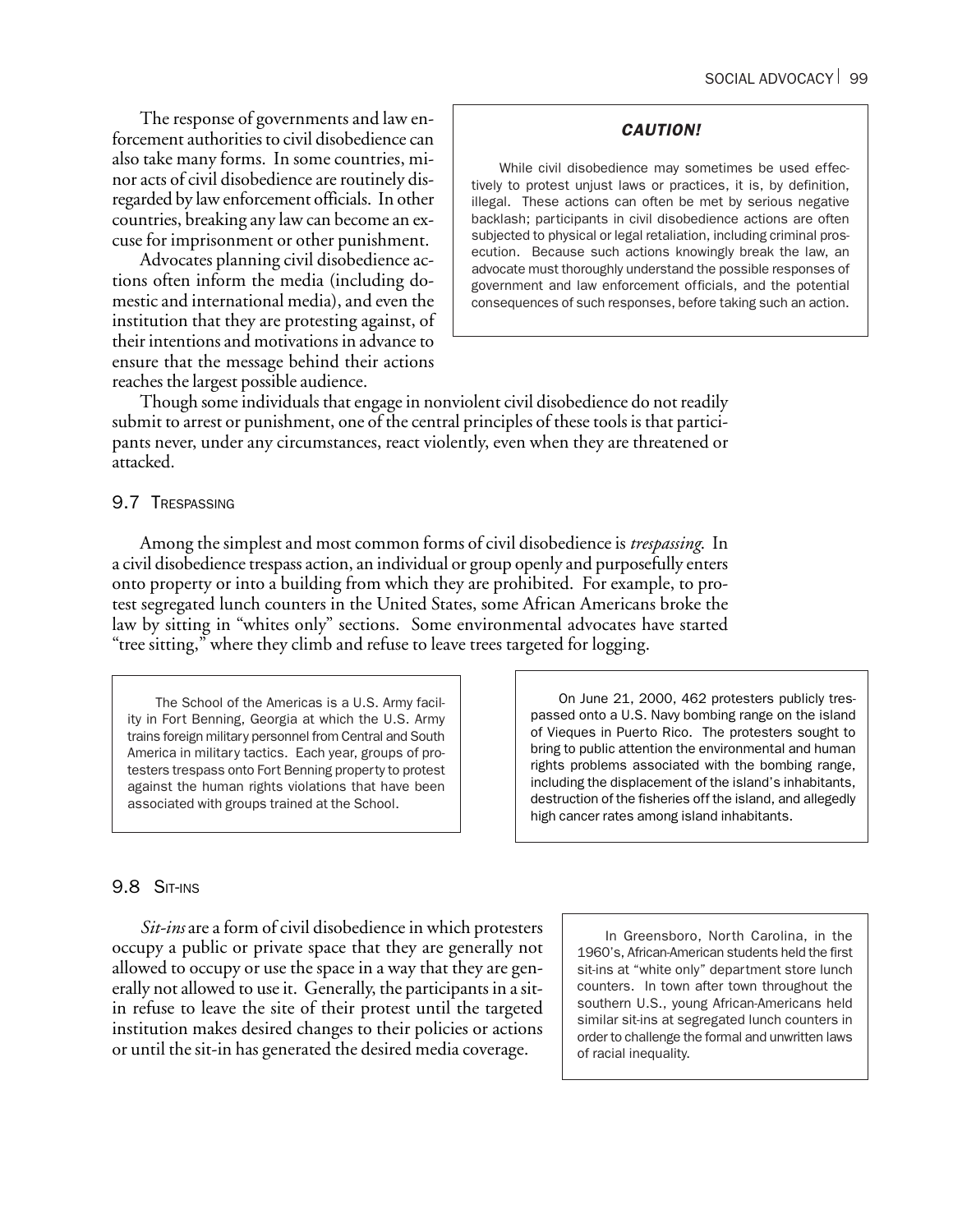## 9.9 BLOCKADES

In the summer of 2002,several groups of Nigerian women blockaded multiple oil extraction and transport facilities in Nigeria. One group of 150 women from the town of Ugborodo blockaded a Chevron Texaco terminal facility in southern Nigeria, halting the terminal's operations. In response to the blockade, Chevron officials have agreed to build a town hall, schools, and power and water systems for the town of Ugborodo.

A *blockade* is a form of civil disobedience in which protesters block the passage of goods or people into or out of an area for the purposes of halting the business of a company, industry, or government. Blockades can take many different forms. The object of a blockade can be to block a single room, building, or facility or to isolate an entire region or nation. Blockades can be conducted by using people to physically block a path or by using objects to obstruct a path. While blockades are usually meant to block relevant or symbolically important sites, groups sometimes select particular sites to blockade because of their high visibility.

When the general public is significantly inconvenienced or harmed by a blockade, there is great potential to generate

resentment. Though blocking a bridge or an intersection during rush hour may draw significant attention to a cause, the negative reactions of those inconvenienced by the blockade may outweigh the increased visibility of the movement.

## OTHER PUBLIC ACTIONS

Gathering like minded people together in the same physical place to express their point of view by any of the means described above can be very effective in demonstrating the depth of a group's displeasure and the extent of their coordination. Advocates may also use symbols as a way of demonstrating their support for a cause at times when they

are not physically gathered together in a group. Such symbols can take a wide range of forms. For example, slogans or sayings can be printed on stickers, signs, or clothing. Visual icons are another broad class of symbols that are often adopted so that individuals

When President Frederick Chiluba announced he would seek to amend the Zambian Constitution to allow him to seek a third term, civil society and political opposition members adopted a novel strategy. They called for all motorists to hoot their horns at 5pm each Friday and for persons without cars to buy whistles to show their displeasure with the President's proposal. President Chiluba eventually decided not to seek a third term.

may express their support for a cause. For further information, see Chapter 5 above.

Other symbolic actions can also be very effective forms of advocacy. For example, hunger strikes, lighting candles in windows, community-wide moments of silence, and the wearing of armbands or other symbolic insignia can all be done by large groups of people without necessarily gathering together.

#### ORGANIZATIONAL CHALLENGES

Much organizational effort is required to orchestrate a demonstration or other public event of any significant size without having it end up in chaos or worse. Coordinating with local officials, satisfying permit requirements, ensuring crowd control and management, dealing with people who act violently or inappropriately, and publicizing the event effectively are all essential and substantial obstacles to overcome. Entire publications have been written about this subject, which is only addressed briefly here. For additional information, see Other Resources at the end of this Chapter.

Organizing a large demonstration such as a rally or a march can be quite difficult and complex. Demonstration organizers typically advertise plans for a march through word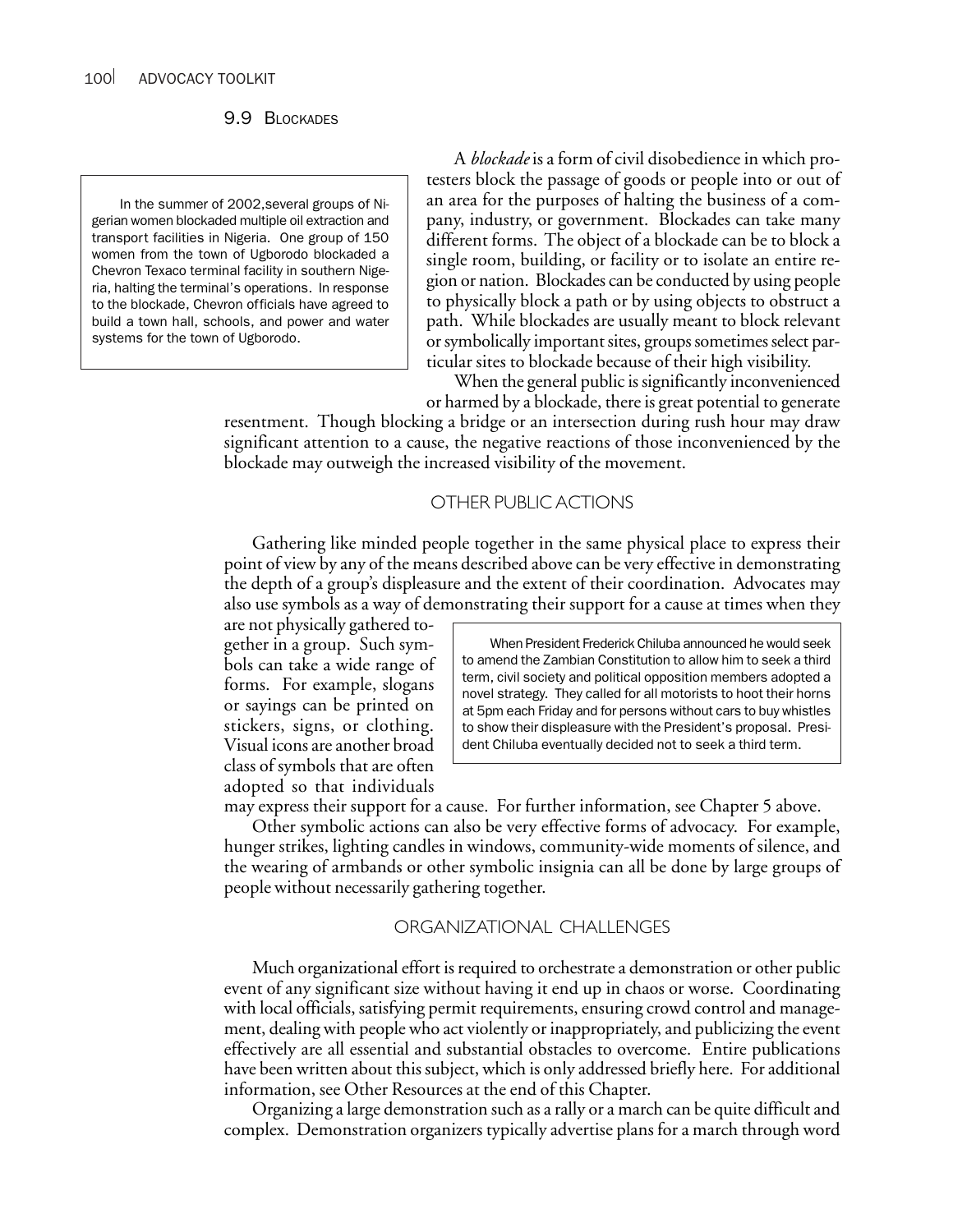of mouth and by other means. Depending on the resources available to a group, posters, internet postings, mass emailing, word of mouth, and conventional advertising can be

effective in publicizing a march or other public action.

When organizing a public action, communication with law enforcement officials and other relevant government agencies is important, although it might not always be possible. By working with the necessary government agencies, organizers can ensure that necessary permits are obtained and that arrangements are made to address issues such as safety, sanitation, and traffic control. By communicating with local law enforcement and government officials, organizers may reduce antagonism between marchers and law enforcement during the event.

One visual symbol that has become widely recognized around the world is the "AIDS Ribbon," a folded red ribbon that is often pinned to clothing. Since 1991, when the AIDS Ribbon was first worn by artists in New York City, the ribbon has spread as a symbol of support for those infected by HIV and as a symbol demanding urgent action on the part of the world's governments and medical institutions to address the AIDS epidemic.

In many countries, advocates that wish to organize public demonstrations or protests must obtain permits from government authorities. If a group undertakes any of the forms of public demonstration described above without getting the necessary approval from the governing authorities, members of the group may risk punishment, including criminal prosecution. Non-permitted demonstration is one example of civil disobedience.

# OTHER RESOURCES

Kimberley Bobo et al., *Organizing for Social Change* (Seven Locks Press 2001).

R.L. Holmes, *Nonviolence in Theory and Practice* (Waveland Press 1990).

Randy Shaw, *The Activist's Handbook* (University of California Press 2001).

For interesting stories of nonviolent social movements and curriculum to use in teaching about nonviolence, see "A Force More Powerful: A Century of Nonviolent Conflict" at http://www.pbs.org/weta/forcemorepowerful/.

A manual from The Albert Einstein Institution entitled "198 Methods of Nonviolent Action" is available at http://www.aeinstein.org/ on the "publications" page.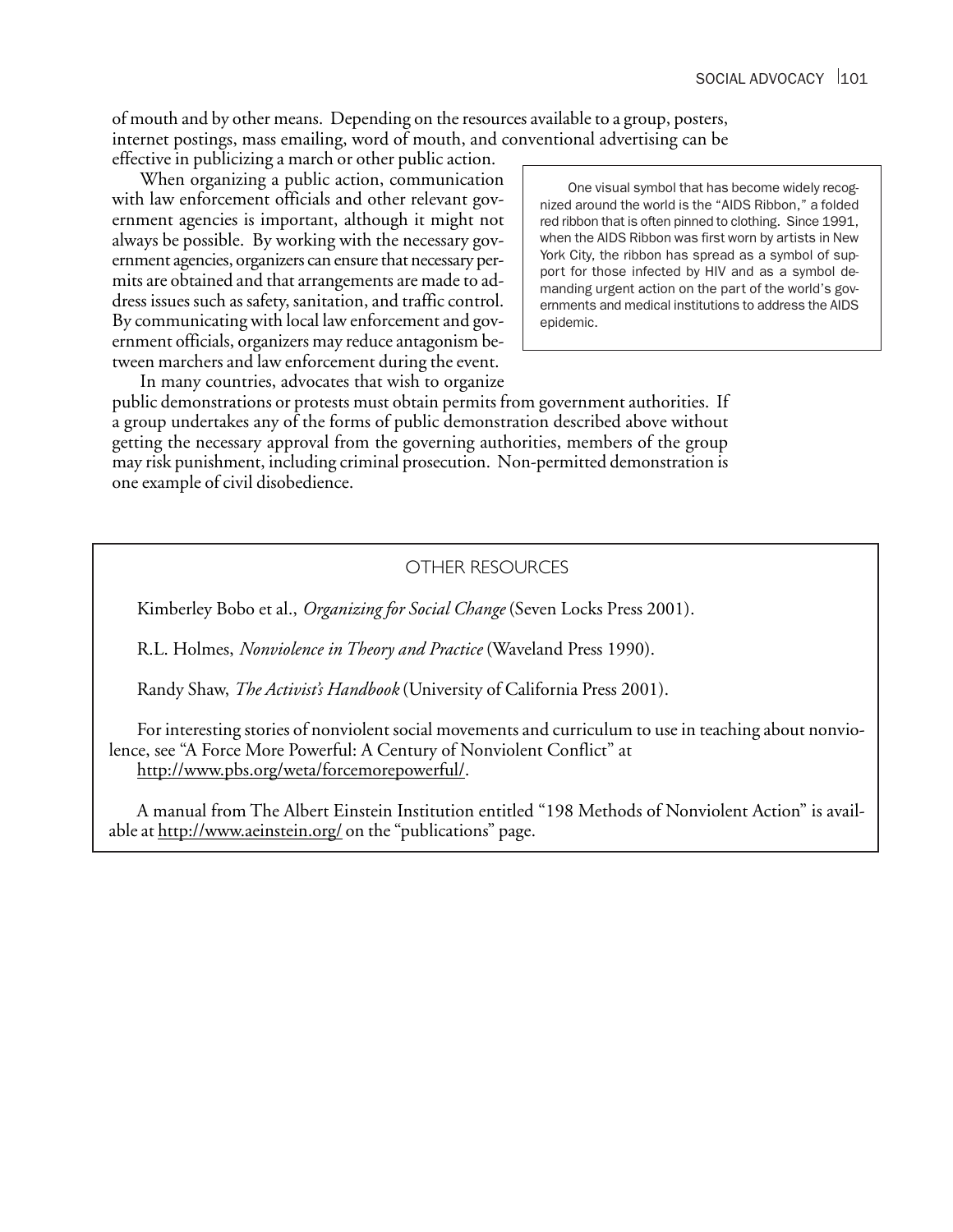# 102 ADVOCACY TOOLKIT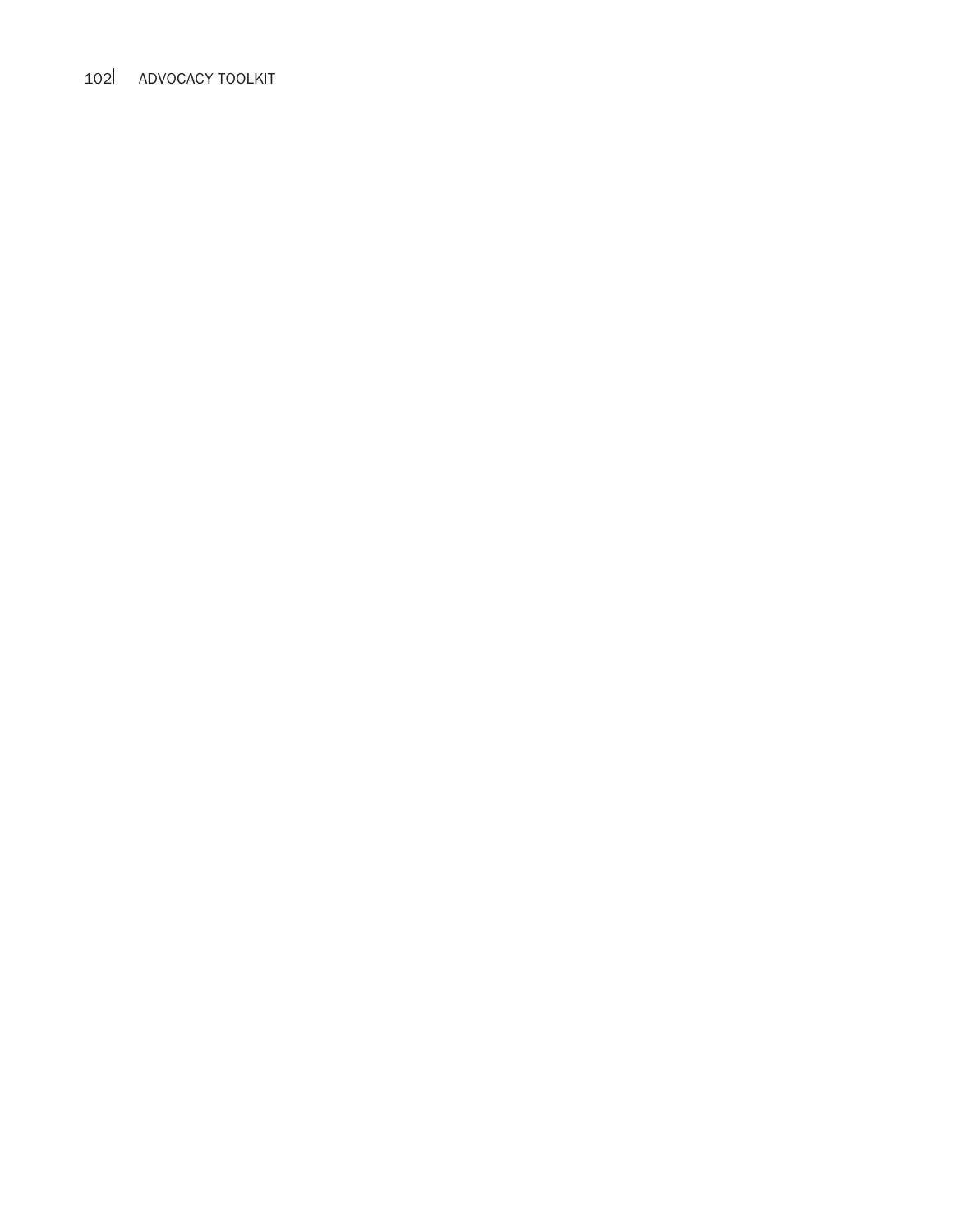# *CHAPTER 10 CHAPTER 10 WHAT TO DO WHEN THINGS GO BAD: TOOLS FOR ADDRESSING THE NEGATIVE CONSEQUENCES OF ADVOCACY*

Risk comes with all advocacy. This Chapter suggests techniques for<br>avoiding the negative consequences of advocacy, discusses the common<br>tions that consequences can be severe—even life-threatavoiding the negative consequences of advocacy, discusses the common

types of actions taken against advocates, and cautions that consequences can be severe—even life-threatening. Advocates must always act with care and deliberation.

## **OVERVIEW**

Environmental advocacy, even when it follows the law, can result in harm to advocates, as well as their organizations, businesses, and loved ones. Opponents of advocacy activities have at times sued, harassed, threatened, and physically attacked advocates who spoke out against their interests. Governments around the world have silenced advocates by shutting down their organizations or illegally arresting, and detaining, and even executing them. The cases of Steven Biko and Chico Mendes are well known, but many more activists have been physically harmed because of their activities.

For example, in the 1990s, environmental and human rights advocates in the Niger Delta were arrested and executed by the military regime then in power. In 1995, in Zimbabwe, the Minister of Public Service, Labour and Social Welfare suspended the executive board of the Association of Women's Clubs. In 1990, Earthfirst! activists Judi Bari and Darryl Cherney were injured when a bomb exploded in their car. Bari and

#### CAUTION!

Advocacy work can be extremely dangerous for the advocate and those close to the advocate.

Types of Retaliation

- bodily harm or threats of harm (including detention and arrest, abduction, and murder)
- campaigns to harm reputation (personal or business)
- **lawsuits**
- de-registration of the advocate's organization
- economic (including boycotting or isolating advocate's business)

#### Targets of Retaliation

- the advocate
- the advocate's family and friends (and their businesses, property, and other interests)
- the advocate's organization or cause
- the advocate's job or business
- the advocate's property
- any other interest of the advocate
- the people or resource on whose behalf the advocate is acting

Cherney were planning protests against logging of redwood trees in California. The authorities arrested the activists and charged them with transporting the explosives. But these charges were not pursued, and the activists eventually won a \$4.4 million verdict against the authorities.

## PREVENTION OF BACKLASH

10.1 THOROUGHLY UNDERSTAND THE POSSIBLE COSEQUENCES BEFORE STARTING TO ADVOCATE

Whenever an advocate or organization is planning advocacy activities of any kind, it is crucial to consider anyone who may be affected or angered by the advocacy and the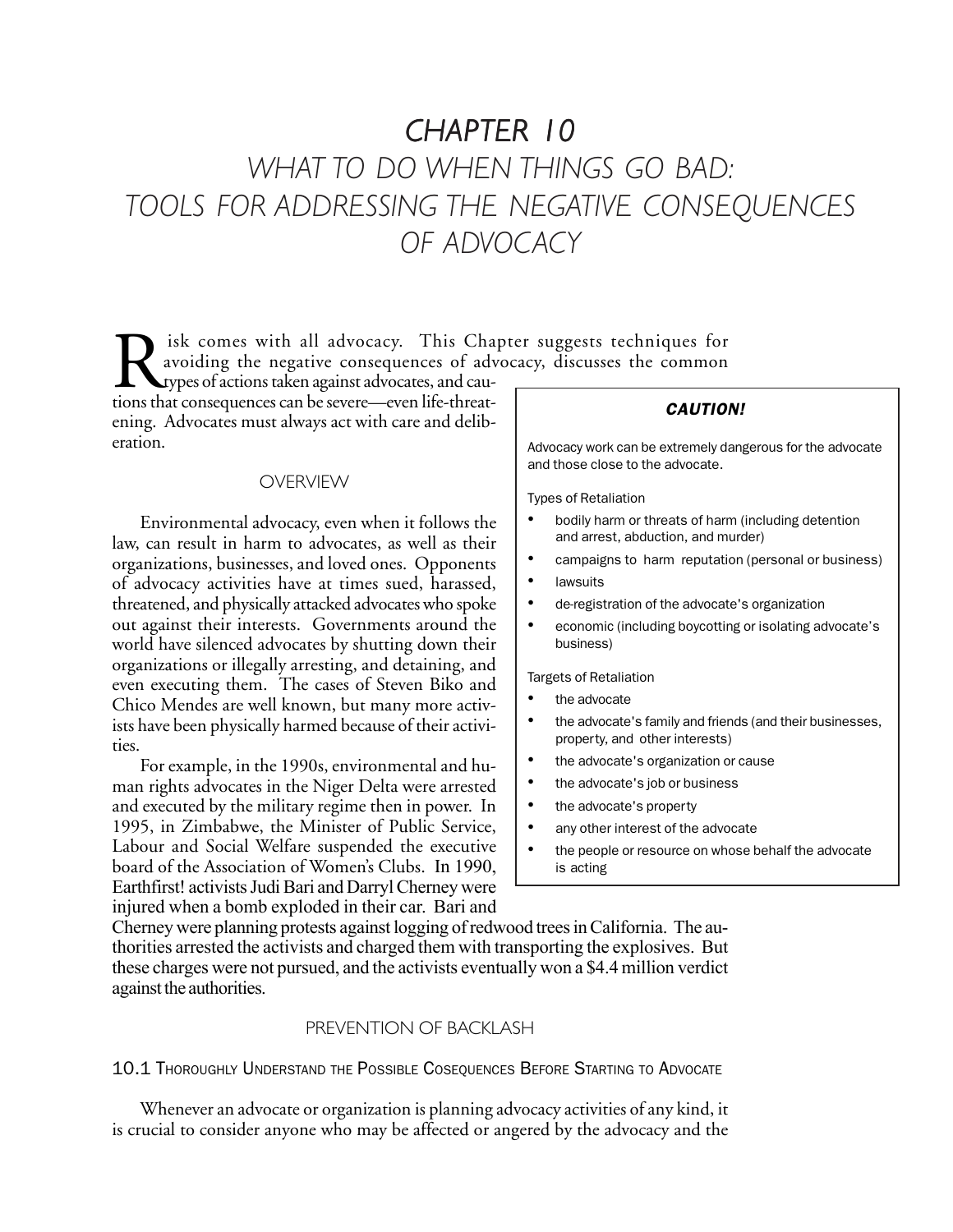possible consequences. For any given issue, the advocate is likely to encounter many interests—often powerful interests—aligned against the advocate's cause. This is not to say that every opponent is likely to harm the advocate, because many businesses and governments will follow the law. However, it makes sense to assume that there may be some individuals in business or in government who will not necessarily follow the law. Sometimes people will act as though they are above the law. The advocate should continually weigh the risks and benefits of going through with any advocacy effort.

Case Study #9, on pages 92-93, describes a human rights campaign by an NGO in Tanzania that resulted in a backlash against the advocates.

The best way to avoid or minimize retaliation for advocacy is to take steps as early as possible to prevent retaliation from occurring. Advocates should consider the value of low-profile approaches to advocacy that are less likely to attract unwanted attention. Another technique is to build and maintain strong relationships within the community and with the media, which may help to insulate the advocate from the harshest forms of retaliation. Additionally, the advocate should, to the extent possible, engage the government on the issues to avoid becoming isolated. Each of these possibilities is discussed briefly below.

#### 10.2 AVOID THE SPOTLIGHT

One simple way to avoid or minimize the dangers of advocacy is to avoid bringing attention to oneself. To put it another way, the advocate will avoid being in the spotlight, which is the light used to focus attention to the main actor on a stage. The advocate can take an educational approach to advocacy, by distributing information and raising awareness instead of confronting opponents through lawsuits or boycotts. Education often provides the groundwork on which other approaches are built, so beginning with this approach is sensible. Education also helps to build broad public support, which in turn may protect the advocate when and if more confrontational forms of advocacy are needed. Of course, there are some instances where confrontational tools must be used.

#### 10.3 BE AGREEABLE

The advocate can be open and agreeable when speaking and writing. Sometimes the way in which something is said causes as much of a reaction as what is being said. Taking a soft, rather than a hard, approach may help to avoid raising the resentment of opponents.

#### 10.4 USE THE PROTECTIVE SPOTLIGHT

The advocate may choose to be in the spotlight. If so, it is advisable to use the protective spotlight by involving members of the community and the media in advocacy efforts, or at least keeping them aware of such efforts. Not only is this a step that an advocate should take as a matter of good practice, but it also serves a protective function. Specifically, advocates should consider building working relationships and coalitions with community and traditional leaders, NGOs, media representatives, academics, and anyone else who may take an interest in, or be sympathetic with, the advocate's work. In many cases, this could include non-environmental groups that may have an interest in the advocate's cause, such as trade unions or religious groups. For example, environmental and health issues are closely related to, and many would say are a subset of, human rights issues.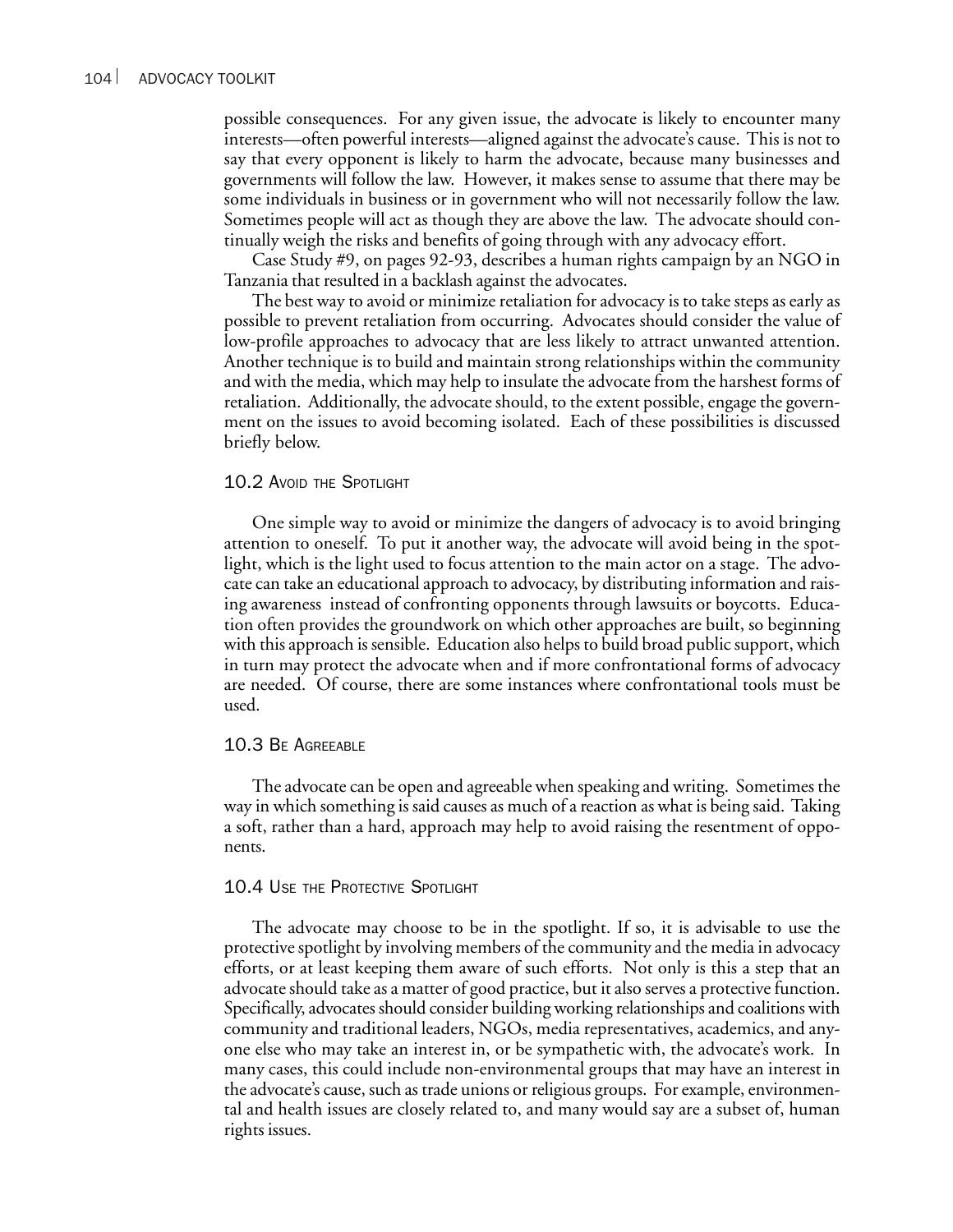The more people who are aware of an advocate and his or her work—locally, nationally, and internationally—the more the advocate will be insulated from retaliation by opponents. Opponents of an advocate are less likely to strike out at an advocate if they know that others are involved in and following the advocate's work.

#### 10.5 INVOLVE GOVERNMENT OFFICIALS

The advocate can engage government officials on matters of concern to the advocate. In particular, the advocate should seek like-minded or sympathetic individuals inside government who may support the advocate's cause, or at least help to shield the advocate from other groups or individuals who may be opposed to the advocacy efforts. These sympathetic insiders are often referred to as *champions*.

Even in the absence of a clear champion, trying to involve the government in the advocate's goals is essential. Once engaged, the government may be willing to take action to address problems, thereby reducing the burden on the community to bear all of the responsibility. Involving the government may also provide the government a sense of being part of the solution to a problem. Coalitions that include the government help to insulate the advocate from retaliation from non-governmental entities.

#### 10.6 DO NOTHING FOR THE MOMENT

Although these techniques may prove useful, the only way to avoid all risk of retaliation is to avoid advocacy. The option of taking no action is always one that should be considered, even if it is ultimately rejected. Sometimes the risks of advocacy outweigh the possible benefits, and the advocate may be better served by waiting for more favorable social, economic, or political times before proceeding.

#### RESPONDING TO LEGAL PRESSURES

Opponents of environmental advocacy sometimes use legally available tools against advocates in illegal ways. This is primarily done through *strategic lawsuits against public participation* (or SLAPPs), and through efforts to de-register an advocate's organization. The advocate must be prepared to respond to these pressures, as well as other forms of retaliation that have been disguised as legal actions.

# 10.7 STRATEGIC LAWSUITS AGAINST PUBLIC PARTICIPATION (SLAPPS)

Although the constitutions of many countries in Africa and other parts of the world guarantee citizens the right to participate in government affairs and to speak freely on matters of public concern, advocates are increasingly being sued for exercising those rights. Government officials, corporations, developers, private businesses, and others may bring suit against advocates that oppose them. In most cases, these SLAPPs are simply aimed at suppressing free speech, intimidating citizens, and diverting attention from the underlying problem that the advocate seeks to address through advocacy.

SLAPPs usually lose in court because they lack a sound legal basis. Often, however, the goal of the SLAPP is not to win a legal battle, but to block participation by advocates and other members of the public. For example, a company may know that it cannot be victorious in court, but it may still hope that the expense of defending against the SLAPP, and the fear that comes with being sued, will silence their opponents.

Just as important, defending against the SLAPP can divert the advocate's attention from addressing his or her cause. SLAPPs are more common in countries like the United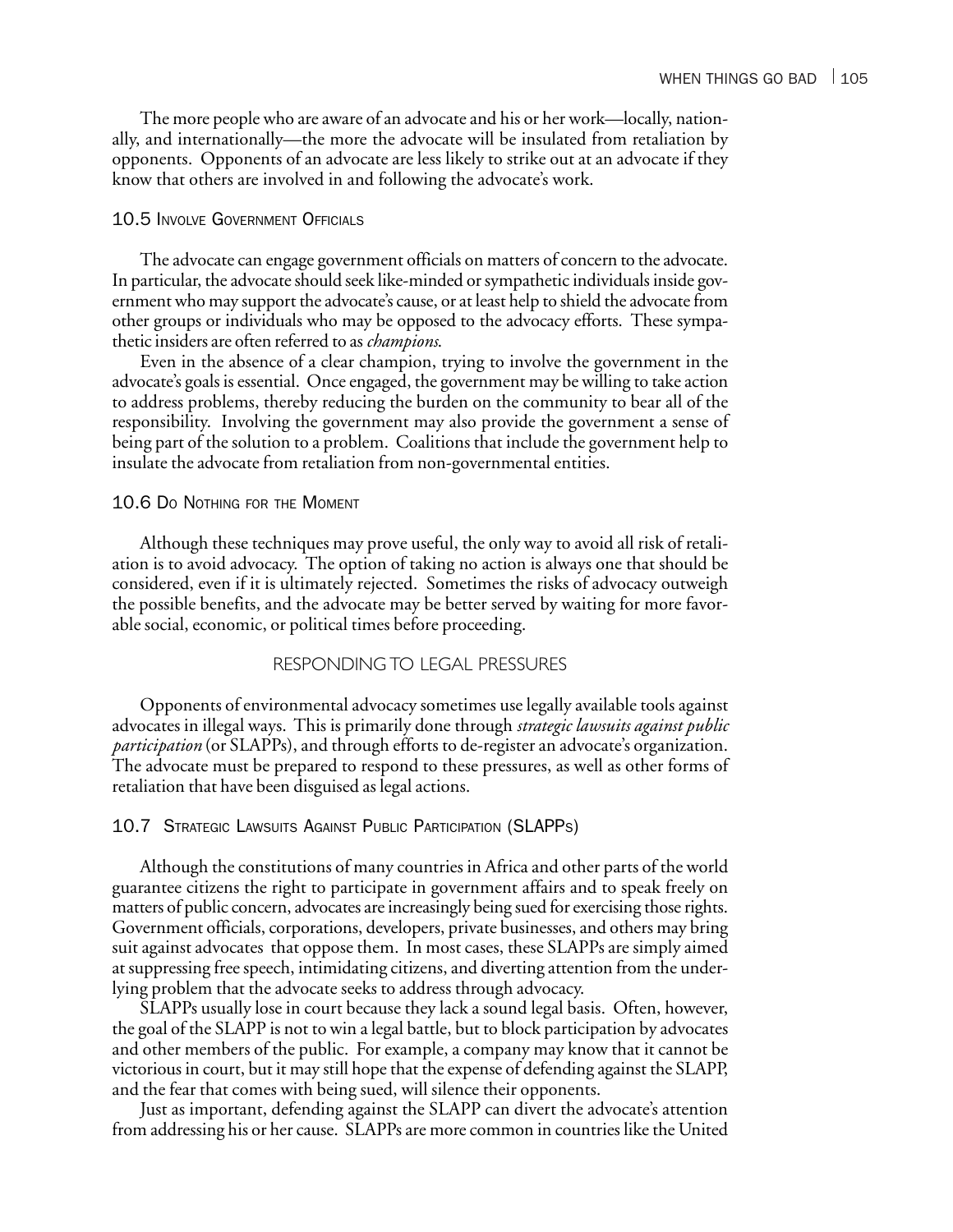## CASE STUDY #9 TANZANIA: HUMAN RIGHTS ADVOCACY AND THE BULYANHULU GOLD MINE

Excerpts from a Case Study by Tundu A.M. Lissu Lawyers' Environmental Action Team (Tanzania)

#### **BACKGROUND**

The Bulyanhulu area of Kahama District in central-western Tanzania is the site of the Bulyanhulu Gold Mine, which started production in April 2001.

One of the largest and richest gold mines in the world, the mine is owned and operated by Kahama Mining Corporation, a wholly-owned subsidiary of Barrick Gold Corporation based in Canada. Its construction, which cost \$280 million, was financed by a consortium of commercial banks based in the United States, Canada, Great Britain, Germany, Switzerland, and South Africa. The World Bank private sector insurance arm, the Multilateral Investment Guarantee Agency (MIGA), and the Canadian government's Export Development Corporation (EDC) provided, between them, \$345 million in political risk guarantees for the commercial banks and the operator of the mine.

The Bulyanhulu Gold Mine has a controversial and complex history. Gold was discovered in the area by artisanal miners in 1975. However, minimal corporate interest meant that artisanal mining became predominant throughout the 1980s, and especially in the early 1990s, when the government of Tanzania opened the doors for artisanal gold miners to operate much more freely.

By this time, however, corporations were becoming more interested in the potential of the Tanzanian mining sector, and particularly in the Bulyanhulu deposits. In August 1994, Sutton Resources, another Canadian company that was later bought by Barrick, started to claim rights over the Bulyanhulu deposits. Through its wholly owned subsidiary, KMC, Sutton Resources began legal proceedings against the artisanal miners in the High Court of Tanzania in June 1995.

With legal proceedings going against the Canadian company, and with the government of Tanzania under intense pressure from the Canadian diplomatic mission, in late July 1996 the government ordered the artisanal miners to vacate the area. The following day paramilitary security forces of the government that had earlier been stationed in the area moved against the miners' communities and commenced the forcible evictions. A High Court injunction order issued against the government and the company within days of the removals would not save the artisanals from eviction and the destruction of their settlements.

Within days, serious allegations of a massacre of artisanals – who were allegedly trapped inside the mineshafts when the company and administration officials decided to bulldoze the shafts to make them inoperable by artisanals who continued to sneak in at night – hit the press. These allegations, vehemently denied by the government, the companies, the World Bank/MIGA and the Canadian authorities, have dogged the Bulyanhulu Gold Mine ever since.

The Lawyers' Environmental Action Team (LEAT) is lead-

ing a coalition of NGOs and activists from around the world in demanding an independent international commission of inquiry to investigate the issue.

#### "NO INVESTIGATION, NO RIGHT TO SPEAK": THE POWER OF RESEARCH AND INFORMATION-GATHERING

The Bulyanhulu campaign has even more forcefully driven home the need for NGOs to be thoroughly informed about all aspects of the subject of their advocacy campaign and to be able to defend their position in any setting or forum.

Because the key events had already occurred, it was necessary to reconstruct the social, economic, legal, and political history of the area in order to better understand these events, how they had occurred, and who the main players were. To do so, we had to cast our nets wider for relevant information. This took us into the Bulyanhulu area for personal interviews with the local communities and some of the key players and witnesses still living in nearby areas.

We searched public libraries and newspaper archives in Tanzania, Canada, and the United Kingdom; parliamentary and court records in both Tanzania and the United Kingdom; personal papers; official police and government reports, both public and the not-so-public; and company records, internal memoranda, and correspondence of company executives. We sought and obtained documents submitted to the World Bank and MIGA. We even obtained official correspondence and internal documents of the Canadian diplomatic mission in Tanzania and various Canadian government departments and agencies.

#### THE CAMPAIGN STRATEGY

In choosing a campaign strategy we had to consider the complexity of the issues and the legal, political, and economic factors that would affect the campaign. We considered the viability of such strategies as legal action in courts of law, popular mobilization through media and public information and public pressure, and lobbying of key decision-makers and institutions. And this had to be done in a way that would capture the local, national, and international dimensions of the project and that would have the most impact both locally and nationally.

We concluded that as far as Bulyanhulu was concerned, conditions for fair trial did not exist in the Tanzanian courts. We also considered options for court action outside Tanzania, particularly in the United States, where Barrick has extensive mining interests and its stock was listed in the New York Stock Exchange. We also considered Canada, where Barrick has its global headquarters and former executives of Sutton Resources live. This was agreed in principle, but filing a lawsuit in these countries would have been too expen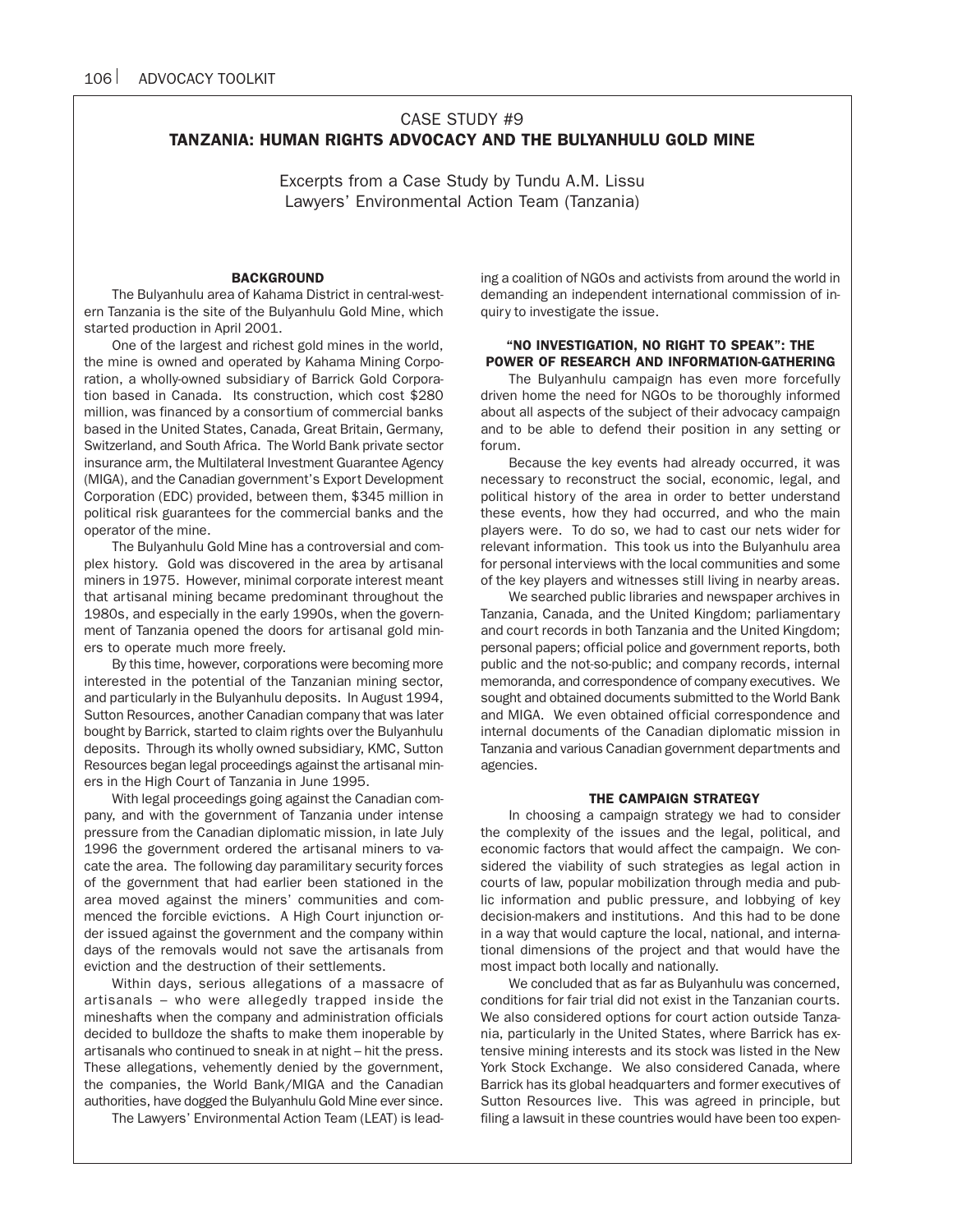sive without a contingency fee agreement or free legal aid by a public interest litigation group.

We then considered other forms of advocacy and focused on popular pressure through intense media campaign combined with lobbying. This approach had several advantages. Tanzania has a burgeoning free press with scores of daily newspapers. Our approach would be to put out as much information to as many newspapers as possible. This was less costly than going to court and had the potential to reach large sections of the population and draw the attention of decision-makers and key institutions both inside and outside Tanzania. It would also serve to attract more attention to the issues than a court-based strategy would likely accomplish.

#### THE ART OF WAR Attack When Least Expected

On the day the President of Tanzania was expected to officially open the Bulyanhulu Gold Mine, newspapers in Tanzania published LEAT's open letter to President Mkapa in which we asked the President to establish an independent commission of inquiry to investigate the allegations of the killings of artisanals in 1996.

The timing of the open letter, the issues it raised and the sheer audacity of challenging the President in public over an issue he took particular pride in, all helped to spark a very lively national debate on the mining industry that is still going on to this day. In the days that followed, LEAT took every opportunity to highlight the Bulyanhulu issues in the media. In August, we opened another front by writing to the MIGA President, who is also the World Bank President, to urge MIGA to suspend its involvement in the Bulyanhulu Mine pending full and independent investigation of the 1996 events.

The internationalization of LEAT's campaign brought NGO support from the United States, Canada, and Western Europe. It also opened more opportunities to further deepen the campaign. There were media events and public meetings in these countries, in which LEAT was invited to present its case on Bulyanhulu. Meetings with government officials in the US, Canada, the Netherlands and the United Kingdom were organized by LEAT supporters in these countries. We urged these governments to support LEAT's demands. Legislators in the United States and Canada also brought pressure to bear. Questions concerning the Bulyanhulu events were asked on the floor of the Canadian House of Commons. Further, a ranking member of the Foreign Relations Committee of the House of Representatives of the United States Congress wrote to the MIGA President in support of LEAT.

#### Maintain the Initiative

It is of absolute necessity that the advocacy organization should control the initiative and maintain the offensive.

#### OPENNESS AND TRANSPARENCY EQUALS CREDIBILITY EQUALS STRENGTH

Credibility and honesty of purpose are often the strongest weapon in the arsenal of public interest organizations. A campaign with a hidden agenda or an axe to grind will soon be exposed and discredited. An advocacy organization must therefore strive to be as open and as transparent about its campaign as possible.

#### Be aware of Donors' Agendas

Public interest NGOs will always remain dependent on the philanthropic community and donors for much of the funding for their activities. The donors' interests and policies are not always altruistic or consistent with the interests or concerns of the advocacy groups or their constituencies.

#### Advocacy is a Dangerous Business!

In many developing countries in Africa and elsewhere, the laws and political practices that were the hallmark of the authoritarian single party or military regimes have tended to remain in the statute books and in the toolkit of the ostensibly democratic, multiparty regimes. As a result, advocacy groups that have challenged the status quo have often met with political repression and state-orchestrated violence or threats of violence. As far as the Bulyanhulu campaign is concerned, LEAT offices have been raided by police and its property seized; and its leaders have been harassed with arrests and prosecution on trumped-up charges of sedition.

This is a reality, the possibility of which other advocacy groups should be aware of and make plans to deal with. Forewarned is forearmed, as a saying goes, and advocacy groups will have to ask themselves the lengths to which they are prepared go in pursuit of their campaigns with the full knowledge of the likely consequences.

#### CURRENT STATUS

At the moment, the Bulyanhulu campaign is at a stage where it has acquired a momentum of its own. Dozens of environmental, human rights and social justice groups in Tanzania, Western Europe, and North America have joined LEAT's call for independent investigation of the Bulyanhulu allegations. In March 2002, these groups appointed a factfinding team that traveled to Tanzania to assess the situation but was prevented from going to Bulyanhulu to meet with local communities in the area. The Compliance Advisor/Ombudsman for MIGA has since January 2002 been carrying out her own independent investigation of the allegations and traveled to Tanzania and Bulyanhulu in March for this purpose. And more recently, we have received indications that the Tanzanian Parliament might finally be getting interested in what happened at Bulyanhulu that August 1996.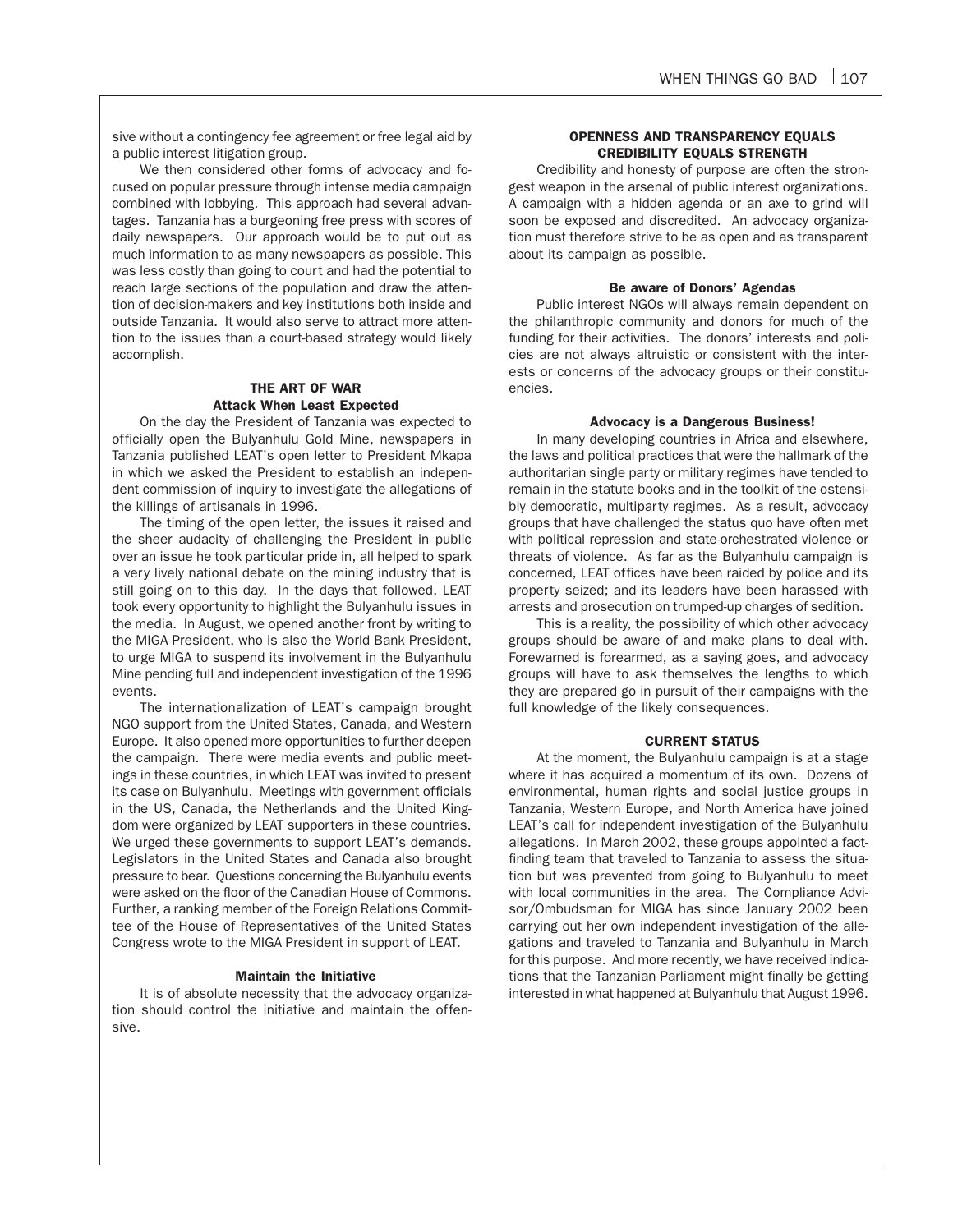## SLAPPS IN THE UNITED STATES

Following are examples of how environmental and community advocates in the United States have been sued:

- A company requested permission from the local government to place an incinerator in a residential area. When local residents objected to the city council, the company sued them for "interference with contract." The citizens will have to spend time and money responding to the lawsuit in court.
- Members of a local community group faced a \$52 million lawsuit after circulating a letter questioning the ways that a local housing developer acquired property.
- An environmental activist was hit with a \$200,000 lawsuit for criticizing a coal mining company's activities that were poisoning a local river.
- A farmer was sued after testifying to his township supervisor that a lowflying helicopter owned by a local landfill operator caused a stampede that killed several of his cows.
- A community resident wrote a letter complaining about contamination of the local drinking water from a nearby landfill. She then spent the next five years defending herself against the landfill owner, who sued her for defamation and interference with contract rights.

States, where each party must usually bear to its own legal costs, regardless of who wins the case. These suits may be less common where plaintiffs who lose a case must pay all parties' costs.

Private businesses and government authorities bring different types of SLAPP suits. *Defamation* suits, for example, claim that the advocate has damaged the plaintiff's reputation by spreading falsehoods in writing (*libel*) or in speech (*slander*). SLAPP plaintiffs may also argue that advocates have invaded their privacy, interfered with their ability to do business, or even harassed them in some way. Plaintiffs can be very creative in formulating SLAPPs.

The best way to avoid being sued is to think about SLAPPs before they happen. When possible, advocates should take the following steps:

- Consider the possibility of a SLAPP before starting any public advocacy or organizing activities. The possibility of being sued is one of the many factors to consider when planning advocacy strategies. Consult with lawyers if they are available.
- An advocate should understand the scope of his or her rights to petition the government and to speak freely. Fully understanding these rights may require the assistance of a lawyer.
- Identify potential resources for fighting SLAPPs. Advocates should consider how they might raise funds to fight a lawsuit, seek attorneys who might be willing to represent them *pro bono,* and consult with organizations that may have already addressed these issues.
- Speak the truth. Whether the advocate is writing to a government representative or speaking on an issue of public importance, the advocate should always make sure that statements are factually correct. Advocates should keep copies of all background materials and note sources of any facts and figures quoted so that it can be shown where the information was obtained. It is important to understand the difference between statements of fact and statements of opinion. Advocates should be careful about what they say and how they say it. Truth of what the advocate has said is a defense to both libel and slander actions.
- Raise public awareness and support for the advocate's work.
- Work to get anti-SLAPP laws passed.
- SLAPP back. One response to a SLAPP is to counter-sue. In such a suit, activists usually claim *malicious prosecution*, meaning that suit has been brought without sufficient cause and with bad intent.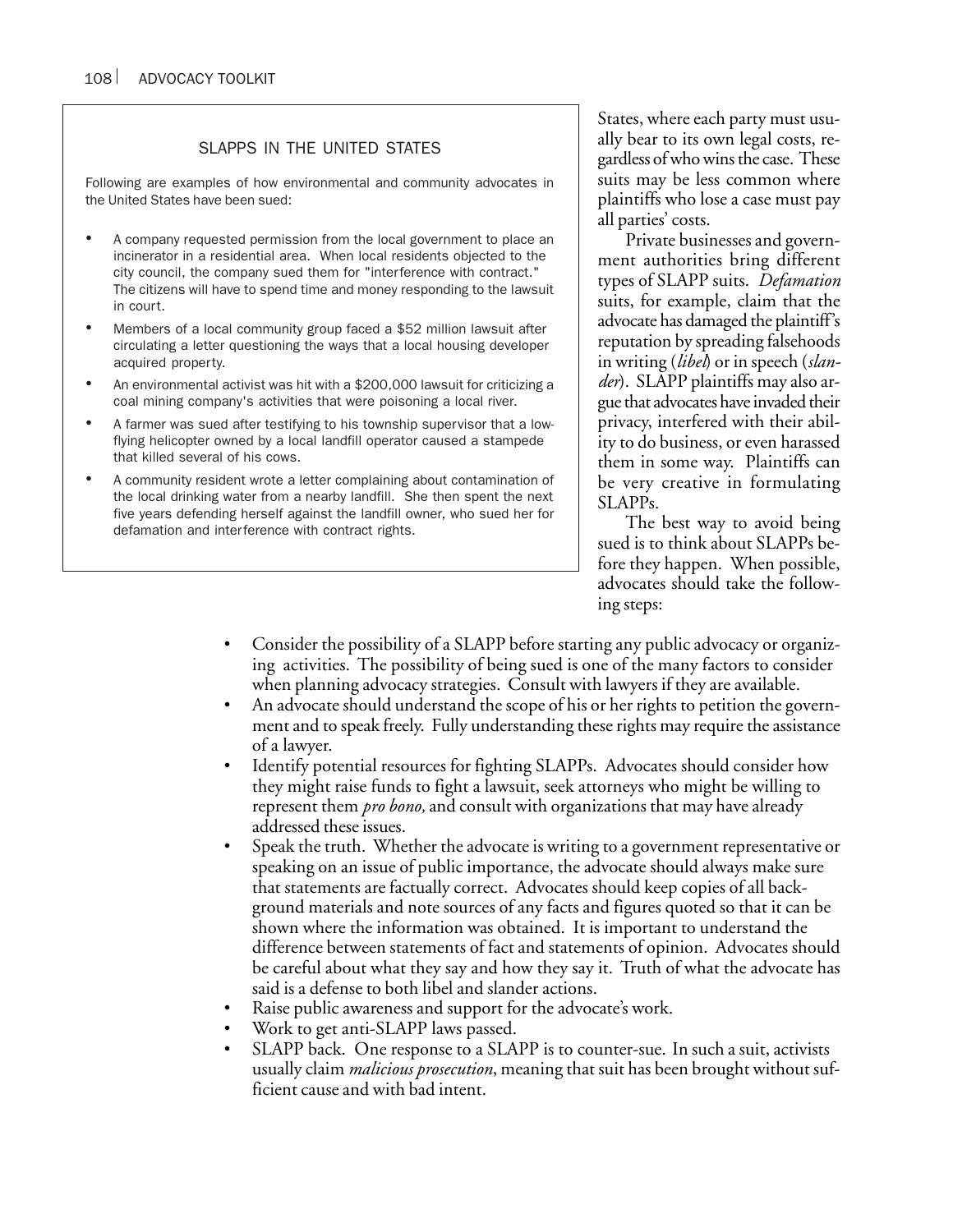#### 10.8 DE-REGISTRATION

Another technique used against environmental advocates is *de-registration*. De-registration is the act of canceling the registration of an advocate's organization from the official register of organizations. This is a powerful weapon, as NGOs and other organizations are required by law in many countries to be registered in order to operate.

De-registration can also be achieved by banning a citizens' organization or declaring its activities illegal. Decisions to cancel or remove the name of an organization from the official register is usually taken by a government in response to organized efforts that challenge the government's decisions or activities.

Governments sometimes attempt to de-register citizens' organizations, despite the existence of various constitutional provisions that guarantee citizens the right to establish and participate in organizations to further their interests. Many African constitutions have provisions that guarantee freedom of association, freedom of assembly, and freedom of speech. Usually, the response to de-registration is filing a court action against the government to enforce citizens' rights.

De-registration targets the right of free association, which is essential to all forms of advocacy. By forming and participating in non-governmental organizations, individuals can more effectively advocate for environmental protection. With the support of an organization and the strength of numbers, people are more likely to take an active role in matters of health and the environment. Organized citizens can speak with a single, clear voice and thus be more effective than individuals speaking alone. Similarly, organization allows citizens to share financial, technical, and other costs among members. As a result, they can participate collectively where it would be prohibitively expensive to participate individually. Finally, an organization can focus on an issue, drawing upon its members as needed, and enabling the members' interests to be advanced in ways that would be impossible for individuals to achieve on their own.

### RESPONDING TO MORE EXTREME FORMS OF PRESSURE

Environmental advocacy is relatively new to many nations in Africa. As a result, advocates may find themselves challenging government activities and powerful individual and business interests that have not been meaningfully challenged in the past. Unfortunately, private interests and governments have sometimes responded to citizen opposition to their activities with extreme forms of pressure. Activists have been arrested, detained, and in extreme cases, even executed. There are also cases where law enforcement officials or other citizens representing business interests have been rounded up and beaten. The environmental advocate must remain ever aware of the risks of advocacy.

The more there is at stake for an advocate's opponents, the more likely they are to turn to illegal tactics to dissuade or silence him or her. As discussed above, one of the best forms of protection is to build strong ties with the community and other organizations, domestically and internationally. It is important to keep as many people and organizations as possible informed about an advocate's work and any threats that he or she may have received. In particular, media coverage of advocacy activities raises the public's awareness of the issues, so that if an advocate is threatened with harm, people may be more willing to rally to the advocate's defense. To the extent possible, advocates should maintain close contacts with colleagues and friends at the local, national, and international levels.

It may also be helpful for an advocate to be aware of any international donors to the advocate's country that can be contacted in the event of extreme threats or pressure. This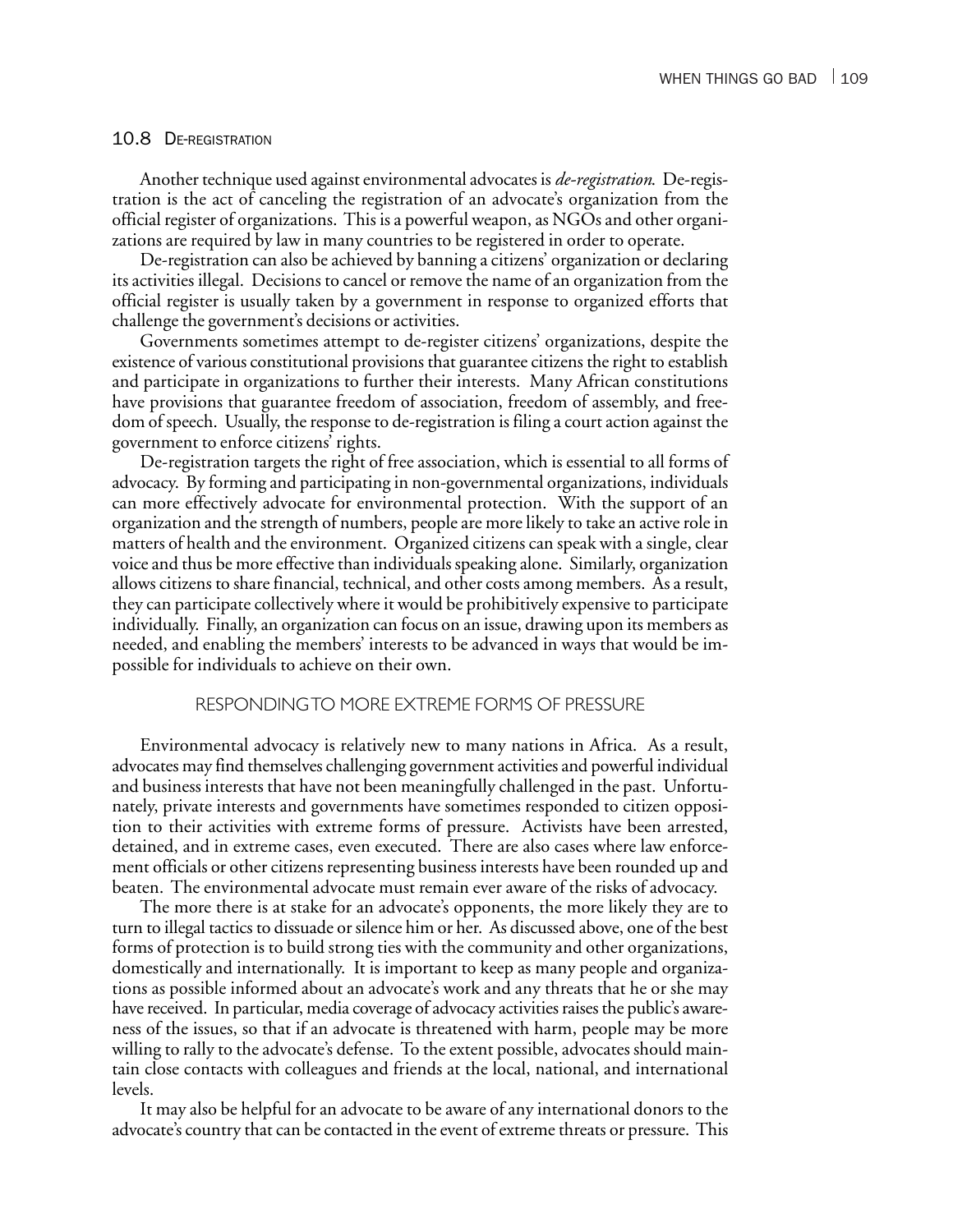is particularly important when a donor organization, such as the World Bank, is involved in development projects in a country in which there are advocacy efforts. Governments may be swayed by the views of donors or international allies, and a cause that wins donor support or sympathy is more likely to be tolerated by the government. Knowing and contacting diplomats to speak on an advocate's behalf when, for example, they are facing arrest or detention, may also be useful.

## OTHER RESOURCES

Southwest Network for Economic and Environmental Justice and Environmental Law Institute, *SLAPPs: A Guide for Community Residents and Environmental Justice Advocates* (1997). The mailing address for this organization is P.O. Box 7399, Albuquerque, NM 87194, USA.